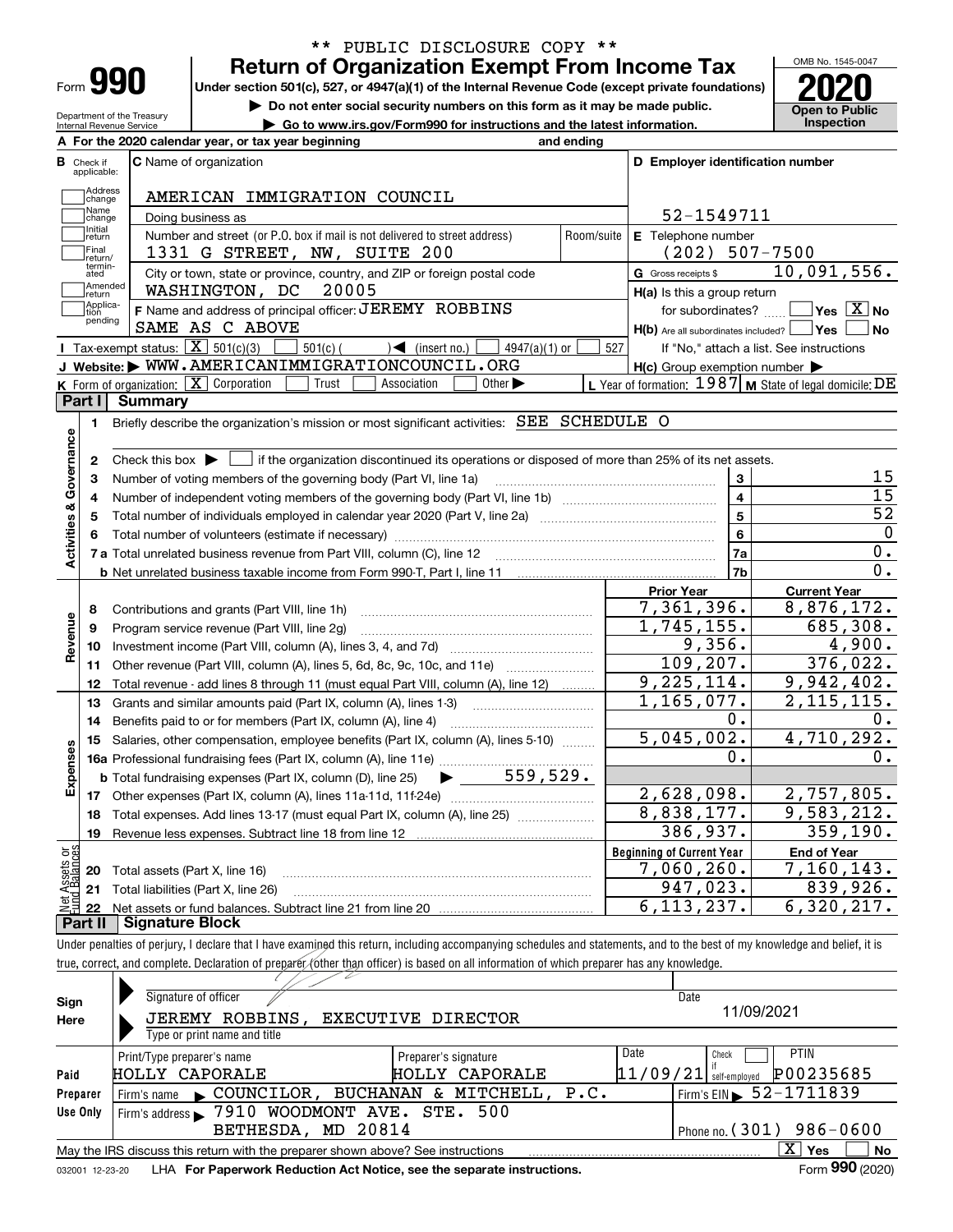|              | 52-1549711<br>AMERICAN IMMIGRATION COUNCIL<br>$Page$ <sup>2</sup><br>Form 990 (2020)<br><b>Part III   Statement of Program Service Accomplishments</b> |
|--------------|--------------------------------------------------------------------------------------------------------------------------------------------------------|
|              | $\overline{\mathbf{x}}$                                                                                                                                |
| 1.           | Briefly describe the organization's mission:                                                                                                           |
|              | THE MISSION OF THE AMERICAN IMMIGRATION COUNCIL IS TO STRENGTHEN                                                                                       |
|              | AMERICA BY HONORING OUR IMMIGRANT HISTORY AND SHAPING HOW AMERICANS                                                                                    |
|              | THINK ABOUT AND ACT TOWARDS IMMIGRATION NOW AND IN THE FUTURE.                                                                                         |
|              |                                                                                                                                                        |
| $\mathbf{2}$ | Did the organization undertake any significant program services during the year which were not listed on the                                           |
|              | $\sqrt{}$ Yes $\sqrt{X}$ No<br>prior Form 990 or 990-EZ?                                                                                               |
|              | If "Yes," describe these new services on Schedule O.                                                                                                   |
| 3            | $\exists$ Yes $\boxed{\text{X}}$ No<br>Did the organization cease conducting, or make significant changes in how it conducts, any program services?    |
|              | If "Yes," describe these changes on Schedule O.                                                                                                        |
| 4            | Describe the organization's program service accomplishments for each of its three largest program services, as measured by expenses.                   |
|              | Section 501(c)(3) and 501(c)(4) organizations are required to report the amount of grants and allocations to others, the total expenses, and           |
|              | revenue, if any, for each program service reported.                                                                                                    |
| 4a           | 2,525,438. including grants of \$1,240,115. ) (Revenue \$<br>) (Expenses \$<br>(Code:                                                                  |
|              | IMMIGRATION JUSTICE CAMPAIGN                                                                                                                           |
|              |                                                                                                                                                        |
|              | TO ADDRESS THE LACK OF JUSTICE FOR IMMIGRANTS IN DETENTION THE COUNCIL                                                                                 |
|              | LAUNCHED THE IMMIGRATION JUSTICE CAMPAIGN, A JOINT INITIATIVE WITH THE                                                                                 |
|              | AMERICAN IMMIGRATION LAWYERS ASSOCIATION, TO INCREASE ACCESS TO LEGAL                                                                                  |
|              | COUNSEL FOR THOUSANDS OF MEN, WOMEN, AND CHILDREN HELD IN DETENTION                                                                                    |
|              |                                                                                                                                                        |
|              | CENTERS. SINCE 2017, THE CAMPAIGN HAS BUILT A NATIONWIDE VOLUNTEER                                                                                     |
|              | NETWORK OF ATTORNEYS, INTERPRETERS, SOCIAL WORKERS, AND OTHER                                                                                          |
|              | SUPPORTERS TO SERVE THOUSANDS OF DETAINED INDIVIDUALS WHO WOULD                                                                                        |
|              | OTHERWISE GO UNREPRESENTED AND TO ADVOCATE FOR THE END OF IMMIGRATION                                                                                  |
|              | <b>DETENTION</b>                                                                                                                                       |
|              |                                                                                                                                                        |
| 4b           | (Expenses \$<br>(Code:                                                                                                                                 |
|              | LITIGATION AND LEGAL EDUCATION:                                                                                                                        |
|              |                                                                                                                                                        |
|              | THE AMERICAN IMMIGRATION COUNCIL IS A NATIONAL LEADER IN IMMIGRATION                                                                                   |
|              | LITIGATION AND IS RESPECTED FOR ITS WILLINGNESS AND ABILITY TO BRING                                                                                   |
|              | CUTTING-EDGE LAWSUITS THAT HOLD THE GOVERNMENT ACCOUNTABLE.<br>THROUGH                                                                                 |
|              | OUR LITIGATION, WE STOPPED, SLOWED, OR IMPROVED SOME OF THE MOST                                                                                       |
|              | EGREGIOUS, UNLAWFUL IMMIGRATION POLICIES.<br>THE LEGAL DEPARTMENT'S                                                                                    |
|              | ROBUST DOCKET ADDRESSES A RANGE OF CRITICAL ISSUES, INCLUDING ABUSIVE                                                                                  |
|              | ENFORCEMENT, THE DENIAL OF DUE PROCESS, AND THE LACK OF TRANSPARENCY.                                                                                  |
|              | IN ADDITION TO AFFIRMATIVE LITIGATION, WE FILE AMICUS ("FRIEND OF THE                                                                                  |
|              | COURT") BRIEFS AND ENGAGE IN EXTENSIVE LEGAL EDUCATION AND TECHNICAL                                                                                   |
|              | ASSISTANCE FOR INDIVIDUAL IMMIGRATION ATTORNEYS THROUGH PRACTICE                                                                                       |
|              | 2, 266, 270. including grants of \$875, 000. ) (Revenue \$<br>$\frac{1}{2}$ (Expenses \$<br>4c (Code:                                                  |
|              | CENTER FOR INCLUSION AND BELONGING                                                                                                                     |
|              |                                                                                                                                                        |
|              | OUR CENTER FOR INCLUSION AND BELONGING IS WORKING TO CHANGE HEARTS AND                                                                                 |
|              | MINDS TOWARDS THOSE CONSIDERED THE "OTHER" AND BUILDING BRIDGES ACROSS                                                                                 |
|              | DIFFERENCES. WE WILL INVEST IN THE GENUINE ATTITUDE AND BEHAVIOR                                                                                       |
|              | CHANGES OUR COUNTRY DESPERATELY NEEDS TO HEAL AND MOVE TOWARDS A MORE                                                                                  |
|              | UNITED FUTURE. THE CENTER WILL LAUNCH AND BUILD CAMPAIGNS AND                                                                                          |
|              | INTERVENTIONS THAT PROVIDE ALL PEOPLE IN AMERICA WITH UNIFYING                                                                                         |
|              | EXPERIENCES THAT REINFORCE THEIR SENSE OF CONNECTION, COMMUNITY, AND                                                                                   |
|              | SHARED DESTINY. OUR FOUR PILLARS OF WORK INCLUDE TRAININGS, CAMPAIGNS,                                                                                 |
|              |                                                                                                                                                        |
|              |                                                                                                                                                        |
|              | RESEARCH, AND A COMMUNITY OF PRACTICE.                                                                                                                 |
|              | THE CENTER ALSO HOSTS TWO CONTESTS. THE ANNUAL FIFTH GRADE CREATIVE                                                                                    |
|              | 4d Other program services (Describe on Schedule O.)                                                                                                    |
|              | 1,491,871. including grants of \$<br>(Expenses \$<br>Revenue \$                                                                                        |
|              | 7,612,779.<br>4e Total program service expenses >                                                                                                      |
|              | Form 990 (2020)<br>SEE SCHEDULE O FOR CONTINUATION(S)<br>032002 12-23-20                                                                               |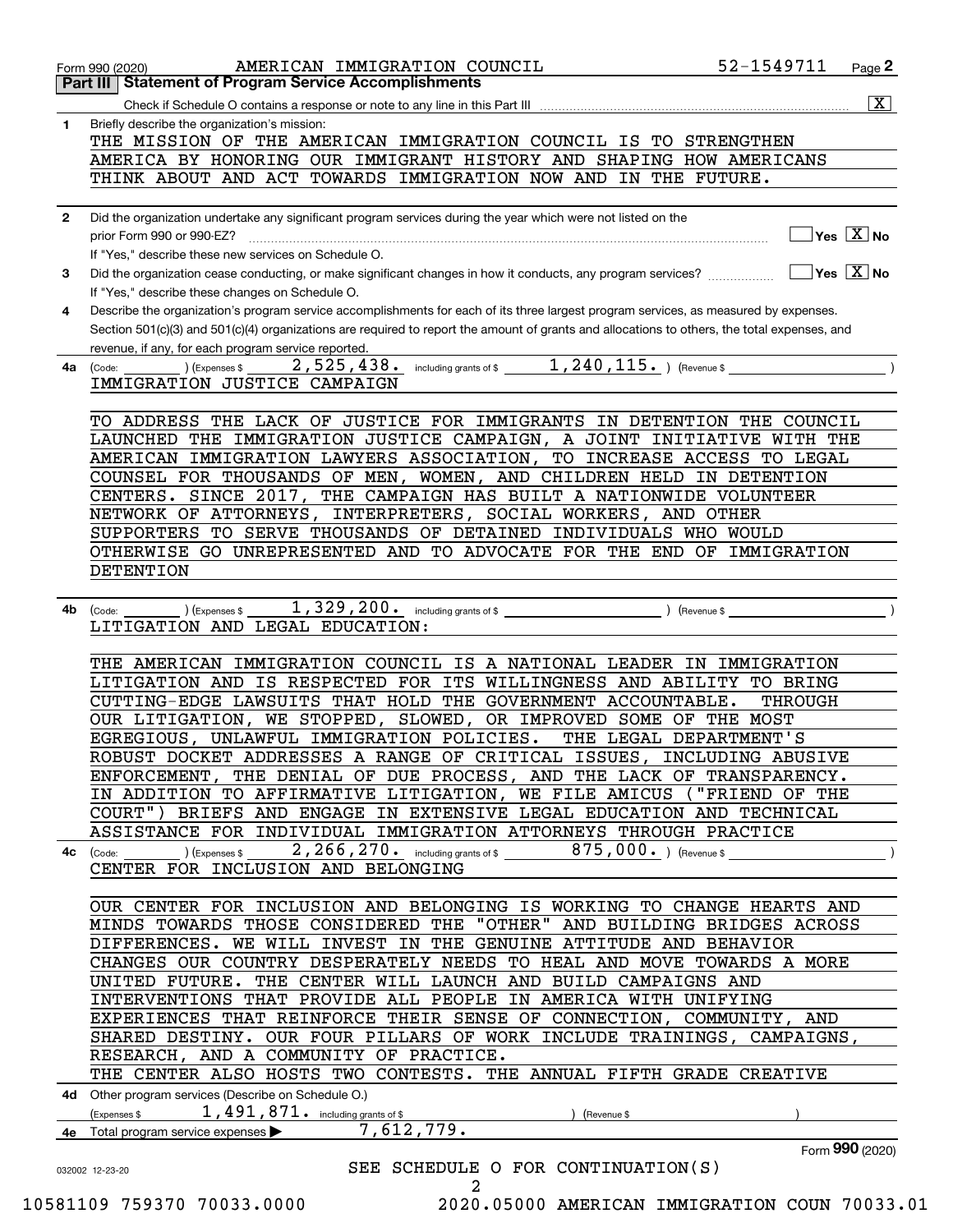| Form 990 (2020) |  |  |
|-----------------|--|--|

Form 990 (2020) Page **3Part IV Checklist of Required Schedules** AMERICAN IMMIGRATION COUNCIL 52-1549711

|     |                                                                                                                                                 |                 | <b>Yes</b>              | No              |
|-----|-------------------------------------------------------------------------------------------------------------------------------------------------|-----------------|-------------------------|-----------------|
| 1.  | Is the organization described in section $501(c)(3)$ or $4947(a)(1)$ (other than a private foundation)?                                         |                 |                         |                 |
|     |                                                                                                                                                 | 1               | X                       |                 |
| 2   |                                                                                                                                                 | $\overline{2}$  | $\overline{\mathbf{x}}$ |                 |
| 3   | Did the organization engage in direct or indirect political campaign activities on behalf of or in opposition to candidates for                 |                 |                         |                 |
|     |                                                                                                                                                 | 3               |                         | x               |
| 4   | Section 501(c)(3) organizations. Did the organization engage in lobbying activities, or have a section 501(h) election in effect                |                 |                         |                 |
|     |                                                                                                                                                 | 4               | X                       |                 |
| 5   | Is the organization a section 501(c)(4), 501(c)(5), or 501(c)(6) organization that receives membership dues, assessments, or                    |                 |                         |                 |
|     |                                                                                                                                                 | 5               |                         | X.              |
| 6   | Did the organization maintain any donor advised funds or any similar funds or accounts for which donors have the right to                       |                 |                         |                 |
|     | provide advice on the distribution or investment of amounts in such funds or accounts? If "Yes," complete Schedule D, Part I                    | 6               |                         | x               |
| 7   | Did the organization receive or hold a conservation easement, including easements to preserve open space,                                       |                 |                         |                 |
|     |                                                                                                                                                 | $\overline{7}$  |                         | x               |
| 8   | Did the organization maintain collections of works of art, historical treasures, or other similar assets? If "Yes," complete                    |                 |                         |                 |
|     |                                                                                                                                                 | 8               | Х                       |                 |
| 9   | Did the organization report an amount in Part X, line 21, for escrow or custodial account liability, serve as a custodian for                   |                 |                         |                 |
|     | amounts not listed in Part X; or provide credit counseling, debt management, credit repair, or debt negotiation services?                       |                 |                         |                 |
|     |                                                                                                                                                 | 9               |                         | X.              |
| 10  | Did the organization, directly or through a related organization, hold assets in donor-restricted endowments                                    |                 |                         | x               |
|     |                                                                                                                                                 | 10              |                         |                 |
| 11  | If the organization's answer to any of the following questions is "Yes," then complete Schedule D, Parts VI, VII, VIII, IX, or X                |                 |                         |                 |
|     | as applicable.<br>a Did the organization report an amount for land, buildings, and equipment in Part X, line 10? If "Yes," complete Schedule D, |                 |                         |                 |
|     |                                                                                                                                                 | 11a             | X                       |                 |
|     | <b>b</b> Did the organization report an amount for investments - other securities in Part X, line 12, that is 5% or more of its total           |                 |                         |                 |
|     |                                                                                                                                                 | 11 <sub>b</sub> | X                       |                 |
|     | c Did the organization report an amount for investments - program related in Part X, line 13, that is 5% or more of its total                   |                 |                         |                 |
|     |                                                                                                                                                 | 11c             |                         | x               |
|     | d Did the organization report an amount for other assets in Part X, line 15, that is 5% or more of its total assets reported in                 |                 |                         |                 |
|     |                                                                                                                                                 | 11d             | X                       |                 |
|     | e Did the organization report an amount for other liabilities in Part X, line 25? If "Yes," complete Schedule D, Part X                         | 11e             |                         | x               |
| f   | Did the organization's separate or consolidated financial statements for the tax year include a footnote that addresses                         |                 |                         |                 |
|     | the organization's liability for uncertain tax positions under FIN 48 (ASC 740)? If "Yes," complete Schedule D, Part X                          | 11f             | Х                       |                 |
|     | 12a Did the organization obtain separate, independent audited financial statements for the tax year? If "Yes," complete                         |                 |                         |                 |
|     |                                                                                                                                                 | 12a             | Х                       |                 |
|     | <b>b</b> Was the organization included in consolidated, independent audited financial statements for the tax year?                              |                 |                         |                 |
|     | If "Yes," and if the organization answered "No" to line 12a, then completing Schedule D, Parts XI and XII is optional                           | 12b             |                         | A               |
| 13  |                                                                                                                                                 | 13              |                         | X               |
| 14a | Did the organization maintain an office, employees, or agents outside of the United States?                                                     | 14a             |                         | х               |
|     | <b>b</b> Did the organization have aggregate revenues or expenses of more than \$10,000 from grantmaking, fundraising, business,                |                 |                         |                 |
|     | investment, and program service activities outside the United States, or aggregate foreign investments valued at \$100,000                      |                 |                         |                 |
|     |                                                                                                                                                 | 14b             |                         | X.              |
| 15  | Did the organization report on Part IX, column (A), line 3, more than \$5,000 of grants or other assistance to or for any                       |                 |                         |                 |
|     |                                                                                                                                                 | 15              |                         | X.              |
| 16  | Did the organization report on Part IX, column (A), line 3, more than \$5,000 of aggregate grants or other assistance to                        |                 |                         |                 |
|     |                                                                                                                                                 | 16              |                         | X.              |
| 17  | Did the organization report a total of more than \$15,000 of expenses for professional fundraising services on Part IX,                         |                 |                         |                 |
|     |                                                                                                                                                 | 17              | х                       |                 |
| 18  | Did the organization report more than \$15,000 total of fundraising event gross income and contributions on Part VIII, lines                    |                 |                         |                 |
|     |                                                                                                                                                 | 18              | х                       |                 |
| 19  | Did the organization report more than \$15,000 of gross income from gaming activities on Part VIII, line 9a? If "Yes."                          |                 |                         |                 |
|     |                                                                                                                                                 | 19              |                         | X.              |
|     |                                                                                                                                                 | 20a             |                         | х               |
|     | b If "Yes" to line 20a, did the organization attach a copy of its audited financial statements to this return?                                  | 20 <sub>b</sub> |                         |                 |
| 21  | Did the organization report more than \$5,000 of grants or other assistance to any domestic organization or                                     |                 |                         |                 |
|     |                                                                                                                                                 | 21              | Х                       | Form 990 (2020) |
|     | 032003 12-23-20                                                                                                                                 |                 |                         |                 |

032003 12-23-20

3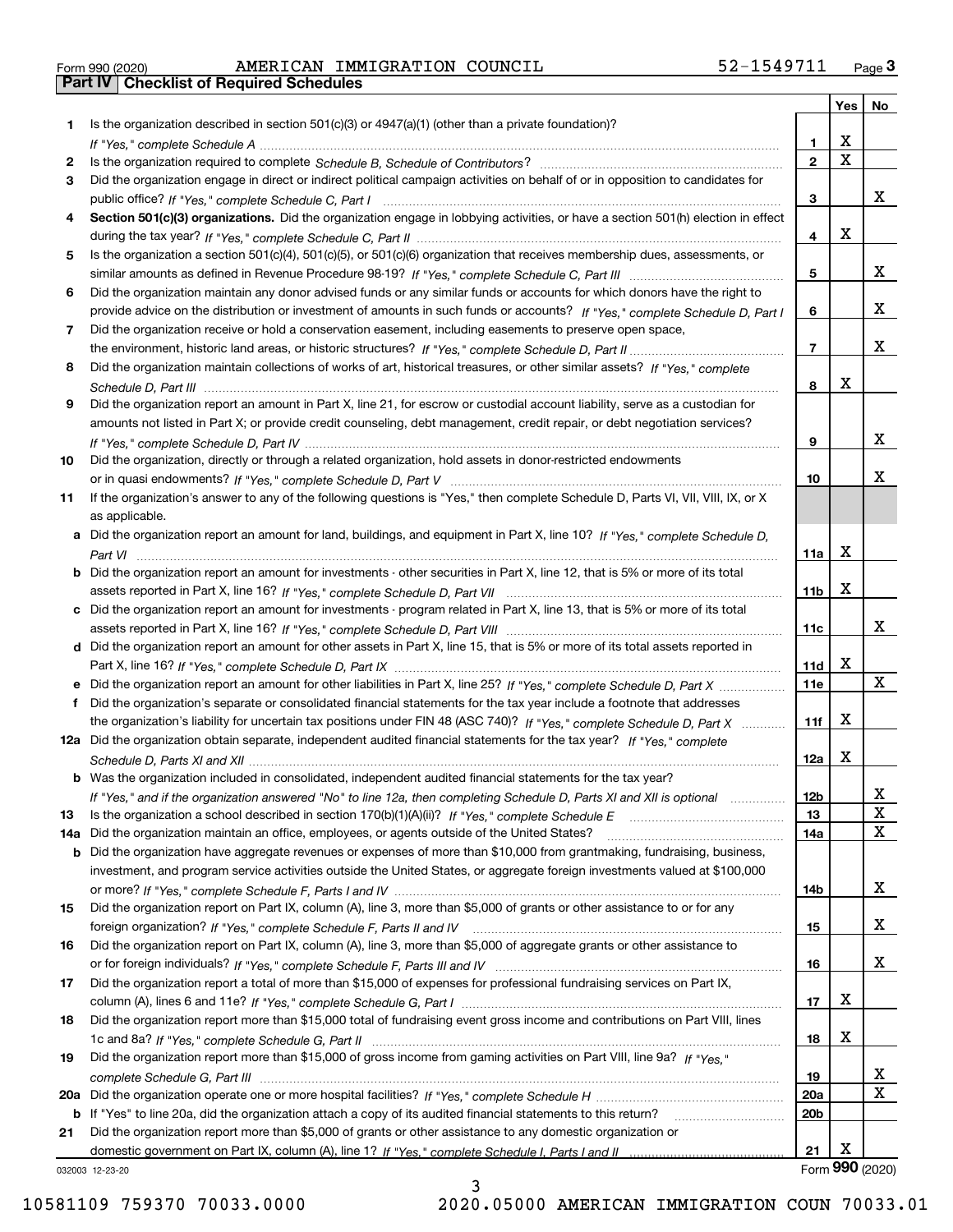|  | Form 990 (2020) |  |
|--|-----------------|--|

Form 990 (2020) AMERICAN IMMIGRATION COUNCIL 52-1549711 <sub>Page</sub> 4<br>**Part IV | Checklist of Required Schedules** <sub>(continued)</sub>

*(continued)*

|          |                                                                                                                                    |                 | Yes        | No              |
|----------|------------------------------------------------------------------------------------------------------------------------------------|-----------------|------------|-----------------|
| 22       | Did the organization report more than \$5,000 of grants or other assistance to or for domestic individuals on                      |                 |            |                 |
|          |                                                                                                                                    | 22              |            | х               |
| 23       | Did the organization answer "Yes" to Part VII, Section A, line 3, 4, or 5 about compensation of the organization's current         |                 |            |                 |
|          | and former officers, directors, trustees, key employees, and highest compensated employees? If "Yes," complete                     |                 |            |                 |
|          |                                                                                                                                    | 23              | x          |                 |
|          | 24a Did the organization have a tax-exempt bond issue with an outstanding principal amount of more than \$100,000 as of the        |                 |            |                 |
|          | last day of the year, that was issued after December 31, 2002? If "Yes," answer lines 24b through 24d and complete                 |                 |            |                 |
|          |                                                                                                                                    | 24a             |            | x               |
|          | <b>b</b> Did the organization invest any proceeds of tax-exempt bonds beyond a temporary period exception?                         | 24 <sub>b</sub> |            |                 |
|          | c Did the organization maintain an escrow account other than a refunding escrow at any time during the year to defease             |                 |            |                 |
|          |                                                                                                                                    | 24c             |            |                 |
|          |                                                                                                                                    | 24d             |            |                 |
|          | 25a Section 501(c)(3), 501(c)(4), and 501(c)(29) organizations. Did the organization engage in an excess benefit                   |                 |            |                 |
|          |                                                                                                                                    | 25a             |            | x               |
|          | b Is the organization aware that it engaged in an excess benefit transaction with a disqualified person in a prior year, and       |                 |            |                 |
|          | that the transaction has not been reported on any of the organization's prior Forms 990 or 990-EZ? If "Yes," complete              |                 |            |                 |
|          |                                                                                                                                    |                 |            | х               |
|          | Schedule L. Part I                                                                                                                 | 25b             |            |                 |
| 26       | Did the organization report any amount on Part X, line 5 or 22, for receivables from or payables to any current                    |                 |            |                 |
|          | or former officer, director, trustee, key employee, creator or founder, substantial contributor, or 35%                            |                 |            | x               |
|          |                                                                                                                                    | 26              |            |                 |
| 27       | Did the organization provide a grant or other assistance to any current or former officer, director, trustee, key employee,        |                 |            |                 |
|          | creator or founder, substantial contributor or employee thereof, a grant selection committee member, or to a 35% controlled        |                 |            | x               |
|          | entity (including an employee thereof) or family member of any of these persons? If "Yes," complete Schedule L, Part III           | 27              |            |                 |
| 28       | Was the organization a party to a business transaction with one of the following parties (see Schedule L, Part IV                  |                 |            |                 |
|          | instructions, for applicable filing thresholds, conditions, and exceptions):                                                       |                 |            |                 |
|          | a A current or former officer, director, trustee, key employee, creator or founder, or substantial contributor? If                 |                 |            |                 |
|          |                                                                                                                                    | 28a             |            | x               |
|          |                                                                                                                                    | 28 <sub>b</sub> |            | Х               |
|          | c A 35% controlled entity of one or more individuals and/or organizations described in lines 28a or 28b? If                        |                 |            |                 |
|          |                                                                                                                                    | 28c             |            | х               |
| 29       |                                                                                                                                    | 29              |            | X               |
| 30       | Did the organization receive contributions of art, historical treasures, or other similar assets, or qualified conservation        |                 |            |                 |
|          |                                                                                                                                    | 30              |            | х               |
| 31       | Did the organization liquidate, terminate, or dissolve and cease operations? If "Yes," complete Schedule N, Part I                 | 31              |            | $\mathbf X$     |
| 32       | Did the organization sell, exchange, dispose of, or transfer more than 25% of its net assets? If "Yes," complete                   |                 |            |                 |
|          |                                                                                                                                    | 32              |            | x               |
| 33       | Did the organization own 100% of an entity disregarded as separate from the organization under Regulations                         |                 |            |                 |
|          |                                                                                                                                    | 33              |            | х               |
| 34       | Was the organization related to any tax-exempt or taxable entity? If "Yes," complete Schedule R, Part II, III, or IV, and          |                 |            |                 |
|          |                                                                                                                                    | 34              |            | х               |
|          | 35a Did the organization have a controlled entity within the meaning of section 512(b)(13)?                                        | 35a             |            | X               |
|          | <b>b</b> If "Yes" to line 35a, did the organization receive any payment from or engage in any transaction with a controlled entity |                 |            |                 |
|          |                                                                                                                                    | 35 <sub>b</sub> |            |                 |
| 36       | Section 501(c)(3) organizations. Did the organization make any transfers to an exempt non-charitable related organization?         |                 |            |                 |
|          |                                                                                                                                    | 36              |            | X               |
| 37       | Did the organization conduct more than 5% of its activities through an entity that is not a related organization                   |                 |            |                 |
|          | and that is treated as a partnership for federal income tax purposes? If "Yes," complete Schedule R, Part VI                       | 37              |            | х               |
| 38       | Did the organization complete Schedule O and provide explanations in Schedule O for Part VI, lines 11b and 19?                     |                 |            |                 |
|          | Note: All Form 990 filers are required to complete Schedule O                                                                      | 38              | х          |                 |
| ∣ Part V | <b>Statements Regarding Other IRS Filings and Tax Compliance</b>                                                                   |                 |            |                 |
|          | Check if Schedule O contains a response or note to any line in this Part V                                                         |                 |            |                 |
|          |                                                                                                                                    |                 | <b>Yes</b> | No              |
|          | 31<br>1a                                                                                                                           |                 |            |                 |
|          | 0<br><b>b</b> Enter the number of Forms W-2G included in line 1a. Enter -0- if not applicable<br>1b                                |                 |            |                 |
|          | c Did the organization comply with backup withholding rules for reportable payments to vendors and reportable gaming               |                 |            |                 |
|          | (gambling) winnings to prize winners?                                                                                              | 1c              | X          |                 |
|          | 032004 12-23-20                                                                                                                    |                 |            | Form 990 (2020) |
|          | 4                                                                                                                                  |                 |            |                 |

10581109 759370 70033.0000 2020.05000 AMERICAN IMMIGRATION COUN 70033.01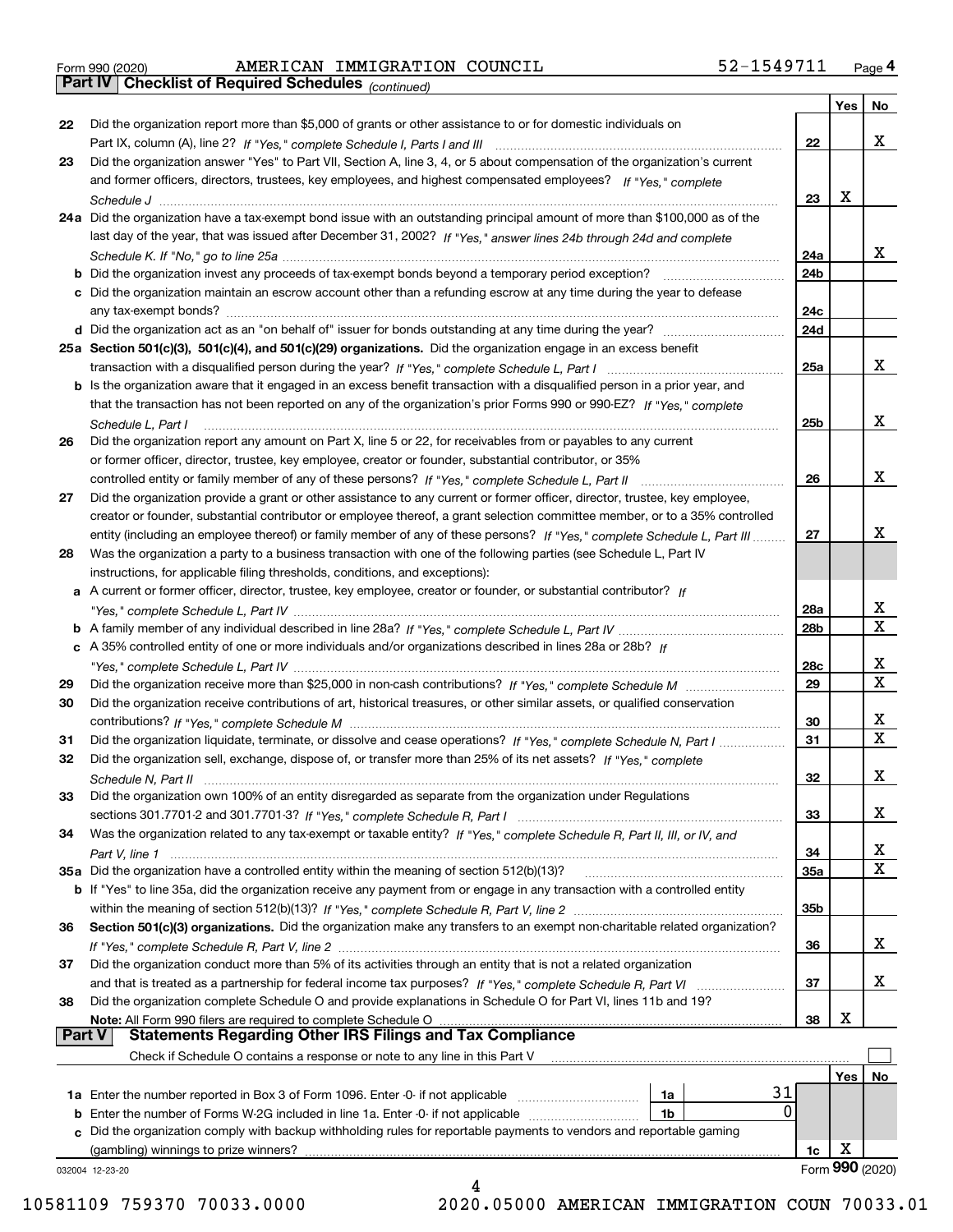|               | 52-1549711<br>AMERICAN IMMIGRATION COUNCIL<br>Form 990 (2020)                                                                                   |                |   | $Page$ 5    |
|---------------|-------------------------------------------------------------------------------------------------------------------------------------------------|----------------|---|-------------|
| <b>Part V</b> | Statements Regarding Other IRS Filings and Tax Compliance (continued)                                                                           |                |   |             |
|               |                                                                                                                                                 |                |   | Yes   No    |
|               | 2a Enter the number of employees reported on Form W-3, Transmittal of Wage and Tax Statements,                                                  |                |   |             |
|               | filed for the calendar year ending with or within the year covered by this return<br>2a                                                         | 52             |   |             |
|               |                                                                                                                                                 | 2b             | X |             |
|               |                                                                                                                                                 |                |   |             |
|               | 3a Did the organization have unrelated business gross income of \$1,000 or more during the year?                                                | За             |   | х           |
|               |                                                                                                                                                 | 3b             |   |             |
|               | 4a At any time during the calendar year, did the organization have an interest in, or a signature or other authority over, a                    |                |   |             |
|               |                                                                                                                                                 | 4a             |   | х           |
|               | <b>b</b> If "Yes," enter the name of the foreign country                                                                                        |                |   |             |
|               | See instructions for filing requirements for FinCEN Form 114, Report of Foreign Bank and Financial Accounts (FBAR).                             |                |   |             |
| 5a            |                                                                                                                                                 | 5а             |   | х           |
| b             |                                                                                                                                                 | 5b             |   | $\mathbf X$ |
| с             |                                                                                                                                                 | 5 <sub>c</sub> |   |             |
|               | 6a Does the organization have annual gross receipts that are normally greater than \$100,000, and did the organization solicit                  |                |   |             |
|               | any contributions that were not tax deductible as charitable contributions?                                                                     | 6a             |   | х           |
|               | b If "Yes," did the organization include with every solicitation an express statement that such contributions or gifts                          |                |   |             |
|               | were not tax deductible?                                                                                                                        | 6b             |   |             |
| 7             | Organizations that may receive deductible contributions under section 170(c).                                                                   |                |   |             |
| a             | Did the organization receive a payment in excess of \$75 made partly as a contribution and partly for goods and services provided to the payor? | 7a             |   | х           |
| b             | If "Yes," did the organization notify the donor of the value of the goods or services provided?                                                 | 7b             |   |             |
|               | Did the organization sell, exchange, or otherwise dispose of tangible personal property for which it was required                               |                |   |             |
|               |                                                                                                                                                 | 7c             |   | х           |
| d             | 7d                                                                                                                                              |                |   |             |
|               | Did the organization receive any funds, directly or indirectly, to pay premiums on a personal benefit contract?                                 | 7e             |   | х           |
| f             | Did the organization, during the year, pay premiums, directly or indirectly, on a personal benefit contract?                                    | 7f             |   | X           |
| g             | If the organization received a contribution of qualified intellectual property, did the organization file Form 8899 as required?                | 7g             |   |             |
| h             | If the organization received a contribution of cars, boats, airplanes, or other vehicles, did the organization file a Form 1098-C?              | 7h             |   |             |
| 8             | Sponsoring organizations maintaining donor advised funds. Did a donor advised fund maintained by the                                            |                |   |             |
|               | sponsoring organization have excess business holdings at any time during the year?                                                              | 8              |   |             |
| 9             | Sponsoring organizations maintaining donor advised funds.                                                                                       |                |   |             |
| а             | Did the sponsoring organization make any taxable distributions under section 4966?                                                              | 9а             |   |             |
| b             | Did the sponsoring organization make a distribution to a donor, donor advisor, or related person?                                               | 9b             |   |             |
| 10            | Section 501(c)(7) organizations. Enter:                                                                                                         |                |   |             |
|               | <u>10a</u>                                                                                                                                      |                |   |             |
|               | b Gross receipts, included on Form 990, Part VIII, line 12, for public use of club facilities<br>10 <sub>b</sub>                                |                |   |             |
| 11            | Section 501(c)(12) organizations. Enter:                                                                                                        |                |   |             |
| а             | Gross income from members or shareholders<br>11a                                                                                                |                |   |             |
| b             | Gross income from other sources (Do not net amounts due or paid to other sources against<br>amounts due or received from them.)<br>11b          |                |   |             |
|               | 12a Section 4947(a)(1) non-exempt charitable trusts. Is the organization filing Form 990 in lieu of Form 1041?                                  | 12a            |   |             |
|               | <b>b</b> If "Yes," enter the amount of tax-exempt interest received or accrued during the year <i>manument</i><br>12b                           |                |   |             |
| 13            | Section 501(c)(29) qualified nonprofit health insurance issuers.                                                                                |                |   |             |
|               | a Is the organization licensed to issue qualified health plans in more than one state?                                                          | 13а            |   |             |
|               | Note: See the instructions for additional information the organization must report on Schedule O.                                               |                |   |             |
|               | <b>b</b> Enter the amount of reserves the organization is required to maintain by the states in which the                                       |                |   |             |
|               | 13b                                                                                                                                             |                |   |             |
|               | 13c                                                                                                                                             |                |   |             |
|               | 14a Did the organization receive any payments for indoor tanning services during the tax year?                                                  | 14a            |   | х           |
|               | <b>b</b> If "Yes," has it filed a Form 720 to report these payments? If "No," provide an explanation on Schedule O                              | 14b            |   |             |
| 15            | Is the organization subject to the section 4960 tax on payment(s) of more than \$1,000,000 in remuneration or                                   |                |   |             |
|               |                                                                                                                                                 | 15             |   | х           |
|               | If "Yes," see instructions and file Form 4720, Schedule N.                                                                                      |                |   |             |
| 16            | Is the organization an educational institution subject to the section 4968 excise tax on net investment income?                                 | 16             |   | x           |
|               | If "Yes," complete Form 4720, Schedule O.                                                                                                       |                |   |             |

Form (2020) **990**

032005 12-23-20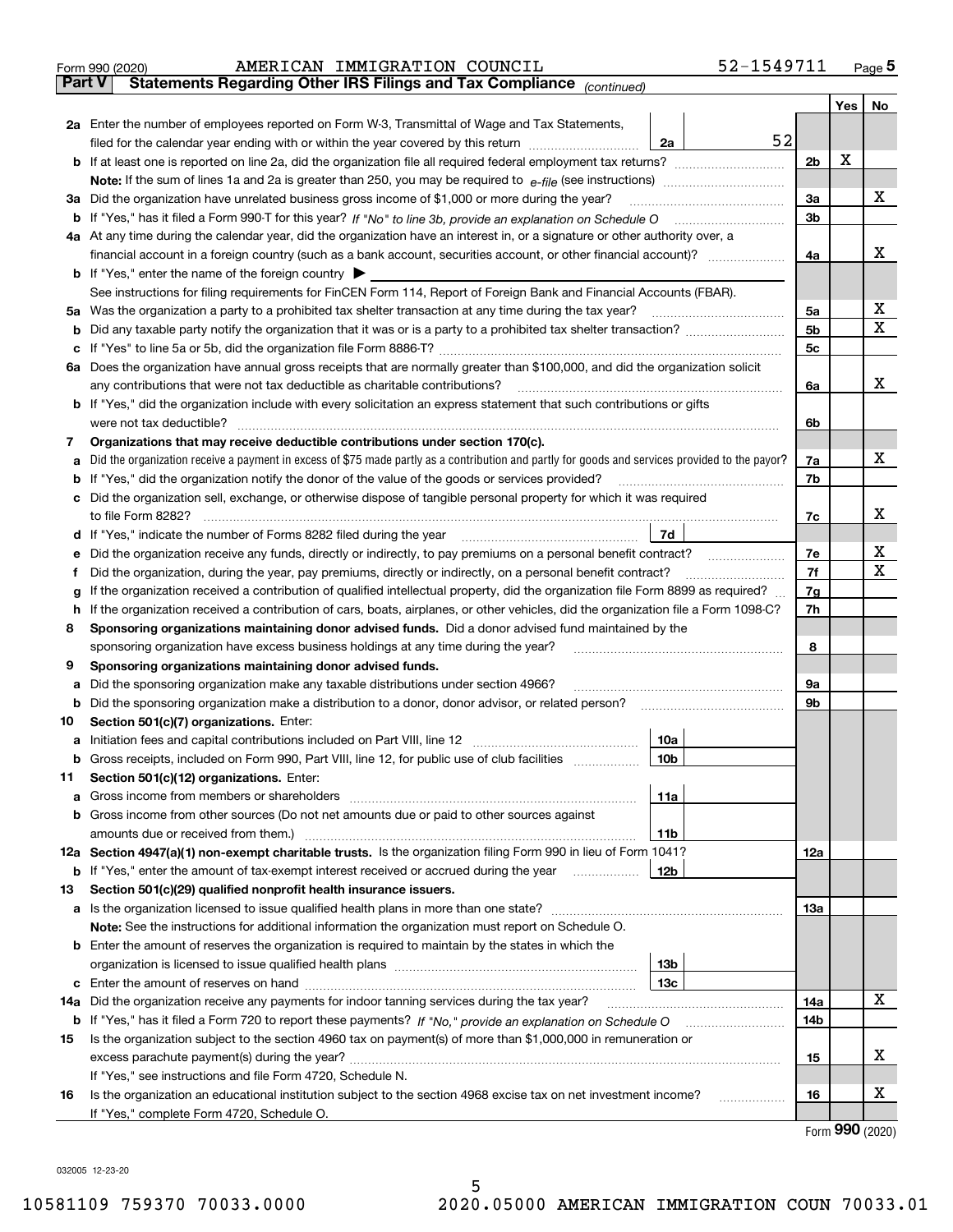|  | Form 990 (2020) |
|--|-----------------|
|  |                 |

AMERICAN IMMIGRATION COUNCIL 52-1549711

*For each "Yes" response to lines 2 through 7b below, and for a "No" response to line 8a, 8b, or 10b below, describe the circumstances, processes, or changes on Schedule O. See instructions.* Form 990 (2020) **AMERICAN IMMIGRATION COUNCIL** 52-1549711 <sub>Page</sub> 6<br>**Part VI Governance, Management, and Disclosure** *For each "Yes" response to lines 2 through 7b below, and for a "No" response* 

|     | Check if Schedule O contains a response or note to any line in this Part VI                                                                                           |    |    |                 |     | x               |  |
|-----|-----------------------------------------------------------------------------------------------------------------------------------------------------------------------|----|----|-----------------|-----|-----------------|--|
|     | <b>Section A. Governing Body and Management</b>                                                                                                                       |    |    |                 |     |                 |  |
|     |                                                                                                                                                                       |    |    |                 | Yes | No              |  |
|     | 1a Enter the number of voting members of the governing body at the end of the tax year                                                                                | 1a | 15 |                 |     |                 |  |
|     | If there are material differences in voting rights among members of the governing body, or if the governing                                                           |    |    |                 |     |                 |  |
|     | body delegated broad authority to an executive committee or similar committee, explain on Schedule O.                                                                 |    |    |                 |     |                 |  |
| b   | Enter the number of voting members included on line 1a, above, who are independent                                                                                    | 1b | 15 |                 |     |                 |  |
| 2   | Did any officer, director, trustee, or key employee have a family relationship or a business relationship with any other                                              |    |    |                 |     |                 |  |
|     | officer, director, trustee, or key employee?                                                                                                                          |    |    | $\mathbf{2}$    |     | X               |  |
| 3   | Did the organization delegate control over management duties customarily performed by or under the direct supervision                                                 |    |    |                 |     |                 |  |
|     | of officers, directors, trustees, or key employees to a management company or other person?                                                                           |    |    | 3               |     | x               |  |
| 4   | Did the organization make any significant changes to its governing documents since the prior Form 990 was filed?                                                      |    |    | $\overline{4}$  |     | $\mathbf X$     |  |
| 5   |                                                                                                                                                                       |    |    | 5               |     | $\mathbf X$     |  |
| 6   | Did the organization have members or stockholders?                                                                                                                    |    |    | 6               |     | $\mathbf X$     |  |
| 7a  | Did the organization have members, stockholders, or other persons who had the power to elect or appoint one or                                                        |    |    |                 |     |                 |  |
|     | more members of the governing body?                                                                                                                                   |    |    | 7a              |     | х               |  |
|     | <b>b</b> Are any governance decisions of the organization reserved to (or subject to approval by) members, stockholders, or                                           |    |    |                 |     |                 |  |
|     | persons other than the governing body?                                                                                                                                |    |    |                 |     | x               |  |
|     |                                                                                                                                                                       |    |    | 7b              |     |                 |  |
| 8   | Did the organization contemporaneously document the meetings held or written actions undertaken during the year by the following:<br>The governing body?              |    |    |                 | х   |                 |  |
| a   |                                                                                                                                                                       |    |    | 8a              | X   |                 |  |
| b   |                                                                                                                                                                       |    |    | 8b              |     |                 |  |
| 9   | Is there any officer, director, trustee, or key employee listed in Part VII, Section A, who cannot be reached at the                                                  |    |    |                 |     | x               |  |
|     |                                                                                                                                                                       |    |    | 9               |     |                 |  |
|     | <b>Section B. Policies</b> (This Section B requests information about policies not required by the Internal Revenue Code.)                                            |    |    |                 |     |                 |  |
|     |                                                                                                                                                                       |    |    |                 | Yes | No<br>х         |  |
|     |                                                                                                                                                                       |    |    | 10a             |     |                 |  |
|     | <b>b</b> If "Yes," did the organization have written policies and procedures governing the activities of such chapters, affiliates,                                   |    |    |                 |     |                 |  |
|     | and branches to ensure their operations are consistent with the organization's exempt purposes?                                                                       |    |    | 10 <sub>b</sub> |     |                 |  |
|     | 11a Has the organization provided a complete copy of this Form 990 to all members of its governing body before filing the form?                                       |    |    | 11a             | X   |                 |  |
| b   | Describe in Schedule O the process, if any, used by the organization to review this Form 990.                                                                         |    |    |                 |     |                 |  |
| 12a |                                                                                                                                                                       |    |    | 12a             | X   |                 |  |
| b   |                                                                                                                                                                       |    |    | 12 <sub>b</sub> | X   |                 |  |
| с   | Did the organization regularly and consistently monitor and enforce compliance with the policy? If "Yes." describe                                                    |    |    |                 |     |                 |  |
|     | in Schedule O how this was done measured and contained a state of the state of the state of the state of the s                                                        |    |    | 12c             |     | х               |  |
| 13  | Did the organization have a written whistleblower policy?                                                                                                             |    |    | 13              | X   |                 |  |
| 14  | Did the organization have a written document retention and destruction policy?                                                                                        |    |    | 14              | X   |                 |  |
| 15  | Did the process for determining compensation of the following persons include a review and approval by independent                                                    |    |    |                 |     |                 |  |
|     | persons, comparability data, and contemporaneous substantiation of the deliberation and decision?                                                                     |    |    |                 |     |                 |  |
| a   | The organization's CEO, Executive Director, or top management official manufactured content of the organization's CEO, Executive Director, or top management official |    |    | 15a             | X   |                 |  |
|     | <b>b</b> Other officers or key employees of the organization                                                                                                          |    |    | 15b             |     | х               |  |
|     | If "Yes" to line 15a or 15b, describe the process in Schedule O (see instructions).                                                                                   |    |    |                 |     |                 |  |
|     | 16a Did the organization invest in, contribute assets to, or participate in a joint venture or similar arrangement with a                                             |    |    |                 |     |                 |  |
|     | taxable entity during the year?                                                                                                                                       |    |    | 16a             |     | х               |  |
|     | b If "Yes," did the organization follow a written policy or procedure requiring the organization to evaluate its participation                                        |    |    |                 |     |                 |  |
|     | in joint venture arrangements under applicable federal tax law, and take steps to safeguard the organization's                                                        |    |    |                 |     |                 |  |
|     | exempt status with respect to such arrangements?                                                                                                                      |    |    | 16b             |     |                 |  |
|     | <b>Section C. Disclosure</b>                                                                                                                                          |    |    |                 |     |                 |  |
| 17  | List the states with which a copy of this Form 990 is required to be filed ▶AL, AK, AR, CA, CO, CT, DC, FL, GA, HI, IL, KS                                            |    |    |                 |     |                 |  |
| 18  | Section 6104 requires an organization to make its Forms 1023 (1024 or 1024-A, if applicable), 990, and 990-T (Section 501(c)(3)s only) available                      |    |    |                 |     |                 |  |
|     | for public inspection. Indicate how you made these available. Check all that apply.                                                                                   |    |    |                 |     |                 |  |
|     | $X$ Upon request<br>Another's website<br>Own website<br>Other (explain on Schedule O)                                                                                 |    |    |                 |     |                 |  |
| 19  | Describe on Schedule O whether (and if so, how) the organization made its governing documents, conflict of interest policy, and financial                             |    |    |                 |     |                 |  |
|     | statements available to the public during the tax year.                                                                                                               |    |    |                 |     |                 |  |
| 20  | State the name, address, and telephone number of the person who possesses the organization's books and records                                                        |    |    |                 |     |                 |  |
|     | $202 - 507 - 7500$<br>WILMA LINARES, AMERICAN IMMIGRATION COUNCIL -                                                                                                   |    |    |                 |     |                 |  |
|     | 20005<br>1331 G STREET, NW SUITE 200, WASHINGTON, DC                                                                                                                  |    |    |                 |     |                 |  |
|     | SEE SCHEDULE O FOR FULL LIST OF STATES<br>032006 12-23-20                                                                                                             |    |    |                 |     | Form 990 (2020) |  |
|     | 6                                                                                                                                                                     |    |    |                 |     |                 |  |

10581109 759370 70033.0000 2020.05000 AMERICAN IMMIGRATION COUN 70033.01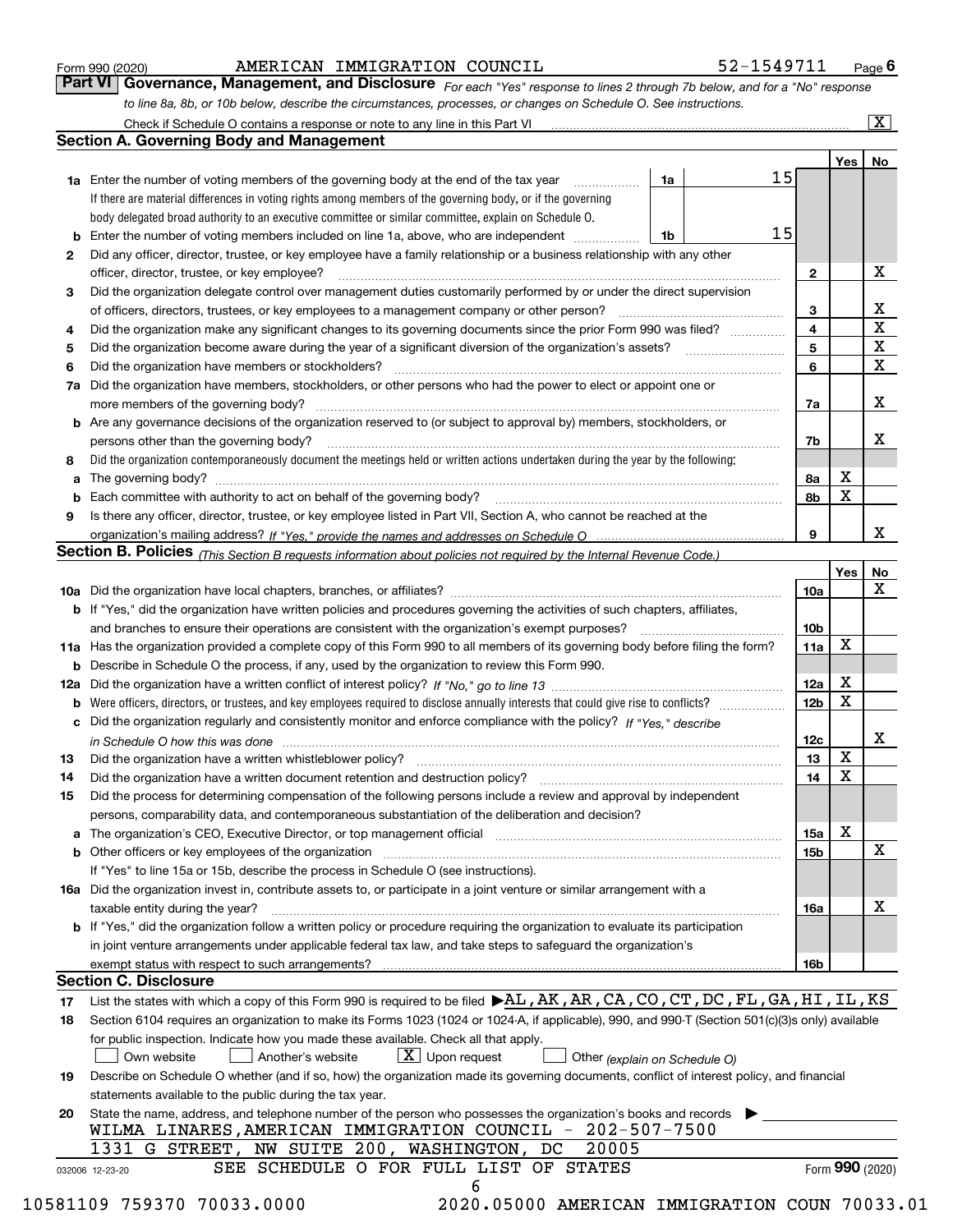$\mathcal{L}^{\text{max}}$ 

# **7Part VII Compensation of Officers, Directors, Trustees, Key Employees, Highest Compensated Employees, and Independent Contractors**

Check if Schedule O contains a response or note to any line in this Part VII

**Section A. Officers, Directors, Trustees, Key Employees, and Highest Compensated Employees**

**1a**  Complete this table for all persons required to be listed. Report compensation for the calendar year ending with or within the organization's tax year. **•** List all of the organization's current officers, directors, trustees (whether individuals or organizations), regardless of amount of compensation.

Enter -0- in columns (D), (E), and (F) if no compensation was paid.

 $\bullet$  List all of the organization's  $\,$ current key employees, if any. See instructions for definition of "key employee."

**•** List the organization's five current highest compensated employees (other than an officer, director, trustee, or key employee) who received reportable compensation (Box 5 of Form W-2 and/or Box 7 of Form 1099-MISC) of more than \$100,000 from the organization and any related organizations.

**•** List all of the organization's former officers, key employees, and highest compensated employees who received more than \$100,000 of reportable compensation from the organization and any related organizations.

**former directors or trustees**  ¥ List all of the organization's that received, in the capacity as a former director or trustee of the organization, more than \$10,000 of reportable compensation from the organization and any related organizations.

See instructions for the order in which to list the persons above.

Check this box if neither the organization nor any related organization compensated any current officer, director, or trustee.  $\mathcal{L}^{\text{max}}$ 

| (A)                                  | (B)                    | (C)                           |                                                                  | (D)         | (E)          | (F)                              |           |                     |                                  |                          |
|--------------------------------------|------------------------|-------------------------------|------------------------------------------------------------------|-------------|--------------|----------------------------------|-----------|---------------------|----------------------------------|--------------------------|
| Name and title                       | Average                |                               | Position<br>(do not check more than one                          |             | Reportable   | Reportable                       | Estimated |                     |                                  |                          |
|                                      | hours per              |                               | box, unless person is both an<br>officer and a director/trustee) |             |              |                                  |           | compensation        | compensation                     | amount of                |
|                                      | week                   |                               |                                                                  |             |              |                                  |           | from                | from related                     | other                    |
|                                      | (list any<br>hours for |                               |                                                                  |             |              |                                  |           | the<br>organization | organizations<br>(W-2/1099-MISC) | compensation<br>from the |
|                                      | related                |                               |                                                                  |             |              |                                  |           | (W-2/1099-MISC)     |                                  | organization             |
|                                      | organizations          |                               |                                                                  |             |              |                                  |           |                     |                                  | and related              |
|                                      | below                  | ndividual trustee or director | Institutional trustee                                            |             | Key employee |                                  |           |                     |                                  | organizations            |
|                                      | line)                  |                               |                                                                  | Officer     |              | Highest compensated<br> employee | Former    |                     |                                  |                          |
| <b>BETH WERLIN</b><br>(1)            | 37.50                  |                               |                                                                  |             |              |                                  |           |                     |                                  |                          |
| COUNCIL EXECUTIVE DIRECTOR, EX OFFIC |                        |                               |                                                                  | $\mathbf X$ |              |                                  |           | 241,600.            | 0.                               | 38,211.                  |
| (2)<br>WENDY FELIZ                   | 37.50                  |                               |                                                                  |             |              |                                  |           |                     |                                  |                          |
| DIRECTOR, CENTER FOR INCLUSION AND B |                        |                               |                                                                  |             |              | X                                |           | 166,706.            | 0.                               | 35,535.                  |
| WILMA LINARES<br>(3)                 | 37.50                  |                               |                                                                  |             |              |                                  |           |                     |                                  |                          |
| MANAGING DIRECTOR OF FINANCE & STRAT |                        |                               |                                                                  |             |              | X                                |           | 164, 123.           | 0.                               | 35,748.                  |
| ROYCE MURRAY<br>(4)                  | 37.50                  |                               |                                                                  |             |              |                                  |           |                     |                                  |                          |
| MANAGING DIRECTOR OF PROGRAMS        |                        |                               |                                                                  |             |              | X                                |           | 148,619.            | $0$ .                            | 40,880.                  |
| ALLESSANDRA BRADLEY-BURNS<br>(5)     | 37.50                  |                               |                                                                  |             |              |                                  |           |                     |                                  |                          |
| MANAGING DIRECTOR OF OPERATIONS      |                        |                               |                                                                  |             |              | X                                |           | 157,164.            | $\mathbf 0$ .                    | 18,594.                  |
| (6)<br><b>KAREN LUCAS</b>            | 37.50                  |                               |                                                                  |             |              |                                  |           |                     |                                  |                          |
| IMMIGRATION JUSTICE CAMPAIGN DIRECTO |                        |                               |                                                                  |             |              | X                                |           | 142,616.            | 0.                               | 7,460.                   |
| F. DANIEL SICILIANO<br>(7)           | 15.00                  |                               |                                                                  |             |              |                                  |           |                     |                                  |                          |
| <b>CHAIR</b>                         |                        | X                             |                                                                  | X           |              |                                  |           | $\mathbf 0$ .       | 0.                               | 0.                       |
| (8)<br>ZACHARY NIGHTINGALE           | 12.00                  |                               |                                                                  |             |              |                                  |           |                     |                                  |                          |
| VICE-CHAIR                           |                        | $\mathbf x$                   |                                                                  | X           |              |                                  |           | $\mathbf 0$ .       | 0.                               | 0.                       |
| SUI CHUNG<br>(9)                     | 12.00                  |                               |                                                                  |             |              |                                  |           |                     |                                  |                          |
| <b>TREASURER</b>                     |                        | $\mathbf X$                   |                                                                  | X           |              |                                  |           | $\mathbf 0$ .       | 0.                               | 0.                       |
| (10) CATALINA RESTREPO               | 12.00                  |                               |                                                                  |             |              |                                  |           |                     |                                  |                          |
| <b>SECRETARY</b>                     |                        | x                             |                                                                  | $\mathbf X$ |              |                                  |           | $\mathbf 0$ .       | $\mathbf 0$ .                    | 0.                       |
| (11) FLORENCE CHAMBERLIN             | 3.00                   |                               |                                                                  |             |              |                                  |           |                     |                                  |                          |
| <b>DIRECTOR</b>                      |                        | $\mathbf x$                   |                                                                  |             |              |                                  |           | $\mathbf 0$ .       | Ο.                               | 0.                       |
| (12) LESLIE DITRANI                  | 3.00                   |                               |                                                                  |             |              |                                  |           |                     |                                  |                          |
| <b>DIRECTOR</b>                      |                        | X                             |                                                                  |             |              |                                  |           | $\mathbf 0$ .       | 0.                               | $0_{.}$                  |
| (13) SCOTT FITZGERALD                | 3.00                   |                               |                                                                  |             |              |                                  |           |                     |                                  |                          |
| <b>DIRECTOR</b>                      |                        | X                             |                                                                  |             |              |                                  |           | $\mathbf 0$ .       | $\mathbf 0$ .                    | $\mathbf 0$ .            |
| (14) PHILIPPA MOORE                  | 3.00                   |                               |                                                                  |             |              |                                  |           |                     |                                  |                          |
| <b>DIRECTOR</b>                      |                        | $\mathbf x$                   |                                                                  |             |              |                                  |           | $\mathbf 0$ .       | $\mathbf 0$ .                    | $\mathbf 0$ .            |
| (15) ESTHER OLAVARRIA                | 3.00                   |                               |                                                                  |             |              |                                  |           |                     |                                  |                          |
| <b>DIRECTOR</b>                      |                        | X                             |                                                                  |             |              |                                  |           | $\mathbf 0$ .       | 0.                               | 0.                       |
| (16) DENYSE SABAGH                   | 3.00                   |                               |                                                                  |             |              |                                  |           |                     |                                  |                          |
| <b>DIRECTOR</b>                      |                        | $\overline{\text{X}}$         |                                                                  |             |              |                                  |           | $\mathbf 0$ .       | 0.                               | $\mathbf 0$ .            |
| (17) MONIQUE SHERMAN                 | 3.00                   |                               |                                                                  |             |              |                                  |           |                     |                                  |                          |
| <b>DIRECTOR</b>                      |                        | X                             |                                                                  |             |              |                                  |           | $\mathbf 0$ .       | 0.                               | 0.                       |
|                                      |                        |                               |                                                                  |             |              |                                  |           |                     |                                  | $\overline{2}$           |

7

032007 12-23-20

Form (2020) **990**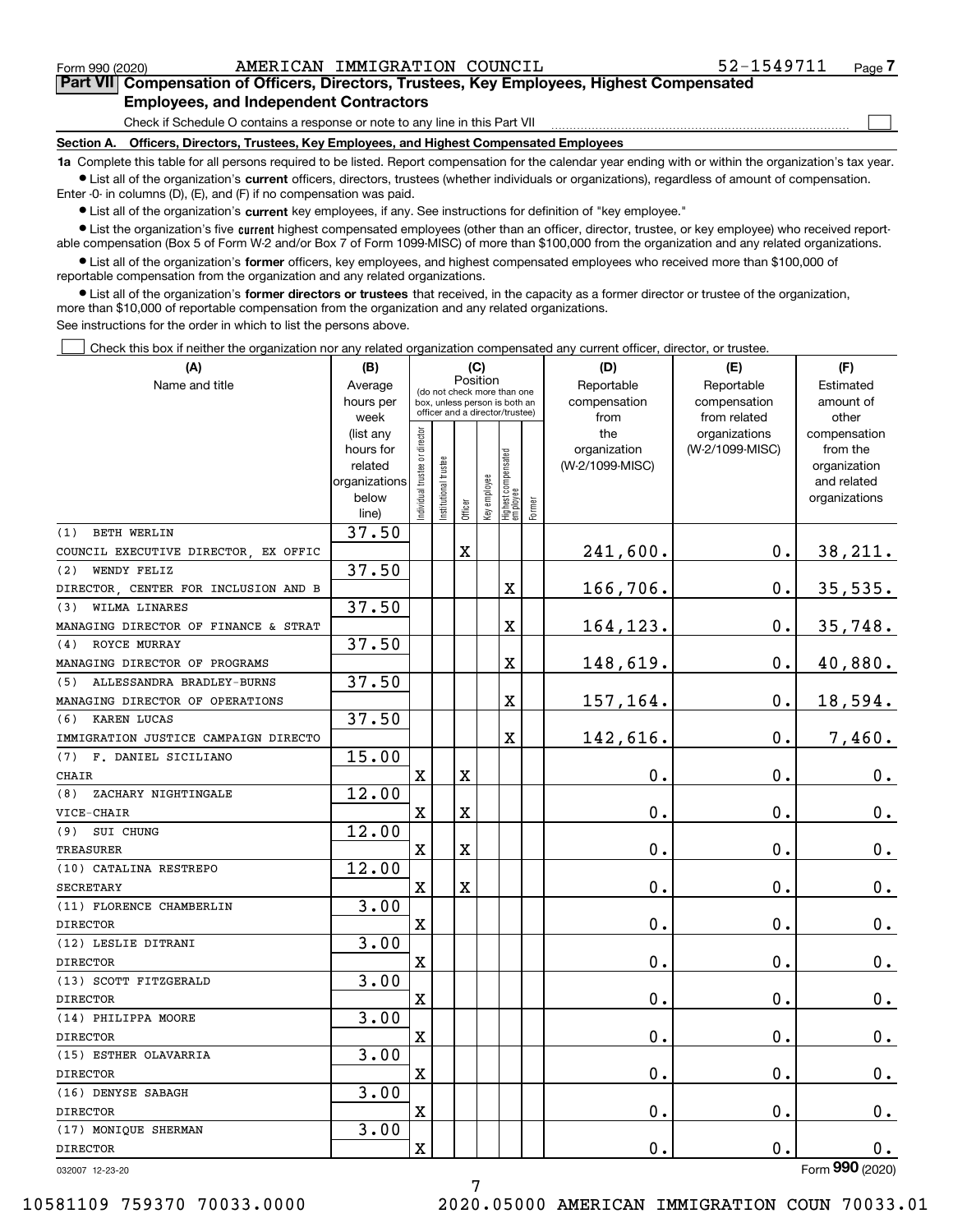| AMERICAN IMMIGRATION COUNCIL<br>Form 990 (2020)                                                                                                                          |                                                                              |                                |                                                                                 |         |              |                                                                    |        |                                                | 52-1549711                                       |                  |              | Page 8                                                                            |
|--------------------------------------------------------------------------------------------------------------------------------------------------------------------------|------------------------------------------------------------------------------|--------------------------------|---------------------------------------------------------------------------------|---------|--------------|--------------------------------------------------------------------|--------|------------------------------------------------|--------------------------------------------------|------------------|--------------|-----------------------------------------------------------------------------------|
| <b>Part VII</b><br>Section A. Officers, Directors, Trustees, Key Employees, and Highest Compensated Employees (continued)                                                |                                                                              |                                |                                                                                 |         |              |                                                                    |        |                                                |                                                  |                  |              |                                                                                   |
| (A)<br>(B)<br>Average<br>Name and title<br>hours per                                                                                                                     |                                                                              |                                | (C)<br>Position<br>(do not check more than one<br>box, unless person is both an |         |              |                                                                    |        | (D)<br>Reportable<br>compensation              | (E)<br>Reportable<br>compensation                |                  |              | (F)<br>Estimated<br>amount of                                                     |
|                                                                                                                                                                          | week<br>(list any<br>hours for<br>related<br>organizations<br>below<br>line) | Individual trustee or director | Institutional trustee                                                           | Officer | key employee | officer and a director/trustee)<br>Highest compensated<br>employee | Former | from<br>the<br>organization<br>(W-2/1099-MISC) | from related<br>organizations<br>(W-2/1099-MISC) |                  |              | other<br>compensation<br>from the<br>organization<br>and related<br>organizations |
| (18) WILLIAM STOCK                                                                                                                                                       | 3.00                                                                         |                                |                                                                                 |         |              |                                                                    |        |                                                |                                                  |                  |              |                                                                                   |
| <b>DIRECTOR</b>                                                                                                                                                          |                                                                              | $\mathbf X$                    |                                                                                 |         |              |                                                                    |        | 0.                                             |                                                  | 0.               |              | 0.                                                                                |
| (19) FARSHAD OWJI                                                                                                                                                        | 3.00                                                                         |                                | X                                                                               |         |              |                                                                    |        | 0.                                             |                                                  | 0.               |              | $\mathbf 0$ .                                                                     |
| AILA DESIGNATED<br>(20) KELLI STUMP                                                                                                                                      | 3.00                                                                         |                                |                                                                                 |         |              |                                                                    |        |                                                |                                                  |                  |              |                                                                                   |
| AILA DESIGNATED                                                                                                                                                          |                                                                              |                                | $\mathbf X$                                                                     |         |              |                                                                    |        | 0.                                             |                                                  | Ο.               |              | 0.                                                                                |
| (21) PAUL ZULKIE                                                                                                                                                         | 3.00                                                                         |                                |                                                                                 |         |              |                                                                    |        |                                                |                                                  |                  |              |                                                                                   |
| EMERITUS                                                                                                                                                                 |                                                                              | X                              |                                                                                 |         |              |                                                                    |        | 0.                                             |                                                  | Ο.               |              | 0.                                                                                |
| (22) BENJAMIN E. JOHNSON                                                                                                                                                 | 15.00                                                                        |                                |                                                                                 |         |              |                                                                    |        |                                                |                                                  |                  |              |                                                                                   |
| FIDUCIARY EXECUTIVE DIRECTOR                                                                                                                                             |                                                                              |                                |                                                                                 | X       |              |                                                                    |        | 0.                                             |                                                  | 0.               |              | 0.                                                                                |
|                                                                                                                                                                          |                                                                              |                                |                                                                                 |         |              |                                                                    |        |                                                |                                                  |                  |              |                                                                                   |
|                                                                                                                                                                          |                                                                              |                                |                                                                                 |         |              |                                                                    |        |                                                |                                                  |                  |              |                                                                                   |
|                                                                                                                                                                          |                                                                              |                                |                                                                                 |         |              |                                                                    |        |                                                |                                                  |                  |              |                                                                                   |
|                                                                                                                                                                          |                                                                              |                                |                                                                                 |         |              |                                                                    |        |                                                |                                                  |                  |              |                                                                                   |
|                                                                                                                                                                          |                                                                              |                                |                                                                                 |         |              |                                                                    |        |                                                |                                                  |                  |              |                                                                                   |
| 1b Subtotal                                                                                                                                                              |                                                                              |                                |                                                                                 |         |              |                                                                    |        | 1,020,828.                                     |                                                  | 0.               |              | 176, 428.                                                                         |
| c Total from continuation sheets to Part VII, Section A <b>Constitution</b> of the Total from continuum                                                                  |                                                                              |                                |                                                                                 |         |              |                                                                    |        | 0.                                             |                                                  | 0.               |              | 0.                                                                                |
|                                                                                                                                                                          |                                                                              |                                |                                                                                 |         |              |                                                                    |        | 1,020,828.                                     |                                                  | $\overline{0}$ . |              | 176,428.                                                                          |
| Total number of individuals (including but not limited to those listed above) who received more than \$100,000 of reportable<br>2                                        |                                                                              |                                |                                                                                 |         |              |                                                                    |        |                                                |                                                  |                  |              | 11                                                                                |
| compensation from the organization $\blacktriangleright$                                                                                                                 |                                                                              |                                |                                                                                 |         |              |                                                                    |        |                                                |                                                  |                  |              | Yes<br>No                                                                         |
| Did the organization list any former officer, director, trustee, key employee, or highest compensated employee on<br>3                                                   |                                                                              |                                |                                                                                 |         |              |                                                                    |        |                                                |                                                  |                  |              |                                                                                   |
| line 1a? If "Yes," complete Schedule J for such individual manufactured contained and the Ves," complete Schedule J for such individual                                  |                                                                              |                                |                                                                                 |         |              |                                                                    |        |                                                |                                                  |                  | 3            | х                                                                                 |
| For any individual listed on line 1a, is the sum of reportable compensation and other compensation from the organization<br>4                                            |                                                                              |                                |                                                                                 |         |              |                                                                    |        |                                                |                                                  |                  |              |                                                                                   |
|                                                                                                                                                                          |                                                                              |                                |                                                                                 |         |              |                                                                    |        |                                                |                                                  |                  | 4            | X                                                                                 |
| Did any person listed on line 1a receive or accrue compensation from any unrelated organization or individual for services<br>5                                          |                                                                              |                                |                                                                                 |         |              |                                                                    |        |                                                |                                                  |                  | 5            | X                                                                                 |
| <b>Section B. Independent Contractors</b>                                                                                                                                |                                                                              |                                |                                                                                 |         |              |                                                                    |        |                                                |                                                  |                  |              |                                                                                   |
| Complete this table for your five highest compensated independent contractors that received more than \$100,000 of compensation from<br>1                                |                                                                              |                                |                                                                                 |         |              |                                                                    |        |                                                |                                                  |                  |              |                                                                                   |
| the organization. Report compensation for the calendar year ending with or within the organization's tax year.<br>(A)                                                    |                                                                              |                                |                                                                                 |         |              |                                                                    |        | (B)                                            |                                                  |                  | (C)          |                                                                                   |
| Name and business address                                                                                                                                                |                                                                              |                                |                                                                                 |         |              |                                                                    |        | Description of services                        |                                                  |                  | Compensation |                                                                                   |
| ADVERTISING COUNCIL INC., 815 SECOND                                                                                                                                     |                                                                              |                                |                                                                                 |         |              |                                                                    |        |                                                |                                                  |                  |              |                                                                                   |
| AVENUE, 9TH FLOOR, NEW YORK, NY 10017-4503                                                                                                                               |                                                                              |                                |                                                                                 |         |              |                                                                    |        | PSA CAMPAIGN                                   |                                                  |                  |              | 942,040.                                                                          |
| FOLEY & LARDNER LLP, 3000 K STREET, N.W.                                                                                                                                 |                                                                              |                                |                                                                                 |         |              |                                                                    |        |                                                |                                                  |                  |              |                                                                                   |
| SUITE 600, WASHINGTON, DC 20007                                                                                                                                          |                                                                              |                                |                                                                                 |         |              |                                                                    |        | LEGAL SERVICES                                 |                                                  |                  |              | 266,584.                                                                          |
|                                                                                                                                                                          |                                                                              |                                |                                                                                 |         |              |                                                                    |        |                                                |                                                  |                  |              |                                                                                   |
|                                                                                                                                                                          |                                                                              |                                |                                                                                 |         |              |                                                                    |        |                                                |                                                  |                  |              |                                                                                   |
|                                                                                                                                                                          |                                                                              |                                |                                                                                 |         |              |                                                                    |        |                                                |                                                  |                  |              |                                                                                   |
| Total number of independent contractors (including but not limited to those listed above) who received more than<br>2<br>\$100,000 of compensation from the organization |                                                                              |                                |                                                                                 |         | 2            |                                                                    |        |                                                |                                                  |                  |              |                                                                                   |
|                                                                                                                                                                          |                                                                              |                                |                                                                                 |         |              |                                                                    |        |                                                |                                                  |                  |              | Form 990 (2020)                                                                   |

032008 12-23-20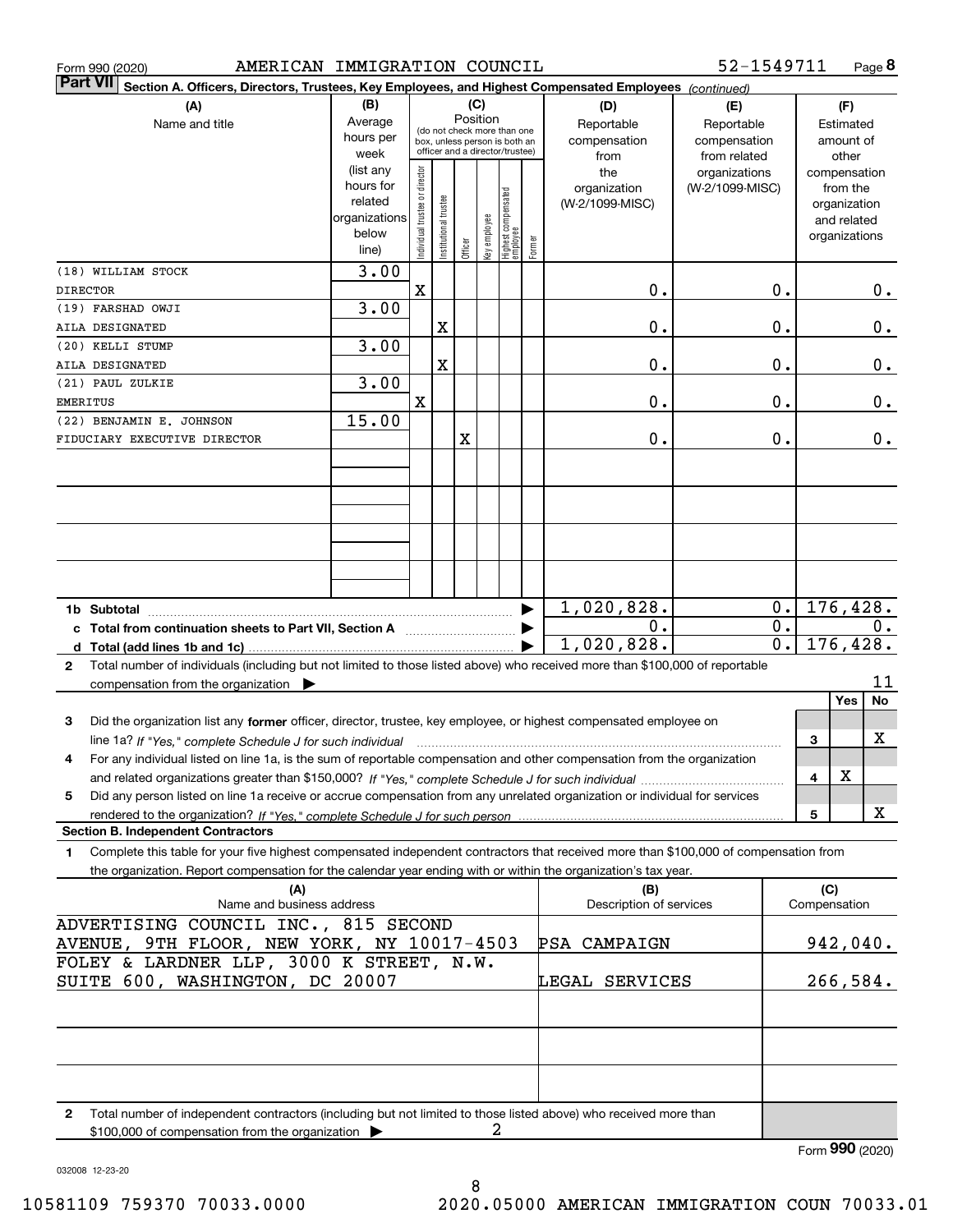|                                                           |                  | AMERICAN IMMIGRATION COUNCIL<br>Form 990 (2020)                                                      |                       |                        |                                       | 52-1549711                    | Page 9                                                   |
|-----------------------------------------------------------|------------------|------------------------------------------------------------------------------------------------------|-----------------------|------------------------|---------------------------------------|-------------------------------|----------------------------------------------------------|
|                                                           | <b>Part VIII</b> | <b>Statement of Revenue</b>                                                                          |                       |                        |                                       |                               |                                                          |
|                                                           |                  | Check if Schedule O contains a response or note to any line in this Part VIII                        |                       | (A)                    | $\overline{(B)}$                      | $\overline{C}$                | (D)                                                      |
|                                                           |                  |                                                                                                      |                       | Total revenue          | Related or exempt<br>function revenue | Unrelated<br>business revenue | Revenue excluded<br>from tax under<br>sections 512 - 514 |
|                                                           |                  | 1a<br>1 a Federated campaigns                                                                        |                       |                        |                                       |                               |                                                          |
|                                                           |                  | 1 <sub>b</sub><br>Membership dues<br>b                                                               |                       |                        |                                       |                               |                                                          |
|                                                           |                  | 1 <sub>c</sub><br>Fundraising events<br>с                                                            | 21,724.               |                        |                                       |                               |                                                          |
|                                                           |                  | 1 <sub>d</sub><br>Related organizations<br>d                                                         |                       |                        |                                       |                               |                                                          |
|                                                           |                  | Government grants (contributions)<br>1e                                                              |                       |                        |                                       |                               |                                                          |
|                                                           |                  | f All other contributions, gifts, grants, and                                                        | 8,854,448.            |                        |                                       |                               |                                                          |
| Contributions, Gifts, Grants<br>and Other Similar Amounts |                  | similar amounts not included above<br>1f<br>$1g$ \$<br>Noncash contributions included in lines 1a-1f |                       |                        |                                       |                               |                                                          |
|                                                           |                  | a                                                                                                    |                       | 8,876,172.             |                                       |                               |                                                          |
|                                                           |                  |                                                                                                      | <b>Business Code</b>  |                        |                                       |                               |                                                          |
|                                                           |                  | EXCHANGE VISITOR PROGR<br>2 a                                                                        | 900099                | 574, 852.              | 574,852.                              |                               |                                                          |
|                                                           |                  | PUBLICATION SALES<br>b                                                                               | 900099                | 110,456.               | 110,456.                              |                               |                                                          |
|                                                           |                  | c<br>the contract of the contract of the contract of the contract of the contract of                 |                       |                        |                                       |                               |                                                          |
|                                                           |                  | d                                                                                                    |                       |                        |                                       |                               |                                                          |
| Program Service<br>Revenue                                |                  | е                                                                                                    |                       |                        |                                       |                               |                                                          |
|                                                           |                  | f                                                                                                    |                       |                        |                                       |                               |                                                          |
|                                                           |                  |                                                                                                      | ь                     | 685,308.               |                                       |                               |                                                          |
|                                                           | З                | Investment income (including dividends, interest, and                                                |                       | 4,900.                 |                                       |                               | 4,900.                                                   |
|                                                           | 4                | Income from investment of tax-exempt bond proceeds                                                   |                       |                        |                                       |                               |                                                          |
|                                                           | 5                |                                                                                                      |                       |                        |                                       |                               |                                                          |
|                                                           |                  | (i) Real                                                                                             | (ii) Personal         |                        |                                       |                               |                                                          |
|                                                           |                  | Gross rents<br>6a<br>6а                                                                              |                       |                        |                                       |                               |                                                          |
|                                                           |                  | 6b<br>Less: rental expenses<br>b                                                                     |                       |                        |                                       |                               |                                                          |
|                                                           |                  | Rental income or (loss)<br>6c<br>с                                                                   |                       |                        |                                       |                               |                                                          |
|                                                           |                  | Net rental income or (loss)<br>d                                                                     |                       |                        |                                       |                               |                                                          |
|                                                           |                  | (i) Securities<br>7 a Gross amount from sales of                                                     | (ii) Other            |                        |                                       |                               |                                                          |
|                                                           |                  | assets other than inventory<br>7a<br><b>b</b> Less: cost or other basis                              |                       |                        |                                       |                               |                                                          |
|                                                           |                  | 7b<br>and sales expenses                                                                             |                       |                        |                                       |                               |                                                          |
| evenue                                                    |                  | 7c<br>c Gain or (loss)                                                                               |                       |                        |                                       |                               |                                                          |
|                                                           |                  |                                                                                                      |                       |                        |                                       |                               |                                                          |
| Other R                                                   |                  | 8 a Gross income from fundraising events (not<br>including \$ $21,724$ of                            |                       |                        |                                       |                               |                                                          |
|                                                           |                  | contributions reported on line 1c). See                                                              |                       |                        |                                       |                               |                                                          |
|                                                           |                  |                                                                                                      | 8a 243, 427.          |                        |                                       |                               |                                                          |
|                                                           |                  | Less: direct expenses                                                                                | $8b$ 149, 154.        |                        |                                       |                               |                                                          |
|                                                           |                  | Net income or (loss) from fundraising events<br>c                                                    |                       | 94,273.                |                                       |                               | 94,273.                                                  |
|                                                           |                  | 9 a Gross income from gaming activities. See                                                         |                       |                        |                                       |                               |                                                          |
|                                                           |                  | 9a                                                                                                   |                       |                        |                                       |                               |                                                          |
|                                                           |                  | 9 <sub>b</sub><br><b>b</b> Less: direct expenses <b>contained b</b> Less: direct expenses            |                       |                        |                                       |                               |                                                          |
|                                                           |                  | c Net income or (loss) from gaming activities<br>10 a Gross sales of inventory, less returns         |                       |                        |                                       |                               |                                                          |
|                                                           |                  | 10a                                                                                                  |                       |                        |                                       |                               |                                                          |
|                                                           |                  | 10b<br><b>b</b> Less: cost of goods sold                                                             |                       |                        |                                       |                               |                                                          |
|                                                           |                  | c Net income or (loss) from sales of inventory                                                       |                       |                        |                                       |                               |                                                          |
|                                                           |                  |                                                                                                      | <b>Business Code</b>  |                        |                                       |                               |                                                          |
|                                                           |                  | 11 a LEGAL FEES RECOVERED                                                                            | 900099                | 275,283.               | $\overline{275, 283}$ .               |                               |                                                          |
| Miscellaneous<br>Revenue                                  |                  | MISCELLANEOUS INCOME<br>b                                                                            | 900099                | 6,466.                 | 6,466.                                |                               |                                                          |
|                                                           |                  | c                                                                                                    |                       |                        |                                       |                               |                                                          |
|                                                           |                  | <b>d</b> All other revenue $\ldots$ $\ldots$ $\ldots$ $\ldots$ $\ldots$ $\ldots$ $\ldots$ $\ldots$   |                       |                        |                                       |                               |                                                          |
|                                                           |                  |                                                                                                      | $\blacktriangleright$ | 281,749.<br>9,942,402. | 967,057.                              | $0$ .                         | 99,173.                                                  |
|                                                           | 12               | 032009 12-23-20                                                                                      |                       |                        |                                       |                               | Form 990 (2020)                                          |
|                                                           |                  |                                                                                                      |                       |                        |                                       |                               |                                                          |

032009 12-23-20

9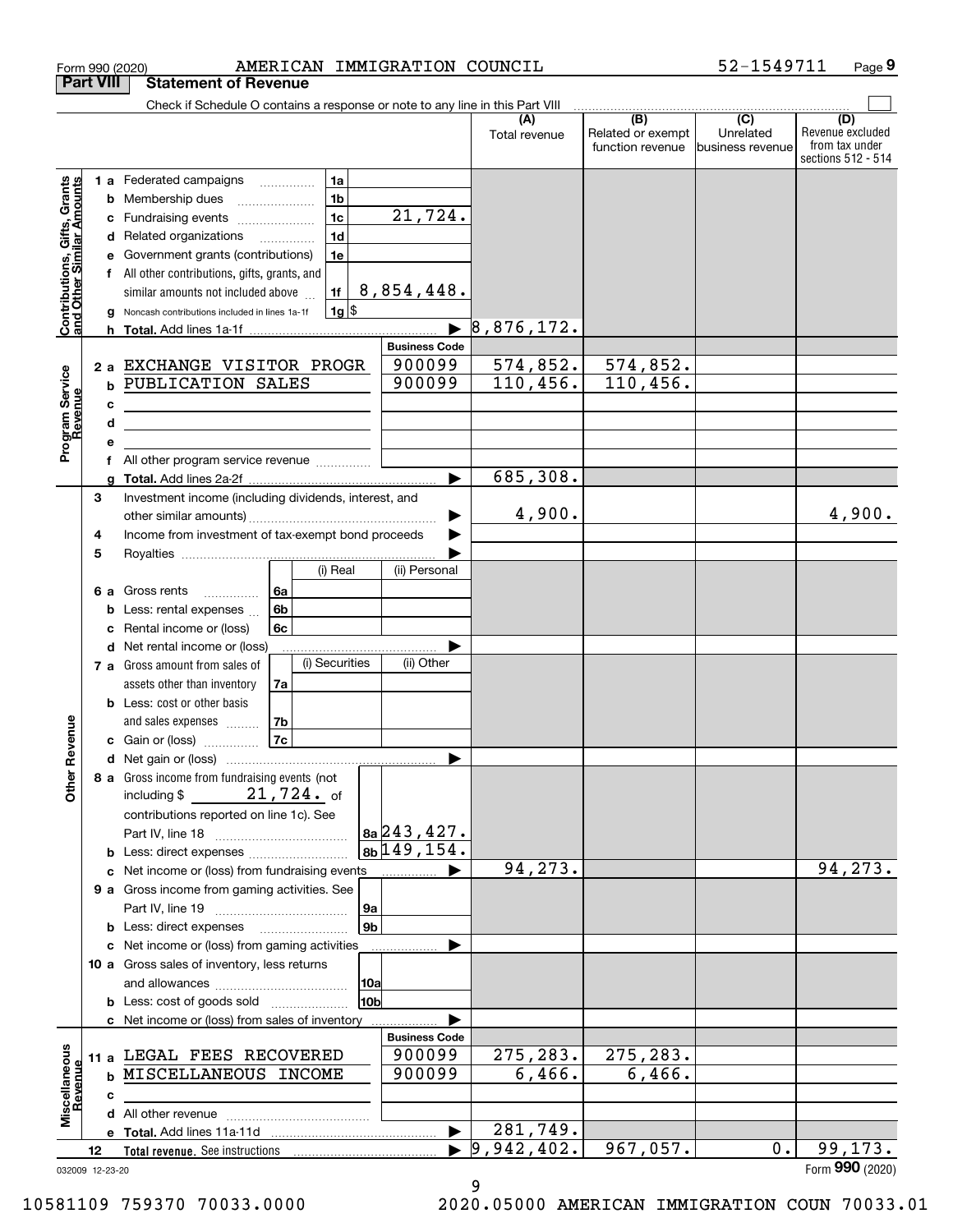Form 990 (2020) AMERICAN IMMIGRATION COUNCIL 5 $\mathrm{2\text{--}1549711}$  <sub>Page</sub> **Part IX Statement of Functional Expenses**

*Section 501(c)(3) and 501(c)(4) organizations must complete all columns. All other organizations must complete column (A).*

|              |                                                                                                                      |                       |                                    |                                                      | $\overline{\mathbf{x}}$        |
|--------------|----------------------------------------------------------------------------------------------------------------------|-----------------------|------------------------------------|------------------------------------------------------|--------------------------------|
|              | Do not include amounts reported on lines 6b,<br>7b, 8b, 9b, and 10b of Part VIII.                                    | (A)<br>Total expenses | (B)<br>Program service<br>expenses | $\overline{C}$<br>Management and<br>general expenses | (D)<br>Fundraising<br>expenses |
| 1.           | Grants and other assistance to domestic organizations                                                                |                       |                                    |                                                      |                                |
|              | and domestic governments. See Part IV, line 21                                                                       | 2, 115, 115.          | 2, 115, 115.                       |                                                      |                                |
| $\mathbf{2}$ | Grants and other assistance to domestic                                                                              |                       |                                    |                                                      |                                |
|              | individuals. See Part IV, line 22                                                                                    |                       |                                    |                                                      |                                |
| 3            | Grants and other assistance to foreign                                                                               |                       |                                    |                                                      |                                |
|              | organizations, foreign governments, and foreign                                                                      |                       |                                    |                                                      |                                |
|              | individuals. See Part IV, lines 15 and 16                                                                            |                       |                                    |                                                      |                                |
| 4            | Benefits paid to or for members                                                                                      |                       |                                    |                                                      |                                |
| 5            | Compensation of current officers, directors,                                                                         |                       |                                    |                                                      |                                |
|              | trustees, and key employees                                                                                          | 279,811.              | 211,964.                           | 45,369.                                              | 22,478.                        |
| 6            | Compensation not included above to disqualified                                                                      |                       |                                    |                                                      |                                |
|              | persons (as defined under section 4958(f)(1)) and                                                                    |                       |                                    |                                                      |                                |
|              | persons described in section 4958(c)(3)(B)                                                                           |                       |                                    |                                                      |                                |
| 7            | Other salaries and wages                                                                                             | 3,718,751.            | 2,817,052.                         | 602,960.                                             | 298,739.                       |
| 8            | Pension plan accruals and contributions (include                                                                     |                       |                                    |                                                      |                                |
|              | section 401(k) and 403(b) employer contributions)                                                                    | 323,714.              | 245,222.                           | <u>52,487.</u>                                       | 26,005.                        |
| 9            |                                                                                                                      | 97,448.               | 73,820.                            | 15,800.                                              | 7,828.                         |
| 10           |                                                                                                                      | 290,568.              | 220, 113.                          | 47, 113.                                             | $\overline{23,342}$ .          |
| 11           | Fees for services (nonemployees):                                                                                    |                       |                                    |                                                      |                                |
| a            |                                                                                                                      |                       |                                    |                                                      |                                |
|              |                                                                                                                      | 367, 249.             | 37,250.                            | 329,999.                                             |                                |
|              |                                                                                                                      | 75,021.               |                                    | 75,021.                                              |                                |
|              |                                                                                                                      |                       |                                    |                                                      |                                |
|              | e Professional fundraising services. See Part IV, line 17                                                            |                       |                                    |                                                      |                                |
|              | f Investment management fees                                                                                         |                       |                                    |                                                      |                                |
|              | g Other. (If line 11g amount exceeds 10% of line 25,                                                                 |                       |                                    |                                                      |                                |
|              | column (A) amount, list line 11g expenses on Sch 0.)                                                                 | 1,223,729.            | 1,130,203.                         | 15,305.                                              | 78,221.                        |
| 12           |                                                                                                                      |                       |                                    |                                                      |                                |
| 13           |                                                                                                                      | 245,776.              | 169,453.                           | 41, 160.                                             | 35, 163.                       |
| 14           |                                                                                                                      | 123, 745.             | 80, 115.                           | 11,024.                                              | 32,606.                        |
| 15           |                                                                                                                      |                       |                                    |                                                      |                                |
| 16           |                                                                                                                      | 285,574.              | 221,508.                           | 37,748.                                              | 26,318.                        |
| 17           | Travel                                                                                                               | 35, 135.              | 22,415.                            | 7,030.                                               | 5,690.                         |
| 18           | Payments of travel or entertainment expenses                                                                         |                       |                                    |                                                      |                                |
|              | for any federal, state, or local public officials                                                                    |                       |                                    |                                                      |                                |
|              | Conferences, conventions, and meetings                                                                               | 58,060.               | 55,059.                            | 3,001.                                               |                                |
| 19<br>20     | Interest                                                                                                             |                       |                                    |                                                      |                                |
| 21           |                                                                                                                      |                       |                                    |                                                      |                                |
| 22           | Depreciation, depletion, and amortization                                                                            | 94,670.               |                                    | 94,670.                                              |                                |
| 23           | Insurance                                                                                                            | 233,653.              | 199,726.                           | 31,687.                                              | 2,240.                         |
| 24           | Other expenses. Itemize expenses not covered                                                                         |                       |                                    |                                                      |                                |
|              | above (List miscellaneous expenses on line 24e. If<br>line 24e amount exceeds 10% of line 25, column (A)             |                       |                                    |                                                      |                                |
|              | amount, list line 24e expenses on Schedule O.)                                                                       |                       |                                    |                                                      |                                |
|              | a MISCELLANEOUS                                                                                                      | 15, 193.              | 13,764.                            | 530.                                                 | 899.                           |
| b            | <u> 1980 - Johann Barn, mars ann an t-Amhain Aonaich an t-Aonaich an t-Aonaich ann an t-Aonaich ann an t-Aonaich</u> |                       |                                    |                                                      |                                |
| с            | <u> 1989 - Johann Stein, mars an de Brazilian (b. 1989)</u>                                                          |                       |                                    |                                                      |                                |
| d            | <u> 1989 - Johann Barn, amerikansk politiker (</u>                                                                   |                       |                                    |                                                      |                                |
|              | e All other expenses                                                                                                 |                       |                                    |                                                      |                                |
| 25           | Total functional expenses. Add lines 1 through 24e                                                                   | 9,583,212.            | 7,612,779.                         | 1,410,904.                                           | 559,529.                       |
| 26           | Joint costs. Complete this line only if the organization                                                             |                       |                                    |                                                      |                                |
|              | reported in column (B) joint costs from a combined                                                                   |                       |                                    |                                                      |                                |
|              | educational campaign and fundraising solicitation.                                                                   |                       |                                    |                                                      |                                |
|              | Check here $\blacktriangleright$<br>if following SOP 98-2 (ASC 958-720)                                              |                       |                                    |                                                      |                                |

032010 12-23-20

Form (2020) **990**

10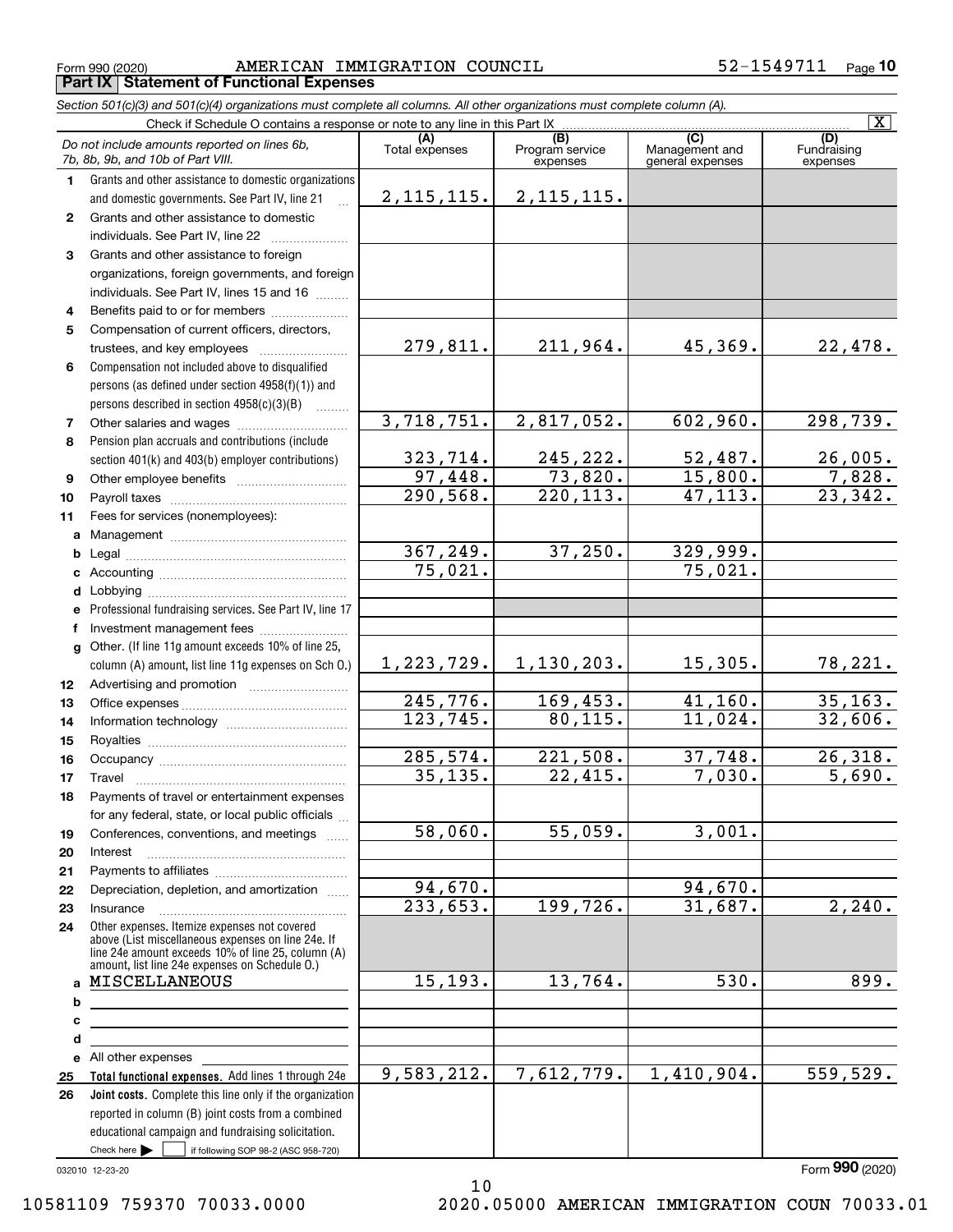| Form 990 (2020) | AMERICAN | IMMIGRATION COUNCIL | 1549711-<br>∸ ∠ ر_ | Page |
|-----------------|----------|---------------------|--------------------|------|
|                 |          |                     |                    |      |

|                             |    |                                                                                                                 |            |                 | (A)<br>Beginning of year |                          | (B)<br>End of year      |
|-----------------------------|----|-----------------------------------------------------------------------------------------------------------------|------------|-----------------|--------------------------|--------------------------|-------------------------|
|                             | 1  |                                                                                                                 |            |                 | 3,559,912.               | $\mathbf{1}$             | $\overline{3,627},843.$ |
|                             | 2  |                                                                                                                 | 551,075.   | $\mathbf{2}$    | 571,761.                 |                          |                         |
|                             | 3  |                                                                                                                 | 838,098.   | $\mathbf{3}$    | 795,960.                 |                          |                         |
|                             | 4  |                                                                                                                 |            |                 | 66, 743.                 | 4                        | 0.                      |
|                             | 5  | Loans and other receivables from any current or former officer, director,                                       |            |                 |                          |                          |                         |
|                             |    | trustee, key employee, creator or founder, substantial contributor, or 35%                                      |            |                 |                          |                          |                         |
|                             |    | controlled entity or family member of any of these persons                                                      |            | 5               |                          |                          |                         |
|                             | 6  | Loans and other receivables from other disqualified persons (as defined                                         |            |                 |                          |                          |                         |
|                             |    | under section 4958(f)(1)), and persons described in section 4958(c)(3)(B)                                       |            | 6               |                          |                          |                         |
|                             | 7  |                                                                                                                 |            |                 |                          | $\overline{\phantom{a}}$ |                         |
| Assets                      | 8  |                                                                                                                 |            |                 |                          | 8                        |                         |
|                             | 9  | Prepaid expenses and deferred charges                                                                           |            |                 | 65,276.                  | 9                        | 66,310.                 |
|                             |    | <b>10a</b> Land, buildings, and equipment: cost or other                                                        |            |                 |                          |                          |                         |
|                             |    | basis. Complete Part VI of Schedule D  10a                                                                      |            | <u>598,416.</u> |                          |                          |                         |
|                             |    | <b>b</b> Less: accumulated depreciation                                                                         |            | 513,654.        | 169,025.                 | 10 <sub>c</sub>          | 84,762.                 |
|                             | 11 |                                                                                                                 |            |                 |                          | 11                       |                         |
|                             | 12 |                                                                                                                 | 1,578,107. | 12              | 1,581,849.               |                          |                         |
|                             | 13 |                                                                                                                 |            |                 |                          | 13                       |                         |
|                             | 14 |                                                                                                                 |            |                 | 14                       |                          |                         |
|                             | 15 |                                                                                                                 | 232,024.   | 15              | 431,658.                 |                          |                         |
|                             | 16 |                                                                                                                 |            |                 | 7,060,260.               | 16                       | 7,160,143.              |
|                             | 17 |                                                                                                                 | 936,028.   | 17              | 731,836.                 |                          |                         |
|                             | 18 |                                                                                                                 |            |                 | 18                       |                          |                         |
|                             | 19 | Deferred revenue manual contracts and contracts and contracts are contracted and contracts are contracted and c |            |                 | 10,995.                  | 19                       | 108,090.                |
|                             | 20 |                                                                                                                 |            |                 |                          | 20                       |                         |
|                             | 21 | Escrow or custodial account liability. Complete Part IV of Schedule D                                           |            |                 |                          | 21                       |                         |
|                             | 22 | Loans and other payables to any current or former officer, director,                                            |            |                 |                          |                          |                         |
| Liabilities                 |    | trustee, key employee, creator or founder, substantial contributor, or 35%                                      |            |                 |                          |                          |                         |
|                             |    | controlled entity or family member of any of these persons                                                      |            |                 |                          | 22                       |                         |
|                             | 23 | Secured mortgages and notes payable to unrelated third parties                                                  |            |                 |                          | 23                       |                         |
|                             | 24 |                                                                                                                 |            |                 |                          | 24                       |                         |
|                             | 25 | Other liabilities (including federal income tax, payables to related third                                      |            |                 |                          |                          |                         |
|                             |    | parties, and other liabilities not included on lines 17-24). Complete Part X                                    |            |                 |                          |                          |                         |
|                             |    | of Schedule D                                                                                                   |            |                 |                          | 25                       |                         |
|                             | 26 |                                                                                                                 |            |                 | 947,023.                 | 26                       | 839,926.                |
|                             |    | Organizations that follow FASB ASC 958, check here $\blacktriangleright \lfloor X \rfloor$                      |            |                 |                          |                          |                         |
|                             |    | and complete lines 27, 28, 32, and 33.                                                                          |            |                 |                          |                          |                         |
|                             | 27 |                                                                                                                 |            |                 | 2,616,407.               | 27                       | 2,324,163.              |
|                             | 28 |                                                                                                                 |            |                 | 3,496,830.               | 28                       | 3,996,054.              |
|                             |    | Organizations that do not follow FASB ASC 958, check here $\blacktriangleright$                                 |            |                 |                          |                          |                         |
|                             |    | and complete lines 29 through 33.                                                                               |            |                 |                          |                          |                         |
|                             | 29 |                                                                                                                 |            |                 |                          | 29                       |                         |
| Net Assets or Fund Balances | 30 | Paid-in or capital surplus, or land, building, or equipment fund                                                |            |                 |                          | 30                       |                         |
|                             | 31 | Retained earnings, endowment, accumulated income, or other funds                                                |            |                 |                          | 31                       |                         |
|                             | 32 |                                                                                                                 |            |                 | $\overline{6,113,237}$ . | 32                       | 6, 320, 217.            |
|                             | 33 |                                                                                                                 |            |                 | 7,060,260.               | 33                       | 7, 160, 143.            |

Form (2020) **990**

**Part X Balance Sheet**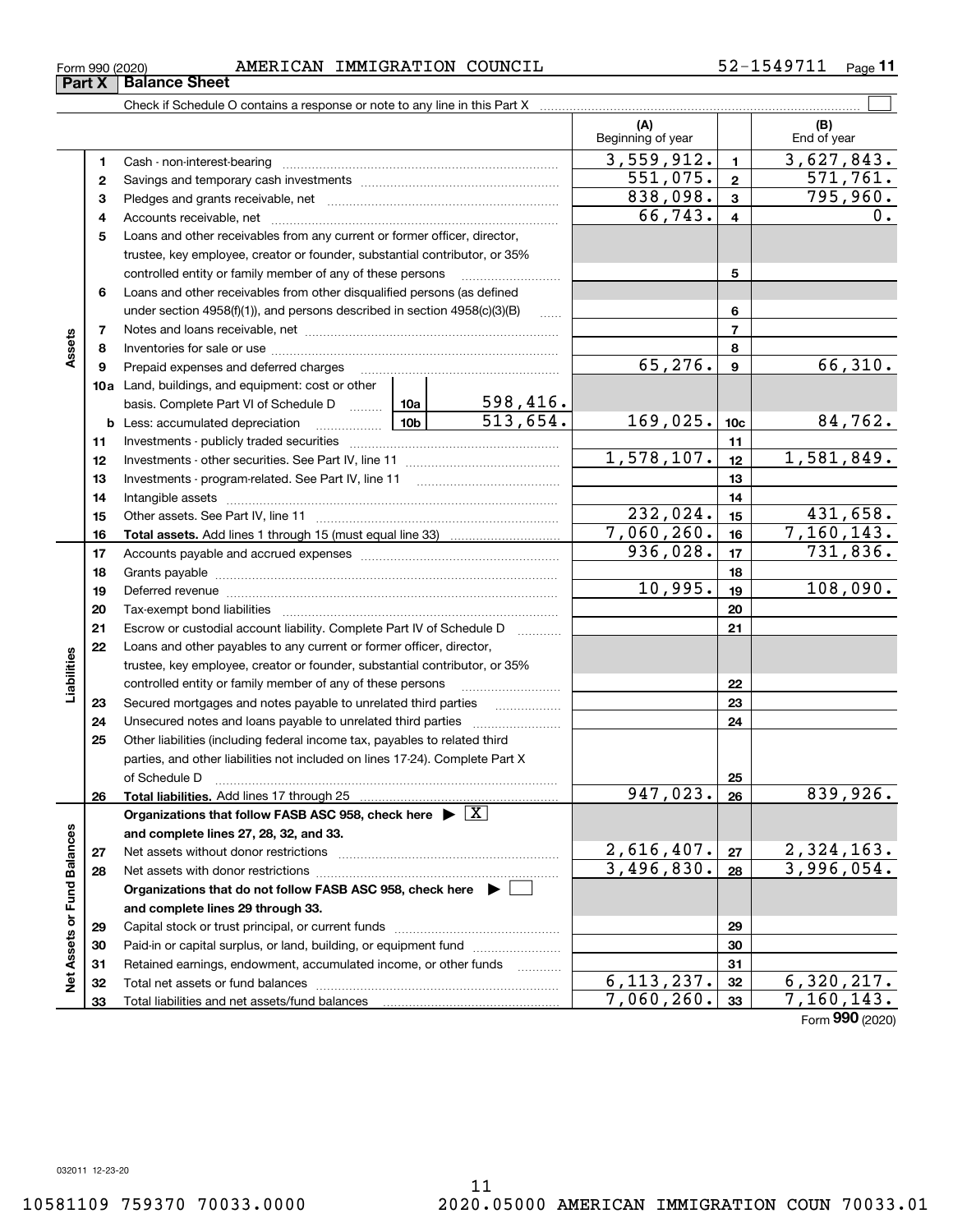|    | AMERICAN IMMIGRATION COUNCIL<br>Form 990 (2020)                                                                                 | 52-1549711       |                         |           | Page 12                 |
|----|---------------------------------------------------------------------------------------------------------------------------------|------------------|-------------------------|-----------|-------------------------|
|    | <b>Reconciliation of Net Assets</b><br>Part XI                                                                                  |                  |                         |           |                         |
|    |                                                                                                                                 |                  |                         |           | $\overline{\mathbf{x}}$ |
|    |                                                                                                                                 |                  |                         |           |                         |
| 1  | Total revenue (must equal Part VIII, column (A), line 12)                                                                       | $\mathbf 1$      | 9,942,402.              |           |                         |
| 2  | Total expenses (must equal Part IX, column (A), line 25)                                                                        | $\overline{2}$   | 9,583,212.              |           |                         |
| 3  | Revenue less expenses. Subtract line 2 from line 1                                                                              | $\mathbf{3}$     |                         | 359, 190. |                         |
| 4  |                                                                                                                                 | 4                | $\overline{6,113},237.$ |           |                         |
| 5  | Net unrealized gains (losses) on investments with an annumerous contract and a set of the set of the set of the                 | 5                |                         |           |                         |
| 6  |                                                                                                                                 | 6                |                         |           |                         |
| 7  | Investment expenses www.communication.com/www.communication.com/www.communication.com/www.com                                   | $\overline{7}$   |                         |           |                         |
| 8  | Prior period adjustments www.communication.communication.communication.com/                                                     | 8                |                         |           |                         |
| 9  | Other changes in net assets or fund balances (explain on Schedule O)                                                            | 9                | $-152, 210.$            |           |                         |
| 10 | Net assets or fund balances at end of year. Combine lines 3 through 9 (must equal Part X, line 32,                              |                  |                         |           |                         |
|    |                                                                                                                                 | 10 <sup>10</sup> | 6,320,217.              |           |                         |
|    | Part XII Financial Statements and Reporting                                                                                     |                  |                         |           |                         |
|    |                                                                                                                                 |                  |                         |           | $\overline{\mathbf{X}}$ |
|    |                                                                                                                                 |                  |                         | Yes       | <b>No</b>               |
| 1  | $\boxed{\text{X}}$ Accrual<br>Accounting method used to prepare the Form 990: <u>I</u> Cash<br>Other                            |                  |                         |           |                         |
|    | If the organization changed its method of accounting from a prior year or checked "Other," explain in Schedule O.               |                  |                         |           |                         |
|    | 2a Were the organization's financial statements compiled or reviewed by an independent accountant?                              |                  | 2a                      |           | x                       |
|    | If "Yes," check a box below to indicate whether the financial statements for the year were compiled or reviewed on a            |                  |                         |           |                         |
|    | separate basis, consolidated basis, or both:                                                                                    |                  |                         |           |                         |
|    | Separate basis<br><b>Consolidated basis</b><br>Both consolidated and separate basis                                             |                  |                         |           |                         |
|    | <b>b</b> Were the organization's financial statements audited by an independent accountant?                                     |                  | 2 <sub>b</sub>          | Х         |                         |
|    | If "Yes," check a box below to indicate whether the financial statements for the year were audited on a separate basis,         |                  |                         |           |                         |
|    | consolidated basis, or both:                                                                                                    |                  |                         |           |                         |
|    | $ \mathbf{X} $ Separate basis<br><b>Consolidated basis</b><br>Both consolidated and separate basis                              |                  |                         |           |                         |
|    | c If "Yes" to line 2a or 2b, does the organization have a committee that assumes responsibility for oversight of the audit,     |                  |                         |           |                         |
|    |                                                                                                                                 |                  | 2c                      | x         |                         |
|    | If the organization changed either its oversight process or selection process during the tax year, explain on Schedule O.       |                  |                         |           |                         |
|    | 3a As a result of a federal award, was the organization required to undergo an audit or audits as set forth in the Single Audit |                  |                         |           |                         |
|    |                                                                                                                                 |                  | 3a                      |           | Χ                       |
|    | b If "Yes," did the organization undergo the required audit or audits? If the organization did not undergo the required audit   |                  |                         |           |                         |
|    |                                                                                                                                 |                  | 3b                      | מהה       |                         |

Form (2020) **990**

032012 12-23-20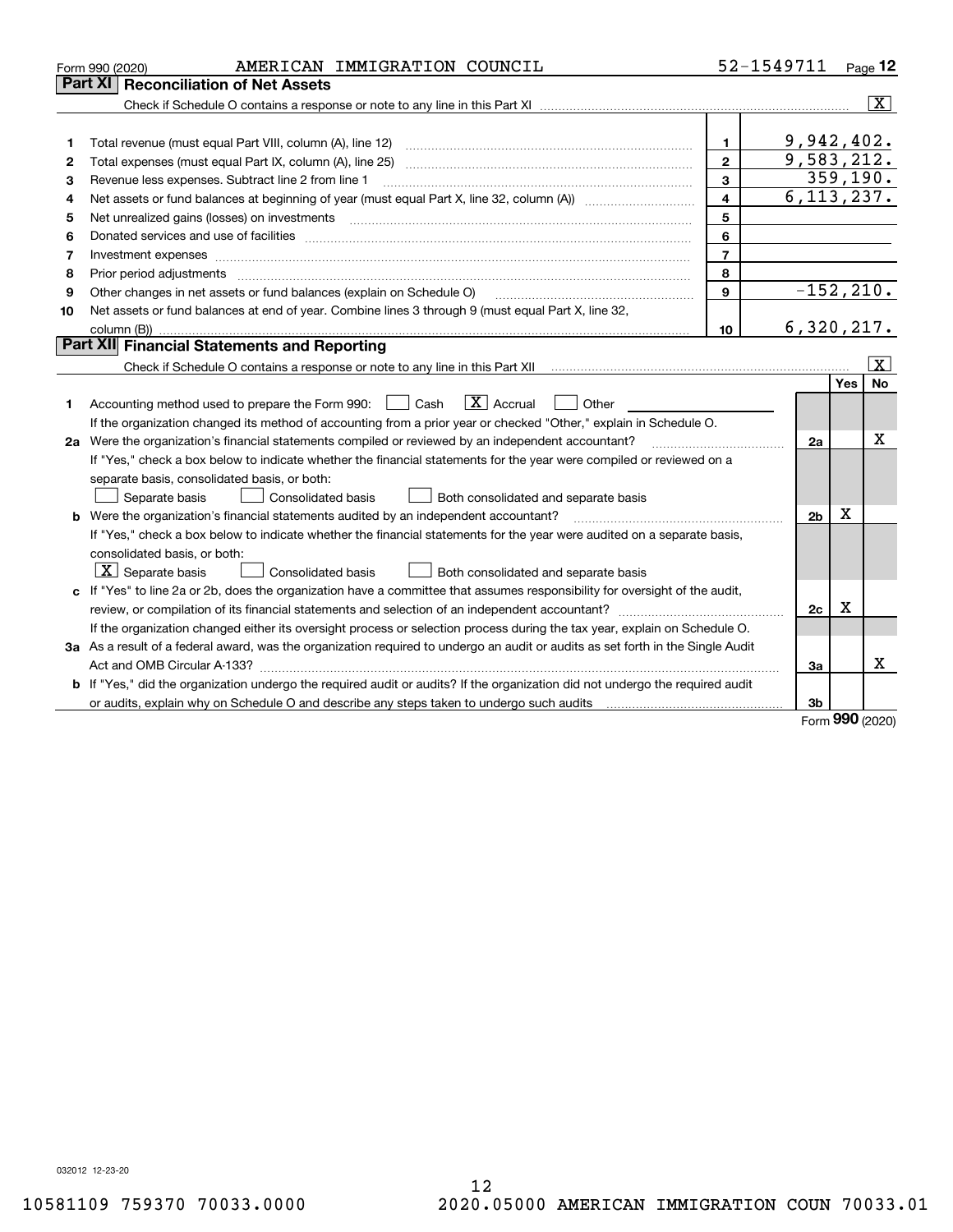| <b>SCHEDULE A</b> |
|-------------------|
|-------------------|

Department of the Treasury Internal Revenue Service

**(Form 990 or 990-EZ)**

## **Public Charity Status and Public Support**

**Complete if the organization is a section 501(c)(3) organization or a section 4947(a)(1) nonexempt charitable trust.**

| Attach to Form 990 or Form 990-EZ. |  |
|------------------------------------|--|
|------------------------------------|--|

**| Go to www.irs.gov/Form990 for instructions and the latest information.**

| OMB No. 1545-0047                   |
|-------------------------------------|
| 2020                                |
| <b>Open to Public</b><br>Inspection |

|  | Name of the organization |
|--|--------------------------|
|--|--------------------------|

|                |                                                                                                                                            | Name of the organization                                                                                                                                                                                                                                                         |          |                                                        |                                 |    |                                                      |  | <b>Employer identification number</b>              |  |  |  |
|----------------|--------------------------------------------------------------------------------------------------------------------------------------------|----------------------------------------------------------------------------------------------------------------------------------------------------------------------------------------------------------------------------------------------------------------------------------|----------|--------------------------------------------------------|---------------------------------|----|------------------------------------------------------|--|----------------------------------------------------|--|--|--|
|                |                                                                                                                                            |                                                                                                                                                                                                                                                                                  |          | AMERICAN IMMIGRATION COUNCIL                           |                                 |    |                                                      |  | 52-1549711                                         |  |  |  |
| Part I         |                                                                                                                                            | Reason for Public Charity Status. (All organizations must complete this part.) See instructions.                                                                                                                                                                                 |          |                                                        |                                 |    |                                                      |  |                                                    |  |  |  |
|                |                                                                                                                                            | The organization is not a private foundation because it is: (For lines 1 through 12, check only one box.)                                                                                                                                                                        |          |                                                        |                                 |    |                                                      |  |                                                    |  |  |  |
| 1              |                                                                                                                                            | A church, convention of churches, or association of churches described in section 170(b)(1)(A)(i).                                                                                                                                                                               |          |                                                        |                                 |    |                                                      |  |                                                    |  |  |  |
| 2              |                                                                                                                                            | A school described in section 170(b)(1)(A)(ii). (Attach Schedule E (Form 990 or 990-EZ).)                                                                                                                                                                                        |          |                                                        |                                 |    |                                                      |  |                                                    |  |  |  |
| 3              | A hospital or a cooperative hospital service organization described in section 170(b)(1)(A)(iii).                                          |                                                                                                                                                                                                                                                                                  |          |                                                        |                                 |    |                                                      |  |                                                    |  |  |  |
|                | A medical research organization operated in conjunction with a hospital described in section 170(b)(1)(A)(iii). Enter the hospital's name, |                                                                                                                                                                                                                                                                                  |          |                                                        |                                 |    |                                                      |  |                                                    |  |  |  |
|                | city, and state:                                                                                                                           |                                                                                                                                                                                                                                                                                  |          |                                                        |                                 |    |                                                      |  |                                                    |  |  |  |
| 5              | An organization operated for the benefit of a college or university owned or operated by a governmental unit described in                  |                                                                                                                                                                                                                                                                                  |          |                                                        |                                 |    |                                                      |  |                                                    |  |  |  |
|                | section 170(b)(1)(A)(iv). (Complete Part II.)                                                                                              |                                                                                                                                                                                                                                                                                  |          |                                                        |                                 |    |                                                      |  |                                                    |  |  |  |
|                | A federal, state, or local government or governmental unit described in section 170(b)(1)(A)(v).                                           |                                                                                                                                                                                                                                                                                  |          |                                                        |                                 |    |                                                      |  |                                                    |  |  |  |
| $\overline{7}$ | $\lfloor x \rfloor$                                                                                                                        | An organization that normally receives a substantial part of its support from a governmental unit or from the general public described in                                                                                                                                        |          |                                                        |                                 |    |                                                      |  |                                                    |  |  |  |
|                |                                                                                                                                            | section 170(b)(1)(A)(vi). (Complete Part II.)                                                                                                                                                                                                                                    |          |                                                        |                                 |    |                                                      |  |                                                    |  |  |  |
| 8              |                                                                                                                                            | A community trust described in section 170(b)(1)(A)(vi). (Complete Part II.)                                                                                                                                                                                                     |          |                                                        |                                 |    |                                                      |  |                                                    |  |  |  |
| 9              |                                                                                                                                            | An agricultural research organization described in section 170(b)(1)(A)(ix) operated in conjunction with a land-grant college                                                                                                                                                    |          |                                                        |                                 |    |                                                      |  |                                                    |  |  |  |
|                |                                                                                                                                            | or university or a non-land-grant college of agriculture (see instructions). Enter the name, city, and state of the college or                                                                                                                                                   |          |                                                        |                                 |    |                                                      |  |                                                    |  |  |  |
|                |                                                                                                                                            | university:                                                                                                                                                                                                                                                                      |          |                                                        |                                 |    |                                                      |  |                                                    |  |  |  |
| 10             |                                                                                                                                            | An organization that normally receives (1) more than 33 1/3% of its support from contributions, membership fees, and gross receipts from                                                                                                                                         |          |                                                        |                                 |    |                                                      |  |                                                    |  |  |  |
|                |                                                                                                                                            | activities related to its exempt functions, subject to certain exceptions; and (2) no more than 33 1/3% of its support from gross investment                                                                                                                                     |          |                                                        |                                 |    |                                                      |  |                                                    |  |  |  |
|                |                                                                                                                                            | income and unrelated business taxable income (less section 511 tax) from businesses acquired by the organization after June 30, 1975.                                                                                                                                            |          |                                                        |                                 |    |                                                      |  |                                                    |  |  |  |
|                |                                                                                                                                            | See section 509(a)(2). (Complete Part III.)                                                                                                                                                                                                                                      |          |                                                        |                                 |    |                                                      |  |                                                    |  |  |  |
| 11             |                                                                                                                                            | An organization organized and operated exclusively to test for public safety. See section 509(a)(4).                                                                                                                                                                             |          |                                                        |                                 |    |                                                      |  |                                                    |  |  |  |
| 12             |                                                                                                                                            | An organization organized and operated exclusively for the benefit of, to perform the functions of, or to carry out the purposes of one or<br>more publicly supported organizations described in section 509(a)(1) or section 509(a)(2). See section 509(a)(3). Check the box in |          |                                                        |                                 |    |                                                      |  |                                                    |  |  |  |
|                |                                                                                                                                            | lines 12a through 12d that describes the type of supporting organization and complete lines 12e, 12f, and 12g.                                                                                                                                                                   |          |                                                        |                                 |    |                                                      |  |                                                    |  |  |  |
| а              |                                                                                                                                            | Type I. A supporting organization operated, supervised, or controlled by its supported organization(s), typically by giving                                                                                                                                                      |          |                                                        |                                 |    |                                                      |  |                                                    |  |  |  |
|                |                                                                                                                                            | the supported organization(s) the power to regularly appoint or elect a majority of the directors or trustees of the supporting                                                                                                                                                  |          |                                                        |                                 |    |                                                      |  |                                                    |  |  |  |
|                |                                                                                                                                            | organization. You must complete Part IV, Sections A and B.                                                                                                                                                                                                                       |          |                                                        |                                 |    |                                                      |  |                                                    |  |  |  |
| b              |                                                                                                                                            | Type II. A supporting organization supervised or controlled in connection with its supported organization(s), by having                                                                                                                                                          |          |                                                        |                                 |    |                                                      |  |                                                    |  |  |  |
|                |                                                                                                                                            | control or management of the supporting organization vested in the same persons that control or manage the supported                                                                                                                                                             |          |                                                        |                                 |    |                                                      |  |                                                    |  |  |  |
|                |                                                                                                                                            | organization(s). You must complete Part IV, Sections A and C.                                                                                                                                                                                                                    |          |                                                        |                                 |    |                                                      |  |                                                    |  |  |  |
| с              |                                                                                                                                            | Type III functionally integrated. A supporting organization operated in connection with, and functionally integrated with,                                                                                                                                                       |          |                                                        |                                 |    |                                                      |  |                                                    |  |  |  |
|                |                                                                                                                                            | its supported organization(s) (see instructions). You must complete Part IV, Sections A, D, and E.                                                                                                                                                                               |          |                                                        |                                 |    |                                                      |  |                                                    |  |  |  |
| d              |                                                                                                                                            | Type III non-functionally integrated. A supporting organization operated in connection with its supported organization(s)                                                                                                                                                        |          |                                                        |                                 |    |                                                      |  |                                                    |  |  |  |
|                |                                                                                                                                            | that is not functionally integrated. The organization generally must satisfy a distribution requirement and an attentiveness                                                                                                                                                     |          |                                                        |                                 |    |                                                      |  |                                                    |  |  |  |
|                |                                                                                                                                            | requirement (see instructions). You must complete Part IV, Sections A and D, and Part V.                                                                                                                                                                                         |          |                                                        |                                 |    |                                                      |  |                                                    |  |  |  |
| е              |                                                                                                                                            | Check this box if the organization received a written determination from the IRS that it is a Type I, Type II, Type III                                                                                                                                                          |          |                                                        |                                 |    |                                                      |  |                                                    |  |  |  |
|                |                                                                                                                                            | functionally integrated, or Type III non-functionally integrated supporting organization.                                                                                                                                                                                        |          |                                                        |                                 |    |                                                      |  |                                                    |  |  |  |
|                |                                                                                                                                            | Enter the number of supported organizations                                                                                                                                                                                                                                      |          |                                                        |                                 |    |                                                      |  |                                                    |  |  |  |
|                |                                                                                                                                            | g Provide the following information about the supported organization(s).                                                                                                                                                                                                         |          |                                                        | (iv) Is the organization listed |    |                                                      |  |                                                    |  |  |  |
|                |                                                                                                                                            | (i) Name of supported<br>organization                                                                                                                                                                                                                                            | (ii) EIN | (iii) Type of organization<br>(described on lines 1-10 | in your governing document?     |    | (v) Amount of monetary<br>support (see instructions) |  | (vi) Amount of other<br>support (see instructions) |  |  |  |
|                |                                                                                                                                            |                                                                                                                                                                                                                                                                                  |          | above (see instructions))                              | Yes                             | No |                                                      |  |                                                    |  |  |  |
|                |                                                                                                                                            |                                                                                                                                                                                                                                                                                  |          |                                                        |                                 |    |                                                      |  |                                                    |  |  |  |
|                |                                                                                                                                            |                                                                                                                                                                                                                                                                                  |          |                                                        |                                 |    |                                                      |  |                                                    |  |  |  |
|                |                                                                                                                                            |                                                                                                                                                                                                                                                                                  |          |                                                        |                                 |    |                                                      |  |                                                    |  |  |  |
|                |                                                                                                                                            |                                                                                                                                                                                                                                                                                  |          |                                                        |                                 |    |                                                      |  |                                                    |  |  |  |
|                |                                                                                                                                            |                                                                                                                                                                                                                                                                                  |          |                                                        |                                 |    |                                                      |  |                                                    |  |  |  |
|                |                                                                                                                                            |                                                                                                                                                                                                                                                                                  |          |                                                        |                                 |    |                                                      |  |                                                    |  |  |  |
|                |                                                                                                                                            |                                                                                                                                                                                                                                                                                  |          |                                                        |                                 |    |                                                      |  |                                                    |  |  |  |
|                |                                                                                                                                            |                                                                                                                                                                                                                                                                                  |          |                                                        |                                 |    |                                                      |  |                                                    |  |  |  |
|                |                                                                                                                                            |                                                                                                                                                                                                                                                                                  |          |                                                        |                                 |    |                                                      |  |                                                    |  |  |  |
| Total          |                                                                                                                                            |                                                                                                                                                                                                                                                                                  |          |                                                        |                                 |    |                                                      |  |                                                    |  |  |  |
|                |                                                                                                                                            |                                                                                                                                                                                                                                                                                  |          |                                                        |                                 |    |                                                      |  |                                                    |  |  |  |

LHA For Paperwork Reduction Act Notice, see the Instructions for Form 990 or 990-EZ. <sub>032021</sub> o1-25-21 Schedule A (Form 990 or 990-EZ) 2020 13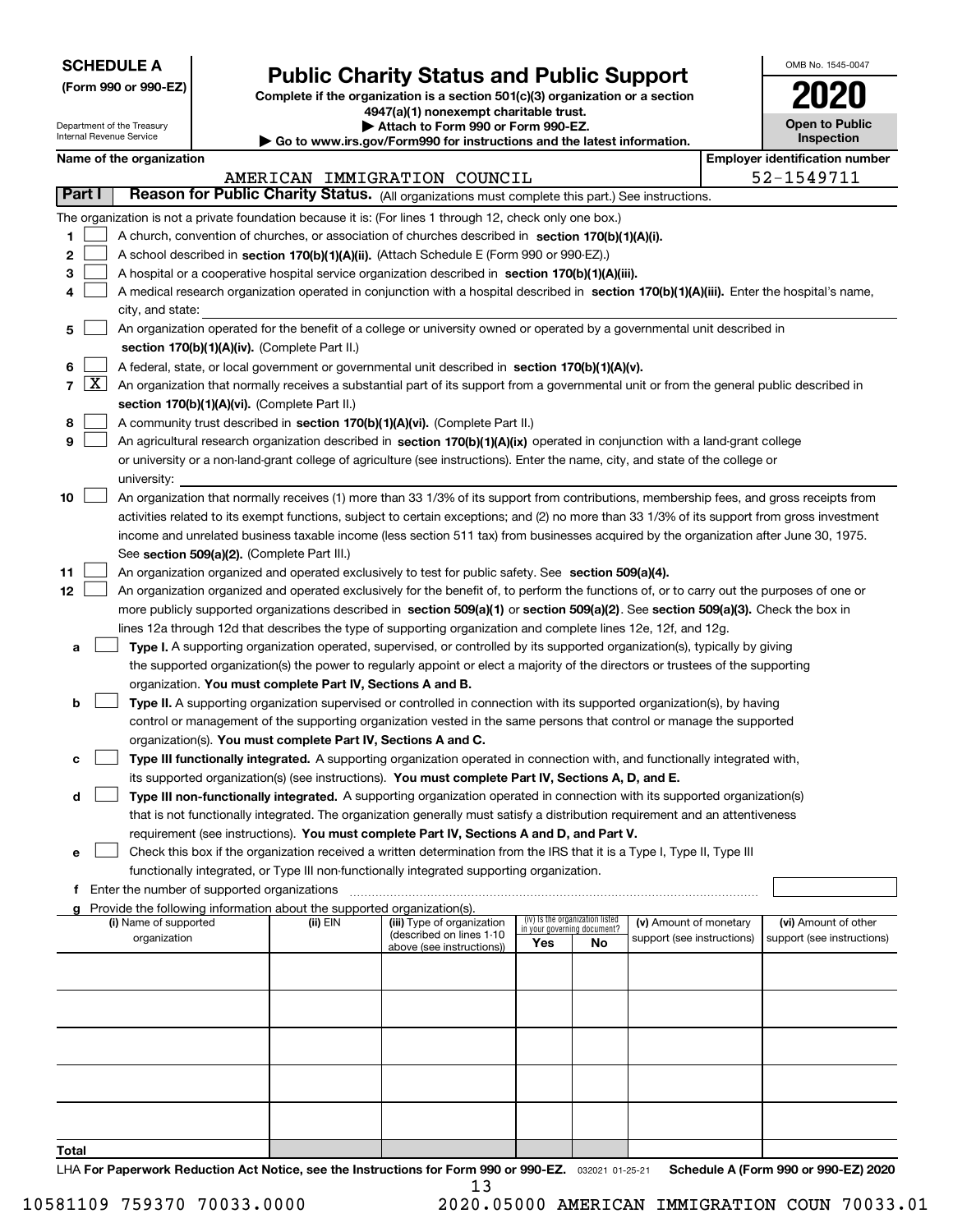#### Schedule A (Form 990 or 990-EZ) 2020 Page AMERICAN IMMIGRATION COUNCIL 52-1549711 **Part II** Support Schedule for Organizations Described in Sections 170(b)(1)(A)(iv) and 170(b)(1)(A)(vi)

52-1549711 Page 2

(Complete only if you checked the box on line 5, 7, or 8 of Part I or if the organization failed to qualify under Part III. If the organization fails to qualify under the tests listed below, please complete Part III.)

|    | <b>Section A. Public Support</b>                                                                                                               |          |                    |            |                     |          |                                          |
|----|------------------------------------------------------------------------------------------------------------------------------------------------|----------|--------------------|------------|---------------------|----------|------------------------------------------|
|    | Calendar year (or fiscal year beginning in)                                                                                                    | (a) 2016 | (b) 2017           | $(c)$ 2018 | $(d)$ 2019          | (e) 2020 | (f) Total                                |
|    | 1 Gifts, grants, contributions, and                                                                                                            |          |                    |            |                     |          |                                          |
|    | membership fees received. (Do not                                                                                                              |          |                    |            |                     |          |                                          |
|    | include any "unusual grants.")                                                                                                                 | 1972401. | 6147177.           | 5618833.   | 7361047.            |          | 8876172.29975630.                        |
|    | 2 Tax revenues levied for the organ-                                                                                                           |          |                    |            |                     |          |                                          |
|    | ization's benefit and either paid to                                                                                                           |          |                    |            |                     |          |                                          |
|    | or expended on its behalf                                                                                                                      |          |                    |            |                     |          |                                          |
|    | 3 The value of services or facilities                                                                                                          |          |                    |            |                     |          |                                          |
|    | furnished by a governmental unit to                                                                                                            |          |                    |            |                     |          |                                          |
|    | the organization without charge                                                                                                                |          |                    |            |                     |          |                                          |
|    | 4 Total. Add lines 1 through 3                                                                                                                 | 1972401. | 6147177.           | 5618833.   | 7361047.            |          | 8876172.29975630.                        |
|    | 5 The portion of total contributions                                                                                                           |          |                    |            |                     |          |                                          |
|    | by each person (other than a                                                                                                                   |          |                    |            |                     |          |                                          |
|    | governmental unit or publicly                                                                                                                  |          |                    |            |                     |          |                                          |
|    | supported organization) included                                                                                                               |          |                    |            |                     |          |                                          |
|    | on line 1 that exceeds 2% of the                                                                                                               |          |                    |            |                     |          |                                          |
|    | amount shown on line 11,                                                                                                                       |          |                    |            |                     |          |                                          |
|    | column (f)                                                                                                                                     |          |                    |            |                     |          | 4351722.                                 |
|    | 6 Public support. Subtract line 5 from line 4.                                                                                                 |          |                    |            |                     |          | 25623908.                                |
|    | <b>Section B. Total Support</b>                                                                                                                |          |                    |            |                     |          |                                          |
|    | Calendar year (or fiscal year beginning in)                                                                                                    | (a) 2016 | (b) 2017           | $(c)$ 2018 | $(d)$ 2019          | (e) 2020 | (f) Total                                |
|    | <b>7</b> Amounts from line 4                                                                                                                   | 1972401. | 6147177.           | 5618833.   | 7361047.            |          | 8876172.29975630.                        |
|    | 8 Gross income from interest,                                                                                                                  |          |                    |            |                     |          |                                          |
|    | dividends, payments received on                                                                                                                |          |                    |            |                     |          |                                          |
|    | securities loans, rents, royalties,                                                                                                            |          |                    |            |                     |          |                                          |
|    | and income from similar sources                                                                                                                | 6,347.   | 7,345.             | 3,685.     | 9,356.              | 4,900.   | 31,633.                                  |
|    | 9 Net income from unrelated business                                                                                                           |          |                    |            |                     |          |                                          |
|    | activities, whether or not the                                                                                                                 |          |                    |            |                     |          |                                          |
|    | business is regularly carried on                                                                                                               |          |                    |            |                     |          |                                          |
|    | 10 Other income. Do not include gain                                                                                                           |          |                    |            |                     |          |                                          |
|    | or loss from the sale of capital                                                                                                               |          |                    |            |                     |          |                                          |
|    | assets (Explain in Part VI.)                                                                                                                   |          | $47,495.$ 102,298. |            | $37,824.$ 109, 207. |          | 281,749. 578,573.                        |
|    | 11 Total support. Add lines 7 through 10                                                                                                       |          |                    |            |                     |          | 30585836.                                |
|    | 12 Gross receipts from related activities, etc. (see instructions)                                                                             |          |                    |            |                     | 12       | 7,647,035.                               |
|    | 13 First 5 years. If the Form 990 is for the organization's first, second, third, fourth, or fifth tax year as a section 501(c)(3)             |          |                    |            |                     |          |                                          |
|    | organization, check this box and stop here                                                                                                     |          |                    |            |                     |          |                                          |
|    | <b>Section C. Computation of Public Support Percentage</b>                                                                                     |          |                    |            |                     |          |                                          |
|    |                                                                                                                                                |          |                    |            |                     | 14       | 83.78<br>%                               |
|    |                                                                                                                                                |          |                    |            |                     | 15       | 85.08<br>$\%$                            |
|    | 16a 33 1/3% support test - 2020. If the organization did not check the box on line 13, and line 14 is 33 1/3% or more, check this box and      |          |                    |            |                     |          |                                          |
|    | stop here. The organization qualifies as a publicly supported organization                                                                     |          |                    |            |                     |          | $\blacktriangleright$ $\boxed{\text{X}}$ |
|    | b 33 1/3% support test - 2019. If the organization did not check a box on line 13 or 16a, and line 15 is 33 1/3% or more, check this box       |          |                    |            |                     |          |                                          |
|    | and stop here. The organization qualifies as a publicly supported organization                                                                 |          |                    |            |                     |          |                                          |
|    | 17a 10% -facts-and-circumstances test - 2020. If the organization did not check a box on line 13, 16a, or 16b, and line 14 is 10% or more,     |          |                    |            |                     |          |                                          |
|    | and if the organization meets the facts-and-circumstances test, check this box and stop here. Explain in Part VI how the organization          |          |                    |            |                     |          |                                          |
|    | meets the facts-and-circumstances test. The organization qualifies as a publicly supported organization                                        |          |                    |            |                     |          |                                          |
|    | <b>b 10% -facts-and-circumstances test - 2019.</b> If the organization did not check a box on line 13, 16a, 16b, or 17a, and line 15 is 10% or |          |                    |            |                     |          |                                          |
|    | more, and if the organization meets the facts-and-circumstances test, check this box and stop here. Explain in Part VI how the                 |          |                    |            |                     |          |                                          |
|    | organization meets the facts-and-circumstances test. The organization qualifies as a publicly supported organization                           |          |                    |            |                     |          |                                          |
| 18 | Private foundation. If the organization did not check a box on line 13, 16a, 16b, 17a, or 17b, check this box and see instructions             |          |                    |            |                     |          |                                          |
|    |                                                                                                                                                |          |                    |            |                     |          | Schedule A (Form 990 or 990-F7) 2020     |

**Schedule A (Form 990 or 990-EZ) 2020**

032022 01-25-21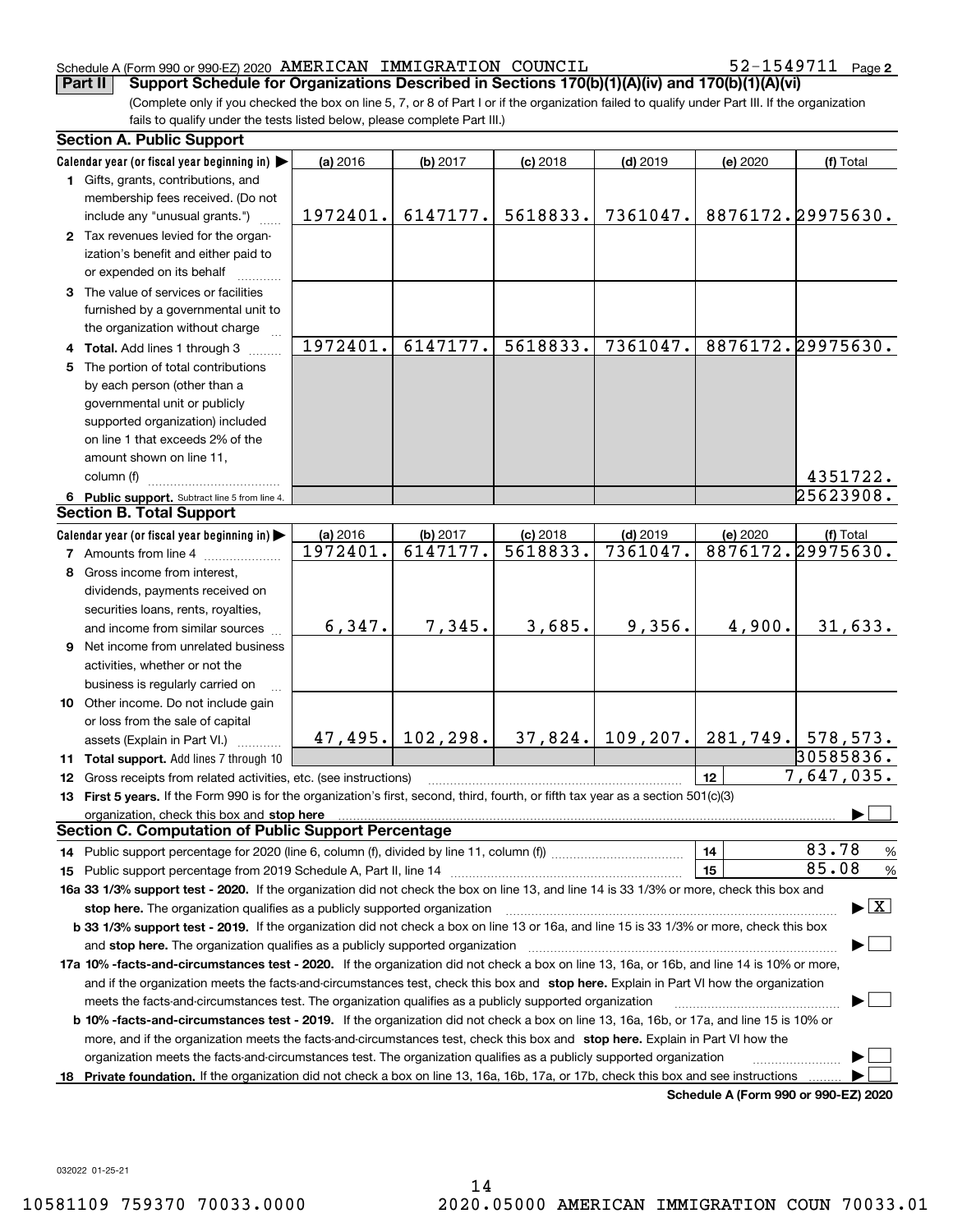#### Schedule A (Form 990 or 990-EZ) 2020 Page AMERICAN IMMIGRATION COUNCIL 52-1549711 **Part III Support Schedule for Organizations Described in Section 509(a)(2)**

(Complete only if you checked the box on line 10 of Part I or if the organization failed to qualify under Part II. If the organization fails to qualify under the tests listed below, please complete Part II.)

|    | <b>Section A. Public Support</b>                                                                                                                                                         |          |          |            |            |          |                                      |
|----|------------------------------------------------------------------------------------------------------------------------------------------------------------------------------------------|----------|----------|------------|------------|----------|--------------------------------------|
|    | Calendar year (or fiscal year beginning in) $\blacktriangleright$                                                                                                                        | (a) 2016 | (b) 2017 | $(c)$ 2018 | $(d)$ 2019 | (e) 2020 | (f) Total                            |
|    | 1 Gifts, grants, contributions, and                                                                                                                                                      |          |          |            |            |          |                                      |
|    | membership fees received. (Do not                                                                                                                                                        |          |          |            |            |          |                                      |
|    | include any "unusual grants.")                                                                                                                                                           |          |          |            |            |          |                                      |
|    | 2 Gross receipts from admissions,<br>merchandise sold or services per-<br>formed, or facilities furnished in<br>any activity that is related to the<br>organization's tax-exempt purpose |          |          |            |            |          |                                      |
|    | 3 Gross receipts from activities that<br>are not an unrelated trade or bus-                                                                                                              |          |          |            |            |          |                                      |
|    | iness under section 513                                                                                                                                                                  |          |          |            |            |          |                                      |
|    | 4 Tax revenues levied for the organ-                                                                                                                                                     |          |          |            |            |          |                                      |
|    | ization's benefit and either paid to<br>or expended on its behalf<br>.                                                                                                                   |          |          |            |            |          |                                      |
|    | 5 The value of services or facilities                                                                                                                                                    |          |          |            |            |          |                                      |
|    | furnished by a governmental unit to                                                                                                                                                      |          |          |            |            |          |                                      |
|    | the organization without charge                                                                                                                                                          |          |          |            |            |          |                                      |
|    | <b>6 Total.</b> Add lines 1 through 5                                                                                                                                                    |          |          |            |            |          |                                      |
|    | 7a Amounts included on lines 1, 2, and<br>3 received from disqualified persons                                                                                                           |          |          |            |            |          |                                      |
|    | <b>b</b> Amounts included on lines 2 and 3 received<br>from other than disqualified persons that<br>exceed the greater of \$5,000 or 1% of the<br>amount on line 13 for the year         |          |          |            |            |          |                                      |
|    | c Add lines 7a and 7b                                                                                                                                                                    |          |          |            |            |          |                                      |
|    | 8 Public support. (Subtract line 7c from line 6.)                                                                                                                                        |          |          |            |            |          |                                      |
|    | <b>Section B. Total Support</b>                                                                                                                                                          |          |          |            |            |          |                                      |
|    | Calendar year (or fiscal year beginning in) $\blacktriangleright$                                                                                                                        | (a) 2016 | (b) 2017 | $(c)$ 2018 | $(d)$ 2019 | (e) 2020 | (f) Total                            |
|    | 9 Amounts from line 6                                                                                                                                                                    |          |          |            |            |          |                                      |
|    | 10a Gross income from interest,<br>dividends, payments received on<br>securities loans, rents, royalties,<br>and income from similar sources                                             |          |          |            |            |          |                                      |
|    | <b>b</b> Unrelated business taxable income<br>(less section 511 taxes) from businesses                                                                                                   |          |          |            |            |          |                                      |
|    | acquired after June 30, 1975                                                                                                                                                             |          |          |            |            |          |                                      |
|    | c Add lines 10a and 10b<br>11 Net income from unrelated business<br>activities not included in line 10b,<br>whether or not the business is<br>regularly carried on                       |          |          |            |            |          |                                      |
|    | 12 Other income. Do not include gain<br>or loss from the sale of capital<br>assets (Explain in Part VI.)                                                                                 |          |          |            |            |          |                                      |
|    | <b>13</b> Total support. (Add lines 9, 10c, 11, and 12.)                                                                                                                                 |          |          |            |            |          |                                      |
|    | 14 First 5 years. If the Form 990 is for the organization's first, second, third, fourth, or fifth tax year as a section 501(c)(3) organization,                                         |          |          |            |            |          |                                      |
|    | check this box and stop here measurements are constructed as the state of the state of the state of the state o                                                                          |          |          |            |            |          |                                      |
|    | Section C. Computation of Public Support Percentage                                                                                                                                      |          |          |            |            |          |                                      |
|    | 15 Public support percentage for 2020 (line 8, column (f), divided by line 13, column (f))                                                                                               |          |          |            |            | 15       | %                                    |
|    | 16 Public support percentage from 2019 Schedule A, Part III, line 15                                                                                                                     |          |          |            |            | 16       | %                                    |
|    | <b>Section D. Computation of Investment Income Percentage</b>                                                                                                                            |          |          |            |            |          |                                      |
|    | 17 Investment income percentage for 2020 (line 10c, column (f), divided by line 13, column (f))                                                                                          |          |          |            |            | 17       | %                                    |
|    | <b>18</b> Investment income percentage from <b>2019</b> Schedule A, Part III, line 17                                                                                                    |          |          |            |            | 18       | %                                    |
|    | 19a 33 1/3% support tests - 2020. If the organization did not check the box on line 14, and line 15 is more than 33 1/3%, and line 17 is not                                             |          |          |            |            |          |                                      |
|    | more than 33 1/3%, check this box and stop here. The organization qualifies as a publicly supported organization                                                                         |          |          |            |            |          | ▶                                    |
|    | b 33 1/3% support tests - 2019. If the organization did not check a box on line 14 or line 19a, and line 16 is more than 33 1/3%, and                                                    |          |          |            |            |          |                                      |
|    | line 18 is not more than 33 1/3%, check this box and stop here. The organization qualifies as a publicly supported organization                                                          |          |          |            |            |          |                                      |
| 20 | <b>Private foundation.</b> If the organization did not check a box on line 14, 19a, or 19b, check this box and see instructions                                                          |          |          |            |            |          |                                      |
|    | 032023 01-25-21                                                                                                                                                                          |          | 15       |            |            |          | Schedule A (Form 990 or 990-EZ) 2020 |

10581109 759370 70033.0000 2020.05000 AMERICAN IMMIGRATION COUN 70033.01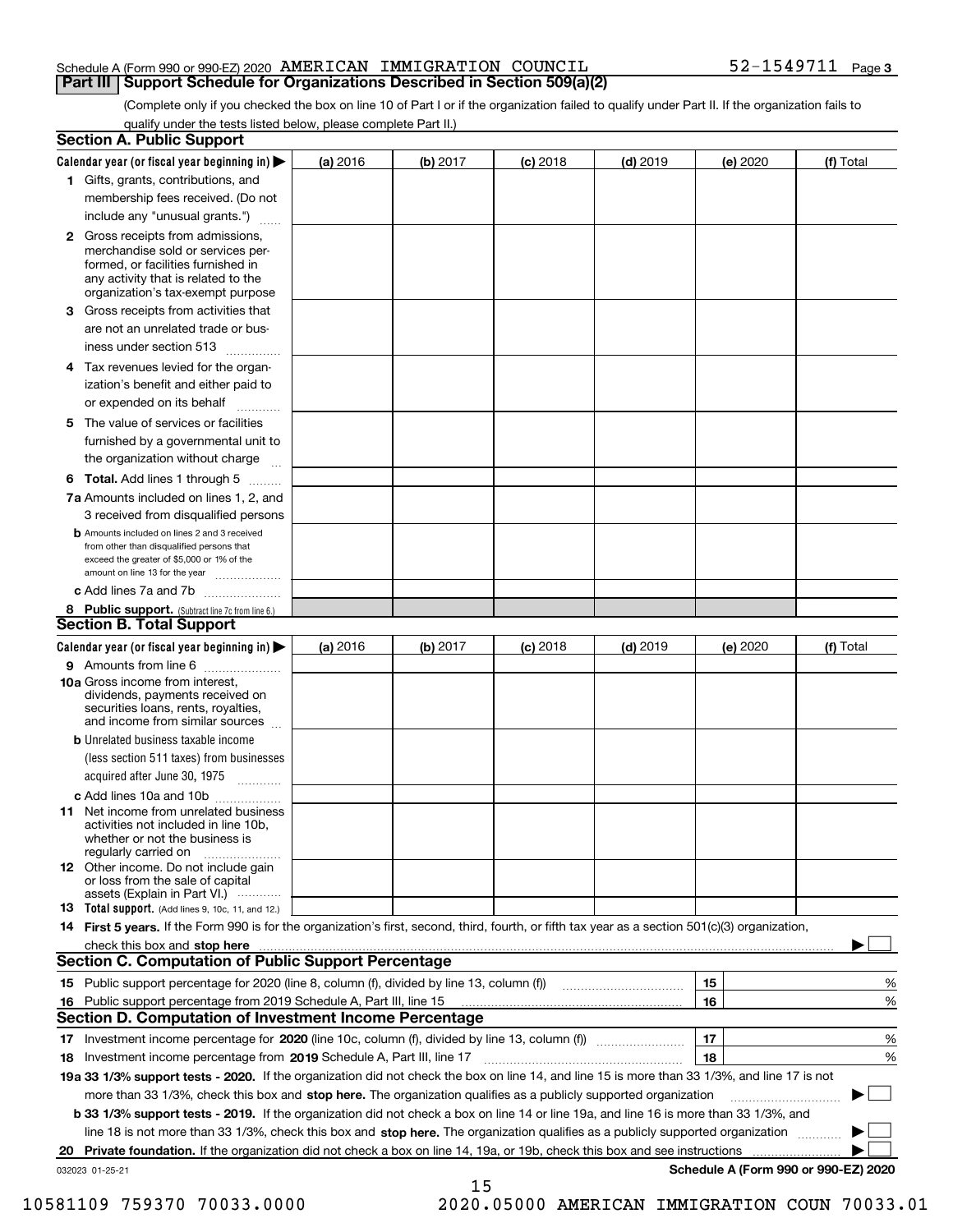#### Schedule A (Form 990 or 990-EZ) 2020 Page AMERICAN IMMIGRATION COUNCIL 52-1549711

## **Part IV Supporting Organizations**

(Complete only if you checked a box in line 12 on Part I. If you checked box 12a, Part I, complete Sections A and B. If you checked box 12b, Part I, complete Sections A and C. If you checked box 12c, Part I, complete Sections A, D, and E. If you checked box 12d, Part I, complete Sections A and D, and complete Part V.)

#### **Section A. All Supporting Organizations**

- **1** Are all of the organization's supported organizations listed by name in the organization's governing documents? If "No," describe in **Part VI** how the supported organizations are designated. If designated by *class or purpose, describe the designation. If historic and continuing relationship, explain.*
- **2** Did the organization have any supported organization that does not have an IRS determination of status under section 509(a)(1) or (2)? If "Yes," explain in Part VI how the organization determined that the supported *organization was described in section 509(a)(1) or (2).*
- **3a** Did the organization have a supported organization described in section 501(c)(4), (5), or (6)? If "Yes," answer *lines 3b and 3c below.*
- **b** Did the organization confirm that each supported organization qualified under section 501(c)(4), (5), or (6) and satisfied the public support tests under section 509(a)(2)? If "Yes," describe in **Part VI** when and how the *organization made the determination.*
- **c**Did the organization ensure that all support to such organizations was used exclusively for section 170(c)(2)(B) purposes? If "Yes," explain in **Part VI** what controls the organization put in place to ensure such use.
- **4a***If* Was any supported organization not organized in the United States ("foreign supported organization")? *"Yes," and if you checked box 12a or 12b in Part I, answer lines 4b and 4c below.*
- **b** Did the organization have ultimate control and discretion in deciding whether to make grants to the foreign supported organization? If "Yes," describe in **Part VI** how the organization had such control and discretion *despite being controlled or supervised by or in connection with its supported organizations.*
- **c** Did the organization support any foreign supported organization that does not have an IRS determination under sections 501(c)(3) and 509(a)(1) or (2)? If "Yes," explain in **Part VI** what controls the organization used *to ensure that all support to the foreign supported organization was used exclusively for section 170(c)(2)(B) purposes.*
- **5a** Did the organization add, substitute, or remove any supported organizations during the tax year? If "Yes," answer lines 5b and 5c below (if applicable). Also, provide detail in **Part VI,** including (i) the names and EIN *numbers of the supported organizations added, substituted, or removed; (ii) the reasons for each such action; (iii) the authority under the organization's organizing document authorizing such action; and (iv) how the action was accomplished (such as by amendment to the organizing document).*
- **b** Type I or Type II only. Was any added or substituted supported organization part of a class already designated in the organization's organizing document?
- **cSubstitutions only.**  Was the substitution the result of an event beyond the organization's control?
- **6** Did the organization provide support (whether in the form of grants or the provision of services or facilities) to **Part VI.** *If "Yes," provide detail in* support or benefit one or more of the filing organization's supported organizations? anyone other than (i) its supported organizations, (ii) individuals that are part of the charitable class benefited by one or more of its supported organizations, or (iii) other supporting organizations that also
- **7**Did the organization provide a grant, loan, compensation, or other similar payment to a substantial contributor *If "Yes," complete Part I of Schedule L (Form 990 or 990-EZ).* regard to a substantial contributor? (as defined in section 4958(c)(3)(C)), a family member of a substantial contributor, or a 35% controlled entity with
- **8** Did the organization make a loan to a disqualified person (as defined in section 4958) not described in line 7? *If "Yes," complete Part I of Schedule L (Form 990 or 990-EZ).*
- **9a** Was the organization controlled directly or indirectly at any time during the tax year by one or more in section 509(a)(1) or (2))? If "Yes," *provide detail in* <code>Part VI.</code> disqualified persons, as defined in section 4946 (other than foundation managers and organizations described
- **b** Did one or more disqualified persons (as defined in line 9a) hold a controlling interest in any entity in which the supporting organization had an interest? If "Yes," provide detail in P**art VI**.
- **c**Did a disqualified person (as defined in line 9a) have an ownership interest in, or derive any personal benefit from, assets in which the supporting organization also had an interest? If "Yes," provide detail in P**art VI.**
- **10a** Was the organization subject to the excess business holdings rules of section 4943 because of section supporting organizations)? If "Yes," answer line 10b below. 4943(f) (regarding certain Type II supporting organizations, and all Type III non-functionally integrated
- **b** Did the organization have any excess business holdings in the tax year? (Use Schedule C, Form 4720, to *determine whether the organization had excess business holdings.)*

16

032024 01-25-21

**Schedule A (Form 990 or 990-EZ) 2020**

**YesNo**

52-1549711 Page 4

10581109 759370 70033.0000 2020.05000 AMERICAN IMMIGRATION COUN 70033.01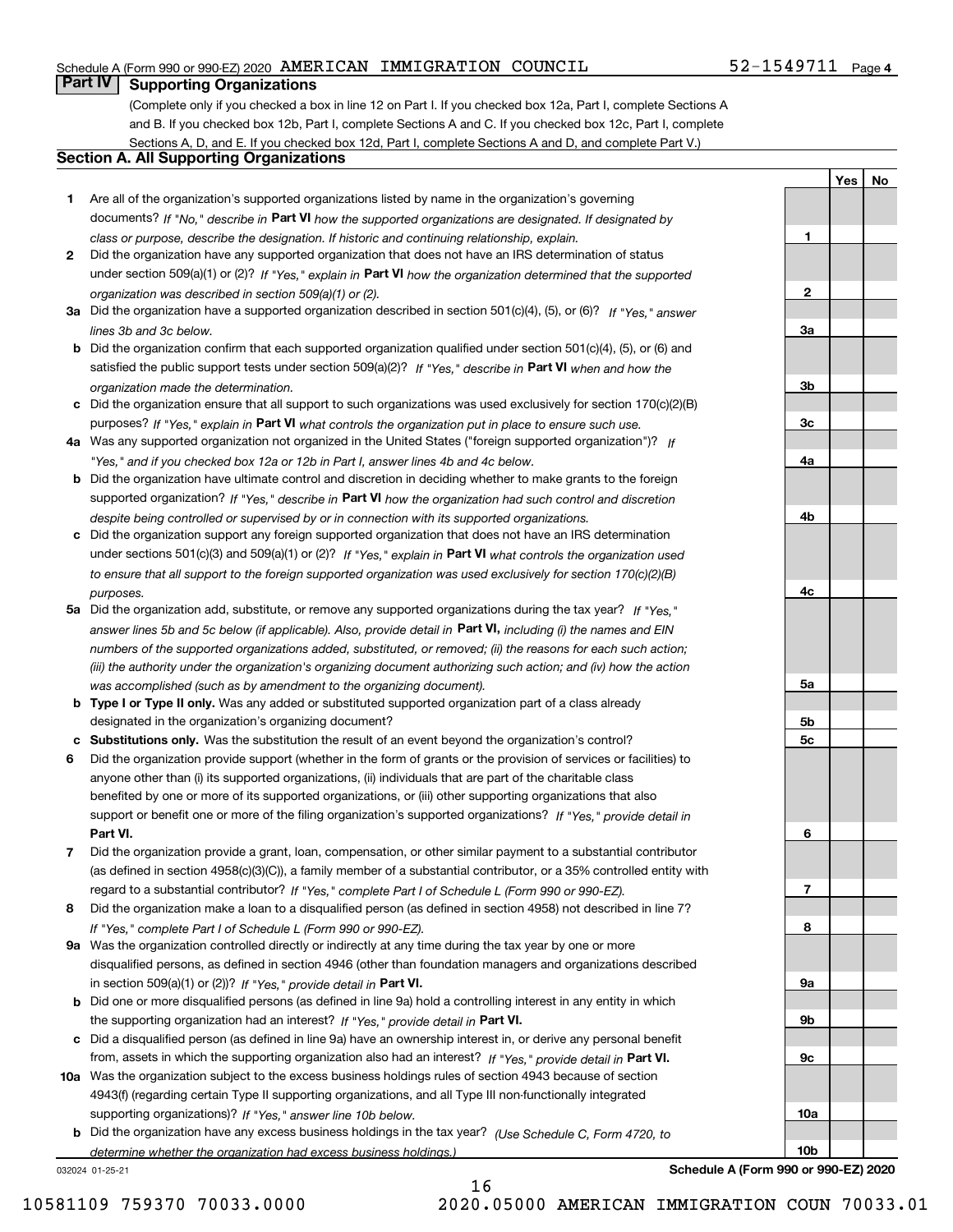#### Schedule A (Form 990 or 990-EZ) 2020 Page AMERICAN IMMIGRATION COUNCIL 52-1549711

|              | <b>Supporting Organizations (continued)</b><br>Part IV                                                                                                                                                                                                      |                 |     |    |
|--------------|-------------------------------------------------------------------------------------------------------------------------------------------------------------------------------------------------------------------------------------------------------------|-----------------|-----|----|
|              |                                                                                                                                                                                                                                                             |                 | Yes | No |
| 11           | Has the organization accepted a gift or contribution from any of the following persons?                                                                                                                                                                     |                 |     |    |
|              | a A person who directly or indirectly controls, either alone or together with persons described in lines 11b and                                                                                                                                            |                 |     |    |
|              | 11c below, the governing body of a supported organization?                                                                                                                                                                                                  | 11a             |     |    |
|              | <b>b</b> A family member of a person described in line 11a above?                                                                                                                                                                                           | 11 <sub>b</sub> |     |    |
|              | c A 35% controlled entity of a person described in line 11a or 11b above? If "Yes" to line 11a, 11b, or 11c, provide                                                                                                                                        |                 |     |    |
|              | detail in Part VI.                                                                                                                                                                                                                                          | 11c             |     |    |
|              | <b>Section B. Type I Supporting Organizations</b>                                                                                                                                                                                                           |                 |     |    |
|              |                                                                                                                                                                                                                                                             |                 | Yes | No |
| 1.           | Did the governing body, members of the governing body, officers acting in their official capacity, or membership of one or<br>more supported organizations have the power to regularly appoint or elect at least a majority of the organization's officers, |                 |     |    |
|              | directors, or trustees at all times during the tax year? If "No," describe in Part VI how the supported organization(s)<br>effectively operated, supervised, or controlled the organization's activities. If the organization had more than one supported   |                 |     |    |
|              | organization, describe how the powers to appoint and/or remove officers, directors, or trustees were allocated among the<br>supported organizations and what conditions or restrictions, if any, applied to such powers during the tax year.                | 1               |     |    |
| $\mathbf{2}$ | Did the organization operate for the benefit of any supported organization other than the supported                                                                                                                                                         |                 |     |    |
|              | organization(s) that operated, supervised, or controlled the supporting organization? If "Yes," explain in                                                                                                                                                  |                 |     |    |
|              | <b>Part VI</b> how providing such benefit carried out the purposes of the supported organization(s) that operated,                                                                                                                                          |                 |     |    |
|              | supervised, or controlled the supporting organization.                                                                                                                                                                                                      | $\mathbf{2}$    |     |    |
|              | Section C. Type II Supporting Organizations                                                                                                                                                                                                                 |                 |     |    |
|              |                                                                                                                                                                                                                                                             |                 | Yes | No |
| 1.           | Were a majority of the organization's directors or trustees during the tax year also a majority of the directors                                                                                                                                            |                 |     |    |
|              | or trustees of each of the organization's supported organization(s)? If "No," describe in Part VI how control                                                                                                                                               |                 |     |    |
|              | or management of the supporting organization was vested in the same persons that controlled or managed                                                                                                                                                      |                 |     |    |
|              | the supported organization(s).                                                                                                                                                                                                                              | 1               |     |    |
|              | Section D. All Type III Supporting Organizations                                                                                                                                                                                                            |                 |     |    |
|              |                                                                                                                                                                                                                                                             |                 | Yes | No |
| 1            | Did the organization provide to each of its supported organizations, by the last day of the fifth month of the                                                                                                                                              |                 |     |    |
|              | organization's tax year, (i) a written notice describing the type and amount of support provided during the prior tax                                                                                                                                       |                 |     |    |
|              | year, (ii) a copy of the Form 990 that was most recently filed as of the date of notification, and (iii) copies of the                                                                                                                                      |                 |     |    |
|              | organization's governing documents in effect on the date of notification, to the extent not previously provided?                                                                                                                                            | 1               |     |    |
| 2            | Were any of the organization's officers, directors, or trustees either (i) appointed or elected by the supported                                                                                                                                            |                 |     |    |
|              | organization(s) or (ii) serving on the governing body of a supported organization? If "No," explain in Part VI how                                                                                                                                          |                 |     |    |
|              | the organization maintained a close and continuous working relationship with the supported organization(s).                                                                                                                                                 | $\mathbf{2}$    |     |    |
| 3            | By reason of the relationship described in line 2, above, did the organization's supported organizations have a                                                                                                                                             |                 |     |    |
|              | significant voice in the organization's investment policies and in directing the use of the organization's                                                                                                                                                  |                 |     |    |
|              | income or assets at all times during the tax year? If "Yes," describe in Part VI the role the organization's                                                                                                                                                |                 |     |    |
|              | supported organizations played in this regard.                                                                                                                                                                                                              | з               |     |    |
|              | Section E. Type III Functionally Integrated Supporting Organizations                                                                                                                                                                                        |                 |     |    |
| 1            | Check the box next to the method that the organization used to satisfy the Integral Part Test during the year (see instructions).                                                                                                                           |                 |     |    |
| a            | The organization satisfied the Activities Test. Complete line 2 below.                                                                                                                                                                                      |                 |     |    |
| b            | The organization is the parent of each of its supported organizations. Complete line 3 below.                                                                                                                                                               |                 |     |    |
| c            | The organization supported a governmental entity. Describe in Part VI how you supported a governmental entity (see instructions)                                                                                                                            |                 |     |    |
| 2            | Activities Test. Answer lines 2a and 2b below.                                                                                                                                                                                                              |                 | Yes | No |
| a            | Did substantially all of the organization's activities during the tax year directly further the exempt purposes of                                                                                                                                          |                 |     |    |
|              | the supported organization(s) to which the organization was responsive? If "Yes," then in Part VI identify                                                                                                                                                  |                 |     |    |
|              | those supported organizations and explain how these activities directly furthered their exempt purposes,                                                                                                                                                    |                 |     |    |
|              | how the organization was responsive to those supported organizations, and how the organization determined                                                                                                                                                   | 2a              |     |    |
|              | that these activities constituted substantially all of its activities.<br><b>b</b> Did the activities described in line 2a, above, constitute activities that, but for the organization's involvement,                                                      |                 |     |    |
|              | one or more of the organization's supported organization(s) would have been engaged in? If "Yes," explain in                                                                                                                                                |                 |     |    |
|              | <b>Part VI</b> the reasons for the organization's position that its supported organization(s) would have engaged in                                                                                                                                         |                 |     |    |
|              | these activities but for the organization's involvement.                                                                                                                                                                                                    | 2 <sub>b</sub>  |     |    |
|              |                                                                                                                                                                                                                                                             |                 |     |    |

**3** Parent of Supported Organizations. Answer lines 3a and 3b below.

**a** Did the organization have the power to regularly appoint or elect a majority of the officers, directors, or trustees of each of the supported organizations? If "Yes" or "No" provide details in **Part VI.** 

032025 01-25-21 **b** Did the organization exercise a substantial degree of direction over the policies, programs, and activities of each of its supported organizations? If "Yes," describe in Part VI the role played by the organization in this regard.

17

**Schedule A (Form 990 or 990-EZ) 2020**

**3a**

**3b**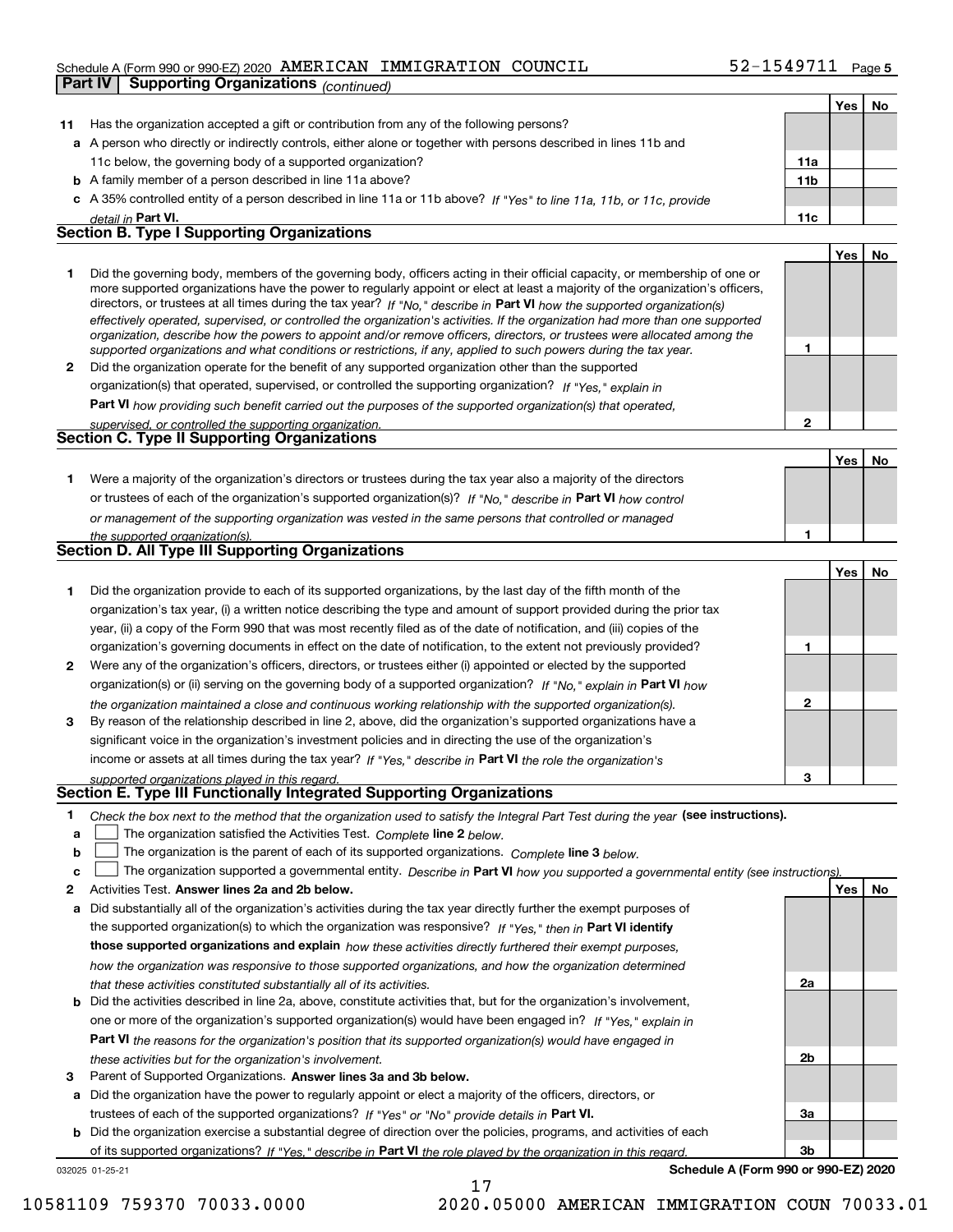| Part V   Type III Non-Functionally Integrated 509(a)(3) Supporting Organizations |  |                   |  |
|----------------------------------------------------------------------------------|--|-------------------|--|
| Schedule A (Form 990 or 990-EZ) 2020 AMERICAN IMMIGRATION COUNCIL                |  | 52-1549711 Page 6 |  |

1 Check here if the organization satisfied the Integral Part Test as a qualifying trust on Nov. 20, 1970 (explain in Part VI). See instructions. All other Type III non-functionally integrated supporting organizations must complete Sections A through E.

|   | Section A - Adjusted Net Income                                                                                                   |                | (A) Prior Year | (B) Current Year<br>(optional) |
|---|-----------------------------------------------------------------------------------------------------------------------------------|----------------|----------------|--------------------------------|
| 1 | Net short-term capital gain                                                                                                       | 1              |                |                                |
| 2 | Recoveries of prior-year distributions                                                                                            | $\mathbf{2}$   |                |                                |
| 3 | Other gross income (see instructions)                                                                                             | 3              |                |                                |
| 4 | Add lines 1 through 3.                                                                                                            | 4              |                |                                |
| 5 | Depreciation and depletion                                                                                                        | 5              |                |                                |
| 6 | Portion of operating expenses paid or incurred for production or                                                                  |                |                |                                |
|   | collection of gross income or for management, conservation, or                                                                    |                |                |                                |
|   | maintenance of property held for production of income (see instructions)                                                          | 6              |                |                                |
| 7 | Other expenses (see instructions)                                                                                                 | $\overline{7}$ |                |                                |
| 8 | Adjusted Net Income (subtract lines 5, 6, and 7 from line 4)                                                                      | 8              |                |                                |
|   | <b>Section B - Minimum Asset Amount</b>                                                                                           |                | (A) Prior Year | (B) Current Year<br>(optional) |
| 1 | Aggregate fair market value of all non-exempt-use assets (see                                                                     |                |                |                                |
|   | instructions for short tax year or assets held for part of year):                                                                 |                |                |                                |
|   | <b>a</b> Average monthly value of securities                                                                                      | 1a             |                |                                |
|   | <b>b</b> Average monthly cash balances                                                                                            | 1 <sub>b</sub> |                |                                |
|   | c Fair market value of other non-exempt-use assets                                                                                | 1c             |                |                                |
|   | <b>d</b> Total (add lines 1a, 1b, and 1c)                                                                                         | 1d             |                |                                |
|   | e Discount claimed for blockage or other factors                                                                                  |                |                |                                |
|   | (explain in detail in Part VI):                                                                                                   |                |                |                                |
| 2 | Acquisition indebtedness applicable to non-exempt-use assets                                                                      | 2              |                |                                |
| 3 | Subtract line 2 from line 1d.                                                                                                     | 3              |                |                                |
| 4 | Cash deemed held for exempt use. Enter 0.015 of line 3 (for greater amount,                                                       |                |                |                                |
|   | see instructions)                                                                                                                 | 4              |                |                                |
| 5 | Net value of non-exempt-use assets (subtract line 4 from line 3)                                                                  | 5              |                |                                |
| 6 | Multiply line 5 by 0.035.                                                                                                         | 6              |                |                                |
| 7 | Recoveries of prior-year distributions                                                                                            | 7              |                |                                |
| 8 | <b>Minimum Asset Amount</b> (add line 7 to line 6)                                                                                | 8              |                |                                |
|   | <b>Section C - Distributable Amount</b>                                                                                           |                |                | <b>Current Year</b>            |
| 1 | Adjusted net income for prior year (from Section A, line 8, column A)                                                             | 1              |                |                                |
| 2 | Enter 0.85 of line 1.                                                                                                             | $\mathbf{2}$   |                |                                |
| 3 | Minimum asset amount for prior year (from Section B, line 8, column A)                                                            | 3              |                |                                |
| 4 | Enter greater of line 2 or line 3.                                                                                                | 4              |                |                                |
| 5 | Income tax imposed in prior year                                                                                                  | 5              |                |                                |
| 6 | <b>Distributable Amount.</b> Subtract line 5 from line 4, unless subject to                                                       |                |                |                                |
|   | emergency temporary reduction (see instructions).                                                                                 | 6              |                |                                |
| 7 | Check here if the current year is the organization's first as a non-functionally integrated Type III supporting organization (see |                |                |                                |

instructions).

**1**

**Schedule A (Form 990 or 990-EZ) 2020**

032026 01-25-21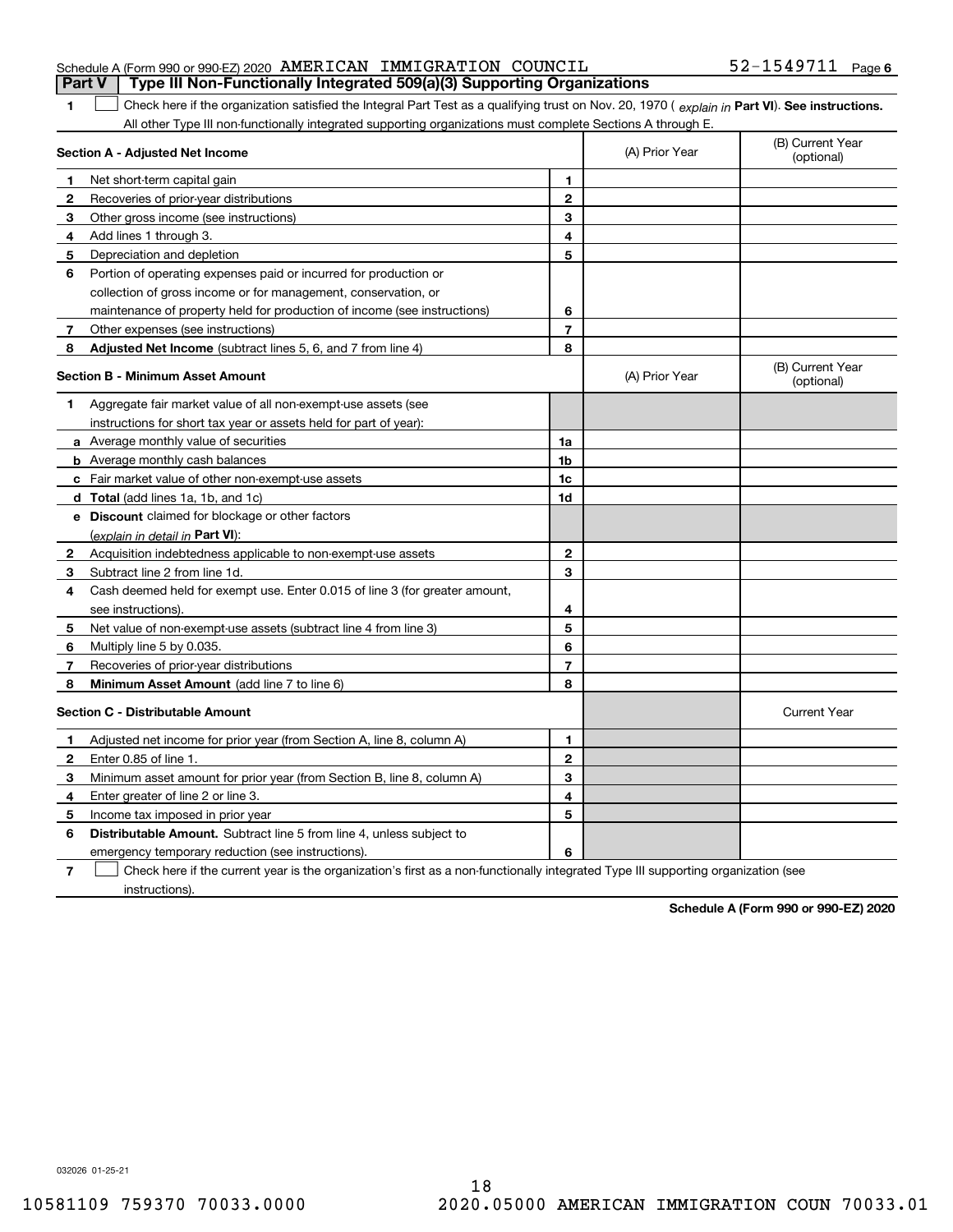#### Schedule A (Form 990 or 990-EZ) 2020 Page AMERICAN IMMIGRATION COUNCIL 52-1549711

| <b>Part V</b> | Type III Non-Functionally Integrated 509(a)(3) Supporting Organizations                    |                             | (continued)                           |              |                                         |
|---------------|--------------------------------------------------------------------------------------------|-----------------------------|---------------------------------------|--------------|-----------------------------------------|
|               | <b>Section D - Distributions</b>                                                           |                             |                                       |              | <b>Current Year</b>                     |
| 1             | Amounts paid to supported organizations to accomplish exempt purposes                      |                             | 1                                     |              |                                         |
| 2             | Amounts paid to perform activity that directly furthers exempt purposes of supported       |                             |                                       |              |                                         |
|               | organizations, in excess of income from activity                                           |                             |                                       | $\mathbf{2}$ |                                         |
| 3             | Administrative expenses paid to accomplish exempt purposes of supported organizations      |                             |                                       | 3            |                                         |
| 4             | Amounts paid to acquire exempt-use assets                                                  |                             |                                       | 4            |                                         |
| 5             | Qualified set-aside amounts (prior IRS approval required - provide details in Part VI)     |                             |                                       | 5            |                                         |
| 6             | Other distributions ( <i>describe in</i> Part VI). See instructions.                       |                             |                                       | 6            |                                         |
| 7             | Total annual distributions. Add lines 1 through 6.                                         |                             |                                       | 7            |                                         |
| 8             | Distributions to attentive supported organizations to which the organization is responsive |                             |                                       |              |                                         |
|               | (provide details in Part VI). See instructions.                                            |                             |                                       | 8            |                                         |
| 9             | Distributable amount for 2020 from Section C, line 6                                       |                             |                                       | 9            |                                         |
| 10            | Line 8 amount divided by line 9 amount                                                     |                             |                                       | 10           |                                         |
|               |                                                                                            | (i)                         | (ii)                                  |              | (iii)                                   |
|               | Section E - Distribution Allocations (see instructions)                                    | <b>Excess Distributions</b> | <b>Underdistributions</b><br>Pre-2020 |              | <b>Distributable</b><br>Amount for 2020 |
| 1             | Distributable amount for 2020 from Section C, line 6                                       |                             |                                       |              |                                         |
| 2             | Underdistributions, if any, for years prior to 2020 (reason-                               |                             |                                       |              |                                         |
|               | able cause required - explain in Part VI). See instructions.                               |                             |                                       |              |                                         |
| 3             | Excess distributions carryover, if any, to 2020                                            |                             |                                       |              |                                         |
|               | <b>a</b> From 2015                                                                         |                             |                                       |              |                                         |
|               | <b>b</b> From 2016                                                                         |                             |                                       |              |                                         |
|               | c From 2017                                                                                |                             |                                       |              |                                         |
|               | <b>d</b> From 2018                                                                         |                             |                                       |              |                                         |
|               | e From 2019                                                                                |                             |                                       |              |                                         |
|               | f Total of lines 3a through 3e                                                             |                             |                                       |              |                                         |
|               | g Applied to underdistributions of prior years                                             |                             |                                       |              |                                         |
|               | <b>h</b> Applied to 2020 distributable amount                                              |                             |                                       |              |                                         |
|               | Carryover from 2015 not applied (see instructions)                                         |                             |                                       |              |                                         |
|               | Remainder. Subtract lines 3g, 3h, and 3i from line 3f.                                     |                             |                                       |              |                                         |
| 4             | Distributions for 2020 from Section D,                                                     |                             |                                       |              |                                         |
|               | line $7:$                                                                                  |                             |                                       |              |                                         |
|               | a Applied to underdistributions of prior years                                             |                             |                                       |              |                                         |
|               | <b>b</b> Applied to 2020 distributable amount                                              |                             |                                       |              |                                         |
|               | c Remainder. Subtract lines 4a and 4b from line 4.                                         |                             |                                       |              |                                         |
| 5             | Remaining underdistributions for years prior to 2020, if                                   |                             |                                       |              |                                         |
|               | any. Subtract lines 3g and 4a from line 2. For result greater                              |                             |                                       |              |                                         |
|               | than zero, explain in Part VI. See instructions.                                           |                             |                                       |              |                                         |
| 6             | Remaining underdistributions for 2020. Subtract lines 3h                                   |                             |                                       |              |                                         |
|               | and 4b from line 1. For result greater than zero, explain in                               |                             |                                       |              |                                         |
|               | Part VI. See instructions.                                                                 |                             |                                       |              |                                         |
| 7             | Excess distributions carryover to 2021. Add lines 3j                                       |                             |                                       |              |                                         |
|               | and 4c.                                                                                    |                             |                                       |              |                                         |
| 8             | Breakdown of line 7:                                                                       |                             |                                       |              |                                         |
|               | a Excess from 2016                                                                         |                             |                                       |              |                                         |
|               | <b>b</b> Excess from 2017                                                                  |                             |                                       |              |                                         |
|               | c Excess from 2018                                                                         |                             |                                       |              |                                         |
|               | d Excess from 2019                                                                         |                             |                                       |              |                                         |
|               | e Excess from 2020                                                                         |                             |                                       |              |                                         |
|               |                                                                                            |                             |                                       |              |                                         |

**Schedule A (Form 990 or 990-EZ) 2020**

032027 01-25-21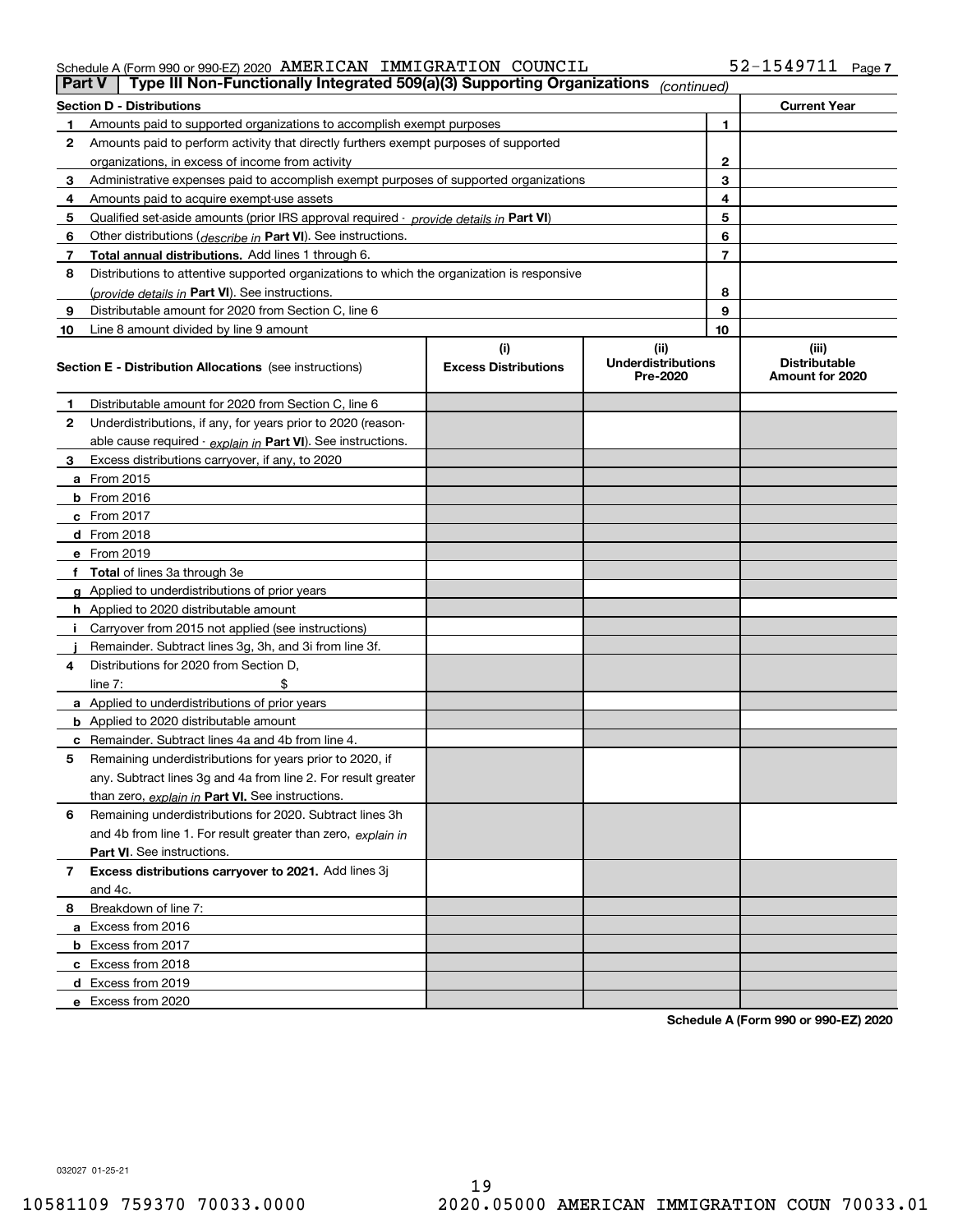|                 | Schedule A (Form 990 or 990-EZ) 2020 AMERICAN IMMIGRATION COUNCIL |            |    | 52-1549711 Page 8                                                                                                                                                                                                                                                                                                                                                                                                                 |  |
|-----------------|-------------------------------------------------------------------|------------|----|-----------------------------------------------------------------------------------------------------------------------------------------------------------------------------------------------------------------------------------------------------------------------------------------------------------------------------------------------------------------------------------------------------------------------------------|--|
| Part VI         |                                                                   |            |    | Supplemental Information. Provide the explanations required by Part II, line 10; Part II, line 17a or 17b; Part III, line 12;<br>Part IV, Section A, lines 1, 2, 3b, 3c, 4b, 4c, 5a, 6, 9a, 9b, 9c, 11a, 11b, and 11c; Part IV, Section B, lines 1 and 2; Part IV, Section C,<br>line 1; Part IV, Section D, lines 2 and 3; Part IV, Section E, lines 1c, 2a, 2b, 3a, and 3b; Part V, line 1; Part V, Section B, line 1e; Part V, |  |
|                 | (See instructions.)                                               |            |    | Section D, lines 5, 6, and 8; and Part V, Section E, lines 2, 5, and 6. Also complete this part for any additional information.                                                                                                                                                                                                                                                                                                   |  |
|                 |                                                                   |            |    |                                                                                                                                                                                                                                                                                                                                                                                                                                   |  |
|                 |                                                                   |            |    |                                                                                                                                                                                                                                                                                                                                                                                                                                   |  |
|                 |                                                                   |            |    |                                                                                                                                                                                                                                                                                                                                                                                                                                   |  |
|                 |                                                                   |            |    |                                                                                                                                                                                                                                                                                                                                                                                                                                   |  |
|                 |                                                                   |            |    |                                                                                                                                                                                                                                                                                                                                                                                                                                   |  |
|                 |                                                                   |            |    |                                                                                                                                                                                                                                                                                                                                                                                                                                   |  |
|                 |                                                                   |            |    |                                                                                                                                                                                                                                                                                                                                                                                                                                   |  |
|                 |                                                                   |            |    |                                                                                                                                                                                                                                                                                                                                                                                                                                   |  |
|                 |                                                                   |            |    |                                                                                                                                                                                                                                                                                                                                                                                                                                   |  |
|                 |                                                                   |            |    |                                                                                                                                                                                                                                                                                                                                                                                                                                   |  |
|                 |                                                                   |            |    |                                                                                                                                                                                                                                                                                                                                                                                                                                   |  |
|                 |                                                                   |            |    |                                                                                                                                                                                                                                                                                                                                                                                                                                   |  |
|                 |                                                                   |            |    |                                                                                                                                                                                                                                                                                                                                                                                                                                   |  |
|                 |                                                                   |            |    |                                                                                                                                                                                                                                                                                                                                                                                                                                   |  |
|                 |                                                                   |            |    |                                                                                                                                                                                                                                                                                                                                                                                                                                   |  |
|                 |                                                                   |            |    |                                                                                                                                                                                                                                                                                                                                                                                                                                   |  |
|                 |                                                                   |            |    |                                                                                                                                                                                                                                                                                                                                                                                                                                   |  |
|                 |                                                                   |            |    |                                                                                                                                                                                                                                                                                                                                                                                                                                   |  |
|                 |                                                                   |            |    |                                                                                                                                                                                                                                                                                                                                                                                                                                   |  |
|                 |                                                                   |            |    |                                                                                                                                                                                                                                                                                                                                                                                                                                   |  |
|                 |                                                                   |            |    |                                                                                                                                                                                                                                                                                                                                                                                                                                   |  |
|                 |                                                                   |            |    |                                                                                                                                                                                                                                                                                                                                                                                                                                   |  |
|                 |                                                                   |            |    |                                                                                                                                                                                                                                                                                                                                                                                                                                   |  |
|                 |                                                                   |            |    |                                                                                                                                                                                                                                                                                                                                                                                                                                   |  |
|                 |                                                                   |            |    |                                                                                                                                                                                                                                                                                                                                                                                                                                   |  |
|                 |                                                                   |            |    |                                                                                                                                                                                                                                                                                                                                                                                                                                   |  |
|                 |                                                                   |            |    |                                                                                                                                                                                                                                                                                                                                                                                                                                   |  |
|                 |                                                                   |            |    |                                                                                                                                                                                                                                                                                                                                                                                                                                   |  |
|                 |                                                                   |            |    |                                                                                                                                                                                                                                                                                                                                                                                                                                   |  |
|                 |                                                                   |            |    |                                                                                                                                                                                                                                                                                                                                                                                                                                   |  |
|                 |                                                                   |            |    |                                                                                                                                                                                                                                                                                                                                                                                                                                   |  |
|                 |                                                                   |            |    |                                                                                                                                                                                                                                                                                                                                                                                                                                   |  |
|                 |                                                                   |            |    |                                                                                                                                                                                                                                                                                                                                                                                                                                   |  |
|                 |                                                                   |            |    |                                                                                                                                                                                                                                                                                                                                                                                                                                   |  |
|                 |                                                                   |            |    |                                                                                                                                                                                                                                                                                                                                                                                                                                   |  |
|                 |                                                                   |            |    |                                                                                                                                                                                                                                                                                                                                                                                                                                   |  |
| 032028 01-25-21 |                                                                   |            | 20 | Schedule A (Form 990 or 990-EZ) 2020                                                                                                                                                                                                                                                                                                                                                                                              |  |
|                 |                                                                   | . <i>.</i> |    |                                                                                                                                                                                                                                                                                                                                                                                                                                   |  |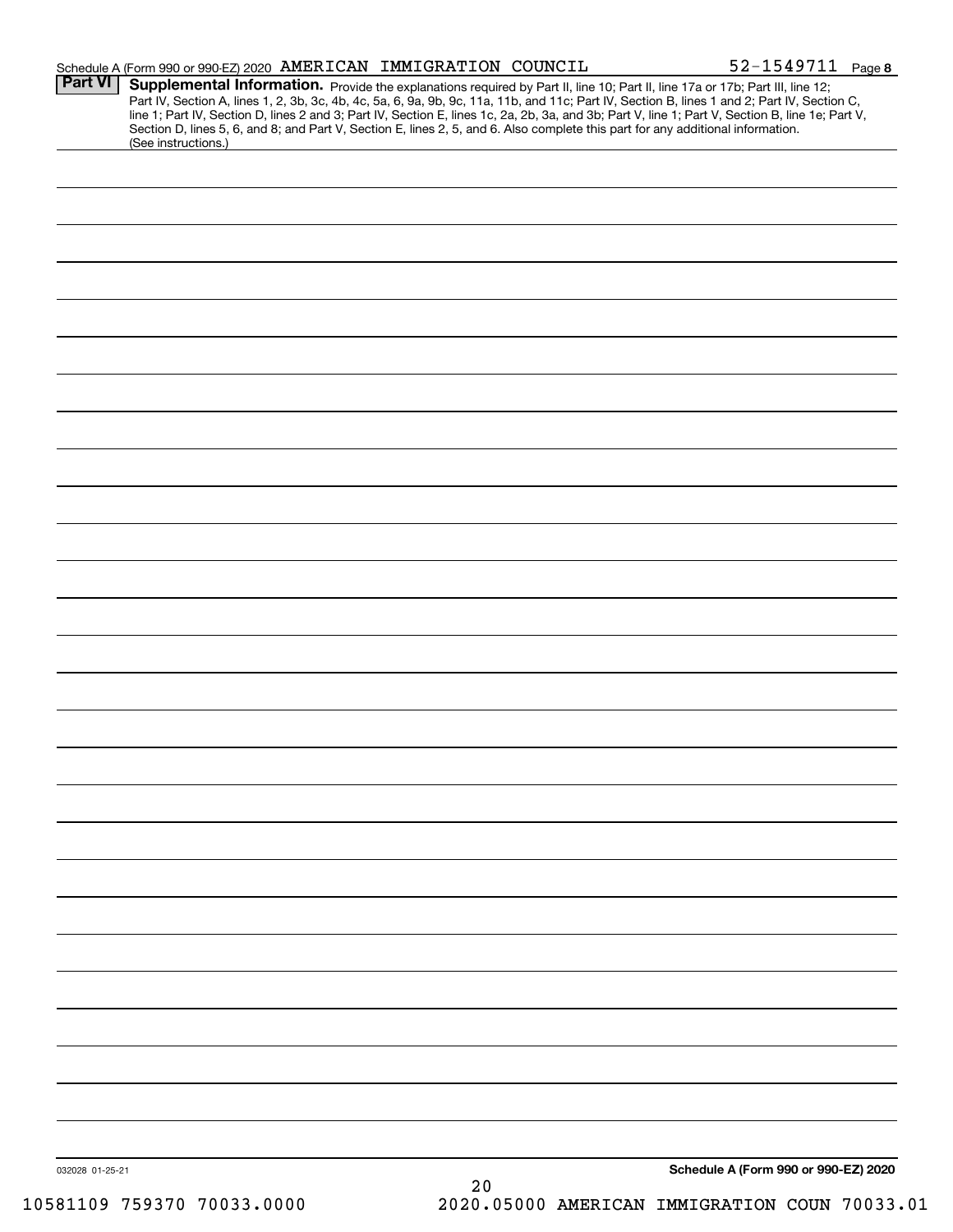Department of the Treasury Internal Revenue Service **(Form 990, 990-EZ, or 990-PF)**

Name of the organization

**Organization type** (check one):

#### \*\* PUBLIC DISCLOSURE COPY \*\*

# **Schedule B Schedule of Contributors**

**| Attach to Form 990, Form 990-EZ, or Form 990-PF. | Go to www.irs.gov/Form990 for the latest information.** OMB No. 1545-0047

**2020**

**Employer identification number**

|  | AMERICAN IMMIGRATION COUNCI |  |
|--|-----------------------------|--|

52-1549711

| Filers of:         | Section:                                                                           |
|--------------------|------------------------------------------------------------------------------------|
| Form 990 or 990-EZ | $\lfloor x \rfloor$ 501(c)( 3) (enter number) organization                         |
|                    | $4947(a)(1)$ nonexempt charitable trust <b>not</b> treated as a private foundation |
|                    | 527 political organization                                                         |
| Form 990-PF        | 501(c)(3) exempt private foundation                                                |
|                    | 4947(a)(1) nonexempt charitable trust treated as a private foundation              |
|                    | 501(c)(3) taxable private foundation                                               |

Check if your organization is covered by the **General Rule** or a **Special Rule. Note:**  Only a section 501(c)(7), (8), or (10) organization can check boxes for both the General Rule and a Special Rule. See instructions.

#### **General Rule**

 $\mathcal{L}^{\text{max}}$ 

For an organization filing Form 990, 990-EZ, or 990-PF that received, during the year, contributions totaling \$5,000 or more (in money or property) from any one contributor. Complete Parts I and II. See instructions for determining a contributor's total contributions.

#### **Special Rules**

any one contributor, during the year, total contributions of the greater of  $\,$  (1) \$5,000; or **(2)** 2% of the amount on (i) Form 990, Part VIII, line 1h;  $\boxed{\textbf{X}}$  For an organization described in section 501(c)(3) filing Form 990 or 990-EZ that met the 33 1/3% support test of the regulations under sections 509(a)(1) and 170(b)(1)(A)(vi), that checked Schedule A (Form 990 or 990-EZ), Part II, line 13, 16a, or 16b, and that received from or (ii) Form 990-EZ, line 1. Complete Parts I and II.

For an organization described in section 501(c)(7), (8), or (10) filing Form 990 or 990-EZ that received from any one contributor, during the year, total contributions of more than \$1,000 exclusively for religious, charitable, scientific, literary, or educational purposes, or for the prevention of cruelty to children or animals. Complete Parts I (entering "N/A" in column (b) instead of the contributor name and address), II, and III.  $\mathcal{L}^{\text{max}}$ 

purpose. Don't complete any of the parts unless the **General Rule** applies to this organization because it received *nonexclusively* year, contributions <sub>exclusively</sub> for religious, charitable, etc., purposes, but no such contributions totaled more than \$1,000. If this box is checked, enter here the total contributions that were received during the year for an  $\;$ exclusively religious, charitable, etc., For an organization described in section 501(c)(7), (8), or (10) filing Form 990 or 990-EZ that received from any one contributor, during the religious, charitable, etc., contributions totaling \$5,000 or more during the year  $\Box$ — $\Box$   $\Box$  $\mathcal{L}^{\text{max}}$ 

**Caution:**  An organization that isn't covered by the General Rule and/or the Special Rules doesn't file Schedule B (Form 990, 990-EZ, or 990-PF),  **must** but it answer "No" on Part IV, line 2, of its Form 990; or check the box on line H of its Form 990-EZ or on its Form 990-PF, Part I, line 2, to certify that it doesn't meet the filing requirements of Schedule B (Form 990, 990-EZ, or 990-PF).

**For Paperwork Reduction Act Notice, see the instructions for Form 990, 990-EZ, or 990-PF. Schedule B (Form 990, 990-EZ, or 990-PF) (2020)** LHA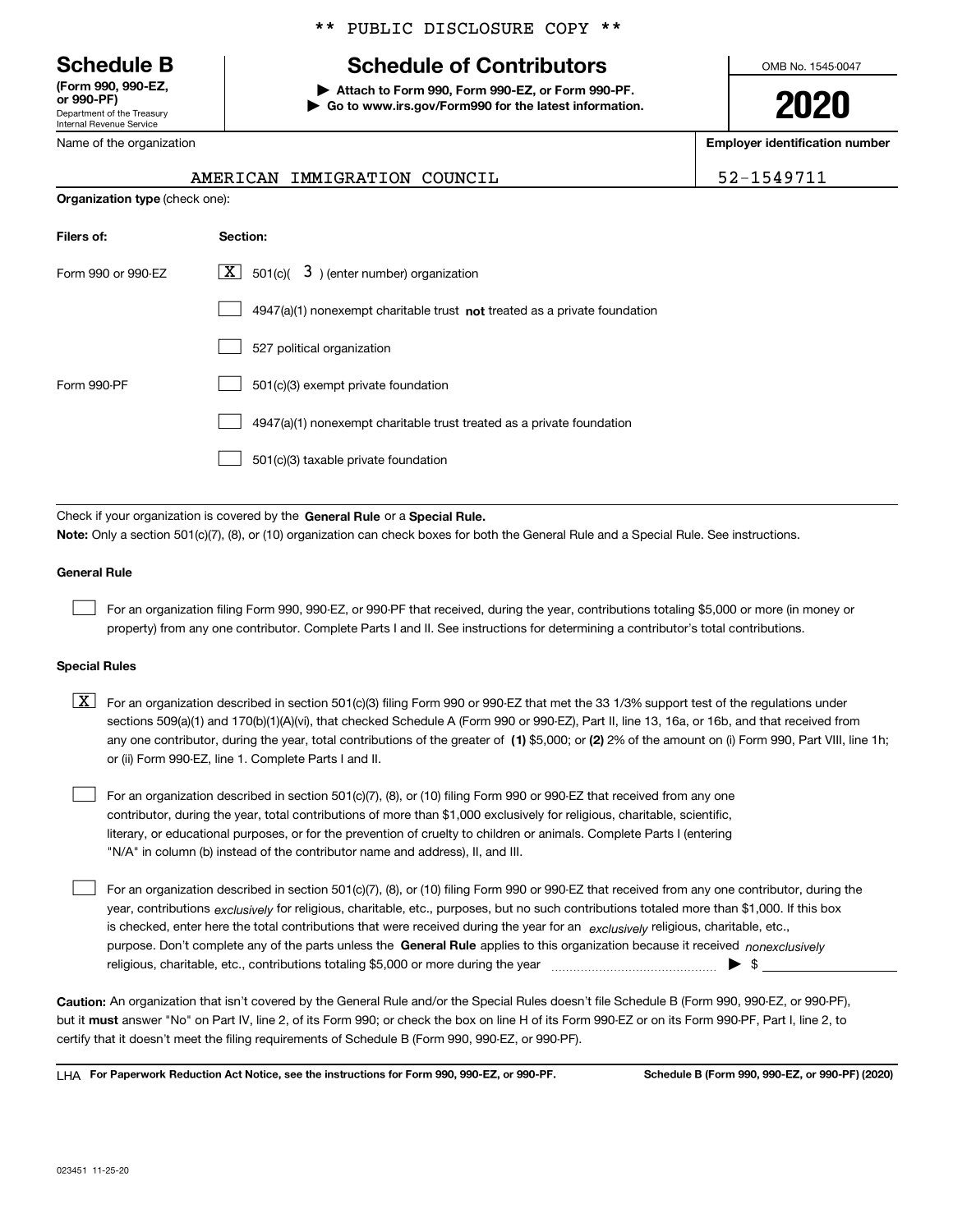Name of organization

**Employer identification number**

#### AMERICAN IMMIGRATION COUNCIL 32-1549711

**(a)No.(b)Name, address, and ZIP + 4 (c)Total contributions (d)Type of contribution PersonPayrollNoncash (a)No.(b)Name, address, and ZIP + 4 (c)Total contributions (d)Type of contribution PersonPayrollNoncash (a)No.(b)Name, address, and ZIP + 4 (c)Total contributions (d)Type of contribution PersonPayrollNoncash (a) No.(b) Name, address, and ZIP + 4 (c) Total contributions (d) Type of contribution PersonPayrollNoncash (a) No.(b) Name, address, and ZIP + 4 (c) Total contributions (d) Type of contribution PersonPayrollNoncash(a) No.(b)Name, address, and ZIP + 4 (c) Total contributions (d)Type of contribution PersonPayrollNoncash** Contributors (see instructions). Use duplicate copies of Part I if additional space is needed. \$(Complete Part II for noncash contributions.) \$(Complete Part II for noncash contributions.) \$(Complete Part II for noncash contributions.) \$(Complete Part II for noncash contributions.) \$(Complete Part II for noncash contributions.) \$(Complete Part II for noncash contributions.) Employer identification Page 2<br>
Iame of organization<br> **2Part I Contributors** (see instructions). Use duplicate copies of Part I if additional space is needed.<br> **2Part I Contributors** (see instructions). Use duplicate c  $|X|$  $\mathcal{L}^{\text{max}}$  $\mathcal{L}^{\text{max}}$  $\boxed{\text{X}}$  $\mathcal{L}^{\text{max}}$  $\mathcal{L}^{\text{max}}$  $|X|$  $\mathcal{L}^{\text{max}}$  $\mathcal{L}^{\text{max}}$  $\boxed{\text{X}}$  $\mathcal{L}^{\text{max}}$  $\mathcal{L}^{\text{max}}$  $\boxed{\text{X}}$  $\mathcal{L}^{\text{max}}$  $\mathcal{L}^{\text{max}}$  $\lfloor x \rfloor$  $\mathcal{L}^{\text{max}}$  $\mathcal{L}^{\text{max}}$  $\begin{array}{c|c|c|c|c|c} 1 & \hspace{1.5cm} & \hspace{1.5cm} & \hspace{1.5cm} & \hspace{1.5cm} & \hspace{1.5cm} & \hspace{1.5cm} & \hspace{1.5cm} & \hspace{1.5cm} & \hspace{1.5cm} & \hspace{1.5cm} & \hspace{1.5cm} & \hspace{1.5cm} & \hspace{1.5cm} & \hspace{1.5cm} & \hspace{1.5cm} & \hspace{1.5cm} & \hspace{1.5cm} & \hspace{1.5cm} & \hspace{1.5cm} & \hspace{1.5cm} &$ 2,500,000.  $2$  | Person  $\overline{\text{X}}$ 1,100,000.  $\overline{3}$  | Person  $\overline{X}$ 510,000.  $4$  | Person  $\overline{\text{X}}$ 300,000.  $\sim$  5 | Person X 264,091.  $\sim$  6 | Person X 250,000.

023452 11-25-20 **Schedule B (Form 990, 990-EZ, or 990-PF) (2020)**

22 10581109 759370 70033.0000 2020.05000 AMERICAN IMMIGRATION COUN 70033.01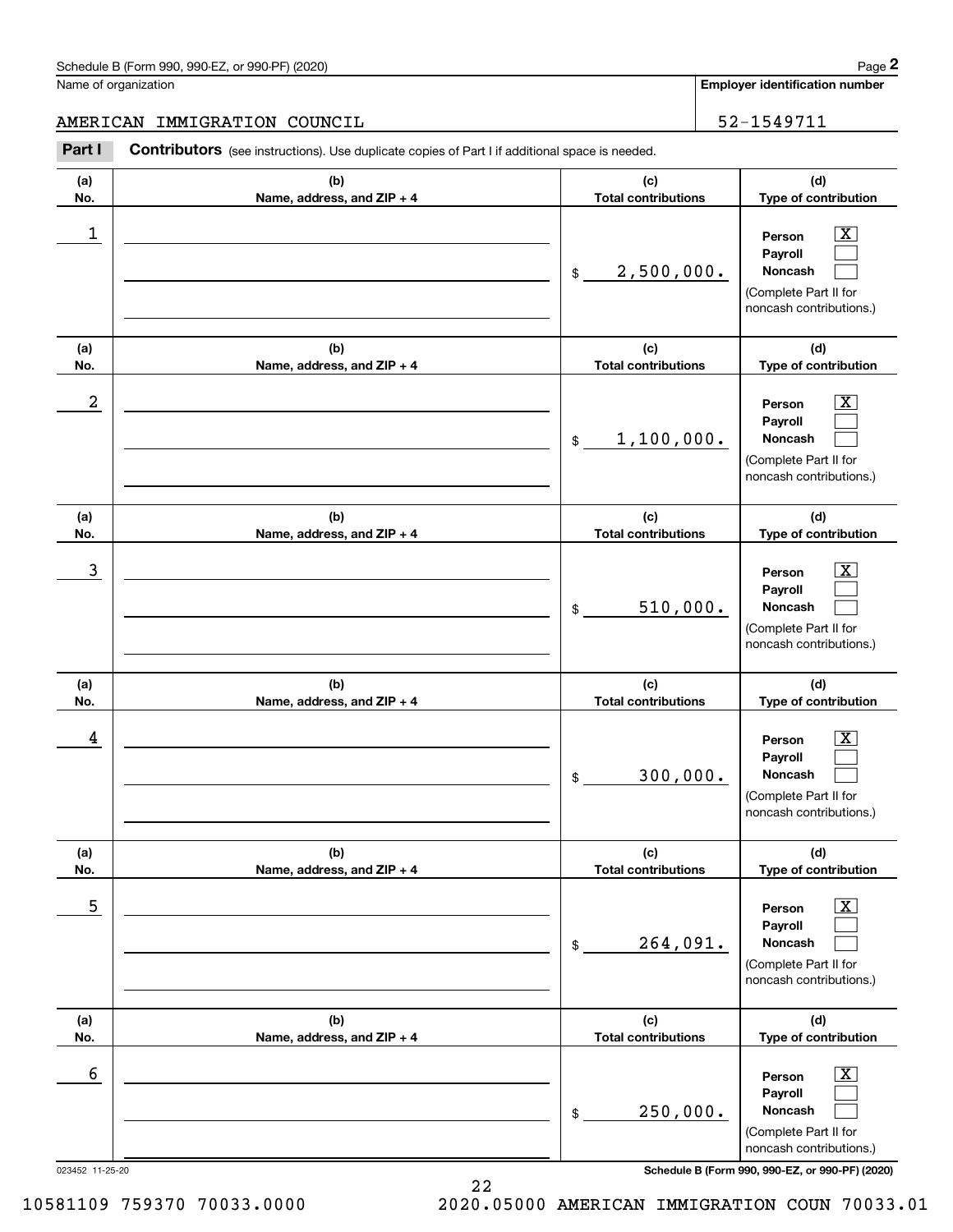Name of organization

**Employer identification number**

#### AMERICAN IMMIGRATION COUNCIL 32-1549711

**(a)No.(b)Name, address, and ZIP + 4 (c)Total contributions (d)Type of contribution PersonPayrollNoncash (a)No.(b)Name, address, and ZIP + 4 (c)Total contributions (d)Type of contribution PersonPayrollNoncash (a)No.(b)Name, address, and ZIP + 4 (c)Total contributions (d)Type of contribution PersonPayrollNoncash (a) No.(b) Name, address, and ZIP + 4 (c) Total contributions (d) Type of contribution PersonPayrollNoncash(a) No.(b) Name, address, and ZIP + 4 (c) Total contributions (d) Type of contribution Person PayrollNoncash(a) No.(b)Name, address, and ZIP + 4 (c) Total contributions (d)Type of contribution PersonPayrollNoncash** Contributors (see instructions). Use duplicate copies of Part I if additional space is needed. \$(Complete Part II for noncash contributions.) \$(Complete Part II for noncash contributions.) \$(Complete Part II for noncash contributions.) \$(Complete Part II for noncash contributions.) \$(Complete Part II for noncash contributions.) \$(Complete Part II for noncash contributions.) Employer identification Page 2<br>
Iame of organization<br> **2Part I Contributors** (see instructions). Use duplicate copies of Part I if additional space is needed.<br> **2Part I Contributors** (see instructions). Use duplicate c  $|X|$  $\mathcal{L}^{\text{max}}$  $\mathcal{L}^{\text{max}}$  $\boxed{\text{X}}$  $\mathcal{L}^{\text{max}}$  $\mathcal{L}^{\text{max}}$  $|X|$  $\mathcal{L}^{\text{max}}$  $\mathcal{L}^{\text{max}}$  $\boxed{\text{X}}$  $\mathcal{L}^{\text{max}}$  $\mathcal{L}^{\text{max}}$  $\mathcal{L}^{\text{max}}$  $\mathcal{L}^{\text{max}}$  $\mathcal{L}^{\text{max}}$  $\mathcal{L}^{\text{max}}$  $\mathcal{L}^{\text{max}}$  $\mathcal{L}^{\text{max}}$ 7 X 250,000. 8 X 245,000. example and the set of the set of the set of the set of the set of the set of the set of the set of the set of 237,500.  $10$  Person  $\overline{\text{X}}$ 180,000.

023452 11-25-20 **Schedule B (Form 990, 990-EZ, or 990-PF) (2020)**

23 10581109 759370 70033.0000 2020.05000 AMERICAN IMMIGRATION COUN 70033.01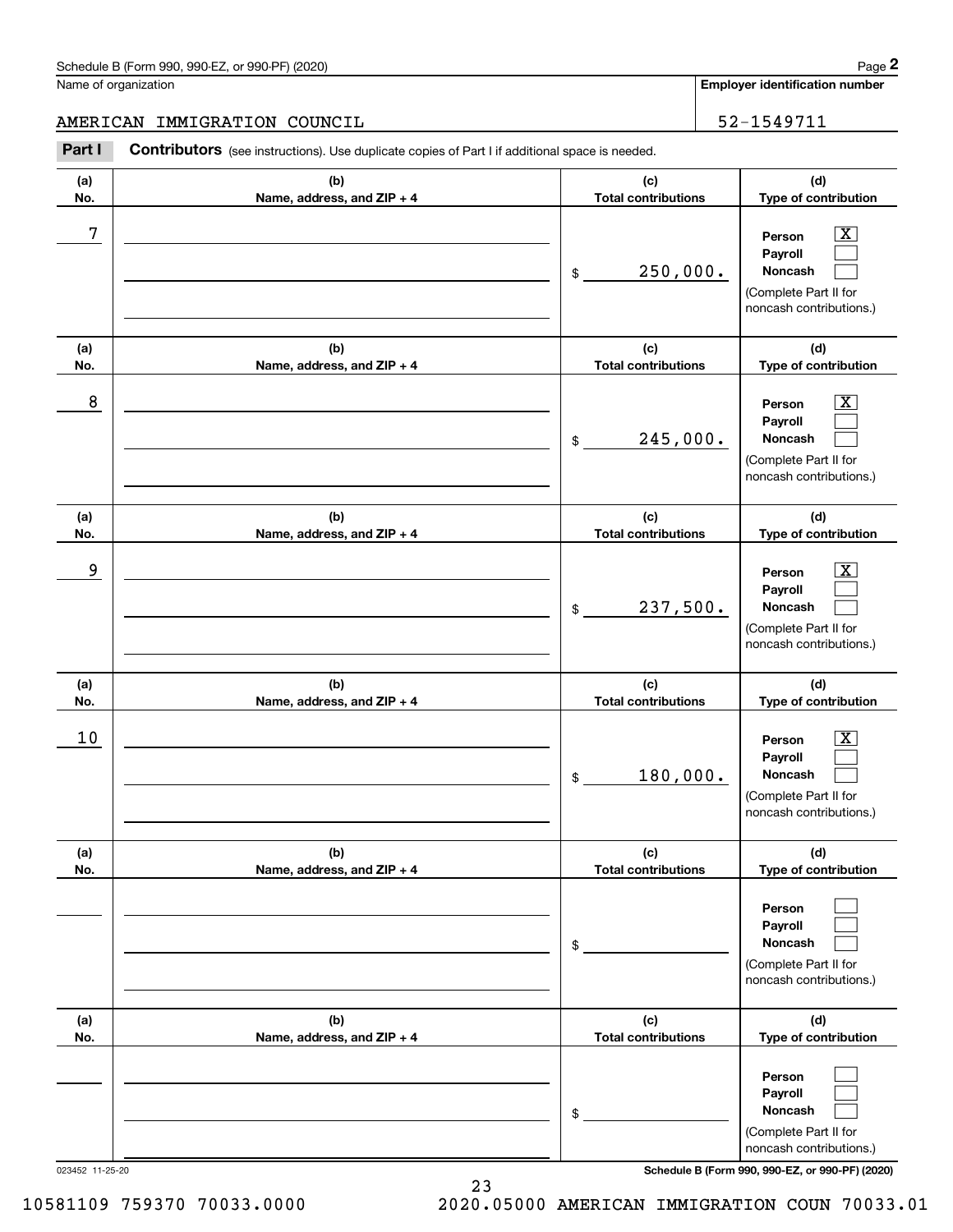**Employer identification number**

AMERICAN IMMIGRATION COUNCIL 32-1549711

Chedule B (Form 990, 990-EZ, or 990-PF) (2020)<br> **3Page 3 Employer identification number**<br> **3Part II if additional space is needed.**<br> **Part II Noncash Property** (see instructions). Use duplicate copies of Part II if additio

| (a)<br>No.<br>from<br>Part I | (b)<br>Description of noncash property given | (c)<br>FMV (or estimate)<br>(See instructions.) | (d)<br>Date received |
|------------------------------|----------------------------------------------|-------------------------------------------------|----------------------|
|                              |                                              | $\frac{1}{2}$                                   |                      |
| (a)<br>No.<br>from<br>Part I | (b)<br>Description of noncash property given | (c)<br>FMV (or estimate)<br>(See instructions.) | (d)<br>Date received |
|                              |                                              | $\frac{1}{2}$                                   |                      |
| (a)<br>No.<br>from<br>Part I | (b)<br>Description of noncash property given | (c)<br>FMV (or estimate)<br>(See instructions.) | (d)<br>Date received |
|                              |                                              | $\frac{1}{2}$                                   |                      |
| (a)<br>No.<br>from<br>Part I | (b)<br>Description of noncash property given | (c)<br>FMV (or estimate)<br>(See instructions.) | (d)<br>Date received |
|                              |                                              | $\mathsf{\$}$                                   |                      |
| (a)<br>No.<br>from<br>Part I | (b)<br>Description of noncash property given | (c)<br>FMV (or estimate)<br>(See instructions.) | (d)<br>Date received |
|                              |                                              | \$                                              |                      |
| (a)<br>No.<br>from<br>Part I | (b)<br>Description of noncash property given | (c)<br>FMV (or estimate)<br>(See instructions.) | (d)<br>Date received |
|                              |                                              | \$                                              |                      |

24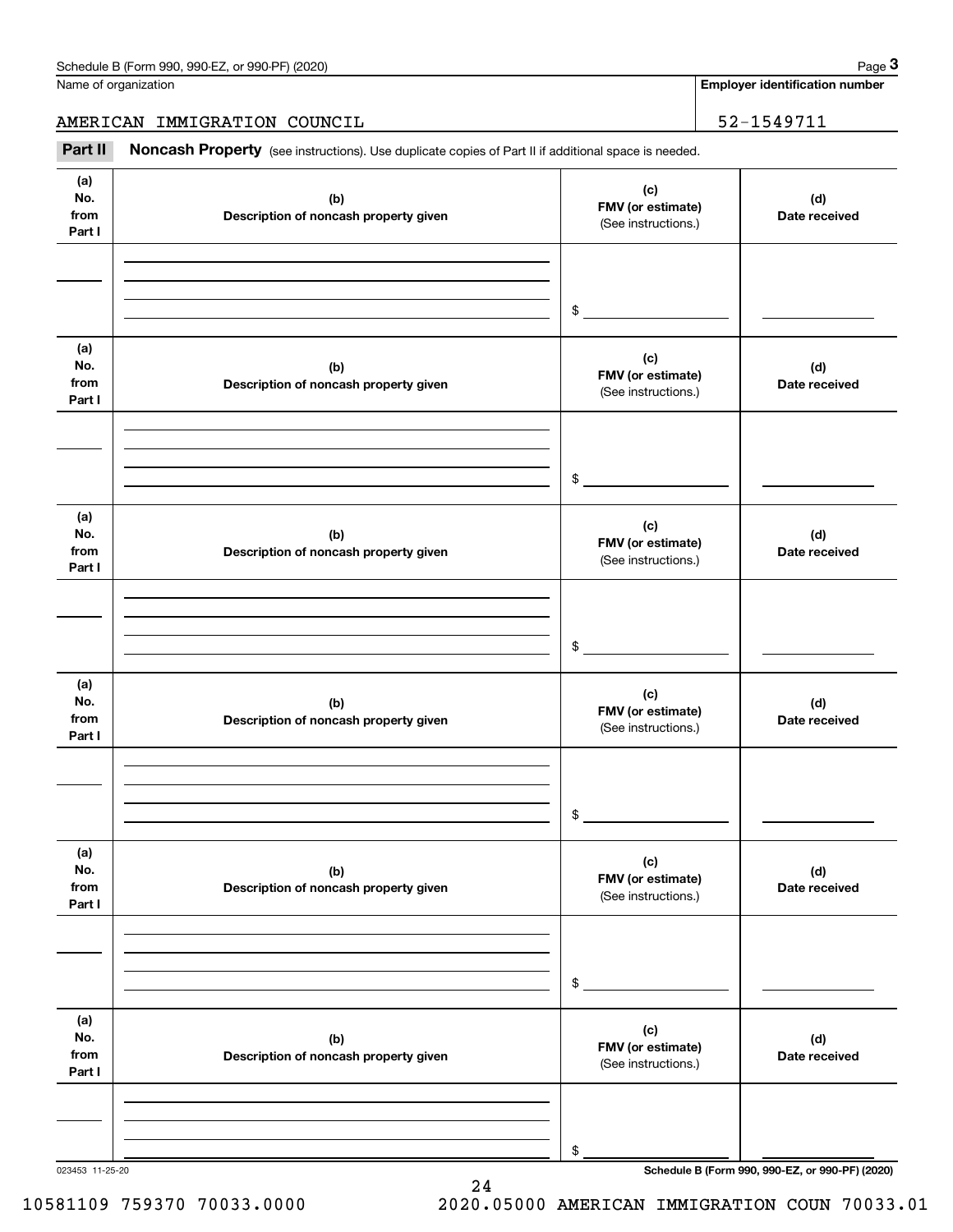|                           | Schedule B (Form 990, 990-EZ, or 990-PF) (2020)                                                                                                                                                                                                                                                 |                      | Page 4                                                                                                                                                         |  |  |  |  |  |
|---------------------------|-------------------------------------------------------------------------------------------------------------------------------------------------------------------------------------------------------------------------------------------------------------------------------------------------|----------------------|----------------------------------------------------------------------------------------------------------------------------------------------------------------|--|--|--|--|--|
|                           | Name of organization                                                                                                                                                                                                                                                                            |                      | <b>Employer identification number</b>                                                                                                                          |  |  |  |  |  |
|                           | AMERICAN IMMIGRATION COUNCIL                                                                                                                                                                                                                                                                    |                      | 52-1549711                                                                                                                                                     |  |  |  |  |  |
| Part III                  | from any one contributor. Complete columns (a) through (e) and the following line entry. For organizations<br>completing Part III, enter the total of exclusively religious, charitable, etc., contributions of \$1,000 or less for the year. (Enter this info. once.) $\blacktriangleright$ \$ |                      | Exclusively religious, charitable, etc., contributions to organizations described in section 501(c)(7), (8), or (10) that total more than \$1,000 for the year |  |  |  |  |  |
|                           | Use duplicate copies of Part III if additional space is needed.                                                                                                                                                                                                                                 |                      |                                                                                                                                                                |  |  |  |  |  |
| (a) No.<br>from<br>Part I | (b) Purpose of gift                                                                                                                                                                                                                                                                             | (c) Use of gift      | (d) Description of how gift is held                                                                                                                            |  |  |  |  |  |
|                           |                                                                                                                                                                                                                                                                                                 |                      |                                                                                                                                                                |  |  |  |  |  |
|                           |                                                                                                                                                                                                                                                                                                 |                      |                                                                                                                                                                |  |  |  |  |  |
|                           |                                                                                                                                                                                                                                                                                                 | (e) Transfer of gift |                                                                                                                                                                |  |  |  |  |  |
|                           | Transferee's name, address, and ZIP + 4                                                                                                                                                                                                                                                         |                      | Relationship of transferor to transferee                                                                                                                       |  |  |  |  |  |
|                           |                                                                                                                                                                                                                                                                                                 |                      |                                                                                                                                                                |  |  |  |  |  |
| (a) No.<br>from<br>Part I | (b) Purpose of gift                                                                                                                                                                                                                                                                             | (c) Use of gift      | (d) Description of how gift is held                                                                                                                            |  |  |  |  |  |
|                           |                                                                                                                                                                                                                                                                                                 |                      |                                                                                                                                                                |  |  |  |  |  |
|                           | (e) Transfer of gift                                                                                                                                                                                                                                                                            |                      |                                                                                                                                                                |  |  |  |  |  |
|                           |                                                                                                                                                                                                                                                                                                 |                      |                                                                                                                                                                |  |  |  |  |  |
|                           | Transferee's name, address, and $ZIP + 4$                                                                                                                                                                                                                                                       |                      | Relationship of transferor to transferee                                                                                                                       |  |  |  |  |  |
|                           |                                                                                                                                                                                                                                                                                                 |                      |                                                                                                                                                                |  |  |  |  |  |
| (a) No.<br>from<br>Part I | (b) Purpose of gift                                                                                                                                                                                                                                                                             | (c) Use of gift      | (d) Description of how gift is held                                                                                                                            |  |  |  |  |  |
|                           |                                                                                                                                                                                                                                                                                                 |                      |                                                                                                                                                                |  |  |  |  |  |
|                           |                                                                                                                                                                                                                                                                                                 | (e) Transfer of gift |                                                                                                                                                                |  |  |  |  |  |
|                           | Transferee's name, address, and ZIP + 4                                                                                                                                                                                                                                                         |                      | Relationship of transferor to transferee                                                                                                                       |  |  |  |  |  |
|                           |                                                                                                                                                                                                                                                                                                 |                      |                                                                                                                                                                |  |  |  |  |  |
|                           |                                                                                                                                                                                                                                                                                                 |                      |                                                                                                                                                                |  |  |  |  |  |
| (a) No.<br>from<br>Part I | (b) Purpose of gift                                                                                                                                                                                                                                                                             | (c) Use of gift      | (d) Description of how gift is held                                                                                                                            |  |  |  |  |  |
|                           |                                                                                                                                                                                                                                                                                                 |                      |                                                                                                                                                                |  |  |  |  |  |
|                           |                                                                                                                                                                                                                                                                                                 |                      |                                                                                                                                                                |  |  |  |  |  |
|                           |                                                                                                                                                                                                                                                                                                 | (e) Transfer of gift |                                                                                                                                                                |  |  |  |  |  |
|                           | Transferee's name, address, and $ZIP + 4$                                                                                                                                                                                                                                                       |                      | Relationship of transferor to transferee                                                                                                                       |  |  |  |  |  |
|                           |                                                                                                                                                                                                                                                                                                 |                      |                                                                                                                                                                |  |  |  |  |  |
|                           |                                                                                                                                                                                                                                                                                                 |                      |                                                                                                                                                                |  |  |  |  |  |

25

**Schedule B (Form 990, 990-EZ, or 990-PF) (2020)**

<sup>023454 11-25-20</sup>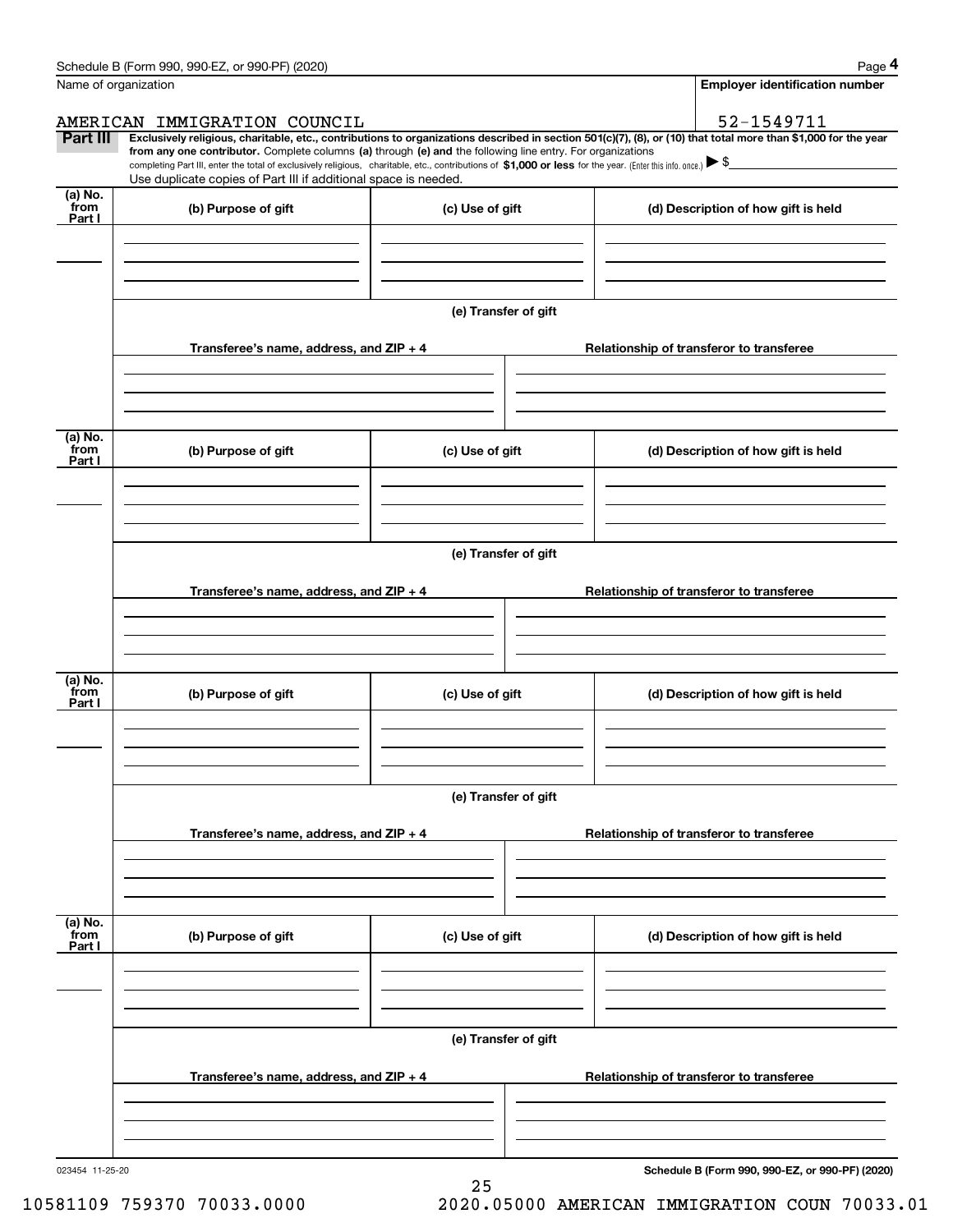| <b>SCHEDULE C</b>                                                                                     | <b>Political Campaign and Lobbying Activities</b>                                     |                                                                                                                                                                                                                                                                                               |           |                            |                          | OMB No. 1545-0047                                |  |  |
|-------------------------------------------------------------------------------------------------------|---------------------------------------------------------------------------------------|-----------------------------------------------------------------------------------------------------------------------------------------------------------------------------------------------------------------------------------------------------------------------------------------------|-----------|----------------------------|--------------------------|--------------------------------------------------|--|--|
| (Form 990 or 990-EZ)<br>For Organizations Exempt From Income Tax Under section 501(c) and section 527 |                                                                                       |                                                                                                                                                                                                                                                                                               |           |                            |                          |                                                  |  |  |
|                                                                                                       | Complete if the organization is described below. > Attach to Form 990 or Form 990-EZ. |                                                                                                                                                                                                                                                                                               |           |                            |                          |                                                  |  |  |
| Department of the Treasury<br>Internal Revenue Service                                                | Go to www.irs.gov/Form990 for instructions and the latest information.                |                                                                                                                                                                                                                                                                                               |           |                            |                          |                                                  |  |  |
|                                                                                                       |                                                                                       | If the organization answered "Yes," on Form 990, Part IV, line 3, or Form 990-EZ, Part V, line 46 (Political Campaign Activities), then                                                                                                                                                       |           |                            |                          | Inspection                                       |  |  |
|                                                                                                       |                                                                                       | • Section 501(c)(3) organizations: Complete Parts I-A and B. Do not complete Part I-C.                                                                                                                                                                                                        |           |                            |                          |                                                  |  |  |
|                                                                                                       |                                                                                       | • Section 501(c) (other than section 501(c)(3)) organizations: Complete Parts I-A and C below. Do not complete Part I-B.                                                                                                                                                                      |           |                            |                          |                                                  |  |  |
| • Section 527 organizations: Complete Part I-A only.                                                  |                                                                                       |                                                                                                                                                                                                                                                                                               |           |                            |                          |                                                  |  |  |
|                                                                                                       |                                                                                       | If the organization answered "Yes," on Form 990, Part IV, line 4, or Form 990-EZ, Part VI, line 47 (Lobbying Activities), then                                                                                                                                                                |           |                            |                          |                                                  |  |  |
|                                                                                                       |                                                                                       | • Section 501(c)(3) organizations that have filed Form 5768 (election under section 501(h)): Complete Part II-A. Do not complete Part II-B.                                                                                                                                                   |           |                            |                          |                                                  |  |  |
|                                                                                                       |                                                                                       | • Section 501(c)(3) organizations that have NOT filed Form 5768 (election under section 501(h)): Complete Part II-B. Do not complete Part II-A.                                                                                                                                               |           |                            |                          |                                                  |  |  |
| Tax) (See separate instructions), then                                                                |                                                                                       | If the organization answered "Yes," on Form 990, Part IV, line 5 (Proxy Tax) (See separate instructions) or Form 990-EZ, Part V, line 35c (Proxy                                                                                                                                              |           |                            |                          |                                                  |  |  |
|                                                                                                       |                                                                                       | • Section 501(c)(4), (5), or (6) organizations: Complete Part III.                                                                                                                                                                                                                            |           |                            |                          |                                                  |  |  |
| Name of organization                                                                                  |                                                                                       |                                                                                                                                                                                                                                                                                               |           |                            |                          | <b>Employer identification number</b>            |  |  |
|                                                                                                       |                                                                                       | AMERICAN IMMIGRATION COUNCIL                                                                                                                                                                                                                                                                  |           |                            |                          | 52-1549711                                       |  |  |
| Part I-A                                                                                              |                                                                                       | Complete if the organization is exempt under section 501(c) or is a section 527 organization.                                                                                                                                                                                                 |           |                            |                          |                                                  |  |  |
|                                                                                                       |                                                                                       |                                                                                                                                                                                                                                                                                               |           |                            |                          |                                                  |  |  |
|                                                                                                       |                                                                                       | 1 Provide a description of the organization's direct and indirect political campaign activities in Part IV.                                                                                                                                                                                   |           |                            |                          |                                                  |  |  |
| Political campaign activity expenditures<br>2                                                         |                                                                                       |                                                                                                                                                                                                                                                                                               |           |                            | $\blacktriangleright$ \$ |                                                  |  |  |
| Volunteer hours for political campaign activities<br>3                                                |                                                                                       |                                                                                                                                                                                                                                                                                               |           |                            |                          |                                                  |  |  |
|                                                                                                       |                                                                                       |                                                                                                                                                                                                                                                                                               |           |                            |                          |                                                  |  |  |
| Part I-B                                                                                              |                                                                                       | Complete if the organization is exempt under section 501(c)(3).                                                                                                                                                                                                                               |           |                            |                          |                                                  |  |  |
|                                                                                                       |                                                                                       | 1 Enter the amount of any excise tax incurred by the organization under section 4955                                                                                                                                                                                                          |           |                            |                          |                                                  |  |  |
| 2                                                                                                     |                                                                                       | Enter the amount of any excise tax incurred by organization managers under section 4955                                                                                                                                                                                                       |           |                            |                          | Yes<br>No                                        |  |  |
| З                                                                                                     |                                                                                       |                                                                                                                                                                                                                                                                                               |           |                            |                          | Yes<br>No                                        |  |  |
| <b>b</b> If "Yes," describe in Part IV.                                                               |                                                                                       |                                                                                                                                                                                                                                                                                               |           |                            |                          |                                                  |  |  |
|                                                                                                       |                                                                                       | Part I-C Complete if the organization is exempt under section 501(c), except section 501(c)(3).                                                                                                                                                                                               |           |                            |                          |                                                  |  |  |
|                                                                                                       |                                                                                       | 1 Enter the amount directly expended by the filing organization for section 527 exempt function activities                                                                                                                                                                                    |           |                            | $\blacktriangleright$ \$ |                                                  |  |  |
| 2                                                                                                     |                                                                                       | Enter the amount of the filing organization's funds contributed to other organizations for section 527                                                                                                                                                                                        |           |                            |                          |                                                  |  |  |
| exempt function activities                                                                            |                                                                                       |                                                                                                                                                                                                                                                                                               |           |                            | $\blacktriangleright$ \$ |                                                  |  |  |
|                                                                                                       |                                                                                       | 3 Total exempt function expenditures. Add lines 1 and 2. Enter here and on Form 1120-POL,                                                                                                                                                                                                     |           |                            |                          |                                                  |  |  |
|                                                                                                       |                                                                                       |                                                                                                                                                                                                                                                                                               |           |                            | $\triangleright$ \$      |                                                  |  |  |
|                                                                                                       |                                                                                       | Did the filing organization file Form 1120-POL for this year?                                                                                                                                                                                                                                 |           |                            |                          | Yes<br><b>No</b>                                 |  |  |
|                                                                                                       |                                                                                       | 5 Enter the names, addresses and employer identification number (EIN) of all section 527 political organizations to which the filing organization                                                                                                                                             |           |                            |                          |                                                  |  |  |
|                                                                                                       |                                                                                       | made payments. For each organization listed, enter the amount paid from the filing organization's funds. Also enter the amount of political<br>contributions received that were promptly and directly delivered to a separate political organization, such as a separate segregated fund or a |           |                            |                          |                                                  |  |  |
|                                                                                                       |                                                                                       | political action committee (PAC). If additional space is needed, provide information in Part IV.                                                                                                                                                                                              |           |                            |                          |                                                  |  |  |
| (a) Name                                                                                              |                                                                                       | (b) Address                                                                                                                                                                                                                                                                                   | $(c)$ EIN | (d) Amount paid from       |                          | (e) Amount of political                          |  |  |
|                                                                                                       |                                                                                       |                                                                                                                                                                                                                                                                                               |           | filing organization's      |                          | contributions received and                       |  |  |
|                                                                                                       |                                                                                       |                                                                                                                                                                                                                                                                                               |           | funds. If none, enter -0-. |                          | promptly and directly<br>delivered to a separate |  |  |
|                                                                                                       |                                                                                       |                                                                                                                                                                                                                                                                                               |           |                            |                          | political organization.                          |  |  |
|                                                                                                       |                                                                                       |                                                                                                                                                                                                                                                                                               |           |                            |                          | If none, enter -0-.                              |  |  |
|                                                                                                       |                                                                                       |                                                                                                                                                                                                                                                                                               |           |                            |                          |                                                  |  |  |
|                                                                                                       |                                                                                       |                                                                                                                                                                                                                                                                                               |           |                            |                          |                                                  |  |  |
|                                                                                                       |                                                                                       |                                                                                                                                                                                                                                                                                               |           |                            |                          |                                                  |  |  |
|                                                                                                       |                                                                                       |                                                                                                                                                                                                                                                                                               |           |                            |                          |                                                  |  |  |
|                                                                                                       |                                                                                       |                                                                                                                                                                                                                                                                                               |           |                            |                          |                                                  |  |  |
|                                                                                                       |                                                                                       |                                                                                                                                                                                                                                                                                               |           |                            |                          |                                                  |  |  |
|                                                                                                       |                                                                                       |                                                                                                                                                                                                                                                                                               |           |                            |                          |                                                  |  |  |
|                                                                                                       |                                                                                       |                                                                                                                                                                                                                                                                                               |           |                            |                          |                                                  |  |  |
|                                                                                                       |                                                                                       |                                                                                                                                                                                                                                                                                               |           |                            |                          |                                                  |  |  |
|                                                                                                       |                                                                                       |                                                                                                                                                                                                                                                                                               |           |                            |                          |                                                  |  |  |
|                                                                                                       |                                                                                       |                                                                                                                                                                                                                                                                                               |           |                            |                          |                                                  |  |  |

**For Paperwork Reduction Act Notice, see the Instructions for Form 990 or 990-EZ. Schedule C (Form 990 or 990-EZ) 2020** LHA

032041 12-02-20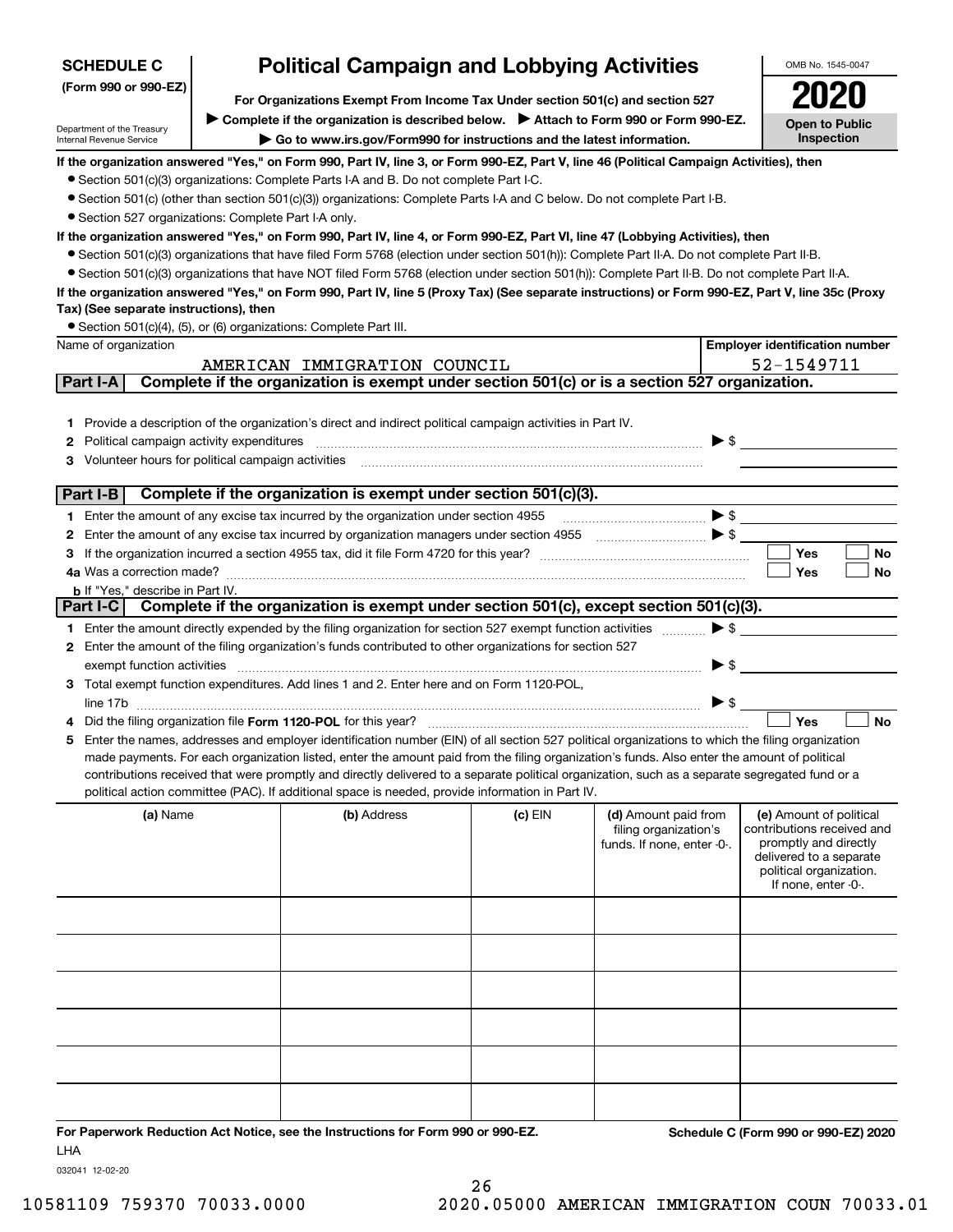| Schedule C (Form 990 or 990-EZ) 2020 AMERICAN IMMIGRATION COUNCIL                                                                   |                                        |              |                                                                                                         |            |                                                                                                                                   | $52 - 1549711$ Page 2          |
|-------------------------------------------------------------------------------------------------------------------------------------|----------------------------------------|--------------|---------------------------------------------------------------------------------------------------------|------------|-----------------------------------------------------------------------------------------------------------------------------------|--------------------------------|
| Complete if the organization is exempt under section 501(c)(3) and filed Form 5768 (election under<br>Part II-A<br>section 501(h)). |                                        |              |                                                                                                         |            |                                                                                                                                   |                                |
| A Check $\blacktriangleright$                                                                                                       |                                        |              |                                                                                                         |            | if the filing organization belongs to an affiliated group (and list in Part IV each affiliated group member's name, address, EIN, |                                |
| expenses, and share of excess lobbying expenditures).                                                                               |                                        |              |                                                                                                         |            |                                                                                                                                   |                                |
| <b>B</b> Check $\blacktriangleright$                                                                                                |                                        |              | if the filing organization checked box A and "limited control" provisions apply.                        |            |                                                                                                                                   |                                |
|                                                                                                                                     | <b>Limits on Lobbying Expenditures</b> |              | (The term "expenditures" means amounts paid or incurred.)                                               |            | (a) Filing<br>organization's<br>totals                                                                                            | (b) Affiliated group<br>totals |
| 1a Total lobbying expenditures to influence public opinion (grassroots lobbying)                                                    |                                        |              |                                                                                                         |            |                                                                                                                                   |                                |
| <b>b</b> Total lobbying expenditures to influence a legislative body (direct lobbying)                                              |                                        |              |                                                                                                         |            | 18,864.                                                                                                                           |                                |
| c                                                                                                                                   |                                        |              |                                                                                                         |            | 18,864.                                                                                                                           |                                |
| d Other exempt purpose expenditures                                                                                                 |                                        |              |                                                                                                         |            | 9,564,348.                                                                                                                        |                                |
|                                                                                                                                     |                                        |              |                                                                                                         |            | 9,583,212.                                                                                                                        |                                |
| f Lobbying nontaxable amount. Enter the amount from the following table in both columns.                                            |                                        |              |                                                                                                         |            | 629,161.                                                                                                                          |                                |
| If the amount on line 1e, column (a) or (b) is:                                                                                     |                                        |              | The lobbying nontaxable amount is:                                                                      |            |                                                                                                                                   |                                |
| Not over \$500,000                                                                                                                  |                                        |              | 20% of the amount on line 1e.                                                                           |            |                                                                                                                                   |                                |
| Over \$500,000 but not over \$1,000,000                                                                                             |                                        |              | \$100,000 plus 15% of the excess over \$500,000.                                                        |            |                                                                                                                                   |                                |
| Over \$1,000,000 but not over \$1,500,000                                                                                           |                                        |              | \$175,000 plus 10% of the excess over \$1,000,000.                                                      |            |                                                                                                                                   |                                |
| Over \$1,500,000 but not over \$17,000,000                                                                                          |                                        |              | \$225,000 plus 5% of the excess over \$1,500,000.                                                       |            |                                                                                                                                   |                                |
| Over \$17,000,000                                                                                                                   |                                        | \$1,000,000. |                                                                                                         |            |                                                                                                                                   |                                |
|                                                                                                                                     |                                        |              |                                                                                                         |            |                                                                                                                                   |                                |
| g Grassroots nontaxable amount (enter 25% of line 1f)                                                                               |                                        |              |                                                                                                         |            | 157,290.                                                                                                                          |                                |
| h Subtract line 1g from line 1a. If zero or less, enter -0-                                                                         |                                        |              |                                                                                                         |            | $0$ .                                                                                                                             |                                |
| Subtract line 1f from line 1c. If zero or less, enter -0-                                                                           |                                        |              |                                                                                                         |            | 0.                                                                                                                                |                                |
| If there is an amount other than zero on either line 1h or line 1i, did the organization file Form 4720                             |                                        |              |                                                                                                         |            |                                                                                                                                   |                                |
| reporting section 4911 tax for this year?                                                                                           |                                        |              |                                                                                                         |            |                                                                                                                                   | Yes<br>No                      |
| (Some organizations that made a section 501(h) election do not have to complete all of the five columns below.                      |                                        |              | 4-Year Averaging Period Under Section 501(h)<br>See the separate instructions for lines 2a through 2f.) |            |                                                                                                                                   |                                |
|                                                                                                                                     |                                        |              | Lobbying Expenditures During 4-Year Averaging Period                                                    |            |                                                                                                                                   |                                |
| Calendar year<br>(or fiscal year beginning in)                                                                                      | (a) $2017$                             |              | (b) 2018                                                                                                | $(c)$ 2019 | $(d)$ 2020                                                                                                                        | (e) Total                      |
| 2a Lobbying nontaxable amount                                                                                                       |                                        | 398,665.     | 476,365.                                                                                                | 556,795.   |                                                                                                                                   | 629, 161.   2, 060, 986.       |
| <b>b</b> Lobbying ceiling amount<br>(150% of line 2a, column(e))                                                                    |                                        |              |                                                                                                         |            |                                                                                                                                   | 3,091,479.                     |
| c Total lobbying expenditures                                                                                                       |                                        | 22,231.      | 12,489.                                                                                                 | 137,285.   | 18,864.                                                                                                                           | 190,869.                       |
| d Grassroots nontaxable amount                                                                                                      |                                        | 99,666.      | 119,091.                                                                                                | 139,199.   | 157,290.                                                                                                                          | 515, 246.                      |
| e Grassroots ceiling amount<br>(150% of line 2d, column (e))                                                                        |                                        |              |                                                                                                         |            |                                                                                                                                   | 772,869.                       |
| f Grassroots lobbying expenditures                                                                                                  |                                        |              |                                                                                                         |            |                                                                                                                                   |                                |

**Schedule C (Form 990 or 990-EZ) 2020**

032042 12-02-20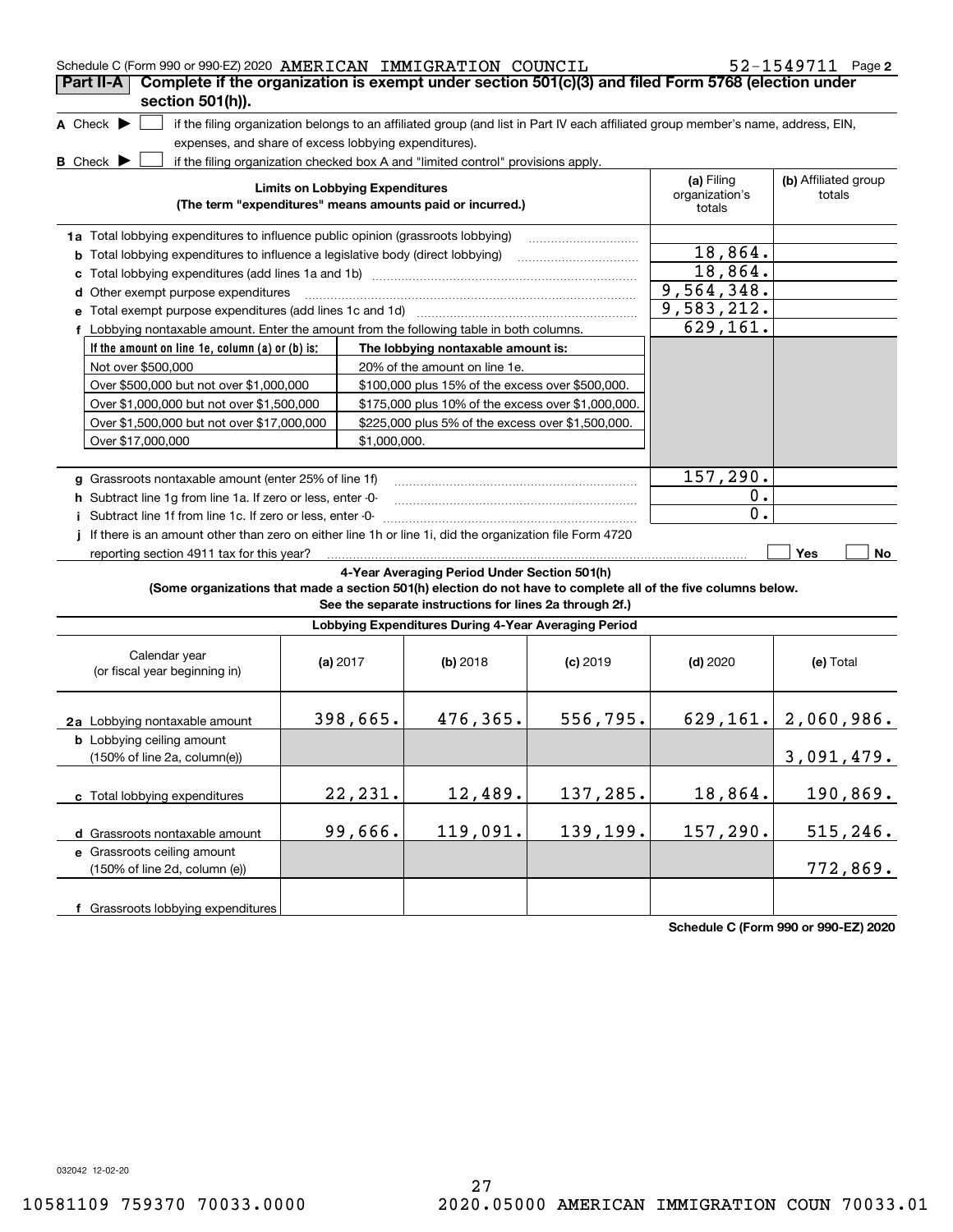#### Schedule C (Form 990 or 990-EZ) 2020 Page AMERICAN IMMIGRATION COUNCIL 52-1549711

## **Part II-B** Complete if the organization is exempt under section 501(c)(3) and has NOT filed Form 5768 **(election under section 501(h)).**

|                | For each "Yes" response on lines 1a through 1i below, provide in Part IV a detailed description                                                                                                                                           |     | (a)            |        | (b) |  |
|----------------|-------------------------------------------------------------------------------------------------------------------------------------------------------------------------------------------------------------------------------------------|-----|----------------|--------|-----|--|
|                | of the lobbying activity.                                                                                                                                                                                                                 | Yes | No             | Amount |     |  |
| 1              | During the year, did the filing organization attempt to influence foreign, national, state, or<br>local legislation, including any attempt to influence public opinion on a legislative matter<br>or referendum, through the use of:      |     |                |        |     |  |
|                | <b>b</b> Paid staff or management (include compensation in expenses reported on lines 1c through 1i)?<br>$\sim$                                                                                                                           |     |                |        |     |  |
|                |                                                                                                                                                                                                                                           |     |                |        |     |  |
|                | e Publications, or published or broadcast statements?                                                                                                                                                                                     |     |                |        |     |  |
|                |                                                                                                                                                                                                                                           |     |                |        |     |  |
|                | g Direct contact with legislators, their staffs, government officials, or a legislative body?                                                                                                                                             |     |                |        |     |  |
|                | h Rallies, demonstrations, seminars, conventions, speeches, lectures, or any similar means?<br><i>i</i> Other activities?                                                                                                                 |     |                |        |     |  |
|                |                                                                                                                                                                                                                                           |     |                |        |     |  |
|                | 2a Did the activities in line 1 cause the organization to be not described in section 501(c)(3)?                                                                                                                                          |     |                |        |     |  |
|                | <b>b</b> If "Yes," enter the amount of any tax incurred under section 4912                                                                                                                                                                |     |                |        |     |  |
|                | c If "Yes," enter the amount of any tax incurred by organization managers under section 4912                                                                                                                                              |     |                |        |     |  |
|                | d If the filing organization incurred a section 4912 tax, did it file Form 4720 for this year?                                                                                                                                            |     |                |        |     |  |
|                | Part III-A Complete if the organization is exempt under section 501(c)(4), section 501(c)(5), or section<br>501(c)(6).                                                                                                                    |     |                | Yes    | No  |  |
|                |                                                                                                                                                                                                                                           |     |                |        |     |  |
| 1              | Were substantially all (90% or more) dues received nondeductible by members?                                                                                                                                                              |     | $\mathbf{1}$   |        |     |  |
| 2              |                                                                                                                                                                                                                                           |     | $\bf 2$        |        |     |  |
| 3              | Did the organization agree to carry over lobbying and political campaign activity expenditures from the prior year?<br>Complete if the organization is exempt under section 501(c)(4), section 501(c)(5), or section<br>Part III-B        |     | 3              |        |     |  |
|                | 501(c)(6) and if either (a) BOTH Part III-A, lines 1 and 2, are answered "No" OR (b) Part III-A, line 3, is<br>answered "Yes."                                                                                                            |     |                |        |     |  |
| 1              |                                                                                                                                                                                                                                           |     | 1              |        |     |  |
| 2              | Section 162(e) nondeductible lobbying and political expenditures (do not include amounts of political                                                                                                                                     |     |                |        |     |  |
|                | expenses for which the section 527(f) tax was paid).                                                                                                                                                                                      |     |                |        |     |  |
|                |                                                                                                                                                                                                                                           |     | 2a             |        |     |  |
|                | <b>b</b> Carryover from last year <i>maching machine content to content to the content of the content of the content of the content of the content of the content of the content of the content of the content of the content of the </i> |     | 2b             |        |     |  |
|                |                                                                                                                                                                                                                                           |     | 2c             |        |     |  |
| з              | Aggregate amount reported in section 6033(e)(1)(A) notices of nondeductible section 162(e) dues                                                                                                                                           |     | 3              |        |     |  |
| 4              | If notices were sent and the amount on line 2c exceeds the amount on line 3, what portion of the excess                                                                                                                                   |     |                |        |     |  |
|                | does the organization agree to carryover to the reasonable estimate of nondeductible lobbying and political                                                                                                                               |     |                |        |     |  |
|                |                                                                                                                                                                                                                                           |     | $\overline{4}$ |        |     |  |
| 5              |                                                                                                                                                                                                                                           |     | 5              |        |     |  |
| <b>Part IV</b> | <b>Supplemental Information</b>                                                                                                                                                                                                           |     |                |        |     |  |
|                | Provide the descriptions required for Part I-A, line 1; Part I-B, line 4; Part I-C, line 5; Part II-A (affiliated group list); Part II-A, lines 1 and 2 (See                                                                              |     |                |        |     |  |

instructions); and Part II-B, line 1. Also, complete this part for any additional information.

**Schedule C (Form 990 or 990-EZ) 2020**

032043 12-02-20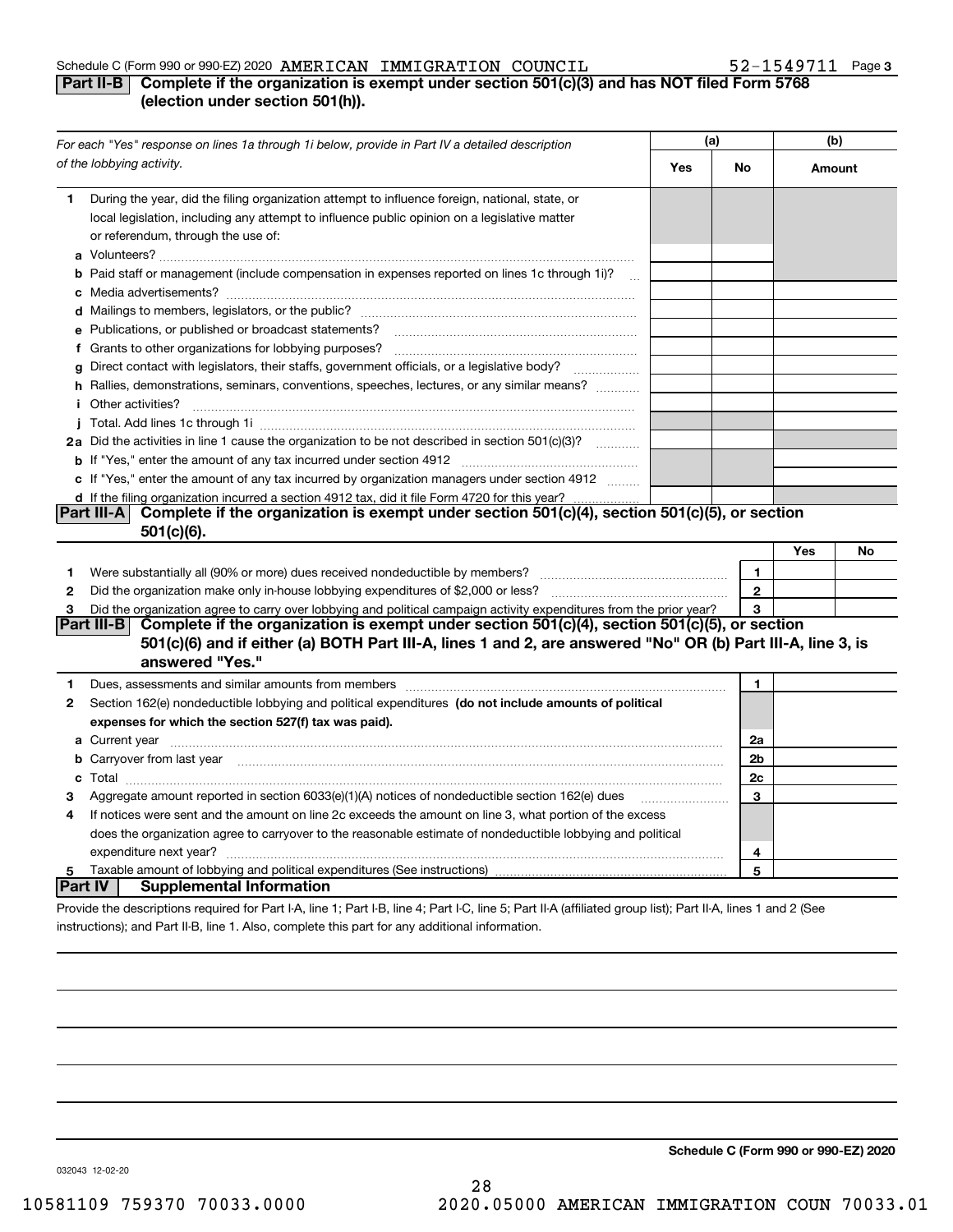| <b>SCHEDULE D</b> |  |
|-------------------|--|
|-------------------|--|

Internal Revenue Service

# **Supplemental Financial Statements**

(Form 990)<br>
Pepartment of the Treasury<br>
Department of the Treasury<br>
Department of the Treasury<br>
Department of the Treasury<br> **Co to www.irs.gov/Form990 for instructions and the latest information.**<br> **Co to www.irs.gov/Form9** 

<code>Part I</code>  $|$   $|$  Organizations Maintaining Donor Advised Funds or Other Similar Funds or Accounts.  $\,$  <code>Complete</code> if the

|      | 2020                  |
|------|-----------------------|
|      | <b>Open to Public</b> |
| ion. | <b>Inspection</b>     |

OMB No. 1545-0047

Department of the Treasury

| Name of the organization | <b>Emplover identification number</b> |
|--------------------------|---------------------------------------|
|--------------------------|---------------------------------------|

### AMERICAN IMMIGRATION COUNCIL **1990** 122-1549711

|         | organization answered "Yes" on Form 990, Part IV, line 6.                                                                                      |                         |                |                                                    |                                 |
|---------|------------------------------------------------------------------------------------------------------------------------------------------------|-------------------------|----------------|----------------------------------------------------|---------------------------------|
|         |                                                                                                                                                | (a) Donor advised funds |                | (b) Funds and other accounts                       |                                 |
| 1       |                                                                                                                                                |                         |                |                                                    |                                 |
| 2       | Aggregate value of contributions to (during year)                                                                                              |                         |                |                                                    |                                 |
| 3       | Aggregate value of grants from (during year)                                                                                                   |                         |                |                                                    |                                 |
| 4       |                                                                                                                                                |                         |                |                                                    |                                 |
| 5       | Did the organization inform all donors and donor advisors in writing that the assets held in donor advised funds                               |                         |                |                                                    |                                 |
|         |                                                                                                                                                |                         |                | Yes                                                | No                              |
| 6       | Did the organization inform all grantees, donors, and donor advisors in writing that grant funds can be used only                              |                         |                |                                                    |                                 |
|         | for charitable purposes and not for the benefit of the donor or donor advisor, or for any other purpose conferring                             |                         |                |                                                    |                                 |
|         | impermissible private benefit?                                                                                                                 |                         |                | Yes                                                | No                              |
| Part II | Conservation Easements. Complete if the organization answered "Yes" on Form 990, Part IV, line 7.                                              |                         |                |                                                    |                                 |
| 1       | Purpose(s) of conservation easements held by the organization (check all that apply).                                                          |                         |                |                                                    |                                 |
|         | Preservation of land for public use (for example, recreation or education)                                                                     |                         |                | Preservation of a historically important land area |                                 |
|         | Protection of natural habitat                                                                                                                  |                         |                | Preservation of a certified historic structure     |                                 |
|         | Preservation of open space                                                                                                                     |                         |                |                                                    |                                 |
| 2       | Complete lines 2a through 2d if the organization held a qualified conservation contribution in the form of a conservation easement on the last |                         |                |                                                    |                                 |
|         | day of the tax year.                                                                                                                           |                         |                |                                                    | Held at the End of the Tax Year |
| a       | Total number of conservation easements                                                                                                         |                         | 2a             |                                                    |                                 |
| b       | Total acreage restricted by conservation easements                                                                                             |                         | 2 <sub>b</sub> |                                                    |                                 |
| с       |                                                                                                                                                |                         | 2c             |                                                    |                                 |
| d       | Number of conservation easements included in (c) acquired after 7/25/06, and not on a historic structure                                       |                         |                |                                                    |                                 |
|         |                                                                                                                                                |                         | 2d             |                                                    |                                 |
| 3       | Number of conservation easements modified, transferred, released, extinguished, or terminated by the organization during the tax               |                         |                |                                                    |                                 |
|         | $\gamma$ ear $\blacktriangleright$                                                                                                             |                         |                |                                                    |                                 |
| 4       | Number of states where property subject to conservation easement is located >                                                                  |                         |                |                                                    |                                 |
| 5       | Does the organization have a written policy regarding the periodic monitoring, inspection, handling of                                         |                         |                |                                                    |                                 |
|         | violations, and enforcement of the conservation easements it holds?                                                                            |                         |                | Yes                                                | No                              |
| 6       | Staff and volunteer hours devoted to monitoring, inspecting, handling of violations, and enforcing conservation easements during the year      |                         |                |                                                    |                                 |
|         |                                                                                                                                                |                         |                |                                                    |                                 |
| 7       | Amount of expenses incurred in monitoring, inspecting, handling of violations, and enforcing conservation easements during the year            |                         |                |                                                    |                                 |
|         | $\blacktriangleright$ \$                                                                                                                       |                         |                |                                                    |                                 |
| 8       | Does each conservation easement reported on line 2(d) above satisfy the requirements of section 170(h)(4)(B)(i)                                |                         |                |                                                    |                                 |
|         |                                                                                                                                                |                         |                | Yes                                                | No                              |
| 9       | In Part XIII, describe how the organization reports conservation easements in its revenue and expense statement and                            |                         |                |                                                    |                                 |
|         | balance sheet, and include, if applicable, the text of the footnote to the organization's financial statements that describes the              |                         |                |                                                    |                                 |
|         | organization's accounting for conservation easements.                                                                                          |                         |                |                                                    |                                 |
|         | Part III   Organizations Maintaining Collections of Art, Historical Treasures, or Other Similar Assets.                                        |                         |                |                                                    |                                 |
|         | Complete if the organization answered "Yes" on Form 990, Part IV, line 8.                                                                      |                         |                |                                                    |                                 |
|         | 1a If the organization elected, as permitted under FASB ASC 958, not to report in its revenue statement and balance sheet works                |                         |                |                                                    |                                 |
|         | of art, historical treasures, or other similar assets held for public exhibition, education, or research in furtherance of public              |                         |                |                                                    |                                 |
|         | service, provide in Part XIII the text of the footnote to its financial statements that describes these items.                                 |                         |                |                                                    |                                 |
| b       | If the organization elected, as permitted under FASB ASC 958, to report in its revenue statement and balance sheet works of                    |                         |                |                                                    |                                 |
|         | art, historical treasures, or other similar assets held for public exhibition, education, or research in furtherance of public service,        |                         |                |                                                    |                                 |
|         | provide the following amounts relating to these items:                                                                                         |                         |                |                                                    |                                 |
|         | (i) Revenue included on Form 990, Part VIII, line 1 [1] [1] [1] [1] [1] [1] [1] Revenue included on Form 990, Part VIII, line 1                |                         |                | $\frac{1}{2}$                                      |                                 |
|         | (ii) Assets included in Form 990, Part X                                                                                                       |                         |                |                                                    |                                 |
| 2       | If the organization received or held works of art, historical treasures, or other similar assets for financial gain, provide                   |                         |                |                                                    |                                 |
|         | the following amounts required to be reported under FASB ASC 958 relating to these items:                                                      |                         |                |                                                    |                                 |
| а       |                                                                                                                                                |                         |                | \$                                                 |                                 |
|         |                                                                                                                                                |                         |                | \$                                                 |                                 |
|         | LHA For Paperwork Reduction Act Notice, see the Instructions for Form 990.                                                                     |                         |                |                                                    | Schedule D (Form 990) 2020      |
|         | 032051 12-01-20                                                                                                                                |                         |                |                                                    |                                 |
|         |                                                                                                                                                | 29                      |                |                                                    |                                 |

10581109 759370 70033.0000 2020.05000 AMERICAN IMMIGRATION COUN 70033.01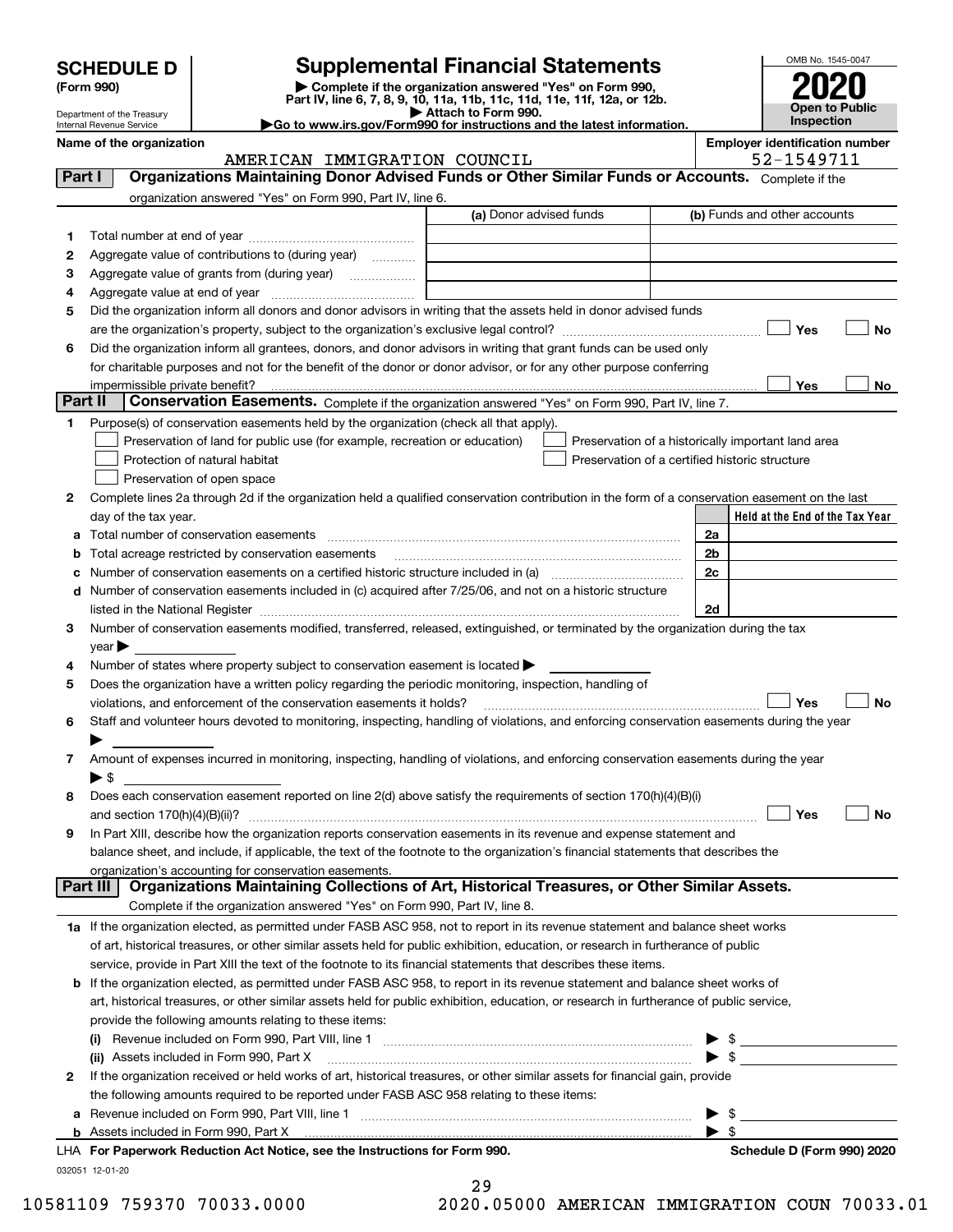|        | Schedule D (Form 990) 2020<br>Part III                                                                                                                                                                                             | AMERICAN IMMIGRATION COUNCIL |   |                |                          |                 | 52-1549711           |                     |                          | Page 2 |
|--------|------------------------------------------------------------------------------------------------------------------------------------------------------------------------------------------------------------------------------------|------------------------------|---|----------------|--------------------------|-----------------|----------------------|---------------------|--------------------------|--------|
|        | Organizations Maintaining Collections of Art, Historical Treasures, or Other Similar Assets (continued)                                                                                                                            |                              |   |                |                          |                 |                      |                     |                          |        |
| 3      | Using the organization's acquisition, accession, and other records, check any of the following that make significant use of its                                                                                                    |                              |   |                |                          |                 |                      |                     |                          |        |
|        | collection items (check all that apply):<br>$\boxed{\textbf{X}}$ Public exhibition                                                                                                                                                 | d                            |   |                |                          |                 |                      |                     |                          |        |
| a      | Scholarly research                                                                                                                                                                                                                 |                              | e |                | Loan or exchange program |                 |                      |                     |                          |        |
| b      | $\boxed{\textbf{X}}$ Preservation for future generations                                                                                                                                                                           |                              |   |                |                          |                 |                      |                     |                          |        |
| c<br>4 | Provide a description of the organization's collections and explain how they further the organization's exempt purpose in Part XIII.                                                                                               |                              |   |                |                          |                 |                      |                     |                          |        |
| 5      | During the year, did the organization solicit or receive donations of art, historical treasures, or other similar assets                                                                                                           |                              |   |                |                          |                 |                      |                     |                          |        |
|        | to be sold to raise funds rather than to be maintained as part of the organization's collection?                                                                                                                                   |                              |   |                |                          |                 |                      | Yes                 | $\overline{\text{X}}$ No |        |
|        | Part IV<br>Escrow and Custodial Arrangements. Complete if the organization answered "Yes" on Form 990, Part IV, line 9, or                                                                                                         |                              |   |                |                          |                 |                      |                     |                          |        |
|        | reported an amount on Form 990, Part X, line 21.                                                                                                                                                                                   |                              |   |                |                          |                 |                      |                     |                          |        |
|        | 1a Is the organization an agent, trustee, custodian or other intermediary for contributions or other assets not included                                                                                                           |                              |   |                |                          |                 |                      |                     |                          |        |
|        | on Form 990, Part X? [11] matter and the contract of the contract of the contract of the contract of the contract of the contract of the contract of the contract of the contract of the contract of the contract of the contr     |                              |   |                |                          |                 |                      | Yes                 |                          | No     |
|        | b If "Yes," explain the arrangement in Part XIII and complete the following table:                                                                                                                                                 |                              |   |                |                          |                 |                      |                     |                          |        |
|        |                                                                                                                                                                                                                                    |                              |   |                |                          |                 |                      | Amount              |                          |        |
| c      | Beginning balance <u>manual membershare communication</u> and the set of the set of the set of the set of the set of the set of the set of the set of the set of the set of the set of the set of the set of the set of the set of |                              |   |                |                          | 1c              |                      |                     |                          |        |
|        |                                                                                                                                                                                                                                    |                              |   |                |                          | 1d              |                      |                     |                          |        |
|        | e Distributions during the year manufactured and an according to the distributions during the year manufactured and the state of the state of the state of the state of the state of the state of the state of the state of th     |                              |   |                |                          | 1e              |                      |                     |                          |        |
|        |                                                                                                                                                                                                                                    |                              |   |                |                          | 1f              |                      |                     |                          |        |
|        | 2a Did the organization include an amount on Form 990, Part X, line 21, for escrow or custodial account liability?                                                                                                                 |                              |   |                |                          |                 |                      | Yes                 |                          | No     |
|        | <b>b</b> If "Yes," explain the arrangement in Part XIII. Check here if the explanation has been provided on Part XIII                                                                                                              |                              |   |                |                          |                 |                      |                     |                          |        |
| Part V | Endowment Funds. Complete if the organization answered "Yes" on Form 990, Part IV, line 10.                                                                                                                                        |                              |   |                |                          |                 |                      |                     |                          |        |
|        |                                                                                                                                                                                                                                    | (a) Current year             |   | (b) Prior year | (c) Two years back       |                 | (d) Three years back | (e) Four years back |                          |        |
|        | 1a Beginning of year balance                                                                                                                                                                                                       |                              |   |                |                          |                 |                      |                     |                          |        |
| b      |                                                                                                                                                                                                                                    |                              |   |                |                          |                 |                      |                     |                          |        |
| c      | Net investment earnings, gains, and losses                                                                                                                                                                                         |                              |   |                |                          |                 |                      |                     |                          |        |
|        |                                                                                                                                                                                                                                    |                              |   |                |                          |                 |                      |                     |                          |        |
|        | e Other expenditures for facilities                                                                                                                                                                                                |                              |   |                |                          |                 |                      |                     |                          |        |
|        | and programs                                                                                                                                                                                                                       |                              |   |                |                          |                 |                      |                     |                          |        |
|        |                                                                                                                                                                                                                                    |                              |   |                |                          |                 |                      |                     |                          |        |
| g      |                                                                                                                                                                                                                                    |                              |   |                |                          |                 |                      |                     |                          |        |
| 2      | Provide the estimated percentage of the current year end balance (line 1g, column (a)) held as:                                                                                                                                    |                              |   |                |                          |                 |                      |                     |                          |        |
| а      | Board designated or quasi-endowment > 1                                                                                                                                                                                            |                              | % |                |                          |                 |                      |                     |                          |        |
| b      | Permanent endowment > 1                                                                                                                                                                                                            | %                            |   |                |                          |                 |                      |                     |                          |        |
|        | <b>c</b> Term endowment $\blacktriangleright$                                                                                                                                                                                      | %                            |   |                |                          |                 |                      |                     |                          |        |
|        | The percentages on lines 2a, 2b, and 2c should equal 100%.                                                                                                                                                                         |                              |   |                |                          |                 |                      |                     |                          |        |
|        | 3a Are there endowment funds not in the possession of the organization that are held and administered for the organization                                                                                                         |                              |   |                |                          |                 |                      |                     | Yes                      | No     |
|        | by:<br>(i)                                                                                                                                                                                                                         |                              |   |                |                          |                 |                      | 3a(i)               |                          |        |
|        |                                                                                                                                                                                                                                    |                              |   |                |                          |                 |                      | 3a(ii)              |                          |        |
|        |                                                                                                                                                                                                                                    |                              |   |                |                          |                 |                      | 3b                  |                          |        |
| 4      | Describe in Part XIII the intended uses of the organization's endowment funds.                                                                                                                                                     |                              |   |                |                          |                 |                      |                     |                          |        |
|        | Land, Buildings, and Equipment.<br><b>Part VI</b>                                                                                                                                                                                  |                              |   |                |                          |                 |                      |                     |                          |        |
|        | Complete if the organization answered "Yes" on Form 990, Part IV, line 11a. See Form 990, Part X, line 10.                                                                                                                         |                              |   |                |                          |                 |                      |                     |                          |        |
|        | Description of property                                                                                                                                                                                                            | (a) Cost or other            |   |                | (b) Cost or other        | (c) Accumulated |                      | (d) Book value      |                          |        |
|        |                                                                                                                                                                                                                                    | basis (investment)           |   | basis (other)  |                          | depreciation    |                      |                     |                          |        |
|        |                                                                                                                                                                                                                                    |                              |   |                |                          |                 |                      |                     |                          |        |
|        |                                                                                                                                                                                                                                    |                              |   |                |                          |                 |                      |                     |                          |        |
| с      |                                                                                                                                                                                                                                    |                              |   |                |                          |                 |                      |                     |                          |        |
|        |                                                                                                                                                                                                                                    |                              |   |                | 493,925.                 | 435,553.        |                      |                     | 58,372.                  |        |
|        |                                                                                                                                                                                                                                    |                              |   |                | 104,491.                 | 78,101.         |                      |                     | 26,390.                  |        |
|        |                                                                                                                                                                                                                                    |                              |   |                |                          |                 |                      |                     | 84,762.                  |        |

**Schedule D (Form 990) 2020**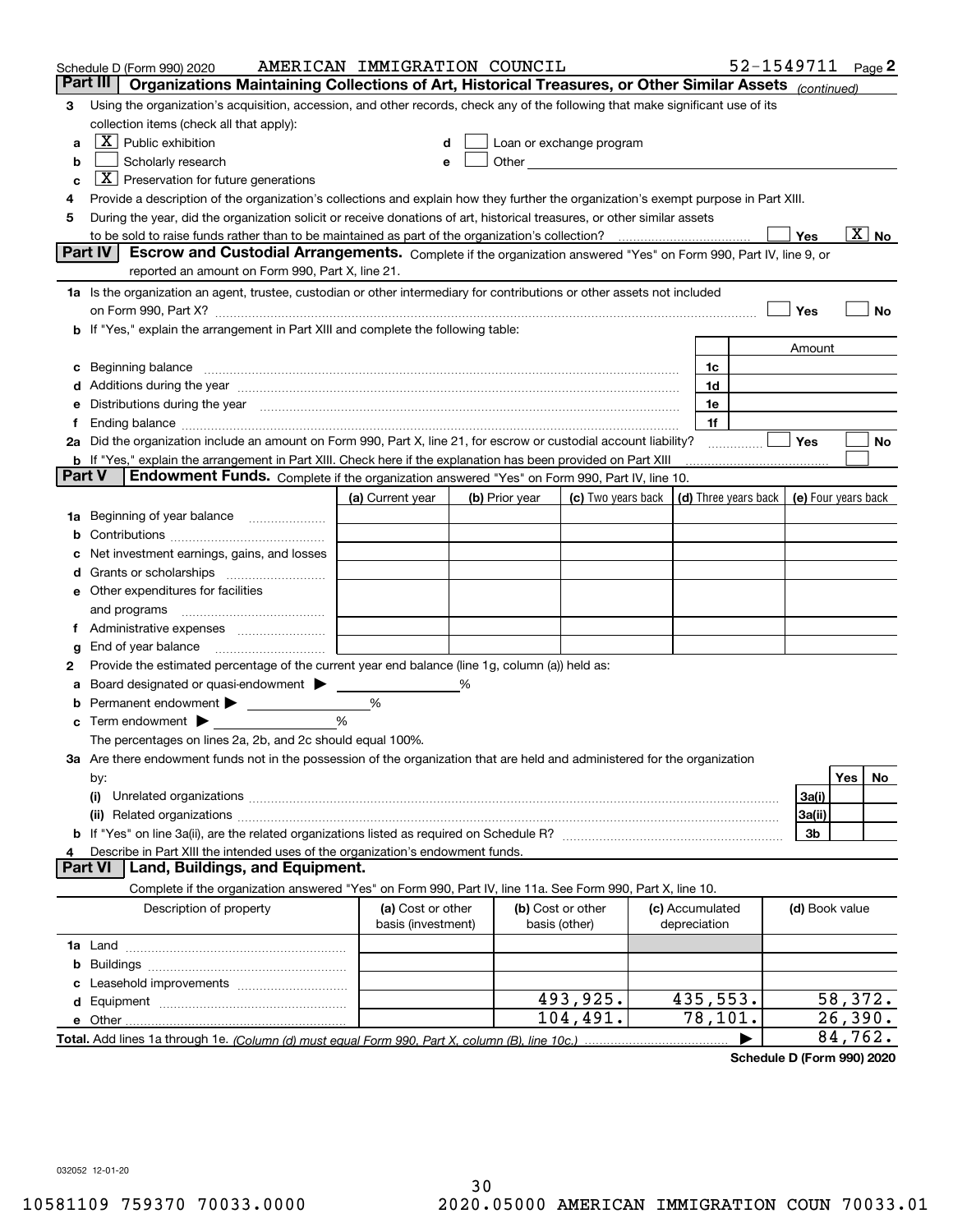| (a) Description of security or category (including name of security)                                                                                                                                              | (b) Book value  | (c) Method of valuation: Cost or end-of-year market value |                        |
|-------------------------------------------------------------------------------------------------------------------------------------------------------------------------------------------------------------------|-----------------|-----------------------------------------------------------|------------------------|
| (1) Financial derivatives                                                                                                                                                                                         |                 |                                                           |                        |
| (2) Closely held equity interests                                                                                                                                                                                 |                 |                                                           |                        |
| (3) Other                                                                                                                                                                                                         |                 |                                                           |                        |
| CERTIFICATES OF DEPOSIT<br>(A)                                                                                                                                                                                    | 1,581,849.      | END-OF-YEAR MARKET VALUE                                  |                        |
| (B)                                                                                                                                                                                                               |                 |                                                           |                        |
| (C)                                                                                                                                                                                                               |                 |                                                           |                        |
| (D)                                                                                                                                                                                                               |                 |                                                           |                        |
| (E)                                                                                                                                                                                                               |                 |                                                           |                        |
| (F)                                                                                                                                                                                                               |                 |                                                           |                        |
| (G)                                                                                                                                                                                                               |                 |                                                           |                        |
| (H)                                                                                                                                                                                                               |                 |                                                           |                        |
|                                                                                                                                                                                                                   | 1,581,849.      |                                                           |                        |
| Total. (Col. (b) must equal Form 990, Part X, col. (B) line 12.)<br>Part VIII Investments - Program Related.                                                                                                      |                 |                                                           |                        |
|                                                                                                                                                                                                                   |                 |                                                           |                        |
| Complete if the organization answered "Yes" on Form 990, Part IV, line 11c. See Form 990, Part X, line 13.                                                                                                        |                 |                                                           |                        |
| (a) Description of investment                                                                                                                                                                                     | (b) Book value  | (c) Method of valuation: Cost or end-of-year market value |                        |
| (1)                                                                                                                                                                                                               |                 |                                                           |                        |
| (2)                                                                                                                                                                                                               |                 |                                                           |                        |
| (3)                                                                                                                                                                                                               |                 |                                                           |                        |
| (4)                                                                                                                                                                                                               |                 |                                                           |                        |
| (5)                                                                                                                                                                                                               |                 |                                                           |                        |
| (6)                                                                                                                                                                                                               |                 |                                                           |                        |
| (7)                                                                                                                                                                                                               |                 |                                                           |                        |
| (8)                                                                                                                                                                                                               |                 |                                                           |                        |
| (9)                                                                                                                                                                                                               |                 |                                                           |                        |
| Total. (Col. (b) must equal Form 990, Part X, col. (B) line 13.)<br>Part IX<br><b>Other Assets.</b><br>Complete if the organization answered "Yes" on Form 990, Part IV, line 11d. See Form 990, Part X, line 15. |                 |                                                           |                        |
|                                                                                                                                                                                                                   | (a) Description |                                                           | (b) Book value         |
| RATNER SCULPTURES                                                                                                                                                                                                 |                 |                                                           | $\overline{63}$ , 250. |
| (1)<br>DUE FROM PARTNER ORGANIZATION                                                                                                                                                                              |                 |                                                           | 368,408.               |
| (2)                                                                                                                                                                                                               |                 |                                                           |                        |
| (3)                                                                                                                                                                                                               |                 |                                                           |                        |
| (4)                                                                                                                                                                                                               |                 |                                                           |                        |
| (5)                                                                                                                                                                                                               |                 |                                                           |                        |
| (6)                                                                                                                                                                                                               |                 |                                                           |                        |
| (7)                                                                                                                                                                                                               |                 |                                                           |                        |
| (8)                                                                                                                                                                                                               |                 |                                                           |                        |
| (9)                                                                                                                                                                                                               |                 |                                                           |                        |
| Part X<br><b>Other Liabilities.</b>                                                                                                                                                                               |                 |                                                           | 431,658.               |
| Complete if the organization answered "Yes" on Form 990, Part IV, line 11e or 11f. See Form 990, Part X, line 25.<br>(a) Description of liability                                                                 |                 |                                                           | (b) Book value         |
| 1.                                                                                                                                                                                                                |                 |                                                           |                        |
| (1)<br>Federal income taxes                                                                                                                                                                                       |                 |                                                           |                        |
|                                                                                                                                                                                                                   |                 |                                                           |                        |
| (2)                                                                                                                                                                                                               |                 |                                                           |                        |
| (3)                                                                                                                                                                                                               |                 |                                                           |                        |
| (4)                                                                                                                                                                                                               |                 |                                                           |                        |
| (5)                                                                                                                                                                                                               |                 |                                                           |                        |
| (6)                                                                                                                                                                                                               |                 |                                                           |                        |
| (7)                                                                                                                                                                                                               |                 |                                                           |                        |
| (8)                                                                                                                                                                                                               |                 |                                                           |                        |
| (9)                                                                                                                                                                                                               |                 |                                                           |                        |

**Schedule D (Form 990) 2020**

032053 12-01-20

#### Schedule D (Form 990) 2020 AMERICAN IMMIGRATION COUNCIL 5 2-1 5 4 9 7 1 1 Page Schedule D (Form 990) 2020 **AMERICAN IMMIGRATION COUNCIL** 52-1549711 Page 3<br>**Part VII Investments - Other Securities.**

Complete if the organization answered "Yes" on Form 990, Part IV, line 11b. See Form 990, Part X, line 12.

| 52-1549711 |
|------------|
|            |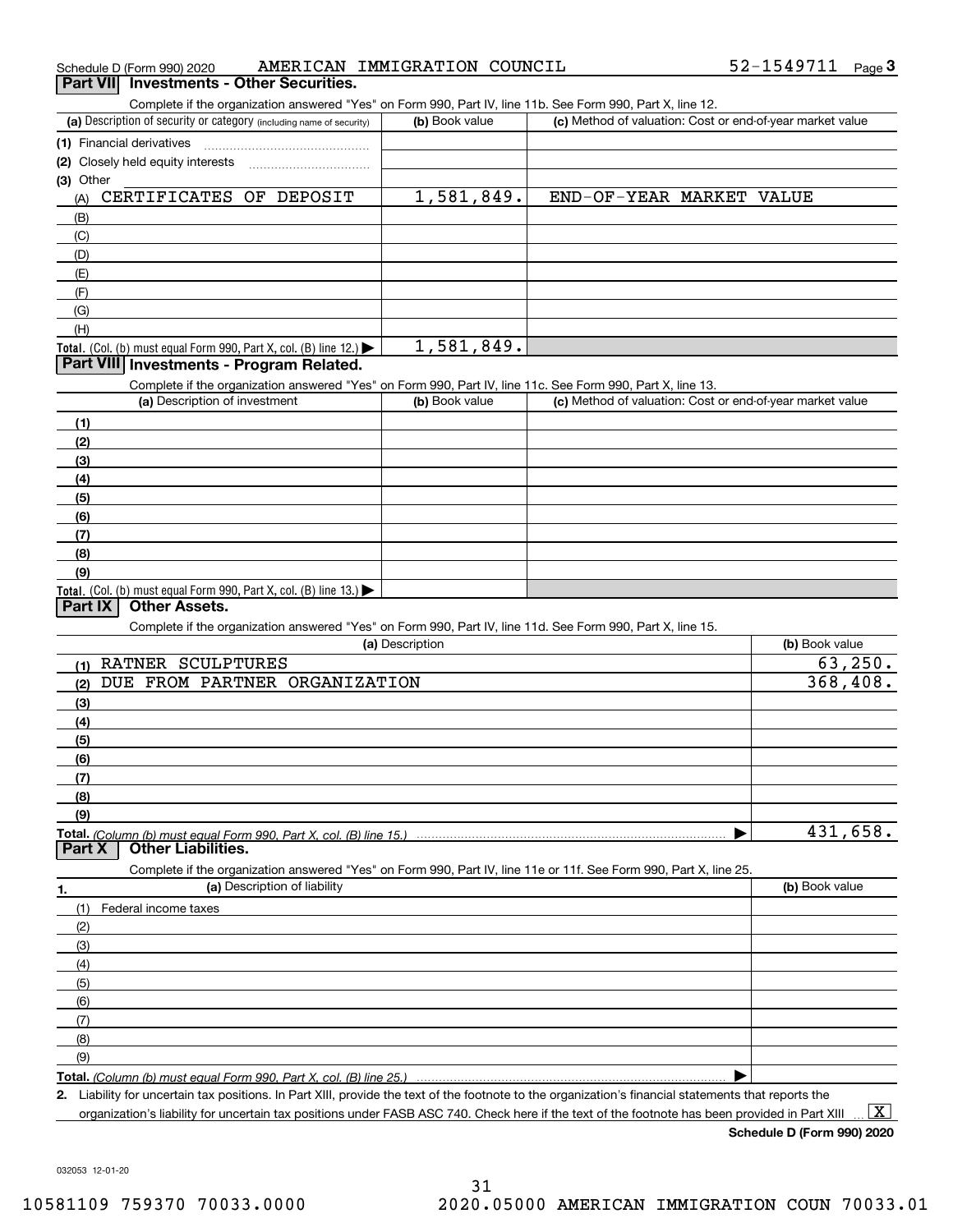|   | AMERICAN IMMIGRATION COUNCIL<br>Schedule D (Form 990) 2020                                                                                                                                                                          |                |           |                | 52-1549711<br>Page $4$ |
|---|-------------------------------------------------------------------------------------------------------------------------------------------------------------------------------------------------------------------------------------|----------------|-----------|----------------|------------------------|
|   | <b>Part XI</b><br>Reconciliation of Revenue per Audited Financial Statements With Revenue per Return.                                                                                                                               |                |           |                |                        |
|   | Complete if the organization answered "Yes" on Form 990, Part IV, line 12a.                                                                                                                                                         |                |           |                |                        |
| 1 | Total revenue, gains, and other support per audited financial statements                                                                                                                                                            |                |           | $\blacksquare$ | 10,324,741.            |
| 2 | Amounts included on line 1 but not on Form 990, Part VIII, line 12:                                                                                                                                                                 |                |           |                |                        |
| a | Net unrealized gains (losses) on investments [11] matter contracts and the unrealized gains (losses) on investments                                                                                                                 | 2a             |           |                |                        |
| b |                                                                                                                                                                                                                                     | 2 <sub>b</sub> | 233, 185. |                |                        |
|   |                                                                                                                                                                                                                                     | 2c             |           |                |                        |
| d | Other (Describe in Part XIII.) <b>Construction Contract Construction</b> [                                                                                                                                                          | 2d             | 149,154.  |                |                        |
| е | Add lines 2a through 2d                                                                                                                                                                                                             |                |           | <b>2e</b>      | <u>382,339.</u>        |
| 3 |                                                                                                                                                                                                                                     |                |           | $\mathbf{3}$   | 9,942,402.             |
| 4 | Amounts included on Form 990, Part VIII, line 12, but not on line 1:                                                                                                                                                                |                |           |                |                        |
| a | Investment expenses not included on Form 990, Part VIII, line 7b [1000000000000000000000000000000000                                                                                                                                | 4a             |           |                |                        |
|   | Other (Describe in Part XIII.) <b>Construction Contract Construction</b> Chemical Construction Chemical Chemical Chemical Chemical Chemical Chemical Chemical Chemical Chemical Chemical Chemical Chemical Chemical Chemical Chemic | 4 <sub>b</sub> |           |                |                        |
|   | c Add lines 4a and 4b                                                                                                                                                                                                               |                |           | 4c             |                        |
|   |                                                                                                                                                                                                                                     |                |           | $5^{\circ}$    | 9,942,402.             |
|   |                                                                                                                                                                                                                                     |                |           |                |                        |
|   | Part XII   Reconciliation of Expenses per Audited Financial Statements With Expenses per Return.                                                                                                                                    |                |           |                |                        |
|   | Complete if the organization answered "Yes" on Form 990, Part IV, line 12a.                                                                                                                                                         |                |           |                |                        |
| 1 | Total expenses and losses per audited financial statements                                                                                                                                                                          |                |           | $\blacksquare$ | 9,965,551.             |
| 2 | Amounts included on line 1 but not on Form 990, Part IX, line 25:                                                                                                                                                                   |                |           |                |                        |
| a |                                                                                                                                                                                                                                     | 2a             | 233,185.  |                |                        |
| b |                                                                                                                                                                                                                                     | 2 <sub>b</sub> |           |                |                        |
|   |                                                                                                                                                                                                                                     | 2c             |           |                |                        |
| d |                                                                                                                                                                                                                                     | 2d             | 149,154.  |                |                        |
| e | Add lines 2a through 2d                                                                                                                                                                                                             |                |           | 2e             | <u>382,339.</u>        |
| з |                                                                                                                                                                                                                                     |                |           | $\overline{3}$ | 9,583,212.             |
| 4 | Amounts included on Form 990, Part IX, line 25, but not on line 1:                                                                                                                                                                  |                |           |                |                        |
| a | Investment expenses not included on Form 990, Part VIII, line 7b [1000000000000000000000000000000000                                                                                                                                | 4a             |           |                |                        |
|   | Other (Describe in Part XIII.)                                                                                                                                                                                                      | 4 <sub>b</sub> |           |                |                        |
|   | c Add lines 4a and 4b                                                                                                                                                                                                               |                |           | 4c             |                        |
|   | Part XIII Supplemental Information.                                                                                                                                                                                                 |                |           | 5              | 9,583,212.             |

Provide the descriptions required for Part II, lines 3, 5, and 9; Part III, lines 1a and 4; Part IV, lines 1b and 2b; Part V, line 4; Part X, line 2; Part XI, lines 2d and 4b; and Part XII, lines 2d and 4b. Also complete this part to provide any additional information.

#### PART III, LINE 4:

THE AMERICAN IMMIGRATION COUNCIL HAS ON PUBLIC DISPLAY A COMMISSIONED

SCULPTURE BY PHILLIP RATNER, WHO HAS WORKS OF ART ON DISPLAY ON LIBERTY

AND ELLIS ISLANDS. THE ORGANIZATION ALSO HOLDS 93 MINIATURE REPLICAS OF

SAID STATUE.

PART X, LINE 2:

THE COUNCIL REQUIRES THAT A TAX POSITION BE RECOGNIZED OR DERECOGNIZED

BASED ON A "MORE-LIKELY-THAN-NOT" THRESHOLD. THIS APPLIES TO POSITIONS

TAKEN OR EXPECTED TO BE TAKEN IN A TAX RETURN. THE COUNCIL DOES NOT

BELIEVE ITS FINANCIAL STATEMENTS INCLUDE, OR REFLECT, ANY UNCERTAIN TAX

POSITIONS. THE COUNCIL'S IRS FORM 990, RETURN OF ORGANIZATION EXEMPT FROM

**Schedule D (Form 990) 2020**

032054 12-01-20

32

10581109 759370 70033.0000 2020.05000 AMERICAN IMMIGRATION COUN 70033.01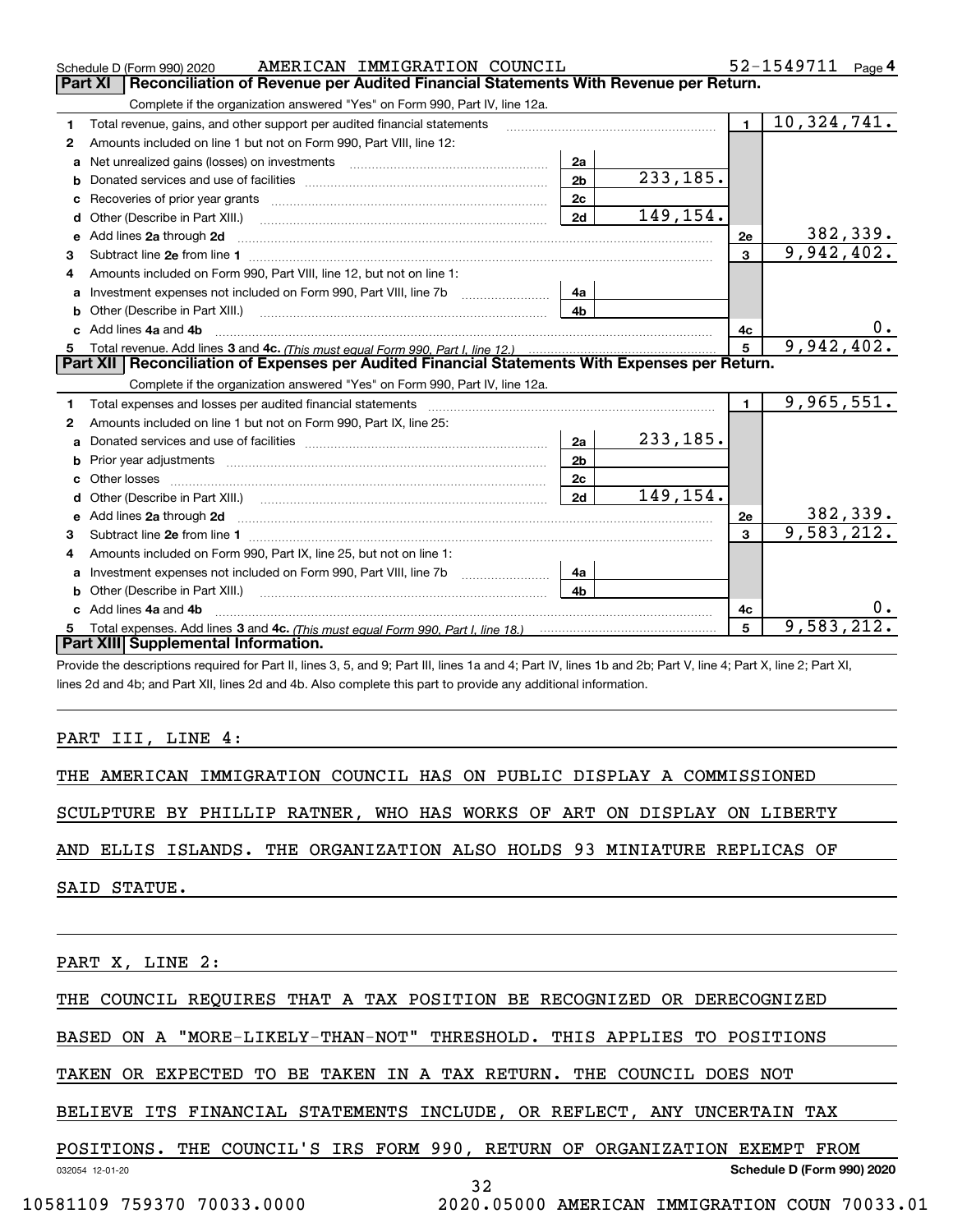| <b>Part XIII Supplemental Information</b> (continued)                     |
|---------------------------------------------------------------------------|
| INCOME TAX, IS SUBJECT TO EXAMINATION BY TAXING AUTHORITIES GENERALLY FOR |
| THREE YEARS AFTER FILING.                                                 |
|                                                                           |
| PART XI, LINE 2D - OTHER ADJUSTMENTS:                                     |
| 149,154.<br>DIRECT FUNDRAISING EXPENSES                                   |
|                                                                           |
| PART XII, LINE 2D - OTHER ADJUSTMENTS:                                    |
| 149,154.<br>DIRECT FUNDRAISING EVENT EXPENSES                             |
|                                                                           |
|                                                                           |
|                                                                           |
|                                                                           |
|                                                                           |
|                                                                           |
|                                                                           |
|                                                                           |
|                                                                           |
|                                                                           |
|                                                                           |
|                                                                           |
|                                                                           |
|                                                                           |
|                                                                           |
|                                                                           |
|                                                                           |
|                                                                           |
|                                                                           |
|                                                                           |
|                                                                           |

**Schedule D (Form 990) 2020**

032055 12-01-20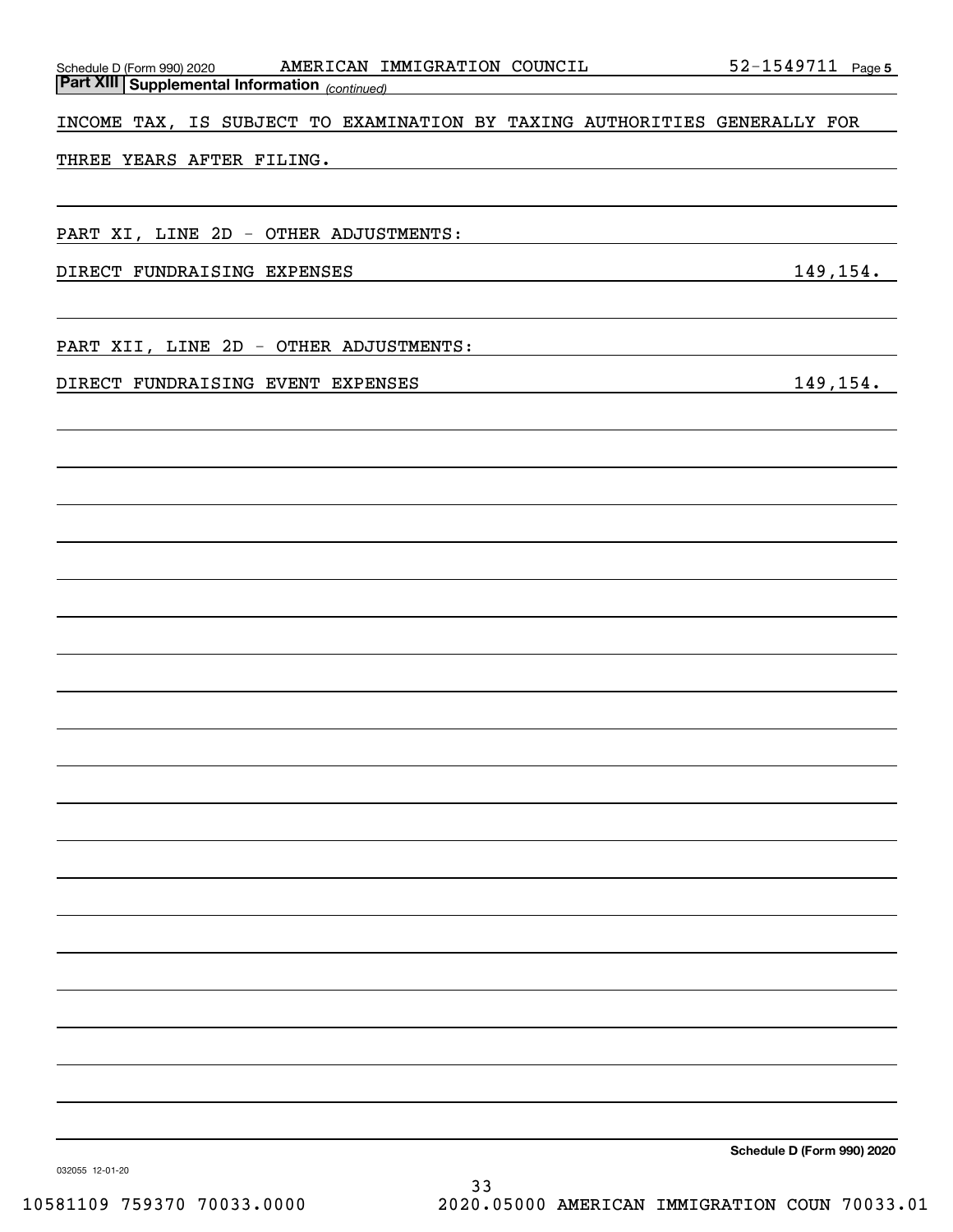| <b>SCHEDULE G</b>                                                                                                                                                   | Supplemental Information Regarding Fundraising or Gaming Activities                                                                                                 |                               |                         |                                                       |                                                      |                        | OMB No. 1545-0047                     |  |
|---------------------------------------------------------------------------------------------------------------------------------------------------------------------|---------------------------------------------------------------------------------------------------------------------------------------------------------------------|-------------------------------|-------------------------|-------------------------------------------------------|------------------------------------------------------|------------------------|---------------------------------------|--|
| (Form 990 or 990-EZ)                                                                                                                                                | Complete if the organization answered "Yes" on Form 990, Part IV, line 17, 18, or 19, or if the<br>organization entered more than \$15,000 on Form 990-EZ, line 6a. |                               |                         |                                                       |                                                      |                        |                                       |  |
| Attach to Form 990 or Form 990-EZ.<br>Department of the Treasury<br>Internal Revenue Service                                                                        |                                                                                                                                                                     |                               |                         |                                                       |                                                      |                        | <b>Open to Public</b><br>Inspection   |  |
| Go to www.irs.gov/Form990 for instructions and the latest information.<br>Name of the organization                                                                  |                                                                                                                                                                     |                               |                         |                                                       |                                                      |                        | <b>Employer identification number</b> |  |
| 52-1549711<br>AMERICAN IMMIGRATION COUNCIL                                                                                                                          |                                                                                                                                                                     |                               |                         |                                                       |                                                      |                        |                                       |  |
| Part I                                                                                                                                                              | Fundraising Activities. Complete if the organization answered "Yes" on Form 990, Part IV, line 17. Form 990-EZ filers are not                                       |                               |                         |                                                       |                                                      |                        |                                       |  |
| required to complete this part.                                                                                                                                     |                                                                                                                                                                     |                               |                         |                                                       |                                                      |                        |                                       |  |
| 1 Indicate whether the organization raised funds through any of the following activities. Check all that apply.                                                     |                                                                                                                                                                     |                               |                         |                                                       |                                                      |                        |                                       |  |
| $X$ Mail solicitations<br>a<br>$\boxed{\text{X}}$ Internet and email solicitations<br>b                                                                             | $f[X]$ Solicitation of government grants                                                                                                                            |                               |                         | $e$ $\boxed{X}$ Solicitation of non-government grants |                                                      |                        |                                       |  |
| $\overline{X}$ Phone solicitations<br>C                                                                                                                             | $g\mid X$ Special fundraising events                                                                                                                                |                               |                         |                                                       |                                                      |                        |                                       |  |
| $\boxed{\text{X}}$ In-person solicitations<br>d                                                                                                                     |                                                                                                                                                                     |                               |                         |                                                       |                                                      |                        |                                       |  |
| 2 a Did the organization have a written or oral agreement with any individual (including officers, directors, trustees, or                                          |                                                                                                                                                                     |                               |                         |                                                       |                                                      |                        |                                       |  |
|                                                                                                                                                                     | key employees listed in Form 990, Part VII) or entity in connection with professional fundraising services?                                                         |                               |                         |                                                       |                                                      | $\boxed{\text{X}}$ Yes | <b>No</b>                             |  |
| b If "Yes," list the 10 highest paid individuals or entities (fundraisers) pursuant to agreements under which the fundraiser is to be                               |                                                                                                                                                                     |                               |                         |                                                       |                                                      |                        |                                       |  |
| compensated at least \$5,000 by the organization.                                                                                                                   |                                                                                                                                                                     |                               |                         |                                                       |                                                      |                        |                                       |  |
| (i) Name and address of individual                                                                                                                                  |                                                                                                                                                                     |                               | (iii) Did<br>fundraiser | (iv) Gross receipts                                   | (v) Amount paid<br>to (or retained by)<br>fundraiser |                        | (vi) Amount paid                      |  |
| or entity (fundraiser)                                                                                                                                              | (ii) Activity                                                                                                                                                       | have custody<br>or control of |                         | from activity                                         |                                                      |                        | to (or retained by)<br>organization   |  |
|                                                                                                                                                                     |                                                                                                                                                                     | contributions?                |                         |                                                       |                                                      | listed in col. (i)     |                                       |  |
| KRAIG BUTRUM - 1672B BEEKMAN                                                                                                                                        | <b>INDEPENDENT CONSULTANT TO</b>                                                                                                                                    | Yes                           | No                      |                                                       |                                                      |                        |                                       |  |
| PLACE NW, WASHINGTON , DC                                                                                                                                           | SUPPORT THE DEVELOPMENT                                                                                                                                             |                               | X                       | $\mathbf{0}$                                          |                                                      | 72,238.                | $-72, 238.$                           |  |
|                                                                                                                                                                     |                                                                                                                                                                     |                               |                         |                                                       |                                                      |                        |                                       |  |
|                                                                                                                                                                     |                                                                                                                                                                     |                               |                         |                                                       |                                                      |                        |                                       |  |
|                                                                                                                                                                     |                                                                                                                                                                     |                               |                         |                                                       |                                                      |                        |                                       |  |
|                                                                                                                                                                     |                                                                                                                                                                     |                               |                         |                                                       |                                                      |                        |                                       |  |
|                                                                                                                                                                     |                                                                                                                                                                     |                               |                         |                                                       |                                                      |                        |                                       |  |
|                                                                                                                                                                     |                                                                                                                                                                     |                               |                         |                                                       |                                                      |                        |                                       |  |
|                                                                                                                                                                     |                                                                                                                                                                     |                               |                         |                                                       |                                                      |                        |                                       |  |
|                                                                                                                                                                     |                                                                                                                                                                     |                               |                         |                                                       |                                                      |                        |                                       |  |
|                                                                                                                                                                     |                                                                                                                                                                     |                               |                         |                                                       |                                                      |                        |                                       |  |
|                                                                                                                                                                     |                                                                                                                                                                     |                               |                         |                                                       |                                                      |                        |                                       |  |
|                                                                                                                                                                     |                                                                                                                                                                     |                               |                         |                                                       |                                                      |                        |                                       |  |
|                                                                                                                                                                     |                                                                                                                                                                     |                               |                         |                                                       |                                                      |                        |                                       |  |
|                                                                                                                                                                     |                                                                                                                                                                     |                               |                         |                                                       |                                                      |                        |                                       |  |
|                                                                                                                                                                     |                                                                                                                                                                     |                               |                         |                                                       |                                                      |                        |                                       |  |
|                                                                                                                                                                     |                                                                                                                                                                     |                               |                         |                                                       |                                                      |                        |                                       |  |
|                                                                                                                                                                     |                                                                                                                                                                     |                               |                         |                                                       |                                                      |                        |                                       |  |
| Total                                                                                                                                                               |                                                                                                                                                                     |                               |                         |                                                       |                                                      | 72,238,                | $-72, 238.$                           |  |
| 3 List all states in which the organization is registered or licensed to solicit contributions or has been notified it is exempt from registration<br>or licensing. |                                                                                                                                                                     |                               |                         |                                                       |                                                      |                        |                                       |  |
| AL, AK, AR, CA, CO, CT, FL, GA, HI, IL, KS, KY, ME, MD, MA, MI, MN, MS, NC, ND, NH, NJ, NM, NV, NY                                                                  |                                                                                                                                                                     |                               |                         |                                                       |                                                      |                        |                                       |  |
| OH, OK, OR, PA, RI, SC, TN, UT, VA, WA, WV, WI, DC                                                                                                                  |                                                                                                                                                                     |                               |                         |                                                       |                                                      |                        |                                       |  |

LHA For Paperwork Reduction Act Notice, see the Instructions for Form 990 or 990-EZ. Schedule G (Form 990 or 990-EZ) 2020 SEE PART IV FOR CONTINUATIONS

032081 11-25-20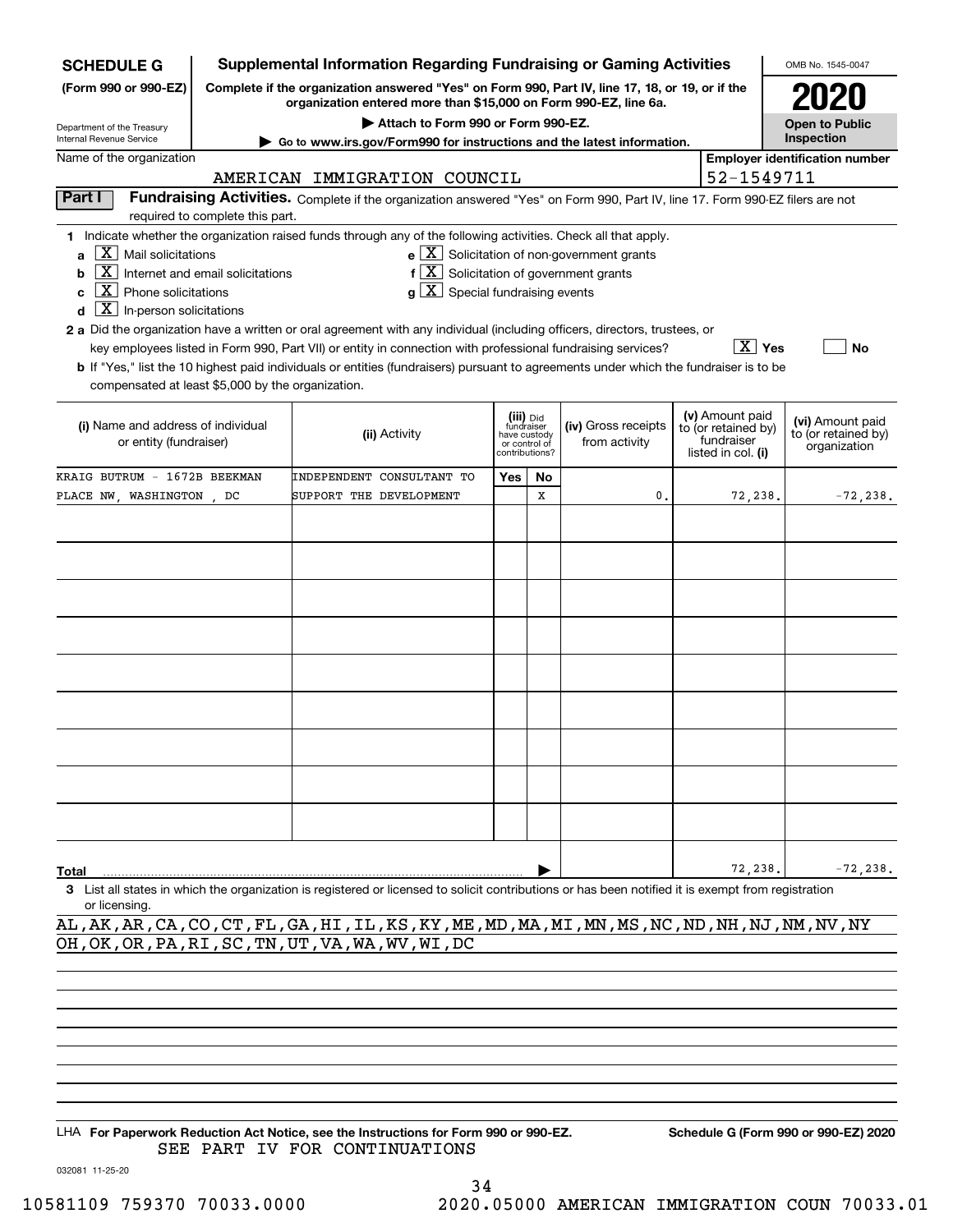#### Schedule G (Form 990 or 990-EZ) 2020 Page AMERICAN IMMIGRATION COUNCIL 52-1549711

**2**

**Part II** | Fundraising Events. Complete if the organization answered "Yes" on Form 990, Part IV, line 18, or reported more than \$15,000

|                 |          | of fundraising event contributions and gross income on Form 990-EZ, lines 1 and 6b. List events with gross receipts greater than \$5,000.                                   |                |                         |                  |                            |
|-----------------|----------|-----------------------------------------------------------------------------------------------------------------------------------------------------------------------------|----------------|-------------------------|------------------|----------------------------|
|                 |          |                                                                                                                                                                             | (a) Event #1   | (b) Event #2            | (c) Other events | (d) Total events           |
|                 |          |                                                                                                                                                                             | <b>ANNUAL</b>  |                         |                  | (add col. (a) through      |
|                 |          |                                                                                                                                                                             | BENEFIT        | DC BENEFIT              | 1                | col. (c)                   |
|                 |          |                                                                                                                                                                             | (event type)   | (event type)            | (total number)   |                            |
| Revenue         |          |                                                                                                                                                                             |                |                         |                  |                            |
|                 |          |                                                                                                                                                                             | 163,520.       | 83,550.                 | 18,081.          | 265, 151.                  |
|                 |          |                                                                                                                                                                             |                |                         |                  |                            |
|                 |          |                                                                                                                                                                             | 12,520.        | 7,703.                  | 1,501.           | 21,724.                    |
|                 | 3        |                                                                                                                                                                             | 151,000.       | 75,847.                 | 16,580.          | 243, 427.                  |
|                 |          | Gross income (line 1 minus line 2)                                                                                                                                          |                |                         |                  |                            |
|                 |          |                                                                                                                                                                             |                |                         |                  |                            |
|                 |          |                                                                                                                                                                             |                |                         |                  |                            |
|                 | 5        |                                                                                                                                                                             |                |                         |                  |                            |
|                 |          |                                                                                                                                                                             |                |                         |                  |                            |
|                 |          |                                                                                                                                                                             | 58,045.        | 35,199.                 |                  | <u>93,244.</u>             |
| Direct Expenses |          |                                                                                                                                                                             |                |                         |                  |                            |
|                 |          |                                                                                                                                                                             |                | 33,713.                 |                  | 33,713.                    |
|                 |          |                                                                                                                                                                             |                |                         |                  |                            |
|                 | 8        |                                                                                                                                                                             |                |                         |                  |                            |
|                 | 9        |                                                                                                                                                                             | 14,654.        | 4,641.                  | 2,902.           | 22,197.                    |
|                 | 10       | Direct expense summary. Add lines 4 through 9 in column (d)                                                                                                                 |                |                         |                  | 149, 154.<br>94, 273.      |
|                 | Part III | 11 Net income summary. Subtract line 10 from line 3, column (d)<br>Gaming. Complete if the organization answered "Yes" on Form 990, Part IV, line 19, or reported more than |                |                         |                  |                            |
|                 |          | \$15,000 on Form 990-EZ, line 6a.                                                                                                                                           |                |                         |                  |                            |
|                 |          |                                                                                                                                                                             |                | (b) Pull tabs/instant   |                  | (d) Total gaming (add      |
|                 |          |                                                                                                                                                                             | (a) Bingo      | bingo/progressive bingo | (c) Other gaming | col. (a) through col. (c)) |
| Revenue         |          |                                                                                                                                                                             |                |                         |                  |                            |
|                 |          |                                                                                                                                                                             |                |                         |                  |                            |
|                 |          |                                                                                                                                                                             |                |                         |                  |                            |
|                 |          |                                                                                                                                                                             |                |                         |                  |                            |
|                 |          |                                                                                                                                                                             |                |                         |                  |                            |
| Expenses        |          |                                                                                                                                                                             |                |                         |                  |                            |
|                 |          |                                                                                                                                                                             |                |                         |                  |                            |
| Direct          |          |                                                                                                                                                                             |                |                         |                  |                            |
|                 |          |                                                                                                                                                                             |                |                         |                  |                            |
|                 |          | Other direct expenses                                                                                                                                                       |                |                         |                  |                            |
|                 |          | 6 Volunteer labor                                                                                                                                                           | %<br>Yes<br>No | %<br>Yes<br>No          | Yes<br>%<br>No   |                            |
|                 |          |                                                                                                                                                                             |                |                         |                  |                            |
|                 |          | 7 Direct expense summary. Add lines 2 through 5 in column (d)                                                                                                               |                |                         |                  |                            |
|                 |          |                                                                                                                                                                             |                |                         |                  |                            |
|                 |          |                                                                                                                                                                             |                |                         |                  |                            |
|                 |          |                                                                                                                                                                             |                |                         |                  |                            |
|                 |          | 9 Enter the state(s) in which the organization conducts gaming activities:                                                                                                  |                |                         |                  |                            |
|                 |          |                                                                                                                                                                             |                |                         |                  | Yes<br>No                  |
|                 |          |                                                                                                                                                                             |                |                         |                  |                            |
|                 |          |                                                                                                                                                                             |                |                         |                  |                            |
|                 |          |                                                                                                                                                                             |                |                         |                  |                            |
|                 |          |                                                                                                                                                                             |                |                         |                  | Yes<br>No                  |
|                 |          |                                                                                                                                                                             |                |                         |                  |                            |
|                 |          |                                                                                                                                                                             |                |                         |                  |                            |
|                 |          |                                                                                                                                                                             |                |                         |                  |                            |

032082 11-25-20

**Schedule G (Form 990 or 990-EZ) 2020**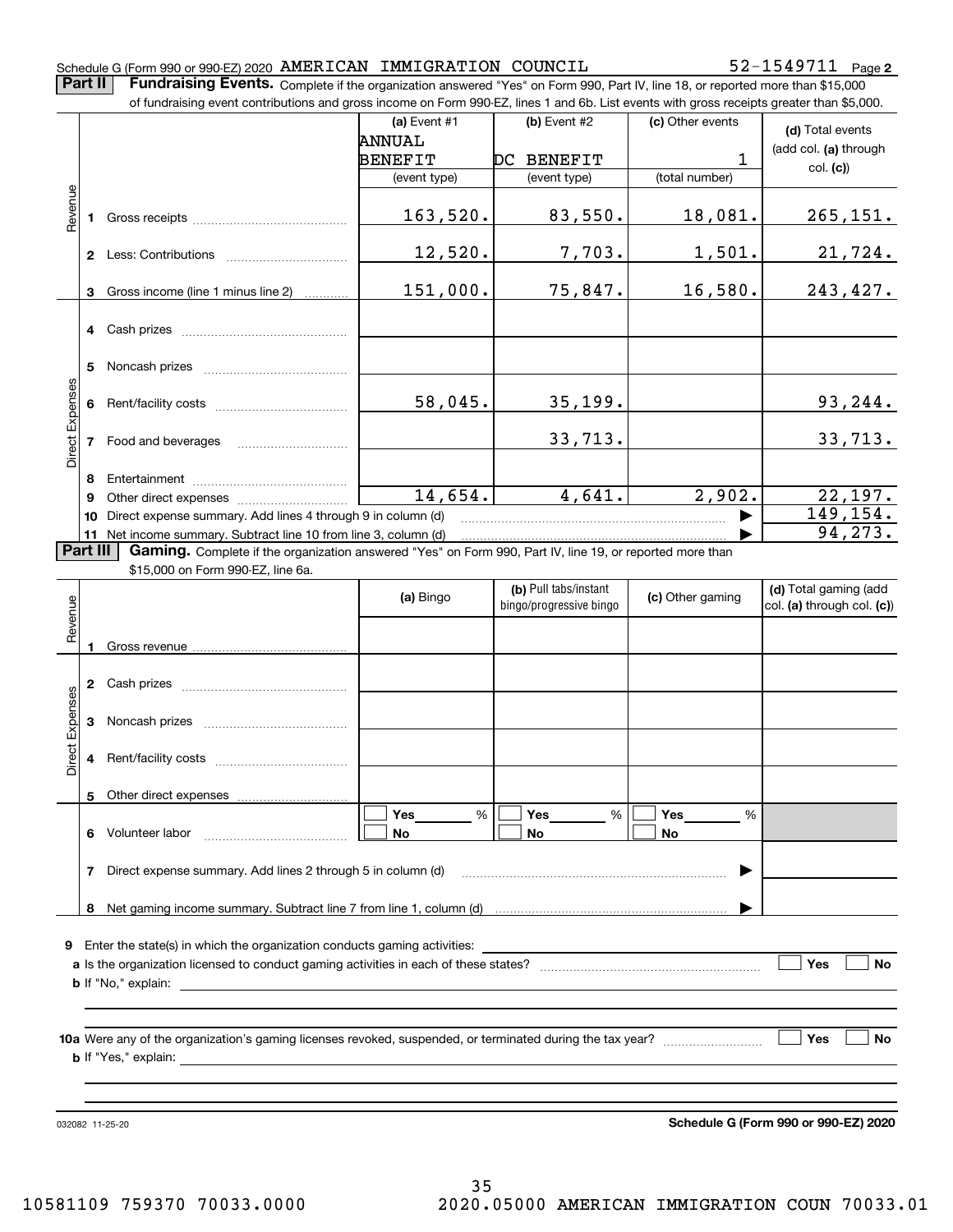|       | Schedule G (Form 990 or 990-EZ) 2020 AMERICAN IMMIGRATION COUNCIL                                                                                                       |    |                 |       | 52-1549711 Page 3 |
|-------|-------------------------------------------------------------------------------------------------------------------------------------------------------------------------|----|-----------------|-------|-------------------|
|       |                                                                                                                                                                         |    |                 | Yes   | No                |
|       | 12 Is the organization a grantor, beneficiary or trustee of a trust, or a member of a partnership or other entity formed                                                |    |                 |       |                   |
|       |                                                                                                                                                                         |    | <b>Yes</b>      |       | No                |
|       | 13 Indicate the percentage of gaming activity conducted in:                                                                                                             |    |                 |       |                   |
|       |                                                                                                                                                                         |    | 13а             |       | %                 |
|       | <b>b</b> An outside facility <i>www.communicality www.communicality.communicality www.communicality www.communicality.communicality www.communicality.com</i>           |    | 13 <sub>b</sub> |       | $\%$              |
|       | 14 Enter the name and address of the person who prepares the organization's gaming/special events books and records:                                                    |    |                 |       |                   |
|       |                                                                                                                                                                         |    |                 |       |                   |
|       |                                                                                                                                                                         |    |                 |       |                   |
|       |                                                                                                                                                                         |    |                 | Yes   | No                |
|       |                                                                                                                                                                         |    |                 |       |                   |
|       |                                                                                                                                                                         |    |                 |       |                   |
|       | c If "Yes," enter name and address of the third party:                                                                                                                  |    |                 |       |                   |
|       |                                                                                                                                                                         |    |                 |       |                   |
|       |                                                                                                                                                                         |    |                 |       |                   |
|       |                                                                                                                                                                         |    |                 |       |                   |
|       |                                                                                                                                                                         |    |                 |       |                   |
|       | <b>16</b> Gaming manager information:                                                                                                                                   |    |                 |       |                   |
|       | Name $\blacktriangleright$ $\lrcorner$                                                                                                                                  |    |                 |       |                   |
|       | Gaming manager compensation > \$                                                                                                                                        |    |                 |       |                   |
|       |                                                                                                                                                                         |    |                 |       |                   |
|       |                                                                                                                                                                         |    |                 |       |                   |
|       |                                                                                                                                                                         |    |                 |       |                   |
|       |                                                                                                                                                                         |    |                 |       |                   |
|       | Director/officer<br>Employee<br>Independent contractor                                                                                                                  |    |                 |       |                   |
|       |                                                                                                                                                                         |    |                 |       |                   |
|       | 17 Mandatory distributions:                                                                                                                                             |    |                 |       |                   |
|       | a Is the organization required under state law to make charitable distributions from the gaming proceeds to                                                             |    | $\Box$ Yes      |       | $\Box$ No         |
|       | retain the state gaming license?<br><b>b</b> Enter the amount of distributions required under state law to be distributed to other exempt organizations or spent in the |    |                 |       |                   |
|       | organization's own exempt activities during the tax year $\triangleright$ \$                                                                                            |    |                 |       |                   |
|       | Part IV<br>Supplemental Information. Provide the explanations required by Part I, line 2b, columns (iii) and (v); and Part III, lines 9, 9b, 10b,                       |    |                 |       |                   |
|       | 15b, 15c, 16, and 17b, as applicable. Also provide any additional information. See instructions.                                                                        |    |                 |       |                   |
|       |                                                                                                                                                                         |    |                 |       |                   |
|       | SCHEDULE G, PART I, LINE 2B, LIST OF TEN HIGHEST PAID FUNDRAISERS:                                                                                                      |    |                 |       |                   |
|       |                                                                                                                                                                         |    |                 |       |                   |
| ( I ) | NAME OF FUNDRAISER: KRAIG BUTRUM                                                                                                                                        |    |                 |       |                   |
|       |                                                                                                                                                                         |    |                 |       |                   |
| (I)   | ADDRESS OF FUNDRAISER: 1672B BEEKMAN PLACE NW, WASHINGTON                                                                                                               | DC |                 | 20009 |                   |
| (II)  | INDEPENDENT CONSULTANT TO SUPPORT THE DEVELOPMENT TEAM<br>ACTIVITY:                                                                                                     |    |                 |       |                   |
|       |                                                                                                                                                                         |    |                 |       |                   |
|       |                                                                                                                                                                         |    |                 |       |                   |
|       | I, LINE 2B, COLUMN (V):<br><b>PART</b>                                                                                                                                  |    |                 |       |                   |
|       | THE COUNCIL HIRED KRAIG BUTRUM AS AN INDEPENDENT CONSULTANT TO SUPPORT                                                                                                  |    |                 |       |                   |
| THE   | DEVELOPMENT TEAM IN 2020. FEES FOR SERVICES WERE \$ 67,500 AND                                                                                                          |    |                 |       |                   |
|       | Schedule G (Form 990 or 990-EZ) 2020<br>032083 11-25-20<br>つぐ                                                                                                           |    |                 |       |                   |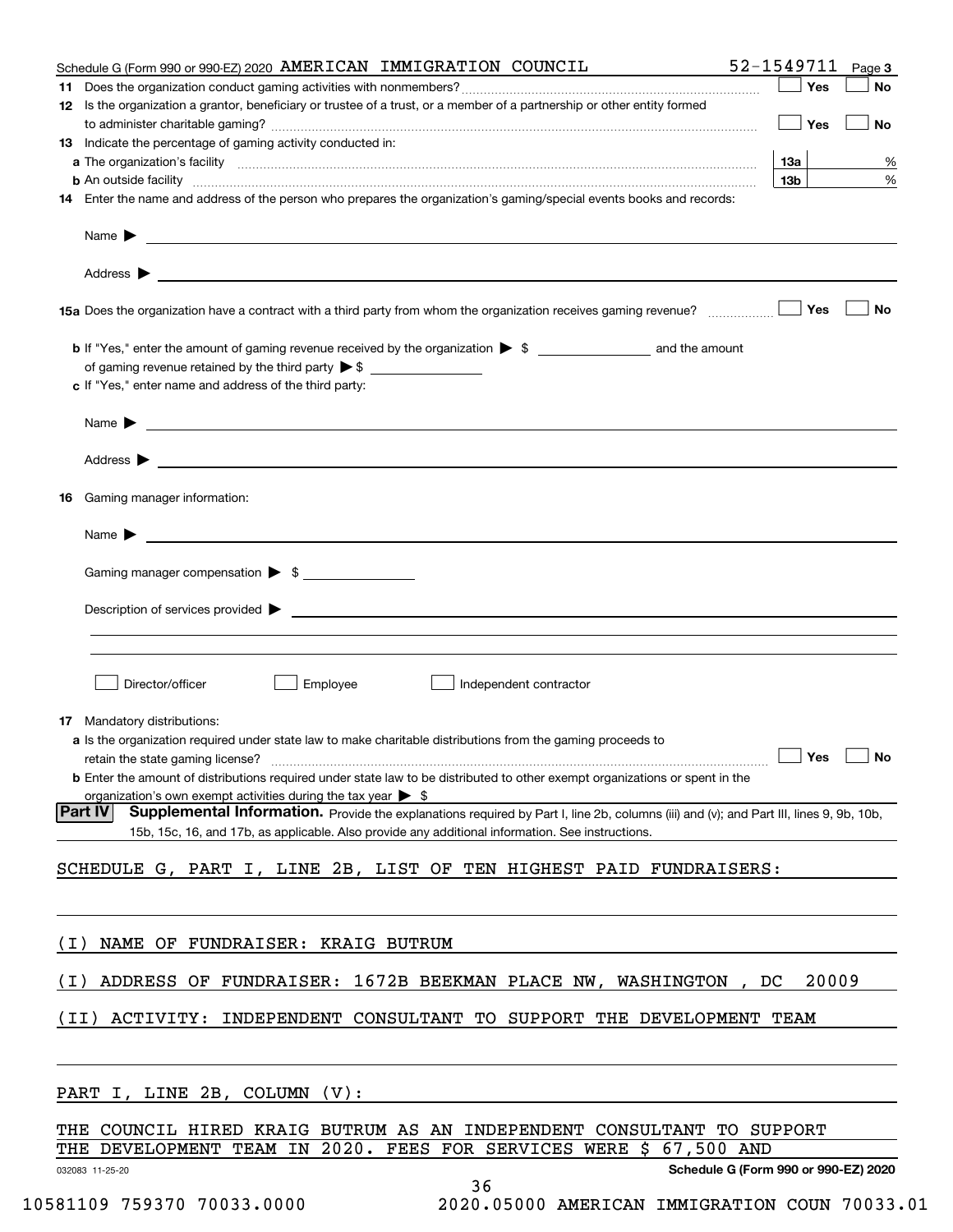REIMBURSEMENT OF EXPENSES WERE \$4,738.

**Schedule G (Form 990 or 990-EZ)**

032084 04-01-20

37 10581109 759370 70033.0000 2020.05000 AMERICAN IMMIGRATION COUN 70033.01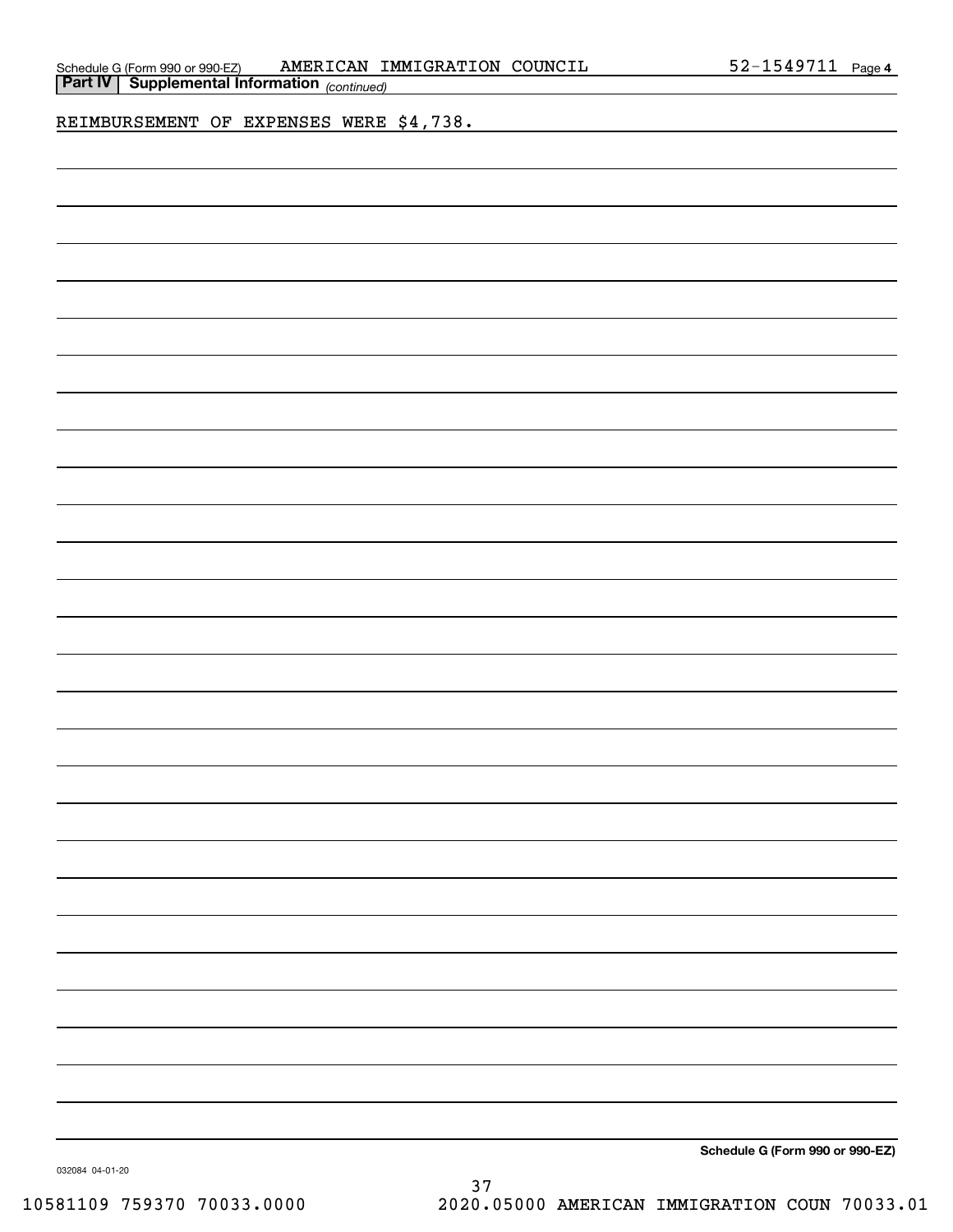| <b>SCHEDULE I</b>                                                                                                                                                                       |                           | <b>Grants and Other Assistance to Organizations,</b>                                                                                  |                                                       |                                         |                                                                |                                          | OMB No. 1545-0047                                                          |
|-----------------------------------------------------------------------------------------------------------------------------------------------------------------------------------------|---------------------------|---------------------------------------------------------------------------------------------------------------------------------------|-------------------------------------------------------|-----------------------------------------|----------------------------------------------------------------|------------------------------------------|----------------------------------------------------------------------------|
| (Form 990)                                                                                                                                                                              |                           | Governments, and Individuals in the United States<br>Complete if the organization answered "Yes" on Form 990, Part IV, line 21 or 22. |                                                       |                                         |                                                                |                                          |                                                                            |
| Department of the Treasury                                                                                                                                                              |                           |                                                                                                                                       | Attach to Form 990.                                   |                                         |                                                                |                                          | <b>Open to Public</b>                                                      |
| Internal Revenue Service                                                                                                                                                                |                           |                                                                                                                                       | Go to www.irs.gov/Form990 for the latest information. |                                         |                                                                |                                          | Inspection                                                                 |
| Name of the organization                                                                                                                                                                |                           | AMERICAN IMMIGRATION COUNCIL                                                                                                          |                                                       |                                         |                                                                |                                          | <b>Employer identification number</b><br>52-1549711                        |
| Part I<br><b>General Information on Grants and Assistance</b>                                                                                                                           |                           |                                                                                                                                       |                                                       |                                         |                                                                |                                          |                                                                            |
| Does the organization maintain records to substantiate the amount of the grants or assistance, the grantees' eligibility for the grants or assistance, and the selection<br>$\mathbf 1$ |                           |                                                                                                                                       |                                                       |                                         |                                                                |                                          |                                                                            |
|                                                                                                                                                                                         |                           |                                                                                                                                       |                                                       |                                         |                                                                |                                          | $\boxed{\text{X}}$ Yes<br>  No                                             |
| 2 Describe in Part IV the organization's procedures for monitoring the use of grant funds in the United States.                                                                         |                           |                                                                                                                                       |                                                       |                                         |                                                                |                                          |                                                                            |
| Part II<br>Grants and Other Assistance to Domestic Organizations and Domestic Governments. Complete if the organization answered "Yes" on Form 990, Part IV, line 21, for any           |                           |                                                                                                                                       |                                                       |                                         |                                                                |                                          |                                                                            |
| recipient that received more than \$5,000. Part II can be duplicated if additional space is needed.                                                                                     |                           |                                                                                                                                       |                                                       |                                         |                                                                |                                          |                                                                            |
| 1 (a) Name and address of organization<br>or government                                                                                                                                 | $(b)$ EIN                 | (c) IRC section<br>(if applicable)                                                                                                    | (d) Amount of<br>cash grant                           | (e) Amount of<br>non-cash<br>assistance | (f) Method of<br>valuation (book,<br>FMV, appraisal,<br>other) | (g) Description of<br>noncash assistance | (h) Purpose of grant<br>or assistance                                      |
| AMERICAN ALLIANCE OF MUSEUMS                                                                                                                                                            |                           |                                                                                                                                       |                                                       |                                         |                                                                |                                          | REGRANT TO GROUND-GAME                                                     |
| 2451 CRYSTAL DRIVE SUITE 1005                                                                                                                                                           |                           |                                                                                                                                       |                                                       |                                         |                                                                |                                          | PARTNER IN NATIONAL                                                        |
| ARLINGTON, VA 22202                                                                                                                                                                     | 53-0205889 501 (C)(3)     |                                                                                                                                       | 125,000.                                              | 0.                                      |                                                                |                                          | INCLUSION CAMPAIGN                                                         |
| AMERICAN FRIENDS SERVICE<br>COMMITTEES - 89 MARKET STREET, 6TH<br>FLOOR - NEWARK, NJ 07102                                                                                              | $23-1352010$ 501 (C)(3)   |                                                                                                                                       | 83,949                                                | $\mathbf{0}$ .                          |                                                                |                                          | UUSTICE CAMPAIGN                                                           |
| AMERICAN IMMIGRATION LAWYERS<br>ASSOCIATION - 1331 G STREET NW -<br>WASHNGTON, DC 20005                                                                                                 | $23 - 7085097$ 501 (C)(6) |                                                                                                                                       | 666.246.                                              | 0                                       |                                                                |                                          | UUSTICE CAMPAIGN                                                           |
| OVER ZERO (A PROJECT OF THE<br>HOPEWELL FUND) - 1201 CONNECTICUT<br>AVENUE, NW SUITE 300 - WASHINGTON,<br>DC 20036                                                                      | $47 - 3681860$ 501 (C)(3) |                                                                                                                                       | 125,000,                                              | 0.                                      |                                                                |                                          | REGRANT TO GROUND-GAME<br>PARTNER IN NATIONAL<br><b>INCLUSION CAMPAIGN</b> |
| ROCKY MOUNTAIN IMMIGRANT ADVOCACY<br>NETWORK - 7301 FEDERAL BLVD. SUITE<br>300 - WESTMINSTER, CO 80030                                                                                  | $84-1565542$ 501 (C)(3)   |                                                                                                                                       | 140,117.                                              | 0.                                      |                                                                |                                          | <b>JUSTICE CAMPAIGN</b>                                                    |
| SANTA FE DREAMERS PROJECT<br>P.O.BOX 8009<br>SANTA FE, NM 87504                                                                                                                         | 82-0839645 501 (C)(3)     |                                                                                                                                       | 32,450.                                               | $\mathbf{0}$ .                          |                                                                |                                          | <b>JUSTICE CAMPAIGN</b>                                                    |
| Enter total number of section $501(c)(3)$ and government organizations listed in the line 1 table<br>$\mathbf{2}$                                                                       |                           |                                                                                                                                       |                                                       |                                         |                                                                |                                          | 10.                                                                        |
| Enter total number of other organizations listed in the line 1 table<br>3                                                                                                               |                           |                                                                                                                                       |                                                       |                                         |                                                                |                                          | $\overline{11}$ .                                                          |

**For Paperwork Reduction Act Notice, see the Instructions for Form 990. Schedule I (Form 990) 2020** LHA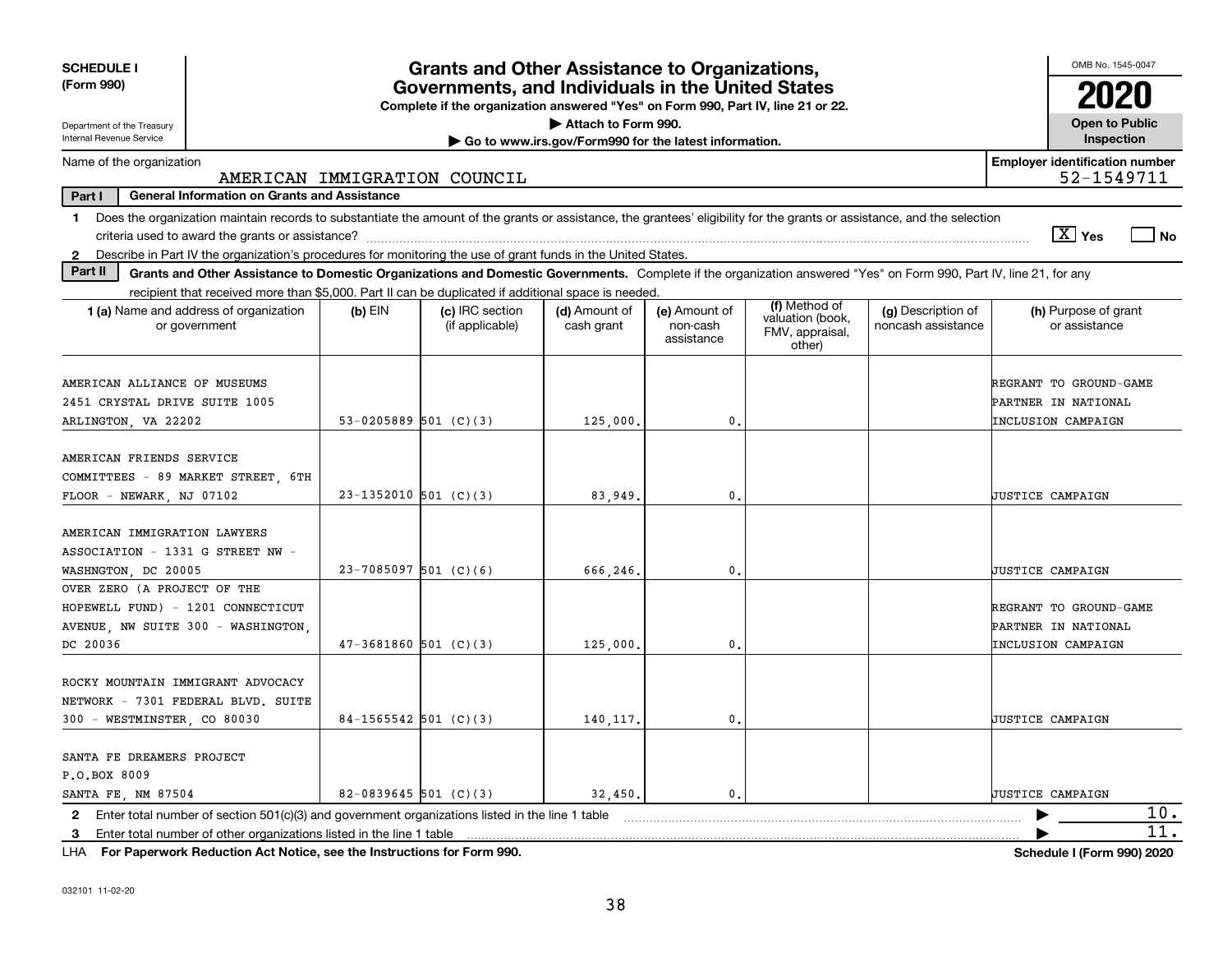#### Schedule I (Form 990) AMERICAN IMMIGRATION COUNCIL 52-1549711 <sub>Page 1</sub>

**Part II Continuation of Grants and Other Assistance to Domestic Organizations and Domestic Governments**  (Schedule I (Form 990), Part II.)

| (a) Name and address of<br>organization or government                                                          | $(b)$ EIN                 | (c) IRC section<br>if applicable | (d) Amount of<br>cash grant | (e) Amount of<br>non-cash<br>assistance | (f) Method of<br>valuation<br>(book, FMV,<br>appraisal, other) | (g) Description of<br>non-cash assistance | (h) Purpose of grant<br>or assistance                               |
|----------------------------------------------------------------------------------------------------------------|---------------------------|----------------------------------|-----------------------------|-----------------------------------------|----------------------------------------------------------------|-------------------------------------------|---------------------------------------------------------------------|
| THE TRUST FOR PUBLIC LAND<br>101 MONTGOMERY STREET SUITE 900<br>SAN FRANCISCO, CA 94104                        | $23 - 7222333$ 501 (C)(3) |                                  | 125,000.                    | 0.                                      |                                                                |                                           | REGRANT TO GROUND-GAME<br>PARTNER IN NATIONAL<br>INCLUSION CAMPAIGN |
| COUNCIL FOR CHRISTIAN COLLEGES &<br>UNIVERSITIES - 329 8TH STREET NE -<br>WASHINGTON, DC 20002                 | 52-1247182 501 (C)(3)     |                                  | 125,000.                    | 0.                                      |                                                                |                                           | REGRANT TO GROUND-GAME<br>PARTNER IN NATIONAL<br>INCLUSION CAMPAIGN |
| PARTNERSHIP FOR A NEW AMERICAN<br>ECONOMY RESEARCH FUND - 909 3RD<br>AVENUE 16TH FLOOR - NEW YORK, NY<br>10022 | $32-0325450$ 501 (C)(3)   |                                  | 125,000.                    | $\mathbf{0}$ .                          |                                                                |                                           | REGRANT TO GROUND-GAME<br>PARTNER IN NATIONAL<br>INCLUSION CAMPAIGN |
| WESTERN STATES CENTER<br>1300 SE STARK ST. SUITE 303<br>PORTLAND, OR 97124                                     | 93-0952137 501 (C)(3)     |                                  | 125,000.                    | $\mathbf 0$ .                           |                                                                |                                           | REGRANT TO GROUND-GAME<br>PARTNER IN NATIONAL<br>INCLUSION CAMPAIGN |
| YMCA OF THE USA<br>101 N WACKER DR<br>CHICAGO, IL 60606                                                        | $36 - 3258696$ 501 (C)(3) |                                  | 125,000.                    | 0.                                      |                                                                |                                           | REGRANT TO GROUND-GAME<br>PARTNER IN NATIONAL<br>INCLUSION CAMPAIGN |
|                                                                                                                |                           |                                  |                             |                                         |                                                                |                                           |                                                                     |
|                                                                                                                |                           |                                  |                             |                                         |                                                                |                                           |                                                                     |
|                                                                                                                |                           |                                  |                             |                                         |                                                                |                                           |                                                                     |
|                                                                                                                |                           |                                  |                             |                                         |                                                                |                                           |                                                                     |

Τ

39

**Schedule I (Form 990)**

### 52-1549711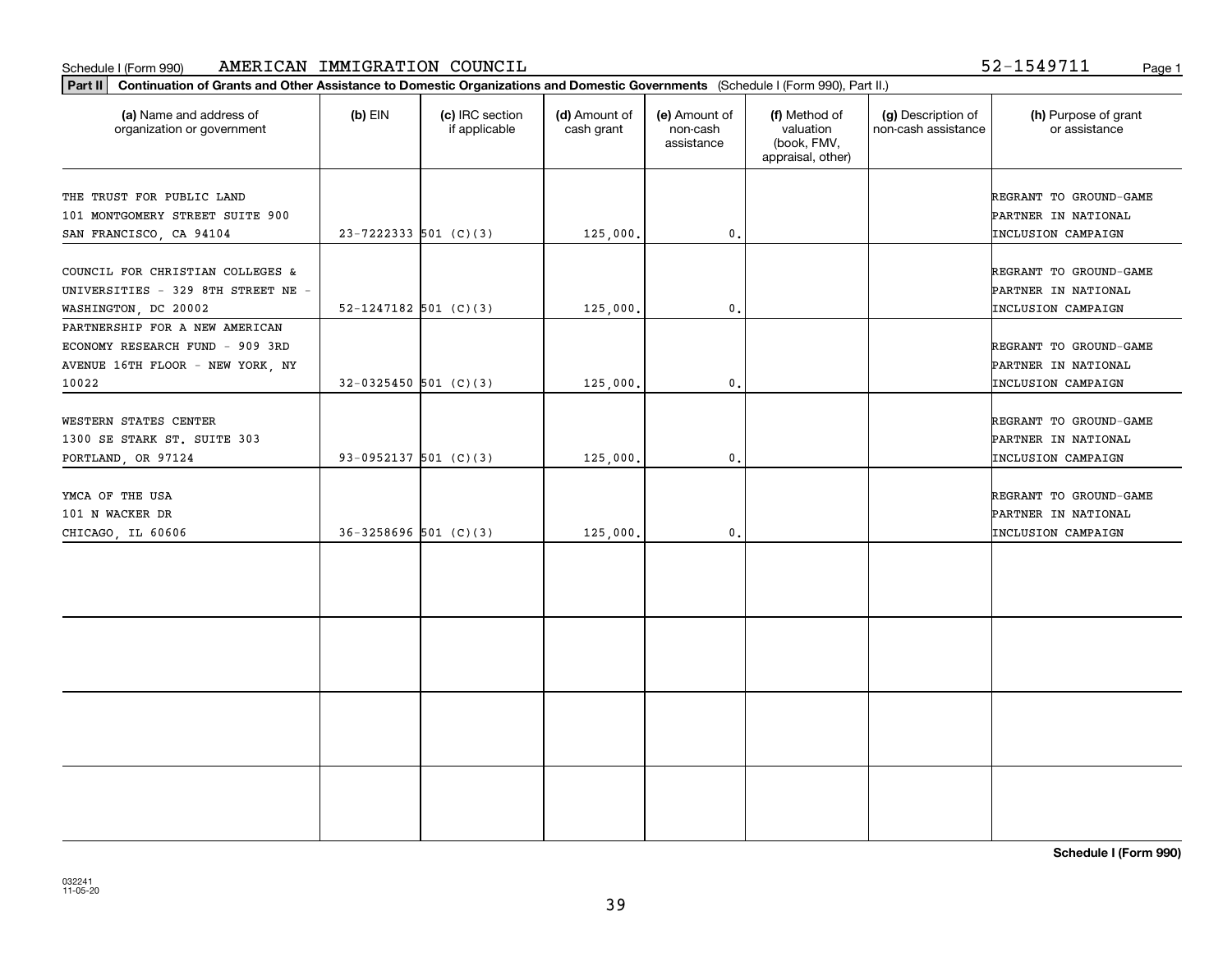| (a) Type of grant or assistance | (b) Number of<br>recipients | (c) Amount of<br>cash grant | (d) Amount of non-<br>cash assistance | (e) Method of valuation<br>(book, FMV, appraisal, other) | (f) Description of noncash assistance |
|---------------------------------|-----------------------------|-----------------------------|---------------------------------------|----------------------------------------------------------|---------------------------------------|
|                                 |                             |                             |                                       |                                                          |                                       |
|                                 |                             |                             |                                       |                                                          |                                       |
|                                 |                             |                             |                                       |                                                          |                                       |
|                                 |                             |                             |                                       |                                                          |                                       |
|                                 |                             |                             |                                       |                                                          |                                       |
|                                 |                             |                             |                                       |                                                          |                                       |
|                                 |                             |                             |                                       |                                                          |                                       |
|                                 |                             |                             |                                       |                                                          |                                       |
|                                 |                             |                             |                                       |                                                          |                                       |
|                                 |                             |                             |                                       |                                                          |                                       |

Part IV | Supplemental Information. Provide the information required in Part I, line 2; Part III, column (b); and any other additional information.

PART I, LINE 2:

THE COUNCIL HAS MOU'S WITH EACH ONE OF THE SUBRECIPIENTS THAT INCLUDE A

STATEMENT OF WORK AND DELIVERABLES FOR EACH ONE OF THEM. THERE ARE ALSO

REGULAR CHECK INS WITH THE SUBRECIPIENTS TO MONITOR THEIR PROGRESS ON THE

WORK.

**2**Schedule I (Form 990) 2020 **AMERICAN IMMIGRATION COUNCIL** Page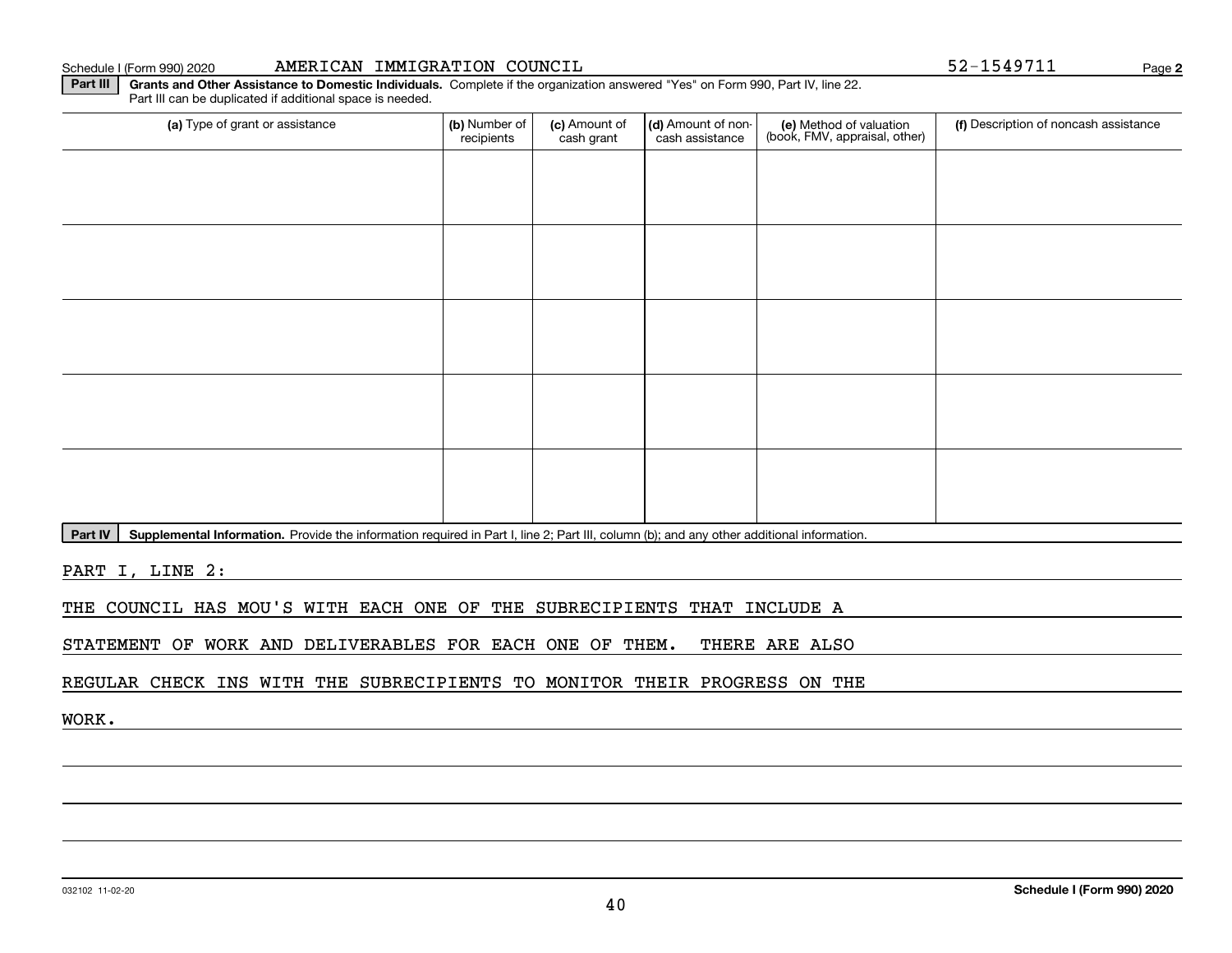| (Form 990)<br>For certain Officers, Directors, Trustees, Key Employees, and Highest<br><b>Compensated Employees</b><br>Complete if the organization answered "Yes" on Form 990, Part IV, line 23.<br><b>Open to Public</b><br>Attach to Form 990.<br>Department of the Treasury<br>Inspection<br>Go to www.irs.gov/Form990 for instructions and the latest information.<br>Internal Revenue Service<br><b>Employer identification number</b><br>Name of the organization<br>52-1549711<br>AMERICAN IMMIGRATION COUNCIL<br><b>Questions Regarding Compensation</b><br>Part I<br>Yes<br>No<br><b>1a</b> Check the appropriate box(es) if the organization provided any of the following to or for a person listed on Form 990,<br>Part VII, Section A, line 1a. Complete Part III to provide any relevant information regarding these items.<br>First-class or charter travel<br>Housing allowance or residence for personal use<br>Payments for business use of personal residence<br>Travel for companions<br>Health or social club dues or initiation fees<br>Tax indemnification and gross-up payments<br>Discretionary spending account<br>Personal services (such as maid, chauffeur, chef)<br><b>b</b> If any of the boxes on line 1a are checked, did the organization follow a written policy regarding payment or<br>reimbursement or provision of all of the expenses described above? If "No," complete Part III to explain<br>1b<br>2<br>Did the organization require substantiation prior to reimbursing or allowing expenses incurred by all directors,<br>$\mathbf{2}$<br>trustees, and officers, including the CEO/Executive Director, regarding the items checked on line 1a?<br>Indicate which, if any, of the following the organization used to establish the compensation of the organization's<br>З<br>CEO/Executive Director. Check all that apply. Do not check any boxes for methods used by a related organization to<br>establish compensation of the CEO/Executive Director, but explain in Part III.<br>$X$ Compensation committee<br>$\underline{\mathbf{X}}$ Written employment contract<br>Compensation survey or study<br>Independent compensation consultant<br>Approval by the board or compensation committee<br>Form 990 of other organizations<br>During the year, did any person listed on Form 990, Part VII, Section A, line 1a, with respect to the filing<br>organization or a related organization:<br>х<br>Receive a severance payment or change-of-control payment?<br>4a<br>а<br>X<br>Participate in or receive payment from a supplemental nonqualified retirement plan?<br>4b<br>b<br>X<br>c Participate in or receive payment from an equity-based compensation arrangement?<br>4c<br>If "Yes" to any of lines 4a-c, list the persons and provide the applicable amounts for each item in Part III.<br>Only section 501(c)(3), 501(c)(4), and 501(c)(29) organizations must complete lines 5-9.<br>For persons listed on Form 990, Part VII, Section A, line 1a, did the organization pay or accrue any compensation<br>5<br>contingent on the revenues of:<br>х<br>5а<br>$\mathbf X$<br>5b<br>If "Yes" on line 5a or 5b, describe in Part III.<br>6 For persons listed on Form 990, Part VII, Section A, line 1a, did the organization pay or accrue any compensation<br>contingent on the net earnings of:<br>х<br>6a<br>$\mathbf X$<br>6b<br>If "Yes" on line 6a or 6b, describe in Part III.<br>7 For persons listed on Form 990, Part VII, Section A, line 1a, did the organization provide any nonfixed payments<br>X<br>7<br>Were any amounts reported on Form 990, Part VII, paid or accrued pursuant to a contract that was subject to the<br>8<br>х<br>initial contract exception described in Regulations section 53.4958-4(a)(3)? If "Yes," describe in Part III<br>8<br>If "Yes" on line 8, did the organization also follow the rebuttable presumption procedure described in<br>9<br>9<br>LHA For Paperwork Reduction Act Notice, see the Instructions for Form 990.<br>Schedule J (Form 990) 2020 | <b>SCHEDULE J</b> | <b>Compensation Information</b> | OMB No. 1545-0047 |  |
|--------------------------------------------------------------------------------------------------------------------------------------------------------------------------------------------------------------------------------------------------------------------------------------------------------------------------------------------------------------------------------------------------------------------------------------------------------------------------------------------------------------------------------------------------------------------------------------------------------------------------------------------------------------------------------------------------------------------------------------------------------------------------------------------------------------------------------------------------------------------------------------------------------------------------------------------------------------------------------------------------------------------------------------------------------------------------------------------------------------------------------------------------------------------------------------------------------------------------------------------------------------------------------------------------------------------------------------------------------------------------------------------------------------------------------------------------------------------------------------------------------------------------------------------------------------------------------------------------------------------------------------------------------------------------------------------------------------------------------------------------------------------------------------------------------------------------------------------------------------------------------------------------------------------------------------------------------------------------------------------------------------------------------------------------------------------------------------------------------------------------------------------------------------------------------------------------------------------------------------------------------------------------------------------------------------------------------------------------------------------------------------------------------------------------------------------------------------------------------------------------------------------------------------------------------------------------------------------------------------------------------------------------------------------------------------------------------------------------------------------------------------------------------------------------------------------------------------------------------------------------------------------------------------------------------------------------------------------------------------------------------------------------------------------------------------------------------------------------------------------------------------------------------------------------------------------------------------------------------------------------------------------------------------------------------------------------------------------------------------------------------------------------------------------------------------------------------------------------------------------------------------------------------------------------------------------------------------------------------------------------------------------------------------------------------------------------------------------------------------------------------------------------------------------------------------------------------------------------------------------------------------------------------------------------------------------------------------------------------------------------------------------------------------------------------------------|-------------------|---------------------------------|-------------------|--|
|                                                                                                                                                                                                                                                                                                                                                                                                                                                                                                                                                                                                                                                                                                                                                                                                                                                                                                                                                                                                                                                                                                                                                                                                                                                                                                                                                                                                                                                                                                                                                                                                                                                                                                                                                                                                                                                                                                                                                                                                                                                                                                                                                                                                                                                                                                                                                                                                                                                                                                                                                                                                                                                                                                                                                                                                                                                                                                                                                                                                                                                                                                                                                                                                                                                                                                                                                                                                                                                                                                                                                                                                                                                                                                                                                                                                                                                                                                                                                                                                                                                                    |                   |                                 |                   |  |
|                                                                                                                                                                                                                                                                                                                                                                                                                                                                                                                                                                                                                                                                                                                                                                                                                                                                                                                                                                                                                                                                                                                                                                                                                                                                                                                                                                                                                                                                                                                                                                                                                                                                                                                                                                                                                                                                                                                                                                                                                                                                                                                                                                                                                                                                                                                                                                                                                                                                                                                                                                                                                                                                                                                                                                                                                                                                                                                                                                                                                                                                                                                                                                                                                                                                                                                                                                                                                                                                                                                                                                                                                                                                                                                                                                                                                                                                                                                                                                                                                                                                    |                   |                                 |                   |  |
|                                                                                                                                                                                                                                                                                                                                                                                                                                                                                                                                                                                                                                                                                                                                                                                                                                                                                                                                                                                                                                                                                                                                                                                                                                                                                                                                                                                                                                                                                                                                                                                                                                                                                                                                                                                                                                                                                                                                                                                                                                                                                                                                                                                                                                                                                                                                                                                                                                                                                                                                                                                                                                                                                                                                                                                                                                                                                                                                                                                                                                                                                                                                                                                                                                                                                                                                                                                                                                                                                                                                                                                                                                                                                                                                                                                                                                                                                                                                                                                                                                                                    |                   |                                 |                   |  |
|                                                                                                                                                                                                                                                                                                                                                                                                                                                                                                                                                                                                                                                                                                                                                                                                                                                                                                                                                                                                                                                                                                                                                                                                                                                                                                                                                                                                                                                                                                                                                                                                                                                                                                                                                                                                                                                                                                                                                                                                                                                                                                                                                                                                                                                                                                                                                                                                                                                                                                                                                                                                                                                                                                                                                                                                                                                                                                                                                                                                                                                                                                                                                                                                                                                                                                                                                                                                                                                                                                                                                                                                                                                                                                                                                                                                                                                                                                                                                                                                                                                                    |                   |                                 |                   |  |
|                                                                                                                                                                                                                                                                                                                                                                                                                                                                                                                                                                                                                                                                                                                                                                                                                                                                                                                                                                                                                                                                                                                                                                                                                                                                                                                                                                                                                                                                                                                                                                                                                                                                                                                                                                                                                                                                                                                                                                                                                                                                                                                                                                                                                                                                                                                                                                                                                                                                                                                                                                                                                                                                                                                                                                                                                                                                                                                                                                                                                                                                                                                                                                                                                                                                                                                                                                                                                                                                                                                                                                                                                                                                                                                                                                                                                                                                                                                                                                                                                                                                    |                   |                                 |                   |  |
|                                                                                                                                                                                                                                                                                                                                                                                                                                                                                                                                                                                                                                                                                                                                                                                                                                                                                                                                                                                                                                                                                                                                                                                                                                                                                                                                                                                                                                                                                                                                                                                                                                                                                                                                                                                                                                                                                                                                                                                                                                                                                                                                                                                                                                                                                                                                                                                                                                                                                                                                                                                                                                                                                                                                                                                                                                                                                                                                                                                                                                                                                                                                                                                                                                                                                                                                                                                                                                                                                                                                                                                                                                                                                                                                                                                                                                                                                                                                                                                                                                                                    |                   |                                 |                   |  |
|                                                                                                                                                                                                                                                                                                                                                                                                                                                                                                                                                                                                                                                                                                                                                                                                                                                                                                                                                                                                                                                                                                                                                                                                                                                                                                                                                                                                                                                                                                                                                                                                                                                                                                                                                                                                                                                                                                                                                                                                                                                                                                                                                                                                                                                                                                                                                                                                                                                                                                                                                                                                                                                                                                                                                                                                                                                                                                                                                                                                                                                                                                                                                                                                                                                                                                                                                                                                                                                                                                                                                                                                                                                                                                                                                                                                                                                                                                                                                                                                                                                                    |                   |                                 |                   |  |
|                                                                                                                                                                                                                                                                                                                                                                                                                                                                                                                                                                                                                                                                                                                                                                                                                                                                                                                                                                                                                                                                                                                                                                                                                                                                                                                                                                                                                                                                                                                                                                                                                                                                                                                                                                                                                                                                                                                                                                                                                                                                                                                                                                                                                                                                                                                                                                                                                                                                                                                                                                                                                                                                                                                                                                                                                                                                                                                                                                                                                                                                                                                                                                                                                                                                                                                                                                                                                                                                                                                                                                                                                                                                                                                                                                                                                                                                                                                                                                                                                                                                    |                   |                                 |                   |  |
|                                                                                                                                                                                                                                                                                                                                                                                                                                                                                                                                                                                                                                                                                                                                                                                                                                                                                                                                                                                                                                                                                                                                                                                                                                                                                                                                                                                                                                                                                                                                                                                                                                                                                                                                                                                                                                                                                                                                                                                                                                                                                                                                                                                                                                                                                                                                                                                                                                                                                                                                                                                                                                                                                                                                                                                                                                                                                                                                                                                                                                                                                                                                                                                                                                                                                                                                                                                                                                                                                                                                                                                                                                                                                                                                                                                                                                                                                                                                                                                                                                                                    |                   |                                 |                   |  |
|                                                                                                                                                                                                                                                                                                                                                                                                                                                                                                                                                                                                                                                                                                                                                                                                                                                                                                                                                                                                                                                                                                                                                                                                                                                                                                                                                                                                                                                                                                                                                                                                                                                                                                                                                                                                                                                                                                                                                                                                                                                                                                                                                                                                                                                                                                                                                                                                                                                                                                                                                                                                                                                                                                                                                                                                                                                                                                                                                                                                                                                                                                                                                                                                                                                                                                                                                                                                                                                                                                                                                                                                                                                                                                                                                                                                                                                                                                                                                                                                                                                                    |                   |                                 |                   |  |
|                                                                                                                                                                                                                                                                                                                                                                                                                                                                                                                                                                                                                                                                                                                                                                                                                                                                                                                                                                                                                                                                                                                                                                                                                                                                                                                                                                                                                                                                                                                                                                                                                                                                                                                                                                                                                                                                                                                                                                                                                                                                                                                                                                                                                                                                                                                                                                                                                                                                                                                                                                                                                                                                                                                                                                                                                                                                                                                                                                                                                                                                                                                                                                                                                                                                                                                                                                                                                                                                                                                                                                                                                                                                                                                                                                                                                                                                                                                                                                                                                                                                    |                   |                                 |                   |  |
|                                                                                                                                                                                                                                                                                                                                                                                                                                                                                                                                                                                                                                                                                                                                                                                                                                                                                                                                                                                                                                                                                                                                                                                                                                                                                                                                                                                                                                                                                                                                                                                                                                                                                                                                                                                                                                                                                                                                                                                                                                                                                                                                                                                                                                                                                                                                                                                                                                                                                                                                                                                                                                                                                                                                                                                                                                                                                                                                                                                                                                                                                                                                                                                                                                                                                                                                                                                                                                                                                                                                                                                                                                                                                                                                                                                                                                                                                                                                                                                                                                                                    |                   |                                 |                   |  |
|                                                                                                                                                                                                                                                                                                                                                                                                                                                                                                                                                                                                                                                                                                                                                                                                                                                                                                                                                                                                                                                                                                                                                                                                                                                                                                                                                                                                                                                                                                                                                                                                                                                                                                                                                                                                                                                                                                                                                                                                                                                                                                                                                                                                                                                                                                                                                                                                                                                                                                                                                                                                                                                                                                                                                                                                                                                                                                                                                                                                                                                                                                                                                                                                                                                                                                                                                                                                                                                                                                                                                                                                                                                                                                                                                                                                                                                                                                                                                                                                                                                                    |                   |                                 |                   |  |
|                                                                                                                                                                                                                                                                                                                                                                                                                                                                                                                                                                                                                                                                                                                                                                                                                                                                                                                                                                                                                                                                                                                                                                                                                                                                                                                                                                                                                                                                                                                                                                                                                                                                                                                                                                                                                                                                                                                                                                                                                                                                                                                                                                                                                                                                                                                                                                                                                                                                                                                                                                                                                                                                                                                                                                                                                                                                                                                                                                                                                                                                                                                                                                                                                                                                                                                                                                                                                                                                                                                                                                                                                                                                                                                                                                                                                                                                                                                                                                                                                                                                    |                   |                                 |                   |  |
|                                                                                                                                                                                                                                                                                                                                                                                                                                                                                                                                                                                                                                                                                                                                                                                                                                                                                                                                                                                                                                                                                                                                                                                                                                                                                                                                                                                                                                                                                                                                                                                                                                                                                                                                                                                                                                                                                                                                                                                                                                                                                                                                                                                                                                                                                                                                                                                                                                                                                                                                                                                                                                                                                                                                                                                                                                                                                                                                                                                                                                                                                                                                                                                                                                                                                                                                                                                                                                                                                                                                                                                                                                                                                                                                                                                                                                                                                                                                                                                                                                                                    |                   |                                 |                   |  |
|                                                                                                                                                                                                                                                                                                                                                                                                                                                                                                                                                                                                                                                                                                                                                                                                                                                                                                                                                                                                                                                                                                                                                                                                                                                                                                                                                                                                                                                                                                                                                                                                                                                                                                                                                                                                                                                                                                                                                                                                                                                                                                                                                                                                                                                                                                                                                                                                                                                                                                                                                                                                                                                                                                                                                                                                                                                                                                                                                                                                                                                                                                                                                                                                                                                                                                                                                                                                                                                                                                                                                                                                                                                                                                                                                                                                                                                                                                                                                                                                                                                                    |                   |                                 |                   |  |
|                                                                                                                                                                                                                                                                                                                                                                                                                                                                                                                                                                                                                                                                                                                                                                                                                                                                                                                                                                                                                                                                                                                                                                                                                                                                                                                                                                                                                                                                                                                                                                                                                                                                                                                                                                                                                                                                                                                                                                                                                                                                                                                                                                                                                                                                                                                                                                                                                                                                                                                                                                                                                                                                                                                                                                                                                                                                                                                                                                                                                                                                                                                                                                                                                                                                                                                                                                                                                                                                                                                                                                                                                                                                                                                                                                                                                                                                                                                                                                                                                                                                    |                   |                                 |                   |  |
|                                                                                                                                                                                                                                                                                                                                                                                                                                                                                                                                                                                                                                                                                                                                                                                                                                                                                                                                                                                                                                                                                                                                                                                                                                                                                                                                                                                                                                                                                                                                                                                                                                                                                                                                                                                                                                                                                                                                                                                                                                                                                                                                                                                                                                                                                                                                                                                                                                                                                                                                                                                                                                                                                                                                                                                                                                                                                                                                                                                                                                                                                                                                                                                                                                                                                                                                                                                                                                                                                                                                                                                                                                                                                                                                                                                                                                                                                                                                                                                                                                                                    |                   |                                 |                   |  |
|                                                                                                                                                                                                                                                                                                                                                                                                                                                                                                                                                                                                                                                                                                                                                                                                                                                                                                                                                                                                                                                                                                                                                                                                                                                                                                                                                                                                                                                                                                                                                                                                                                                                                                                                                                                                                                                                                                                                                                                                                                                                                                                                                                                                                                                                                                                                                                                                                                                                                                                                                                                                                                                                                                                                                                                                                                                                                                                                                                                                                                                                                                                                                                                                                                                                                                                                                                                                                                                                                                                                                                                                                                                                                                                                                                                                                                                                                                                                                                                                                                                                    |                   |                                 |                   |  |
|                                                                                                                                                                                                                                                                                                                                                                                                                                                                                                                                                                                                                                                                                                                                                                                                                                                                                                                                                                                                                                                                                                                                                                                                                                                                                                                                                                                                                                                                                                                                                                                                                                                                                                                                                                                                                                                                                                                                                                                                                                                                                                                                                                                                                                                                                                                                                                                                                                                                                                                                                                                                                                                                                                                                                                                                                                                                                                                                                                                                                                                                                                                                                                                                                                                                                                                                                                                                                                                                                                                                                                                                                                                                                                                                                                                                                                                                                                                                                                                                                                                                    |                   |                                 |                   |  |
|                                                                                                                                                                                                                                                                                                                                                                                                                                                                                                                                                                                                                                                                                                                                                                                                                                                                                                                                                                                                                                                                                                                                                                                                                                                                                                                                                                                                                                                                                                                                                                                                                                                                                                                                                                                                                                                                                                                                                                                                                                                                                                                                                                                                                                                                                                                                                                                                                                                                                                                                                                                                                                                                                                                                                                                                                                                                                                                                                                                                                                                                                                                                                                                                                                                                                                                                                                                                                                                                                                                                                                                                                                                                                                                                                                                                                                                                                                                                                                                                                                                                    |                   |                                 |                   |  |
|                                                                                                                                                                                                                                                                                                                                                                                                                                                                                                                                                                                                                                                                                                                                                                                                                                                                                                                                                                                                                                                                                                                                                                                                                                                                                                                                                                                                                                                                                                                                                                                                                                                                                                                                                                                                                                                                                                                                                                                                                                                                                                                                                                                                                                                                                                                                                                                                                                                                                                                                                                                                                                                                                                                                                                                                                                                                                                                                                                                                                                                                                                                                                                                                                                                                                                                                                                                                                                                                                                                                                                                                                                                                                                                                                                                                                                                                                                                                                                                                                                                                    |                   |                                 |                   |  |
|                                                                                                                                                                                                                                                                                                                                                                                                                                                                                                                                                                                                                                                                                                                                                                                                                                                                                                                                                                                                                                                                                                                                                                                                                                                                                                                                                                                                                                                                                                                                                                                                                                                                                                                                                                                                                                                                                                                                                                                                                                                                                                                                                                                                                                                                                                                                                                                                                                                                                                                                                                                                                                                                                                                                                                                                                                                                                                                                                                                                                                                                                                                                                                                                                                                                                                                                                                                                                                                                                                                                                                                                                                                                                                                                                                                                                                                                                                                                                                                                                                                                    |                   |                                 |                   |  |
|                                                                                                                                                                                                                                                                                                                                                                                                                                                                                                                                                                                                                                                                                                                                                                                                                                                                                                                                                                                                                                                                                                                                                                                                                                                                                                                                                                                                                                                                                                                                                                                                                                                                                                                                                                                                                                                                                                                                                                                                                                                                                                                                                                                                                                                                                                                                                                                                                                                                                                                                                                                                                                                                                                                                                                                                                                                                                                                                                                                                                                                                                                                                                                                                                                                                                                                                                                                                                                                                                                                                                                                                                                                                                                                                                                                                                                                                                                                                                                                                                                                                    |                   |                                 |                   |  |
|                                                                                                                                                                                                                                                                                                                                                                                                                                                                                                                                                                                                                                                                                                                                                                                                                                                                                                                                                                                                                                                                                                                                                                                                                                                                                                                                                                                                                                                                                                                                                                                                                                                                                                                                                                                                                                                                                                                                                                                                                                                                                                                                                                                                                                                                                                                                                                                                                                                                                                                                                                                                                                                                                                                                                                                                                                                                                                                                                                                                                                                                                                                                                                                                                                                                                                                                                                                                                                                                                                                                                                                                                                                                                                                                                                                                                                                                                                                                                                                                                                                                    |                   |                                 |                   |  |
|                                                                                                                                                                                                                                                                                                                                                                                                                                                                                                                                                                                                                                                                                                                                                                                                                                                                                                                                                                                                                                                                                                                                                                                                                                                                                                                                                                                                                                                                                                                                                                                                                                                                                                                                                                                                                                                                                                                                                                                                                                                                                                                                                                                                                                                                                                                                                                                                                                                                                                                                                                                                                                                                                                                                                                                                                                                                                                                                                                                                                                                                                                                                                                                                                                                                                                                                                                                                                                                                                                                                                                                                                                                                                                                                                                                                                                                                                                                                                                                                                                                                    |                   |                                 |                   |  |
|                                                                                                                                                                                                                                                                                                                                                                                                                                                                                                                                                                                                                                                                                                                                                                                                                                                                                                                                                                                                                                                                                                                                                                                                                                                                                                                                                                                                                                                                                                                                                                                                                                                                                                                                                                                                                                                                                                                                                                                                                                                                                                                                                                                                                                                                                                                                                                                                                                                                                                                                                                                                                                                                                                                                                                                                                                                                                                                                                                                                                                                                                                                                                                                                                                                                                                                                                                                                                                                                                                                                                                                                                                                                                                                                                                                                                                                                                                                                                                                                                                                                    |                   |                                 |                   |  |
|                                                                                                                                                                                                                                                                                                                                                                                                                                                                                                                                                                                                                                                                                                                                                                                                                                                                                                                                                                                                                                                                                                                                                                                                                                                                                                                                                                                                                                                                                                                                                                                                                                                                                                                                                                                                                                                                                                                                                                                                                                                                                                                                                                                                                                                                                                                                                                                                                                                                                                                                                                                                                                                                                                                                                                                                                                                                                                                                                                                                                                                                                                                                                                                                                                                                                                                                                                                                                                                                                                                                                                                                                                                                                                                                                                                                                                                                                                                                                                                                                                                                    |                   |                                 |                   |  |
|                                                                                                                                                                                                                                                                                                                                                                                                                                                                                                                                                                                                                                                                                                                                                                                                                                                                                                                                                                                                                                                                                                                                                                                                                                                                                                                                                                                                                                                                                                                                                                                                                                                                                                                                                                                                                                                                                                                                                                                                                                                                                                                                                                                                                                                                                                                                                                                                                                                                                                                                                                                                                                                                                                                                                                                                                                                                                                                                                                                                                                                                                                                                                                                                                                                                                                                                                                                                                                                                                                                                                                                                                                                                                                                                                                                                                                                                                                                                                                                                                                                                    |                   |                                 |                   |  |
|                                                                                                                                                                                                                                                                                                                                                                                                                                                                                                                                                                                                                                                                                                                                                                                                                                                                                                                                                                                                                                                                                                                                                                                                                                                                                                                                                                                                                                                                                                                                                                                                                                                                                                                                                                                                                                                                                                                                                                                                                                                                                                                                                                                                                                                                                                                                                                                                                                                                                                                                                                                                                                                                                                                                                                                                                                                                                                                                                                                                                                                                                                                                                                                                                                                                                                                                                                                                                                                                                                                                                                                                                                                                                                                                                                                                                                                                                                                                                                                                                                                                    |                   |                                 |                   |  |
|                                                                                                                                                                                                                                                                                                                                                                                                                                                                                                                                                                                                                                                                                                                                                                                                                                                                                                                                                                                                                                                                                                                                                                                                                                                                                                                                                                                                                                                                                                                                                                                                                                                                                                                                                                                                                                                                                                                                                                                                                                                                                                                                                                                                                                                                                                                                                                                                                                                                                                                                                                                                                                                                                                                                                                                                                                                                                                                                                                                                                                                                                                                                                                                                                                                                                                                                                                                                                                                                                                                                                                                                                                                                                                                                                                                                                                                                                                                                                                                                                                                                    |                   |                                 |                   |  |
|                                                                                                                                                                                                                                                                                                                                                                                                                                                                                                                                                                                                                                                                                                                                                                                                                                                                                                                                                                                                                                                                                                                                                                                                                                                                                                                                                                                                                                                                                                                                                                                                                                                                                                                                                                                                                                                                                                                                                                                                                                                                                                                                                                                                                                                                                                                                                                                                                                                                                                                                                                                                                                                                                                                                                                                                                                                                                                                                                                                                                                                                                                                                                                                                                                                                                                                                                                                                                                                                                                                                                                                                                                                                                                                                                                                                                                                                                                                                                                                                                                                                    |                   |                                 |                   |  |
|                                                                                                                                                                                                                                                                                                                                                                                                                                                                                                                                                                                                                                                                                                                                                                                                                                                                                                                                                                                                                                                                                                                                                                                                                                                                                                                                                                                                                                                                                                                                                                                                                                                                                                                                                                                                                                                                                                                                                                                                                                                                                                                                                                                                                                                                                                                                                                                                                                                                                                                                                                                                                                                                                                                                                                                                                                                                                                                                                                                                                                                                                                                                                                                                                                                                                                                                                                                                                                                                                                                                                                                                                                                                                                                                                                                                                                                                                                                                                                                                                                                                    |                   |                                 |                   |  |
|                                                                                                                                                                                                                                                                                                                                                                                                                                                                                                                                                                                                                                                                                                                                                                                                                                                                                                                                                                                                                                                                                                                                                                                                                                                                                                                                                                                                                                                                                                                                                                                                                                                                                                                                                                                                                                                                                                                                                                                                                                                                                                                                                                                                                                                                                                                                                                                                                                                                                                                                                                                                                                                                                                                                                                                                                                                                                                                                                                                                                                                                                                                                                                                                                                                                                                                                                                                                                                                                                                                                                                                                                                                                                                                                                                                                                                                                                                                                                                                                                                                                    |                   |                                 |                   |  |
|                                                                                                                                                                                                                                                                                                                                                                                                                                                                                                                                                                                                                                                                                                                                                                                                                                                                                                                                                                                                                                                                                                                                                                                                                                                                                                                                                                                                                                                                                                                                                                                                                                                                                                                                                                                                                                                                                                                                                                                                                                                                                                                                                                                                                                                                                                                                                                                                                                                                                                                                                                                                                                                                                                                                                                                                                                                                                                                                                                                                                                                                                                                                                                                                                                                                                                                                                                                                                                                                                                                                                                                                                                                                                                                                                                                                                                                                                                                                                                                                                                                                    |                   |                                 |                   |  |
|                                                                                                                                                                                                                                                                                                                                                                                                                                                                                                                                                                                                                                                                                                                                                                                                                                                                                                                                                                                                                                                                                                                                                                                                                                                                                                                                                                                                                                                                                                                                                                                                                                                                                                                                                                                                                                                                                                                                                                                                                                                                                                                                                                                                                                                                                                                                                                                                                                                                                                                                                                                                                                                                                                                                                                                                                                                                                                                                                                                                                                                                                                                                                                                                                                                                                                                                                                                                                                                                                                                                                                                                                                                                                                                                                                                                                                                                                                                                                                                                                                                                    |                   |                                 |                   |  |
|                                                                                                                                                                                                                                                                                                                                                                                                                                                                                                                                                                                                                                                                                                                                                                                                                                                                                                                                                                                                                                                                                                                                                                                                                                                                                                                                                                                                                                                                                                                                                                                                                                                                                                                                                                                                                                                                                                                                                                                                                                                                                                                                                                                                                                                                                                                                                                                                                                                                                                                                                                                                                                                                                                                                                                                                                                                                                                                                                                                                                                                                                                                                                                                                                                                                                                                                                                                                                                                                                                                                                                                                                                                                                                                                                                                                                                                                                                                                                                                                                                                                    |                   |                                 |                   |  |
|                                                                                                                                                                                                                                                                                                                                                                                                                                                                                                                                                                                                                                                                                                                                                                                                                                                                                                                                                                                                                                                                                                                                                                                                                                                                                                                                                                                                                                                                                                                                                                                                                                                                                                                                                                                                                                                                                                                                                                                                                                                                                                                                                                                                                                                                                                                                                                                                                                                                                                                                                                                                                                                                                                                                                                                                                                                                                                                                                                                                                                                                                                                                                                                                                                                                                                                                                                                                                                                                                                                                                                                                                                                                                                                                                                                                                                                                                                                                                                                                                                                                    |                   |                                 |                   |  |
|                                                                                                                                                                                                                                                                                                                                                                                                                                                                                                                                                                                                                                                                                                                                                                                                                                                                                                                                                                                                                                                                                                                                                                                                                                                                                                                                                                                                                                                                                                                                                                                                                                                                                                                                                                                                                                                                                                                                                                                                                                                                                                                                                                                                                                                                                                                                                                                                                                                                                                                                                                                                                                                                                                                                                                                                                                                                                                                                                                                                                                                                                                                                                                                                                                                                                                                                                                                                                                                                                                                                                                                                                                                                                                                                                                                                                                                                                                                                                                                                                                                                    |                   |                                 |                   |  |
|                                                                                                                                                                                                                                                                                                                                                                                                                                                                                                                                                                                                                                                                                                                                                                                                                                                                                                                                                                                                                                                                                                                                                                                                                                                                                                                                                                                                                                                                                                                                                                                                                                                                                                                                                                                                                                                                                                                                                                                                                                                                                                                                                                                                                                                                                                                                                                                                                                                                                                                                                                                                                                                                                                                                                                                                                                                                                                                                                                                                                                                                                                                                                                                                                                                                                                                                                                                                                                                                                                                                                                                                                                                                                                                                                                                                                                                                                                                                                                                                                                                                    |                   |                                 |                   |  |
|                                                                                                                                                                                                                                                                                                                                                                                                                                                                                                                                                                                                                                                                                                                                                                                                                                                                                                                                                                                                                                                                                                                                                                                                                                                                                                                                                                                                                                                                                                                                                                                                                                                                                                                                                                                                                                                                                                                                                                                                                                                                                                                                                                                                                                                                                                                                                                                                                                                                                                                                                                                                                                                                                                                                                                                                                                                                                                                                                                                                                                                                                                                                                                                                                                                                                                                                                                                                                                                                                                                                                                                                                                                                                                                                                                                                                                                                                                                                                                                                                                                                    |                   |                                 |                   |  |
|                                                                                                                                                                                                                                                                                                                                                                                                                                                                                                                                                                                                                                                                                                                                                                                                                                                                                                                                                                                                                                                                                                                                                                                                                                                                                                                                                                                                                                                                                                                                                                                                                                                                                                                                                                                                                                                                                                                                                                                                                                                                                                                                                                                                                                                                                                                                                                                                                                                                                                                                                                                                                                                                                                                                                                                                                                                                                                                                                                                                                                                                                                                                                                                                                                                                                                                                                                                                                                                                                                                                                                                                                                                                                                                                                                                                                                                                                                                                                                                                                                                                    |                   |                                 |                   |  |
|                                                                                                                                                                                                                                                                                                                                                                                                                                                                                                                                                                                                                                                                                                                                                                                                                                                                                                                                                                                                                                                                                                                                                                                                                                                                                                                                                                                                                                                                                                                                                                                                                                                                                                                                                                                                                                                                                                                                                                                                                                                                                                                                                                                                                                                                                                                                                                                                                                                                                                                                                                                                                                                                                                                                                                                                                                                                                                                                                                                                                                                                                                                                                                                                                                                                                                                                                                                                                                                                                                                                                                                                                                                                                                                                                                                                                                                                                                                                                                                                                                                                    |                   |                                 |                   |  |
|                                                                                                                                                                                                                                                                                                                                                                                                                                                                                                                                                                                                                                                                                                                                                                                                                                                                                                                                                                                                                                                                                                                                                                                                                                                                                                                                                                                                                                                                                                                                                                                                                                                                                                                                                                                                                                                                                                                                                                                                                                                                                                                                                                                                                                                                                                                                                                                                                                                                                                                                                                                                                                                                                                                                                                                                                                                                                                                                                                                                                                                                                                                                                                                                                                                                                                                                                                                                                                                                                                                                                                                                                                                                                                                                                                                                                                                                                                                                                                                                                                                                    |                   |                                 |                   |  |
|                                                                                                                                                                                                                                                                                                                                                                                                                                                                                                                                                                                                                                                                                                                                                                                                                                                                                                                                                                                                                                                                                                                                                                                                                                                                                                                                                                                                                                                                                                                                                                                                                                                                                                                                                                                                                                                                                                                                                                                                                                                                                                                                                                                                                                                                                                                                                                                                                                                                                                                                                                                                                                                                                                                                                                                                                                                                                                                                                                                                                                                                                                                                                                                                                                                                                                                                                                                                                                                                                                                                                                                                                                                                                                                                                                                                                                                                                                                                                                                                                                                                    |                   |                                 |                   |  |
|                                                                                                                                                                                                                                                                                                                                                                                                                                                                                                                                                                                                                                                                                                                                                                                                                                                                                                                                                                                                                                                                                                                                                                                                                                                                                                                                                                                                                                                                                                                                                                                                                                                                                                                                                                                                                                                                                                                                                                                                                                                                                                                                                                                                                                                                                                                                                                                                                                                                                                                                                                                                                                                                                                                                                                                                                                                                                                                                                                                                                                                                                                                                                                                                                                                                                                                                                                                                                                                                                                                                                                                                                                                                                                                                                                                                                                                                                                                                                                                                                                                                    |                   |                                 |                   |  |
|                                                                                                                                                                                                                                                                                                                                                                                                                                                                                                                                                                                                                                                                                                                                                                                                                                                                                                                                                                                                                                                                                                                                                                                                                                                                                                                                                                                                                                                                                                                                                                                                                                                                                                                                                                                                                                                                                                                                                                                                                                                                                                                                                                                                                                                                                                                                                                                                                                                                                                                                                                                                                                                                                                                                                                                                                                                                                                                                                                                                                                                                                                                                                                                                                                                                                                                                                                                                                                                                                                                                                                                                                                                                                                                                                                                                                                                                                                                                                                                                                                                                    |                   |                                 |                   |  |
|                                                                                                                                                                                                                                                                                                                                                                                                                                                                                                                                                                                                                                                                                                                                                                                                                                                                                                                                                                                                                                                                                                                                                                                                                                                                                                                                                                                                                                                                                                                                                                                                                                                                                                                                                                                                                                                                                                                                                                                                                                                                                                                                                                                                                                                                                                                                                                                                                                                                                                                                                                                                                                                                                                                                                                                                                                                                                                                                                                                                                                                                                                                                                                                                                                                                                                                                                                                                                                                                                                                                                                                                                                                                                                                                                                                                                                                                                                                                                                                                                                                                    |                   |                                 |                   |  |
|                                                                                                                                                                                                                                                                                                                                                                                                                                                                                                                                                                                                                                                                                                                                                                                                                                                                                                                                                                                                                                                                                                                                                                                                                                                                                                                                                                                                                                                                                                                                                                                                                                                                                                                                                                                                                                                                                                                                                                                                                                                                                                                                                                                                                                                                                                                                                                                                                                                                                                                                                                                                                                                                                                                                                                                                                                                                                                                                                                                                                                                                                                                                                                                                                                                                                                                                                                                                                                                                                                                                                                                                                                                                                                                                                                                                                                                                                                                                                                                                                                                                    |                   |                                 |                   |  |
|                                                                                                                                                                                                                                                                                                                                                                                                                                                                                                                                                                                                                                                                                                                                                                                                                                                                                                                                                                                                                                                                                                                                                                                                                                                                                                                                                                                                                                                                                                                                                                                                                                                                                                                                                                                                                                                                                                                                                                                                                                                                                                                                                                                                                                                                                                                                                                                                                                                                                                                                                                                                                                                                                                                                                                                                                                                                                                                                                                                                                                                                                                                                                                                                                                                                                                                                                                                                                                                                                                                                                                                                                                                                                                                                                                                                                                                                                                                                                                                                                                                                    |                   |                                 |                   |  |

032111 12-07-20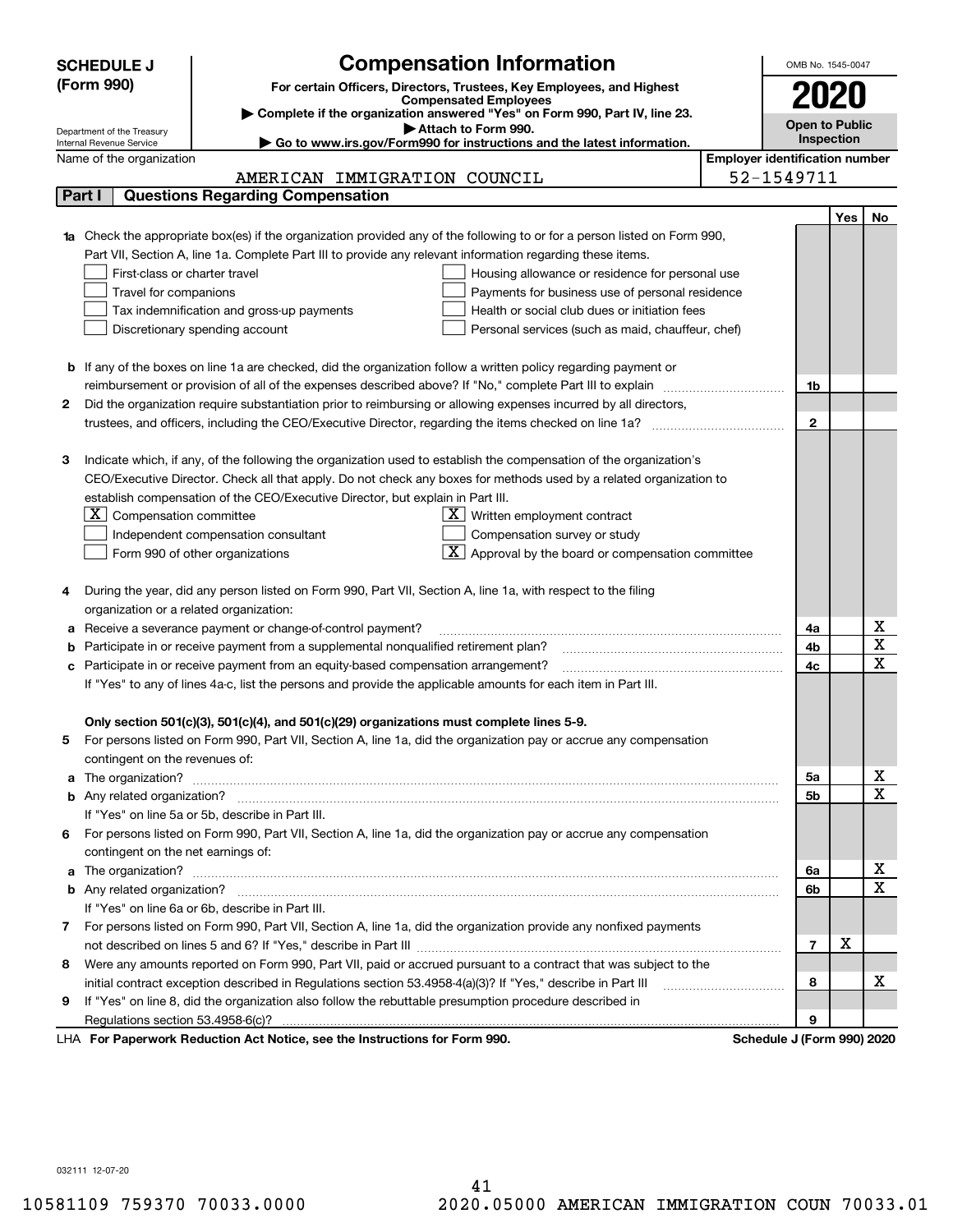52-1549711

# **Part II Officers, Directors, Trustees, Key Employees, and Highest Compensated Employees.**  Schedule J (Form 990) 2020 Page Use duplicate copies if additional space is needed.

For each individual whose compensation must be reported on Schedule J, report compensation from the organization on row (i) and from related organizations, described in the instructions, on row (ii). Do not list any individuals that aren't listed on Form 990, Part VII.

**Note:**  The sum of columns (B)(i)-(iii) for each listed individual must equal the total amount of Form 990, Part VII, Section A, line 1a, applicable column (D) and (E) amounts for that individual.

|                                               |                          | (B) Breakdown of W-2 and/or 1099-MISC compensation |                                           | (C) Retirement and<br>other deferred | (D) Nontaxable<br>benefits | (E) Total of columns<br>$(B)(i)-(D)$ | (F) Compensation<br>in column (B)         |
|-----------------------------------------------|--------------------------|----------------------------------------------------|-------------------------------------------|--------------------------------------|----------------------------|--------------------------------------|-------------------------------------------|
| (A) Name and Title                            | (i) Base<br>compensation | (ii) Bonus &<br>incentive<br>compensation          | (iii) Other<br>reportable<br>compensation | compensation                         |                            |                                      | reported as deferred<br>on prior Form 990 |
| <b>BETH WERLIN</b><br>(1)<br>(i)              | 241,600.                 | 0.                                                 | 0.                                        | 5,845.                               | 32,366.                    | 279,811.                             | 0.                                        |
| COUNCIL EXECUTIVE DIRECTOR, EX OFFIC<br>(iii) | 0.                       | 0.                                                 | $\overline{0}$ .                          | 0.                                   | 0.                         | $\mathbf 0$                          | $\overline{0}$ .                          |
| WENDY FELIZ<br>(2)<br>(i)                     | 163,706.                 | 3,000.                                             | $\overline{0}$ .                          | 4,950.                               | 30,585.                    | 202,241                              | $\overline{0}$ .                          |
| DIRECTOR, CENTER FOR INCLUSION AND B<br>(ii)  | 0.                       | 0.                                                 | 0.                                        | 0.                                   | $\mathbf 0$ .              | $\mathbf 0$                          | $\overline{0}$ .                          |
| WILMA LINARES<br>(3)<br>(i)                   | 161,123.                 | 3,000.                                             | 0.                                        | 4,878.                               | 30,870.                    | 199, 871.                            | $\overline{0}$ .                          |
| MANAGING DIRECTOR OF FINANCE & STRAT<br>(ii)  | 0.                       | 0.                                                 | $\overline{0}$ .                          | 0.                                   | $\mathbf 0$ .              | $\mathbf 0$ .                        | $\overline{0}$ .                          |
| ROYCE MURRAY<br>(4)<br>(i)                    | 145,619.                 | 3,000.                                             | 0.                                        | 4,719.                               | 36, 161.                   | 189,499.                             | $\overline{0}$ .                          |
| MANAGING DIRECTOR OF PROGRAMS<br>(ii)         | 0.                       | 0.                                                 | 0.                                        | 0.                                   | $\mathbf 0$ .              | $\mathbf 0$ .                        | $\overline{0}$ .                          |
| ALLESSANDRA BRADLEY-BURNS<br>(i)<br>(5)       | 132, 164.                | 25,000.                                            | $\overline{0}$ .                          | 4,005.                               | 14,589.                    | 175, 758.                            | $\overline{0}$ .                          |
| MANAGING DIRECTOR OF OPERATIONS<br>(ii)       | 0.                       | $\overline{0}$ .                                   | $\overline{0}$ .                          | $\overline{0}$ .                     | 0.                         | 0.                                   | $\overline{0}$ .                          |
| KAREN LUCAS<br>(i)<br>(6)                     | 139,717.                 | 2,899.                                             | $\overline{0}$ .                          | 4,184.                               | 3,276.                     | 150,076.                             | $\overline{0}$ .                          |
| IMMIGRATION JUSTICE CAMPAIGN DIRECTO<br>(ii)  | 0.                       | 0.                                                 | $\overline{0}$ .                          | 0.                                   | 0.                         | 0.                                   | 0.                                        |
| (i)                                           |                          |                                                    |                                           |                                      |                            |                                      |                                           |
| (ii)                                          |                          |                                                    |                                           |                                      |                            |                                      |                                           |
| (i)                                           |                          |                                                    |                                           |                                      |                            |                                      |                                           |
| (ii)                                          |                          |                                                    |                                           |                                      |                            |                                      |                                           |
| (i)                                           |                          |                                                    |                                           |                                      |                            |                                      |                                           |
| (ii)                                          |                          |                                                    |                                           |                                      |                            |                                      |                                           |
| (i)                                           |                          |                                                    |                                           |                                      |                            |                                      |                                           |
| (ii)                                          |                          |                                                    |                                           |                                      |                            |                                      |                                           |
| (i)                                           |                          |                                                    |                                           |                                      |                            |                                      |                                           |
| (ii)                                          |                          |                                                    |                                           |                                      |                            |                                      |                                           |
| (i)                                           |                          |                                                    |                                           |                                      |                            |                                      |                                           |
| (ii)                                          |                          |                                                    |                                           |                                      |                            |                                      |                                           |
| (i)                                           |                          |                                                    |                                           |                                      |                            |                                      |                                           |
| (ii)                                          |                          |                                                    |                                           |                                      |                            |                                      |                                           |
| (i)                                           |                          |                                                    |                                           |                                      |                            |                                      |                                           |
| (ii)                                          |                          |                                                    |                                           |                                      |                            |                                      |                                           |
| (i)                                           |                          |                                                    |                                           |                                      |                            |                                      |                                           |
| (ii)                                          |                          |                                                    |                                           |                                      |                            |                                      |                                           |
| (i)                                           |                          |                                                    |                                           |                                      |                            |                                      |                                           |
| (ii)                                          |                          |                                                    |                                           |                                      |                            |                                      |                                           |

**Schedule J (Form 990) 2020**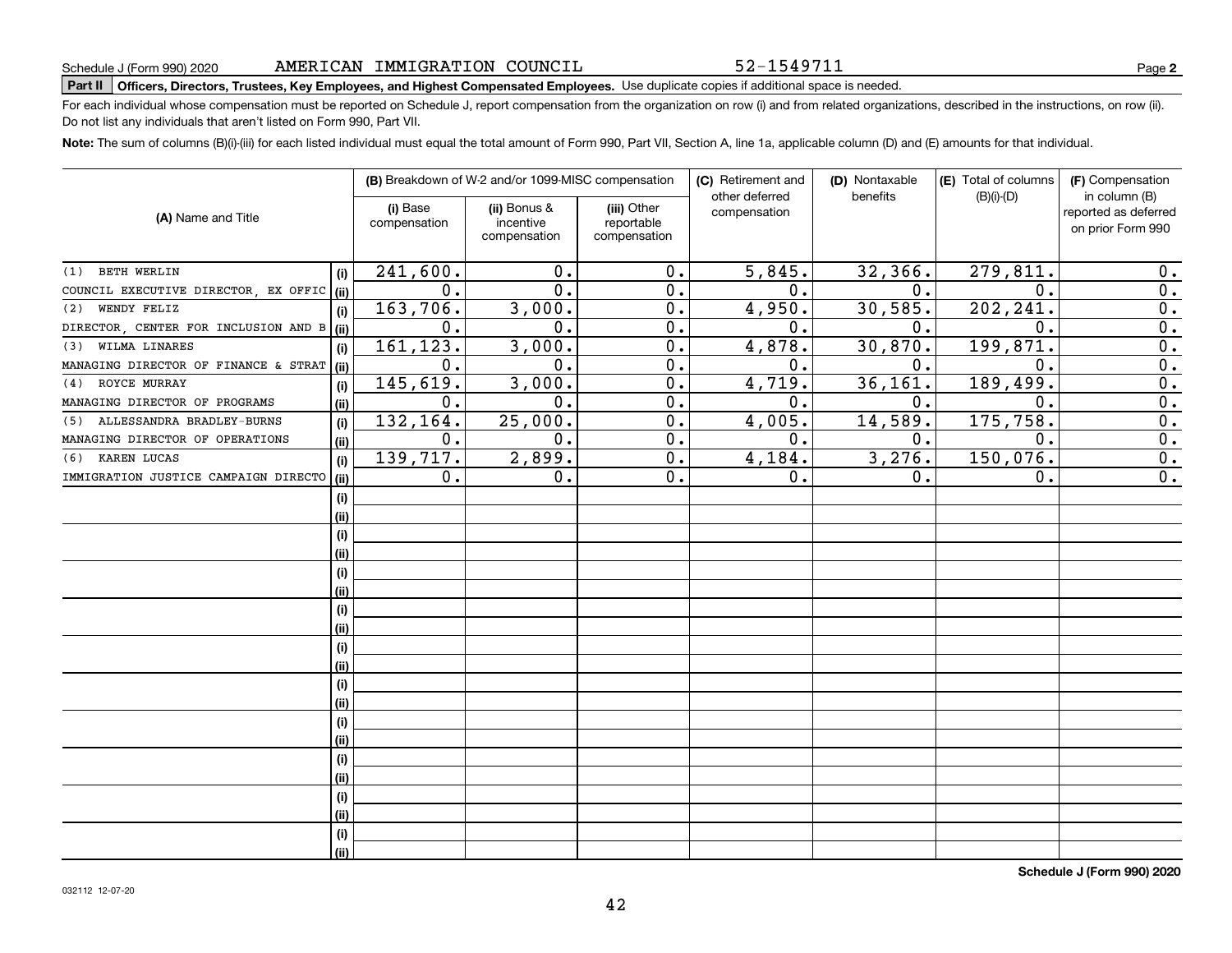#### **Part III Supplemental Information**

Schedule J (Form 990) 2020 **AMERICAN IMMIGRATION COUNCIL** 52-1549711<br>**Part III** Supplemental Information<br>Provide the information, explanation, or descriptions required for Part I, lines 1a, 1b, 3, 4a, 4b, 4c, 5a, 5b, 6a, 6

#### PART I, LINE 7:

THE COUNCIL PAID CERTAIN EMPLOYEES PERFORMANCE BONUSES.

**Schedule J (Form 990) 2020**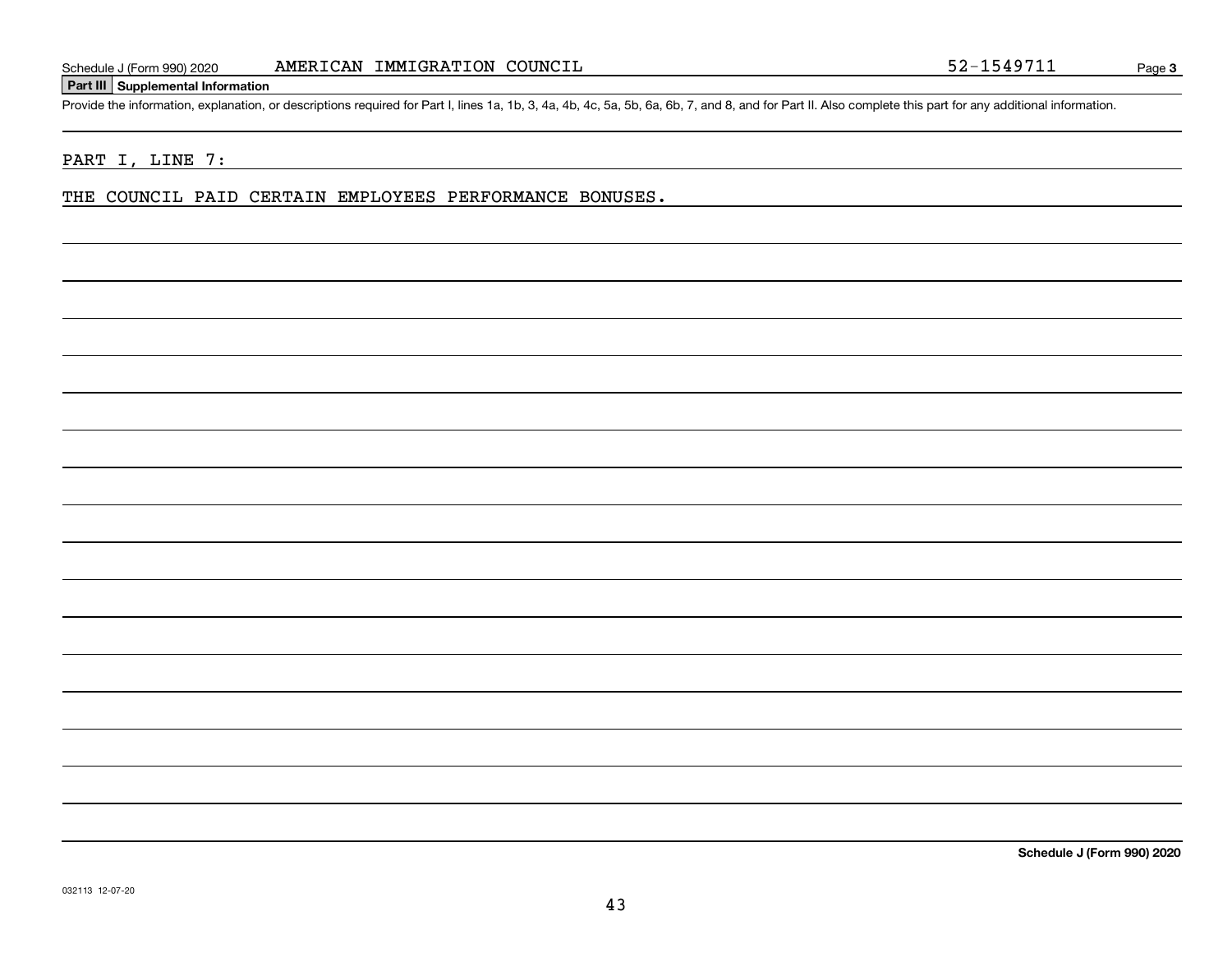**(Form 990 or 990-EZ)**

Department of the Treasury Internal Revenue Service Name of the organization

**Complete to provide information for responses to specific questions on Form 990 or 990-EZ or to provide any additional information. SCHEDULE O Supplemental Information to Form 990 or 990-EZ**

**| Attach to Form 990 or 990-EZ. | Go to www.irs.gov/Form990 for the latest information.**



AMERICAN IMMIGRATION COUNCIL | 52-1549711

FORM 990, PART I, LINE 1, DESCRIPTION OF ORGANIZATION MISSION:

SEE SCHEDULE O

FORM 990, PART III, LINE 4B, PROGRAM SERVICE ACCOMPLISHMENTS:

ADVISORIES AND WEBINARS.

THE COUNCIL HAS ALSO TAKEN A LEADING ROLE IN SHEDDING LIGHT ON

IMMIGRATION POLICIES AND INFORMATION THAT ARE OTHERWISE SHIELDED FROM

THE PUBLIC EYE. THE TRANSPARENCY PROJECT USES THE FREEDOM OF

INFORMATION ACT (FOIA) TO SECURE DATA AND DOCUMENTATION FROM GOVERNMENT

AGENCIES AND TAKES THEM TO COURT WHEN THEY FAIL TO COMPLY. ONCE WE

RECEIVE DATA, WE ANALYZE AND PUBLISH REPORTS TO SHARE THE INFORMATION

PUBLICLY.

FORM 990, PART III, LINE 4C, PROGRAM SERVICE ACCOMPLISHMENTS:

WRITING CONTEST INVITES STUDENTS ACROSS AMERICA TO SHARE THEIR THOUGHTS

AND FEELINGS ABOUT WHY THEY ARE GLAD AMERICA IS A NATION OF IMMIGRANTS.

AILA DREAMS IS A SPEECH CONTEST AND PROFESSIONAL DEVELOPMENT

OPPORTUNITY THAT ENCOURAGES IMMIGRATION ATTORNEYS TO WRITE AND SPEAK

ABOUT IMMIGRATION IN A FORWARD-THINKING AND HOPEFUL WAY. THE WINNERS

44

ATTEND AND PRESENT THEIR ENTRY AT THE COUNCIL'S ANNUAL AMERICAN

HERITAGE AWARDS.

FORM 990, PART III, LINE 4D, OTHER PROGRAM SERVICES:

POLICY AND COMMUNICATIONS:

032211 11-20-20 LHA For Paperwork Reduction Act Notice, see the Instructions for Form 990 or 990-EZ. Schedule O (Form 990 or 990-EZ) 2020

10581109 759370 70033.0000 2020.05000 AMERICAN IMMIGRATION COUN 70033.01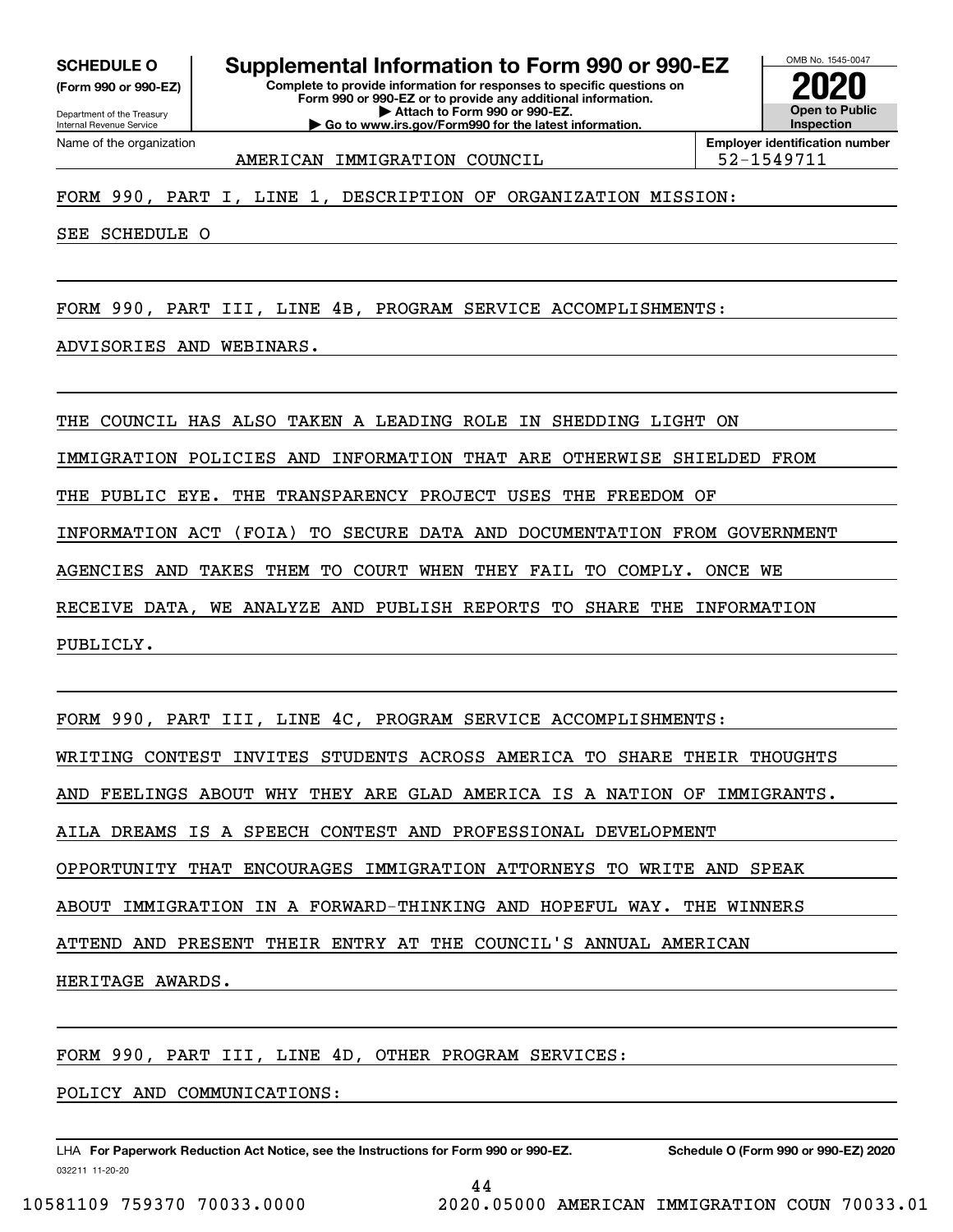| Schedule O (Form 990 or 990-EZ) 2020                                      | Page 2                                              |
|---------------------------------------------------------------------------|-----------------------------------------------------|
| Name of the organization<br>AMERICAN IMMIGRATION COUNCIL                  | <b>Employer identification number</b><br>52-1549711 |
| THE COUNCIL'S POLICY DEPARTMENT PROVIDES THOUGHT LEADERSHIP AND EXPERT    |                                                     |
| INSIGHT ON A BROAD RANGE OF IMMIGRATION ISSUES THAT ARE PRIORITIES FOR    |                                                     |
| THE TEAM HELPS ENSURE THAT THE COUNCIL'S RIGOROUS<br>THE COUNCIL.         |                                                     |
| PUBLICATIONS AND ANALYSIS ARE COMMUNICATED TO THE RIGHT DECISION MAKERS   |                                                     |
| AND MESSENGERS AT THE RIGHT MOMENT TO IMPROVE IMMIGRATION POLICY.         | THE                                                 |
| TEAM ACTIVELY MONITORS THE IMMIGRATION LANDSCAPE TO IDENTIFY TRENDS AND   |                                                     |
| WORKS IN CLOSE COLLABORATION WITH OTHER COALITION PARTNERS TO IDENTIFY    |                                                     |
| IMPLEMENT EFFECTIVE ADVOCACY STRATEGIES.<br>THROUGH ADMINISTRATIVE<br>AND |                                                     |
| ADVOCACY, THE POLICY DEPARTMENT SHARES ITS ANALYSIS OF NEW PROPOSALS      |                                                     |
| AND DEVELOPMENTS, BY PARTICIPATING IN STAKEHOLDER ENGAGEMENTS WITH        |                                                     |
| GOVERNMENT OFFICIALS AND FILING COMPLAINTS CALLING FOR INVESTIGATIONS     |                                                     |
| OF AGENCY WRONGDOING. THE TEAM ALSO EDUCATES MEMBERS OF CONGRESS BY       |                                                     |
| ORGANIZING AND PARTICIPATING IN BRIEFINGS, SUBMITTING STATEMENTS FOR      |                                                     |
| AND OFFERING LINES OF QUESTIONING FOR COMMITTEE HEARINGS.<br>THE RECORD,  |                                                     |
|                                                                           |                                                     |
| COUNCIL OUTREACH EFFORTS INCLUDE SEVERAL SIGNATURE TOOLS: A DAILY BLOG,   |                                                     |
| FACT SHEETS AND SPECIAL REPORTS. THROUGH IMMIGRATION IMPACT               |                                                     |
| (WWW.IMMIGRATIONIMPACT.COM), THE COUNCIL'S WIDELY READ DAILY BLOG, WE     |                                                     |
| PROVIDE RELIABLE ANALYSIS OF THE LATEST IMMIGRATION NEWS.                 | <b>BLOG POSTS</b>                                   |

DIGEST THE STEADY PACE OF IMMIGRATION DEVELOPMENTS AND CHALLENGES

THROUGHOUT THE YEAR FOR A WIDE-RANGING AUDIENCE OF JOURNALISTS, POLICY

MAKERS, SUPPORTERS, AND THE PUBLIC. THROUGH COUNCIL MEDIA OUTREACH,

STAFF EXTENSIVELY INFORM AND SHAPE THE NARRATIVE AROUND IMMIGRATION.

EXPENSES \$ 874,220. INCLUDING GRANTS OF \$ 0. REVENUE \$ 0.

CULTURAL EXCHANGE:

THE CULTURAL EXCHANGE PROGRAM PROMOTES THE UNDERSTANDING OF TEMPORARY

45

032212 11-20-20

**Schedule O (Form 990 or 990-EZ) 2020**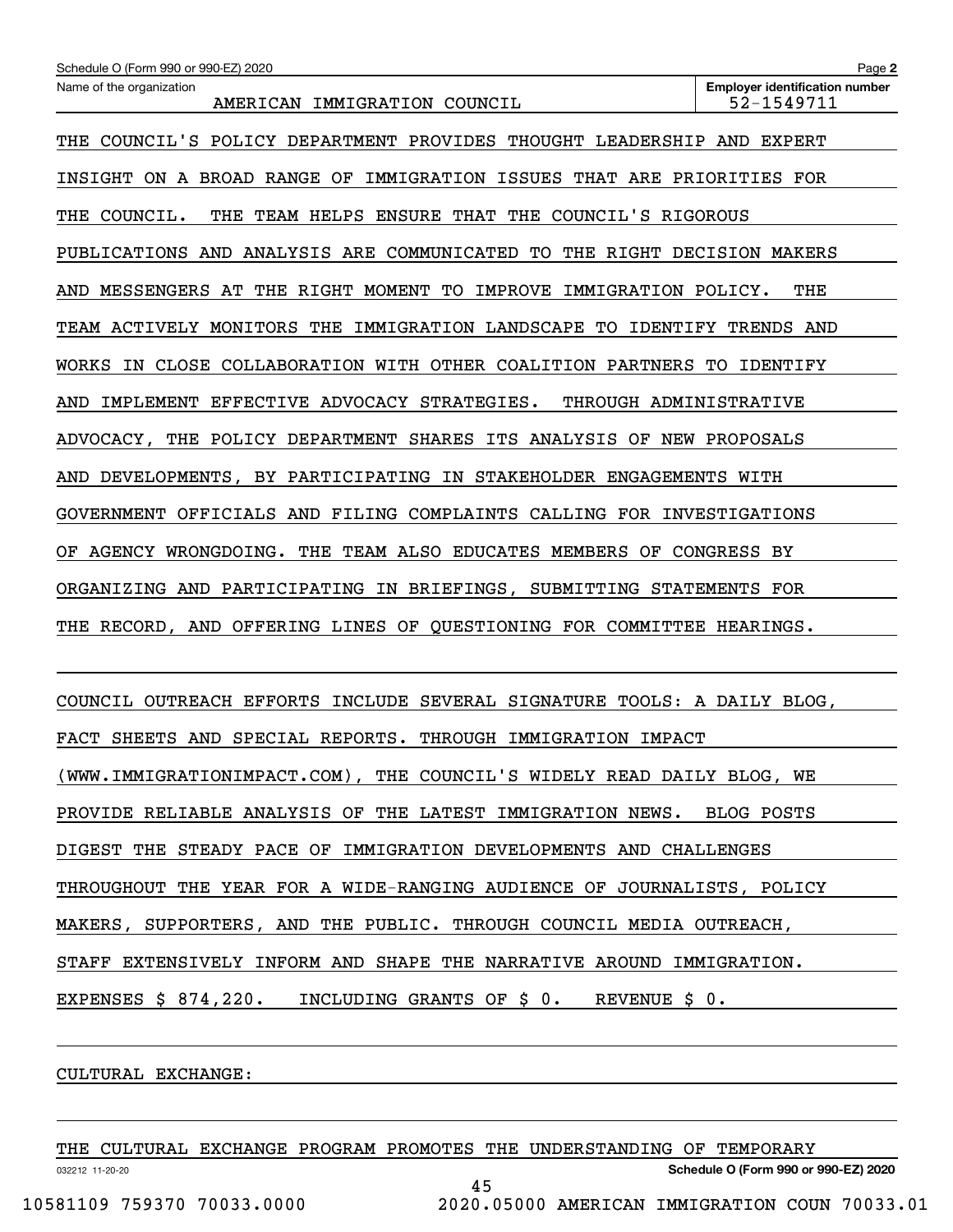| Schedule O (Form 990 or 990-EZ) 2020                                         | Page 2                                              |
|------------------------------------------------------------------------------|-----------------------------------------------------|
| Name of the organization<br>AMERICAN IMMIGRATION COUNCIL                     | <b>Employer identification number</b><br>52-1549711 |
| IMMIGRATION AND PARTICIPATION IN THE GLOBAL ECONOMY BY SPONSORING J-1        |                                                     |
| VISAS FOR INTERNATIONAL TRAINEES AND INTERNS AT U.S. BUSINESSES OF ALL       |                                                     |
| SIZES.<br>DESIGNATED BY THE U.S. DEPARTMENT OF STATE TO OFFER AN EXCHANGE    |                                                     |
| VISITOR PROGRAM, THE CULTURAL EXCHANGE PROGRAM FACILITATES EMERGING          |                                                     |
| PROFESSIONALS TO DEVELOP CAREER ENHANCING SKILLS AT U.S. COMPANIES TO        |                                                     |
| IN THEIR HOME COUNTRIES.<br>THE PARTICIPATING BUSINESSES AND<br>USE          |                                                     |
| INSTITUTIONS WILL, IN TURN, BENEFIT FROM EXPOSURE TO VARYING CULTURES        |                                                     |
| THE COUNTRIES<br>INTO WHICH THEY ARE OPERATING OR INTO WHICH THEY ARE<br>IN. |                                                     |
| EXPANDING. SHORT TERM OUTBOUND PROGRAMS PERIODICALLY OFFER AMERICANS         |                                                     |
| WHO ARE INTERESTED IN LEARNING ABOUT INTERNATIONAL IMMIGRATION AND           |                                                     |
| HUMAN RIGHTS ISSUES THE OPPORTUNITY TO PARTICIPATE IN OVERSEAS STUDY         |                                                     |
| TOURS TO GAIN NEW PERSPECTIVES ON THESE VITAL ISSUES.                        |                                                     |
| INCLUDING GRANTS OF \$ 0.<br>REVENUE \$ 0.<br>EXPENSES \$ 617,651.           |                                                     |
|                                                                              |                                                     |
| FORM 990, PART VI, SECTION B, LINE 11B:                                      |                                                     |
| popono muo popu 000 ta pitop winu muo tpa<br>THE TA DOUTDURD DURCHIOUS UP DU |                                                     |

BEFORE THE FORM 990 IS FILED WITH THE IRS, IT IS REVIEWED EXTENSIVELY BY THE BOARD'S FINANCE COMMITTEE, WHICH INCLUDES THE CHAIR AND TREASURER OF THE BOARD OF DIRECTORS.ONCE THE FORM 990 HAS BEEN APPROVED BY THE FINANCE COMMITTEE, IT IS CIRCULATED TO THE BOARD MEMBERS FOR THEIR REVIEW AND COMMENTS. AFTER A PRUDENT PERIOD OF TIME FOR BOARD REVIEW, THE FORM 990 IS FINALIZED. AS PART OF THE REVIEW PROCESS, THE FINANCE COMMITTEE MAKES RECOMMENDATIONS TO THE BOARD REGARDING GOVERNANCE, POLICIES AND DISCLOSURES.

032212 11-20-20 **Schedule O (Form 990 or 990-EZ) 2020** FORM 990, PART VI, SECTION B, LINE 15A: THE EXECUTIVE DIRECTOR'S COMPENSATION IS APPROVED BY THE BOARD OF DIRECTORS WHEN PREPARING THE COUNCIL'S ANNUAL BUDGET. THE BOARD OF DIRECTORS REVIEWS THE EXECUTIVE COMPENSATION DISCLOSED ON OTHER ORGANIZATIONS' FORM 990 THAT 46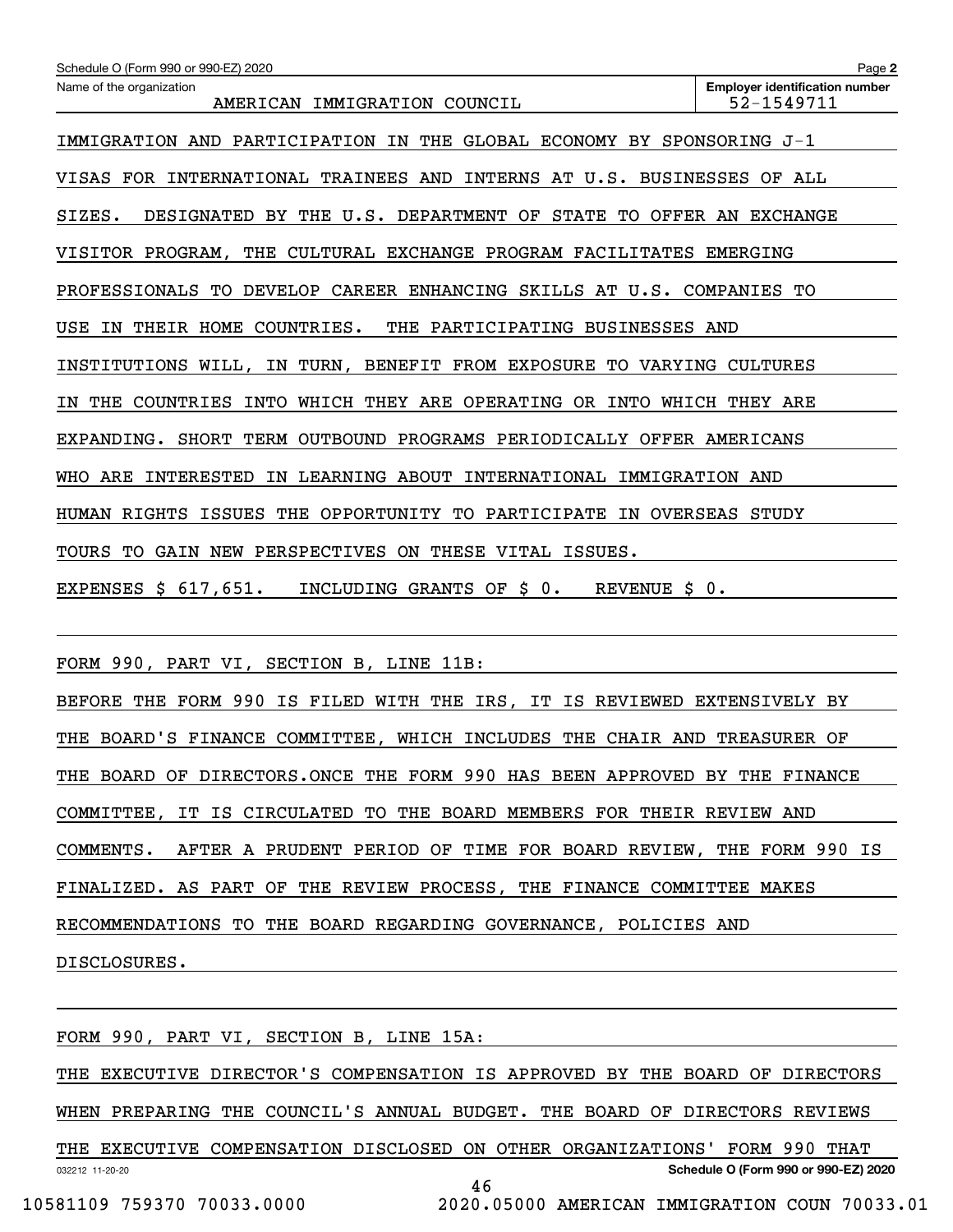| FORM 990, PART VI, SECTION C, LINE 19:<br>THE COUNCIL POSTS ITS LATEST FINANCIAL STATEMENTS ON ITS WEBSITE FREELY<br>AVAILABLE FOR DOWNLOADING. GOVERNING DOCUMENTS AND CONFLICT OF INTEREST<br>POLICY ARE NOT MADE AVAILABLE TO THE GENERAL PUBLIC<br>FORM 990, PART IX, LINE 11G, OTHER FEES:<br>CONSULTANTS: The consultant of the consultant of the consultant of the consultant of the consultant of the consultant of the consultant of the consultant of the consultant of the consultant of the consultant of the consult<br>1,124,240.<br>12,761.<br>MANAGEMENT AND GENERAL EXPENSES <b>Analyzing Contract Contract Contract Contract Contract Contract Contract Contract Contract Contract Contract Contract Contract Contract Contract Contract Contract Contract Contract Contract</b><br>78,221.<br>FUNDRAISING EXPENSES<br>1,215,222.<br>TOTAL EXPENSES<br><u> 1989 - Johann Barbara, martin amerikan basar dan berasal dalam basar dalam basar dalam basar dalam basar dala</u><br>5,963.<br>PROGRAM SERVICE EXPENSES <b>EXECUTES</b><br>2,544.<br>MANAGEMENT AND GENERAL EXPENSES<br>0.<br>FUNDRAISING EXPENSES<br>8,507.<br>TOTAL EXPENSES<br>TOTAL OTHER FEES ON FORM 990, PART IX, LINE 11G, COL A<br>1,223,729.<br>Schedule O (Form 990 or 990-EZ) 2020<br>032212 11-20-20<br>47<br>2020.05000 AMERICAN IMMIGRATION COUN 70033.01 | TO THE PUBLIC UPON WRITTEN REQUEST OR CALLING THE OFFICE. |  |
|-------------------------------------------------------------------------------------------------------------------------------------------------------------------------------------------------------------------------------------------------------------------------------------------------------------------------------------------------------------------------------------------------------------------------------------------------------------------------------------------------------------------------------------------------------------------------------------------------------------------------------------------------------------------------------------------------------------------------------------------------------------------------------------------------------------------------------------------------------------------------------------------------------------------------------------------------------------------------------------------------------------------------------------------------------------------------------------------------------------------------------------------------------------------------------------------------------------------------------------------------------------------------------------------------------------------------------------------------------|-----------------------------------------------------------|--|
|                                                                                                                                                                                                                                                                                                                                                                                                                                                                                                                                                                                                                                                                                                                                                                                                                                                                                                                                                                                                                                                                                                                                                                                                                                                                                                                                                       |                                                           |  |
|                                                                                                                                                                                                                                                                                                                                                                                                                                                                                                                                                                                                                                                                                                                                                                                                                                                                                                                                                                                                                                                                                                                                                                                                                                                                                                                                                       |                                                           |  |
|                                                                                                                                                                                                                                                                                                                                                                                                                                                                                                                                                                                                                                                                                                                                                                                                                                                                                                                                                                                                                                                                                                                                                                                                                                                                                                                                                       |                                                           |  |
|                                                                                                                                                                                                                                                                                                                                                                                                                                                                                                                                                                                                                                                                                                                                                                                                                                                                                                                                                                                                                                                                                                                                                                                                                                                                                                                                                       |                                                           |  |
|                                                                                                                                                                                                                                                                                                                                                                                                                                                                                                                                                                                                                                                                                                                                                                                                                                                                                                                                                                                                                                                                                                                                                                                                                                                                                                                                                       |                                                           |  |
|                                                                                                                                                                                                                                                                                                                                                                                                                                                                                                                                                                                                                                                                                                                                                                                                                                                                                                                                                                                                                                                                                                                                                                                                                                                                                                                                                       |                                                           |  |
| 10581109 759370 70033.0000                                                                                                                                                                                                                                                                                                                                                                                                                                                                                                                                                                                                                                                                                                                                                                                                                                                                                                                                                                                                                                                                                                                                                                                                                                                                                                                            |                                                           |  |
|                                                                                                                                                                                                                                                                                                                                                                                                                                                                                                                                                                                                                                                                                                                                                                                                                                                                                                                                                                                                                                                                                                                                                                                                                                                                                                                                                       |                                                           |  |
|                                                                                                                                                                                                                                                                                                                                                                                                                                                                                                                                                                                                                                                                                                                                                                                                                                                                                                                                                                                                                                                                                                                                                                                                                                                                                                                                                       |                                                           |  |
|                                                                                                                                                                                                                                                                                                                                                                                                                                                                                                                                                                                                                                                                                                                                                                                                                                                                                                                                                                                                                                                                                                                                                                                                                                                                                                                                                       |                                                           |  |
|                                                                                                                                                                                                                                                                                                                                                                                                                                                                                                                                                                                                                                                                                                                                                                                                                                                                                                                                                                                                                                                                                                                                                                                                                                                                                                                                                       |                                                           |  |
|                                                                                                                                                                                                                                                                                                                                                                                                                                                                                                                                                                                                                                                                                                                                                                                                                                                                                                                                                                                                                                                                                                                                                                                                                                                                                                                                                       |                                                           |  |
|                                                                                                                                                                                                                                                                                                                                                                                                                                                                                                                                                                                                                                                                                                                                                                                                                                                                                                                                                                                                                                                                                                                                                                                                                                                                                                                                                       |                                                           |  |
|                                                                                                                                                                                                                                                                                                                                                                                                                                                                                                                                                                                                                                                                                                                                                                                                                                                                                                                                                                                                                                                                                                                                                                                                                                                                                                                                                       |                                                           |  |
|                                                                                                                                                                                                                                                                                                                                                                                                                                                                                                                                                                                                                                                                                                                                                                                                                                                                                                                                                                                                                                                                                                                                                                                                                                                                                                                                                       |                                                           |  |
|                                                                                                                                                                                                                                                                                                                                                                                                                                                                                                                                                                                                                                                                                                                                                                                                                                                                                                                                                                                                                                                                                                                                                                                                                                                                                                                                                       |                                                           |  |
|                                                                                                                                                                                                                                                                                                                                                                                                                                                                                                                                                                                                                                                                                                                                                                                                                                                                                                                                                                                                                                                                                                                                                                                                                                                                                                                                                       |                                                           |  |
|                                                                                                                                                                                                                                                                                                                                                                                                                                                                                                                                                                                                                                                                                                                                                                                                                                                                                                                                                                                                                                                                                                                                                                                                                                                                                                                                                       |                                                           |  |

ND,OH,OK,OR,PA,RI,SC,TN,UT,VA,WA,WV,WI

FORM 990, PART VI, SECTION C, LINE 18:

THE AMERICAN IMMIGRATION COUNCIL MAKES ITS FORM 1023 AND FORM 990 AVAILABLE

FORM 990, PART VI, LINE 17, LIST OF STATES RECEIVING COPY OF FORM 990:

AL,AK,AR,CA,CO,CT,DC,FL,GA,HI,IL,KS,KY,ME,MD,MA,MI,MN,MS,NV,NH,NJ,NM,NY,NC

AMERICAN IMMIGRATION COUNCIL | 52-1549711

ARE SIMILAR IN SIZE AND MISSION TO THE COUNCIL.

**2**